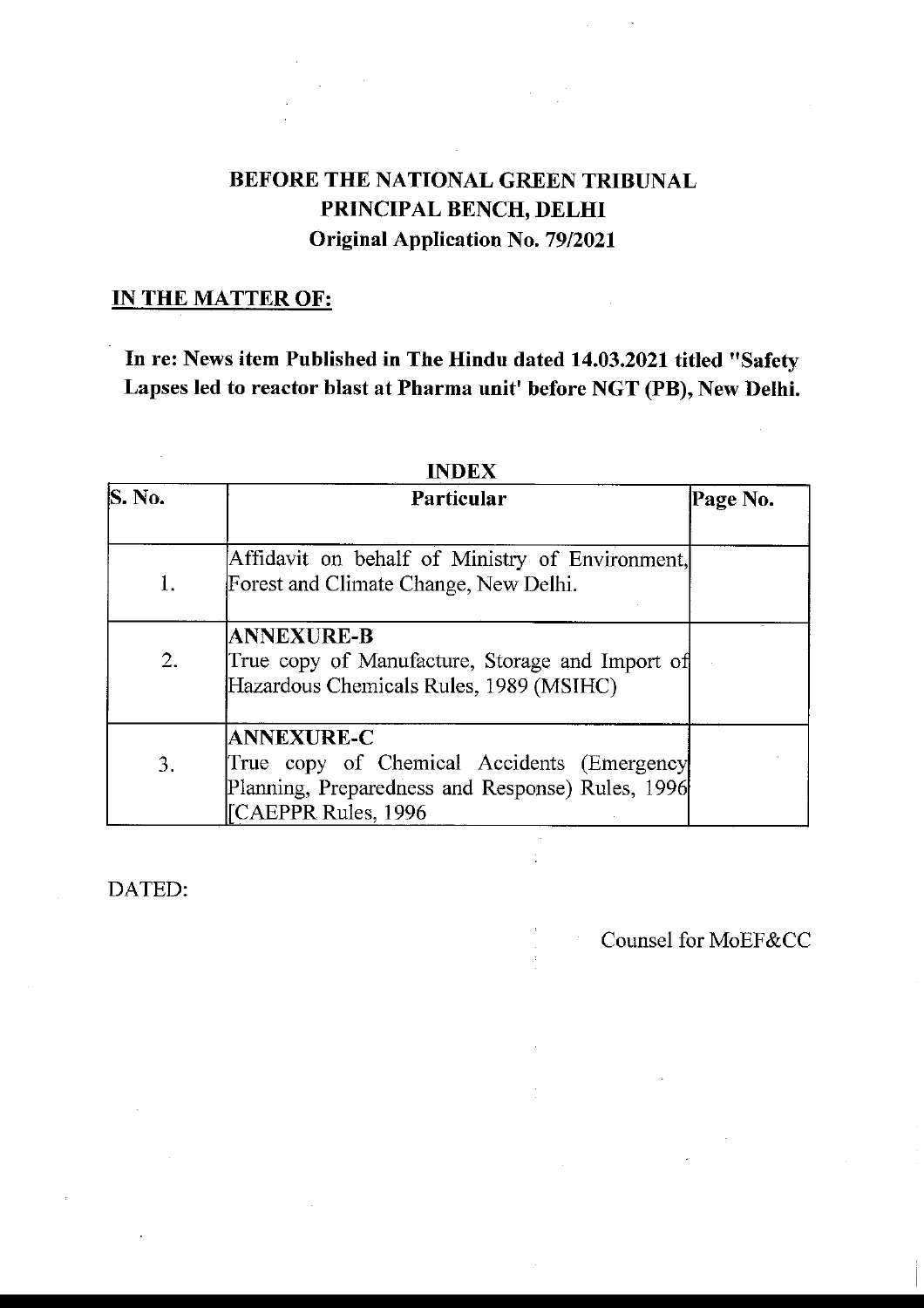# BEFORE THE NATIONAL GREEN TRIBUNAL PRINCIPAL BENCH, DELHI **Original Application No. 79/2021**

 $\mathbf{k}_\mathrm{c}$ 

#### **IN THE MATTER OF:**

In re: News item Published in The Hindu dated 14.03.2021 titled "Safety Lapses led to reactor blast at Pharma unit' before NGT (PB), New Delhi.

# AFFIDAVIT ON BEHALF OF THE MINISTRY OF ENVIRONMENT, **FOREST AND CLIMATE CHANGE.**

I, Dr. Dharmendra Kumar Gupta, currently working as Scientist- F/ Director (S) in the Hazardous Substances Management Division of the Ministry of Environment, Forest and Climate Change (MoEF&CC), New Delhi, do hereby solemnly affirm and state as under: -

- 1. That I, in my official capacity of as Scientist-F/Director (S), Hazardous Substances Management Division, Ministry of Environment, Forest and Climate Change (MoEF&CC), New Delhi one of the Respondents in the above mentioned matter, am conversant with the facts and circumstances of the case on the basis of official records available, and as such authorized and competent to swear this affidavit.
- 2. That the Hon'ble National Green Tribunal vide order dated has taken cognizance of a new paper article published in 'The Hindu' dated 14.03.2021 titled "Safety Lapses led to reactor blast at Pharma unit". The industry under reference was M/s Tyche Industries Limited, Kakinada,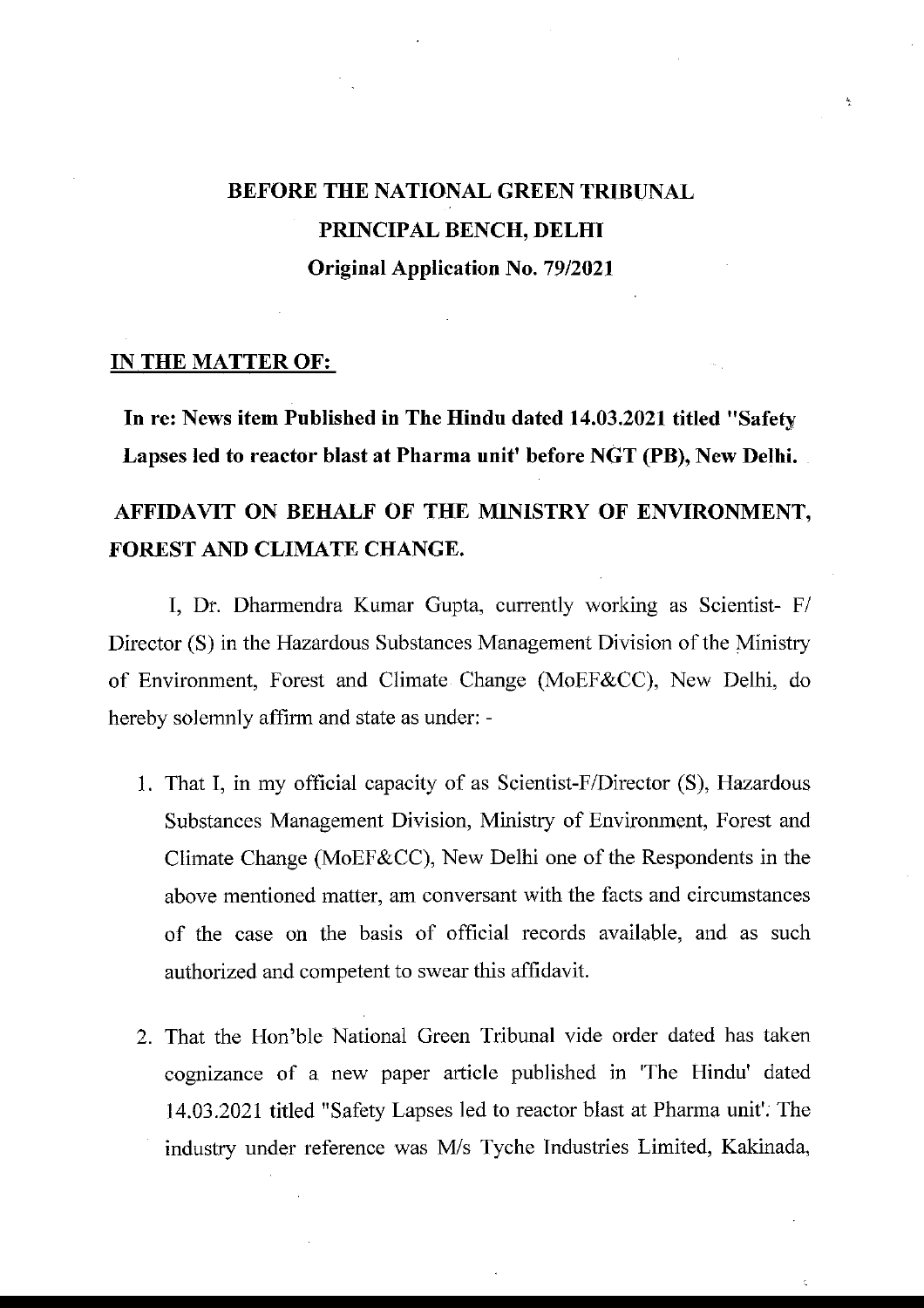Andhra Pradesh. The incident of explosion of 3,000 kg reactor on March 11, 2021 resulted in death of two supervisors were killed and seyere injuries to four workers.

- 3. That MoEF&CC is the nodal Ministry under Govt. of India mandated to take steps for pollution control and environmental conservation, among other things. To achieve its mandate, the MoEFCC administers various acts including Environment (Protection) Act, 1986
- 4. That two sets of rules have been notified to put in place a regulatory mechanism aimed at avoiding chemical accidents in industrial units viz. Manufacture, Storage and Import of Hazardous Chemicals Rules, 1989 [MSIHC Rules, 1989] and Chemical Accidents (Emergency Planning, Preparedness and Response) Rules, 1996 [CAEPPR Rules, 1996]. Key responsibilities have been assigned to various State Government/ Central Government Departments under the provisions of MSIHC Rules, 1989 and CA(EPPR) Rules, 1996 with the objective to prevent major chemical accidents arising from industrial activities and limiting the effects of such accidents on human health and environment. [Refer Annexure-A and Annexure-B
- 5. That the MSIHC Rules, 1989 require the occupier to provide necessary information that is likely to cause major accidents and affect general public during a major accident at the site which include submission of information on usage/ storage/ manufacture of hazardous chemicals, seek approval of sites, prepare on-site emergency plan and safety reports, undertaking safety audits and mock-drills etc. The occupier is required to comply with above mentioned rule provisions with concerned authorities designated under Schedule-5 of the rules.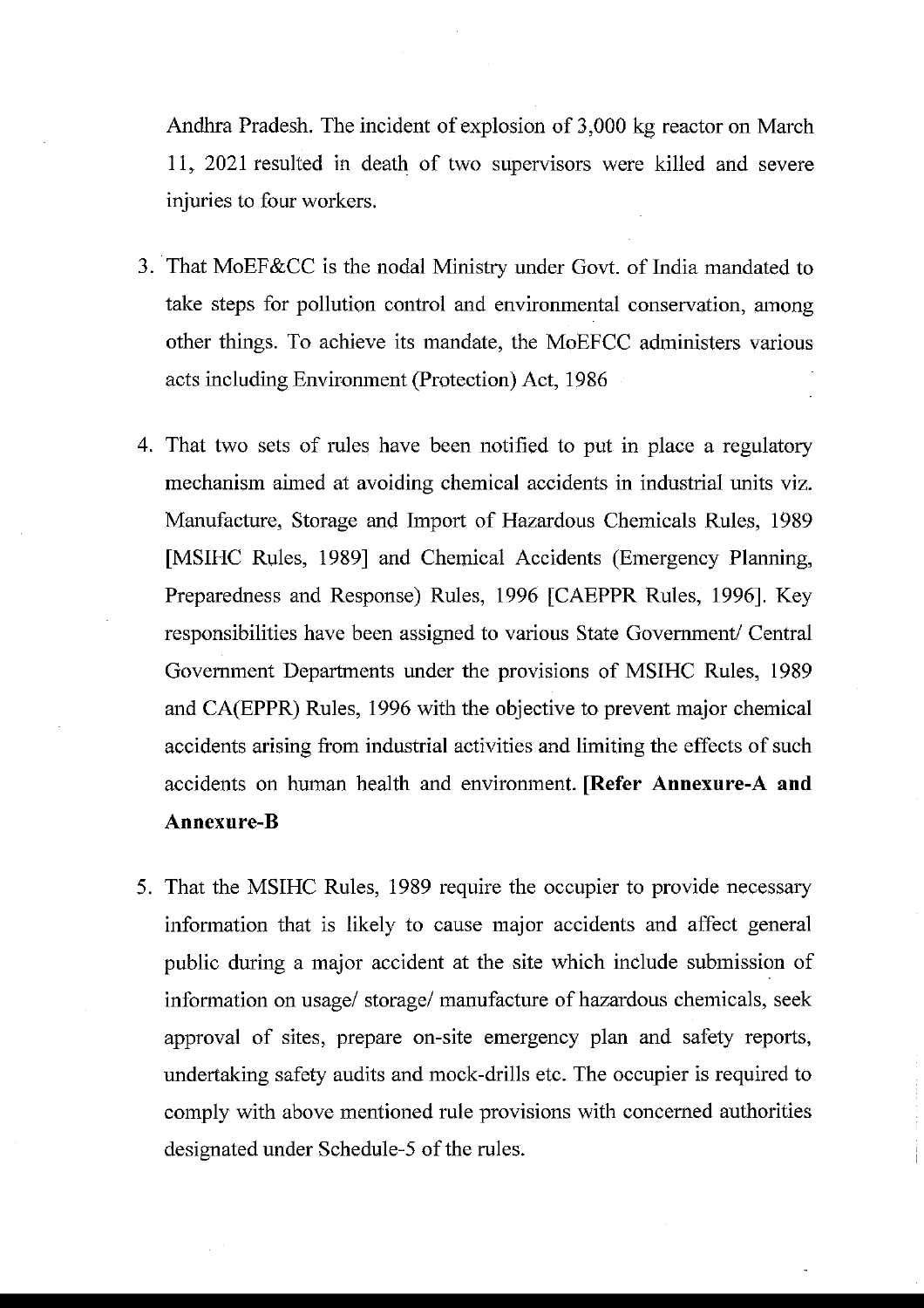- 6. That to complement the provisions of MSIHC Rules, 1989, the CAEPPR Rules, 1996 provide statutory backup for setting up a Crisis Management framework and associated organizational support in the country. The Chemical Accidents (EPPR) Rules, 1996 envisage a Four-tier Crisis Management System in the country at the Central, State, District and Local levels. A Central Crisis Group has been constituted in compliance with Rule 3 under the chairmanship of Secretary (EF&CC). A Central Crisis Group Alert System I.e. Red Book has also been brought in compliance with Rule 4 to facilitate quick information exchange during chemical emergencies. The Red Book contains name, address and contact details of Central and State Nodal authorities, relevant national agencies/ institutes pertaining to chemical (industrial) disaster management. The Red Book is hosted on the website of MoEF&CC and updated annually. The last update was done in November, 2019. A virtual crisis control room is also set-up in the MoEF&CC to coordinate with State Authorities during chemical (industrial) accident emergencies.
- 7. That various provisions of the MSIHC Rules, 1989 are briefly described as follows:

| <b>Heading</b> | <b>Description</b>                                                             |
|----------------|--------------------------------------------------------------------------------|
|                |                                                                                |
| Short Title    | And Manufacture, Storage and Import of                                         |
| Commencement   | Hazardous Chemical Rules, 1989                                                 |
| Definitions    | Various terms used in the rules like<br>Chemical, industrial<br>Hazardous      |
|                | activity, isolated storage,<br>import,<br>importer, export, exporter, isolated |
|                |                                                                                |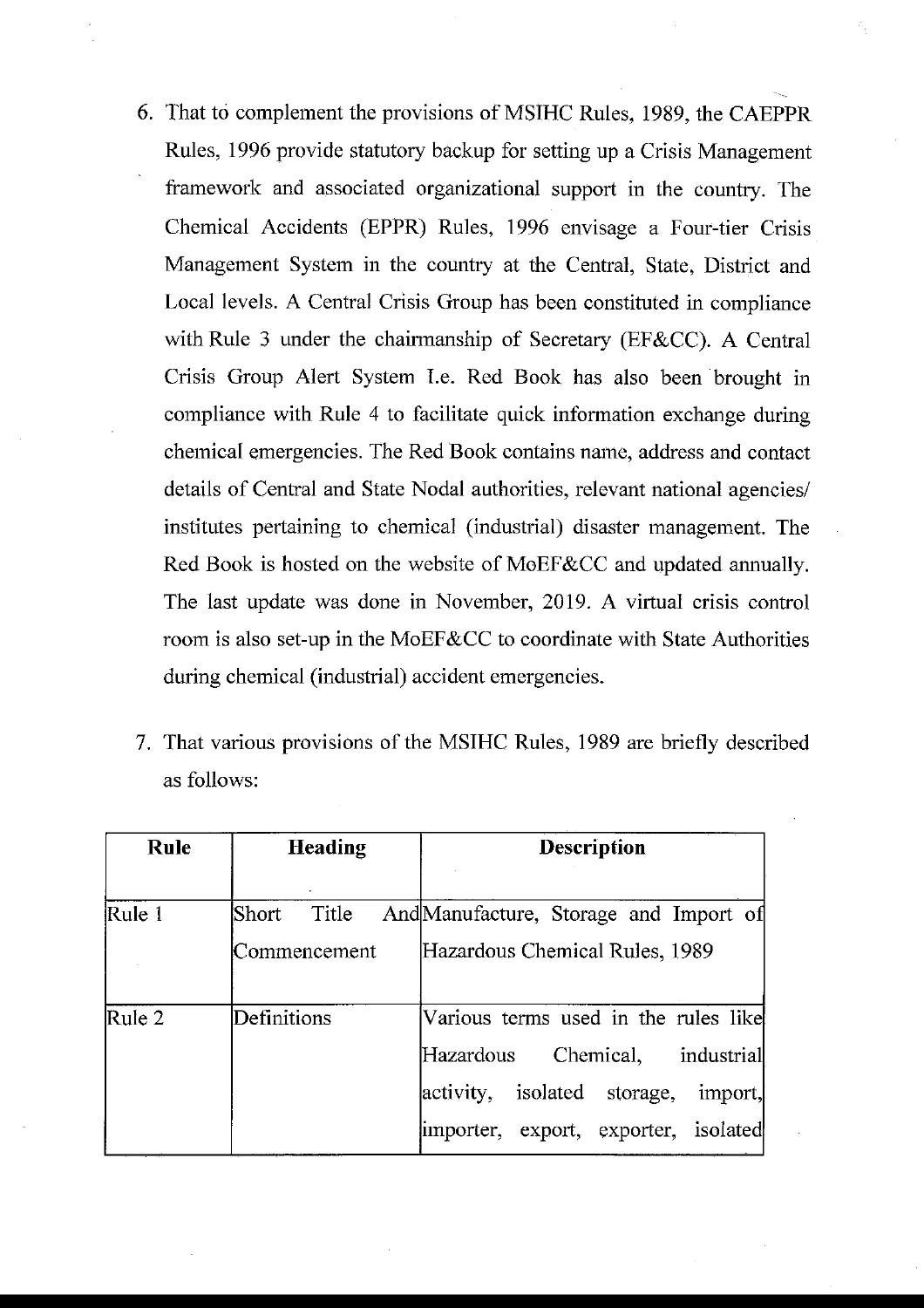|        |                            | major accident,<br>storage,<br>major                                        |
|--------|----------------------------|-----------------------------------------------------------------------------|
|        |                            | accident<br>hazard etc. have<br>been                                        |
|        |                            | defined.                                                                    |
| Rule 3 |                            | Duties of Authorities Duties of authorities are specified in<br>Schedule 5. |
|        |                            |                                                                             |
| Rule 4 | General                    | Responsibility of MAH<br>occupier                                           |
|        | Responsibility             | Ofdefined such as:                                                          |
|        | The Occupier During        |                                                                             |
|        | <b>Industrial Activity</b> | identify the major<br>accident<br>(a)                                       |
|        |                            | hazards; and                                                                |
|        |                            | take adequate steps to -<br>(b)                                             |
|        |                            | $(i)$ prevent such major accidents and to                                   |
|        |                            | limit their consequences to persons                                         |
|        |                            | and the environment;                                                        |
|        |                            | $(i)$ Provide to the persons working on                                     |
|        |                            | the site with the information, training                                     |
|        |                            | equipment including antidotes<br> and                                       |
|        |                            | necessary to ensure their safety.                                           |
| Rule 5 | Notification               | Of Occupier should notify about the                                         |
|        | Major Accident             | major chemical accident to concerned                                        |
|        |                            | authority and concerned authority                                           |
|        |                            | undertake full<br>shall<br>analysis<br>-ofl                                 |
|        |                            | accident report and sent to MoEF&CC                                         |
|        |                            |                                                                             |

 $\frac{1}{2} \sum_{i=1}^{n} \frac{1}{2} \sum_{j=1}^{n} \frac{1}{2} \sum_{j=1}^{n} \frac{1}{2} \sum_{j=1}^{n} \frac{1}{2} \sum_{j=1}^{n} \frac{1}{2} \sum_{j=1}^{n} \frac{1}{2} \sum_{j=1}^{n} \frac{1}{2} \sum_{j=1}^{n} \frac{1}{2} \sum_{j=1}^{n} \frac{1}{2} \sum_{j=1}^{n} \frac{1}{2} \sum_{j=1}^{n} \frac{1}{2} \sum_{j=1}^{n} \frac{1}{2} \sum_{j=1}^{n$ 

 $\label{eq:2.1} \mathcal{L}^{\text{max}}_{\text{max}}(\mathbf{r},\mathbf{r}) = \mathcal{L}^{\text{max}}_{\text{max}}(\mathbf{r},\mathbf{r})$ 

 $\mathcal{L}_{\mathcal{L}}$ 

 $\sim$   $\sim$ 

 $\label{eq:2.1} \frac{1}{\sqrt{2}}\left(\frac{1}{\sqrt{2}}\right)^{2} \left(\frac{1}{\sqrt{2}}\right)^{2} \left(\frac{1}{\sqrt{2}}\right)^{2} \left(\frac{1}{\sqrt{2}}\right)^{2} \left(\frac{1}{\sqrt{2}}\right)^{2} \left(\frac{1}{\sqrt{2}}\right)^{2} \left(\frac{1}{\sqrt{2}}\right)^{2} \left(\frac{1}{\sqrt{2}}\right)^{2} \left(\frac{1}{\sqrt{2}}\right)^{2} \left(\frac{1}{\sqrt{2}}\right)^{2} \left(\frac{1}{\sqrt{2}}\right)^{2} \left(\$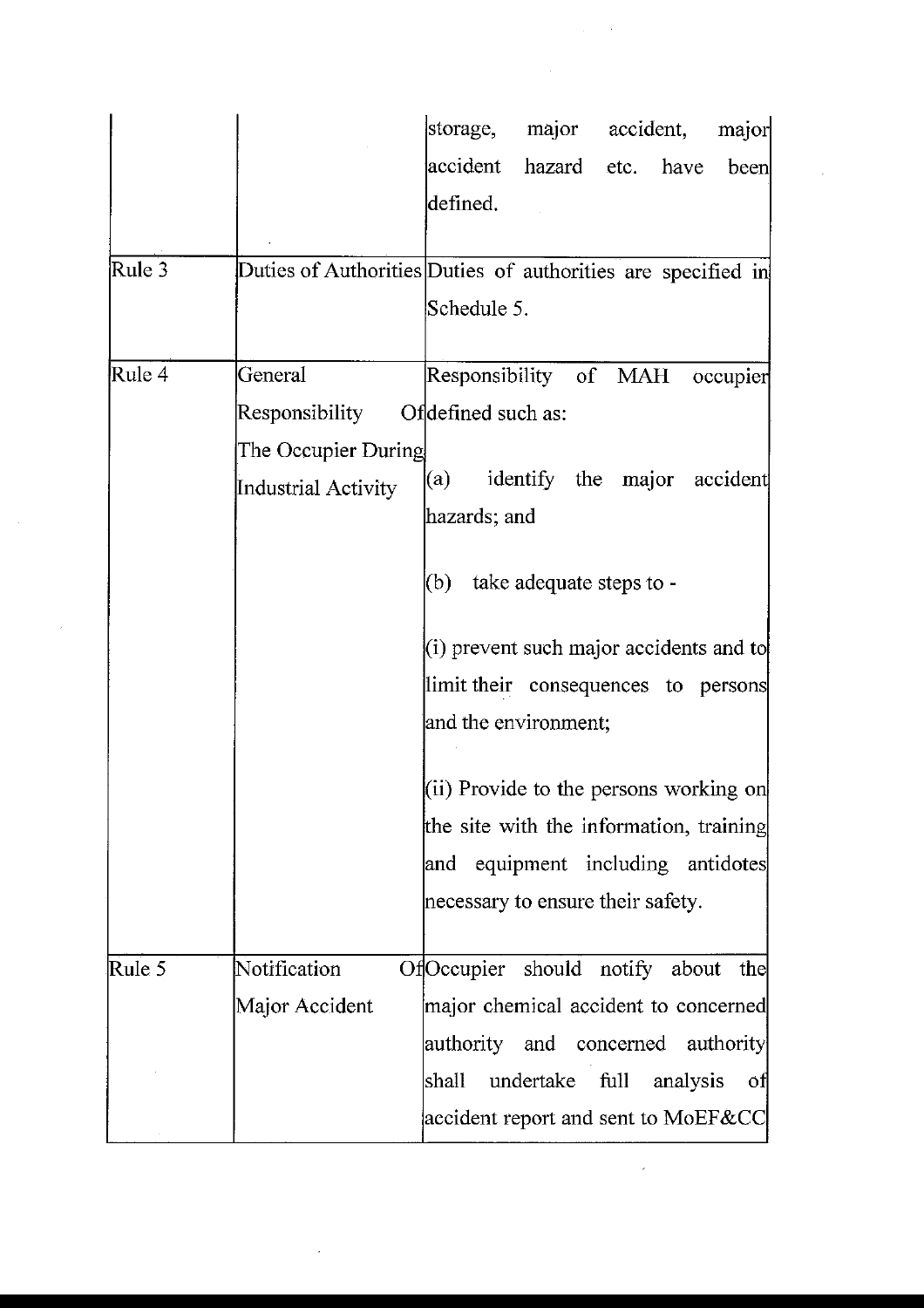|               |              | as prescribed.                                                |
|---------------|--------------|---------------------------------------------------------------|
| Rule 6        | Industrial   | Activity Defined industrial activity, isolated                |
|               |              | To Which Rules 7 storage, new industrial<br>activity,         |
|               | To 15 Apply  | existing industrial<br>activity<br>are                        |
|               |              | mentioned in rules for application of                         |
|               |              | Rules 7 to 15                                                 |
| Rule 7        | Approval     | and Occupier should not undertake any                         |
|               |              | Notification Of Sites industrial activity without approval of |
|               |              | concerned authority (as per Schedule                          |
|               |              | 5) and submit a written report as per                         |
|               |              | the particulars specified in Schedule 7                       |
|               |              | at least 3 months before commencing                           |
|               |              | the activity.                                                 |
|               |              |                                                               |
| Rule 8        |              | Updating of the site Any change in details submitted by       |
|               | notification | occupier as per Schedule 7 is required                        |
|               |              | following changes in to be updated by the way<br>- of         |
|               | the          | threshold submission of an updated report to the              |
|               | quantity     | concerned authority.                                          |
| Rule 9        | Transitional | Modus of applicability of various rule                        |
|               | Provisions   | provisions in respect of units operating                      |
|               |              | prior to these rules as well as new                           |
|               |              | industrial activity/ isolated storages                        |
|               |              |                                                               |
| $\Re$ Rule 10 |              | Safety Reports [And Occupier to conduct safety audit for      |
|               | Safety       | Auditnew and existing industrial activity                     |

 $\hat{\mathcal{L}}$ 

 $\mathcal{O}(\mathcal{O}_\mathcal{O})$ 

 $\frac{1}{2}$ 

 $\hat{\mathcal{A}}$ 

 $\frac{1}{2}$  $\frac{1}{2}$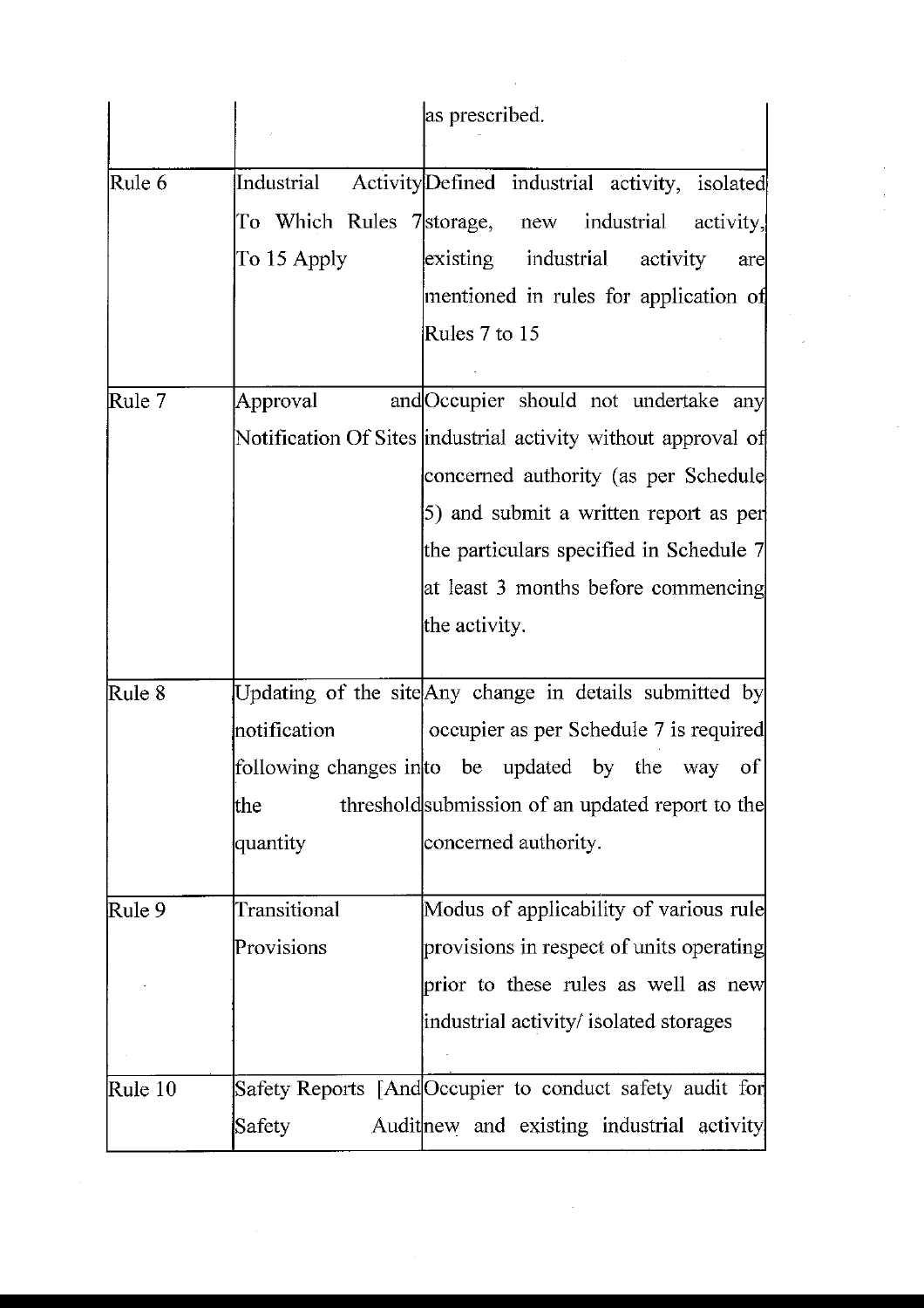|         | Reports]                               | and prepare a safety reports as per                        |
|---------|----------------------------------------|------------------------------------------------------------|
|         |                                        | Schedule 8 and submit it to concerned                      |
|         |                                        | authority                                                  |
|         |                                        |                                                            |
| Rule 11 |                                        | Updating of reports Occupier required to make prior        |
|         | under rule 10                          | reporting of the<br>proposed                               |
|         |                                        | modifications in an industrial activity                    |
|         |                                        | as prescribed                                              |
|         |                                        |                                                            |
| Rule 12 | Requirement                            | for Concerned authority may ask from                       |
|         |                                        | further information occupier for additional information in |
|         | to be sent to the industrial activity. |                                                            |
|         | authority                              |                                                            |
|         |                                        |                                                            |
| Rule 13 |                                        | Preparation to on-Occupier should prepare and keep up-     |
|         |                                        | site emergency plan to-date 'on-site emergency plan' as    |
|         | by the occupier                        | specified in schedule 11.                                  |
|         |                                        |                                                            |
|         |                                        |                                                            |
|         |                                        |                                                            |
|         |                                        | The occupier required to ensure that a                     |
|         |                                        | mock drill of the 'on-site emergency                       |
|         |                                        | plan' is conducted every six months                        |
|         |                                        | report submit to concerned<br> and                         |
|         |                                        | authority as per Schedule 5                                |
|         |                                        |                                                            |
| Rule 14 |                                        | Preparation of off-District collector/ District authority  |
|         |                                        | site emergency planshould prepare and keep up-to-date      |
|         | by the authority                       | 'off site emergency plan' as per format                    |
|         |                                        |                                                            |

 $\sim$ 

 $\epsilon$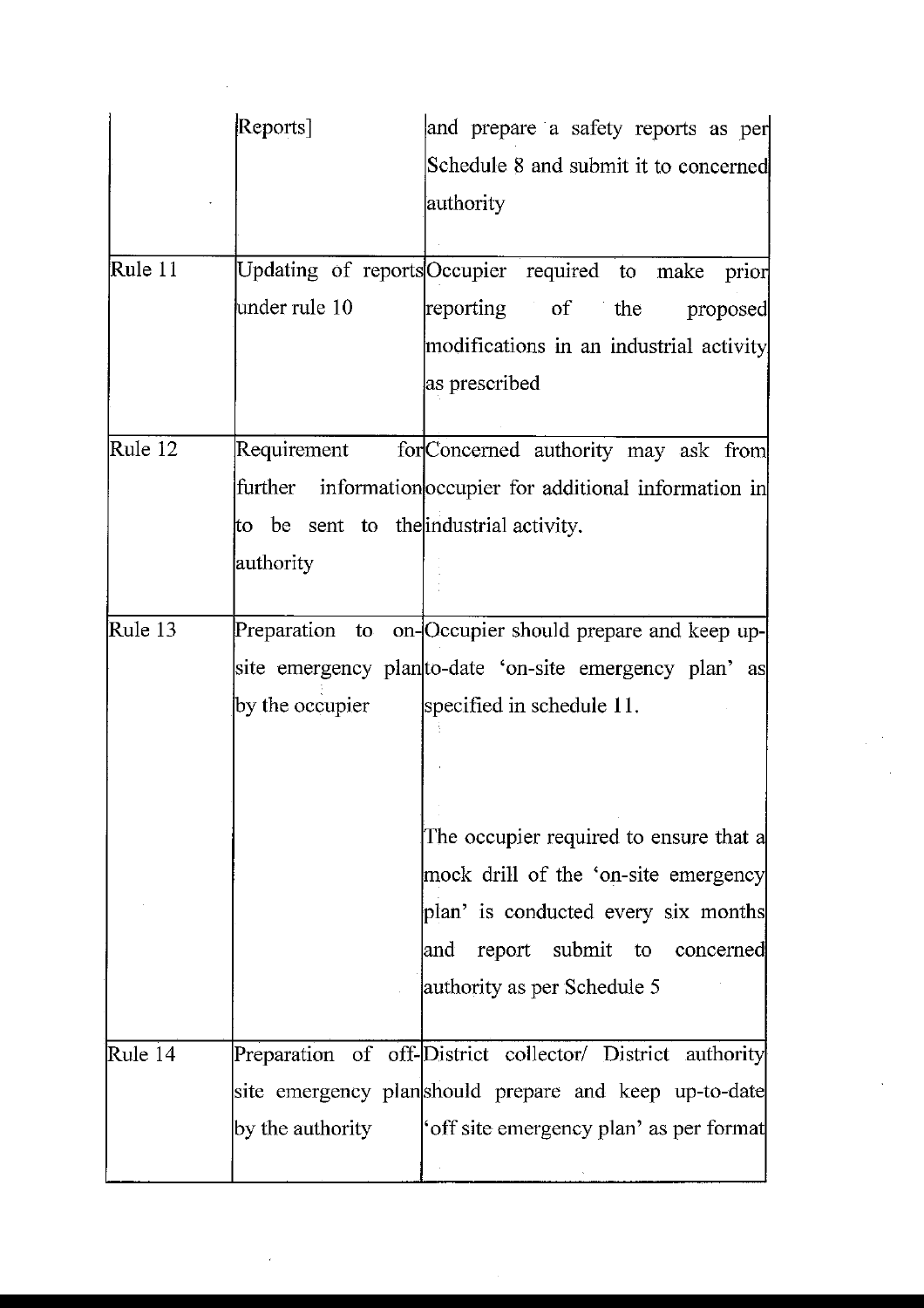|         |                   | specified in schedule 12.                                   |
|---------|-------------------|-------------------------------------------------------------|
| Rule 15 | Information<br>to | be Occupier should inform public of the                     |
|         | to<br>given       | persons adjoining areas about the nature of the             |
|         |                   | liable to be affected major accident hazard; and the safety |
|         |                   | by a major accident   measures and the "Do's' and 'Don'ts"  |
|         |                   | which should be adopted in the event                        |
|         |                   | of a major accident as prescribed                           |
| Rule 16 | Disclosures       | ofProvisions<br>disclosure<br>οt<br>on                      |
|         | Information       | information by concerned authority                          |
| Rule 17 | Collection,       | occupier should prepare<br>The<br>and                       |
|         | Development       | and develop a safety data sheet<br>as                       |
|         | Dissemination     | ofspecified in Schedule 9 in respect of a                   |
|         | Information       | hazardous chemical handled by him                           |
|         |                   | and ensure that the information is                          |
|         |                   | recorded accurately and reflects the                        |
|         |                   | scientific evidence used in making the                      |
|         |                   | hazard determination.                                       |
|         |                   | Container of hazardous chemical                             |
|         |                   | should be clearly labelled as specified                     |
|         |                   | under rule.                                                 |
| Rule 18 |                   | Import of Hazardous Any person responsible for importing    |
|         | Chemicals         | hazardous chemicals in India should                         |
|         |                   | provide prior-information specified                         |
|         |                   | under the rule to the concerned                             |

 $\hat{\mathcal{A}}$ 

 $\sim$ 

 $\mathcal{A}_{\mathcal{A}}$ 

 $\mathcal{O}(\mathcal{O}_\mathcal{O})$ 

 $\sim$ 

 $\sim$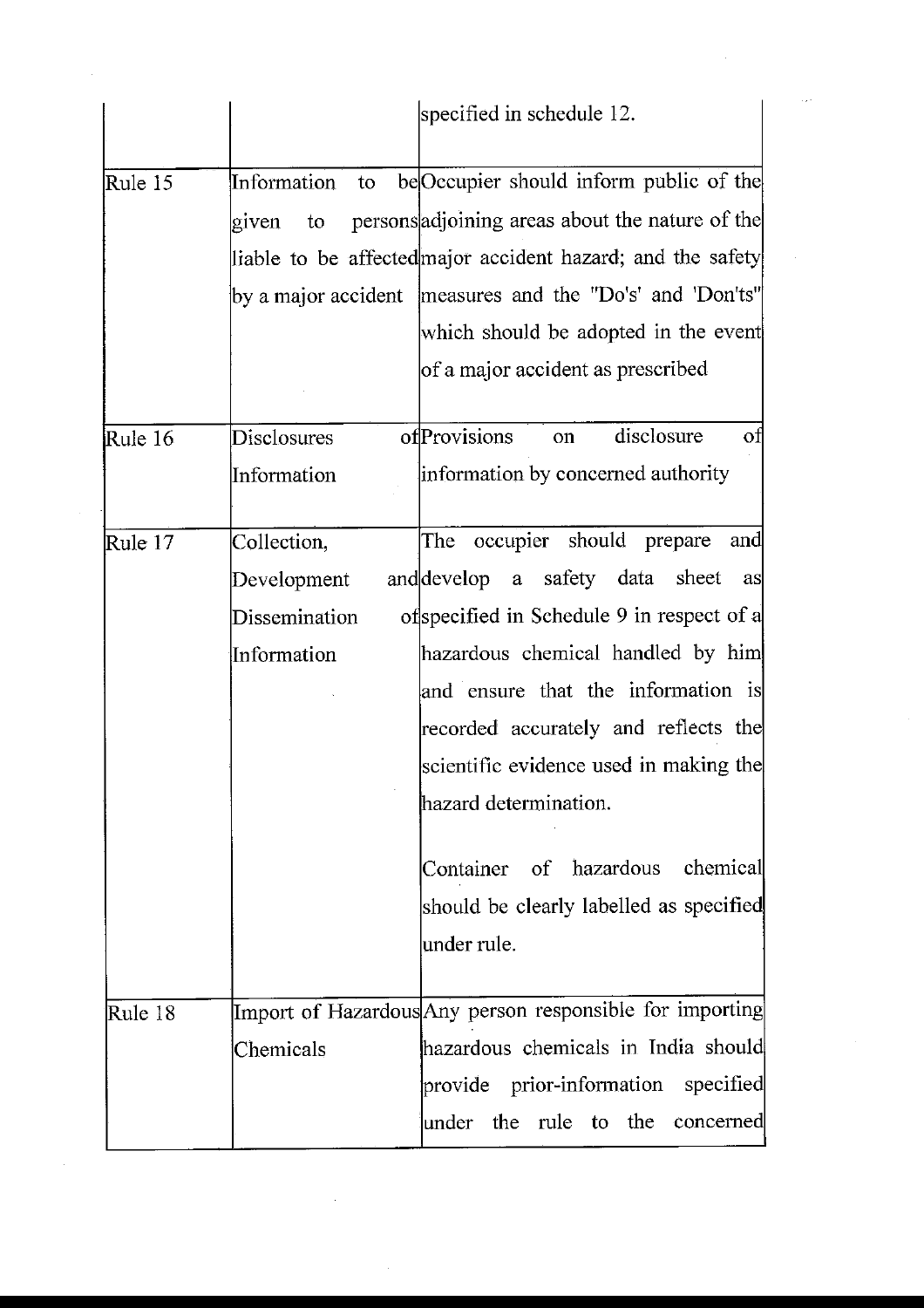|         |             | authorities prescribed under the rules.                                    |
|---------|-------------|----------------------------------------------------------------------------|
|         |             | person importing hazardous<br>Any<br>chemicals should maintain the records |
|         |             | of the hazardous chemicals imported<br>as specified in Schedule 10 and the |
|         |             | records can be checked by the<br>concerned authority                       |
|         |             |                                                                            |
| Rule 19 | Improvement | Concerned authority may serve the                                          |
|         | Notices     | improvement notice to occupier in                                          |
|         |             | case of violation of rules                                                 |
| Rule 20 |             | Power of the Central The Central Government may, at any                    |
|         | Government  | tottime, by notification in the Official                                   |
|         |             | modify the schedules Gazette, make suitable changes in the                 |
|         |             | Schedules.                                                                 |
|         |             |                                                                            |
|         |             |                                                                            |
|         |             |                                                                            |
|         |             |                                                                            |
|         |             |                                                                            |

 $\sim$ 

 $\sim$ 

 $\sim 10$ 

8. That various provisions of the CA(EPPR) Rules, 1996 are briefly described as follows:

 $\mathcal{A}$ 

| Rule | .<br><b>Heading</b> | <b>Description</b> |
|------|---------------------|--------------------|
|      |                     |                    |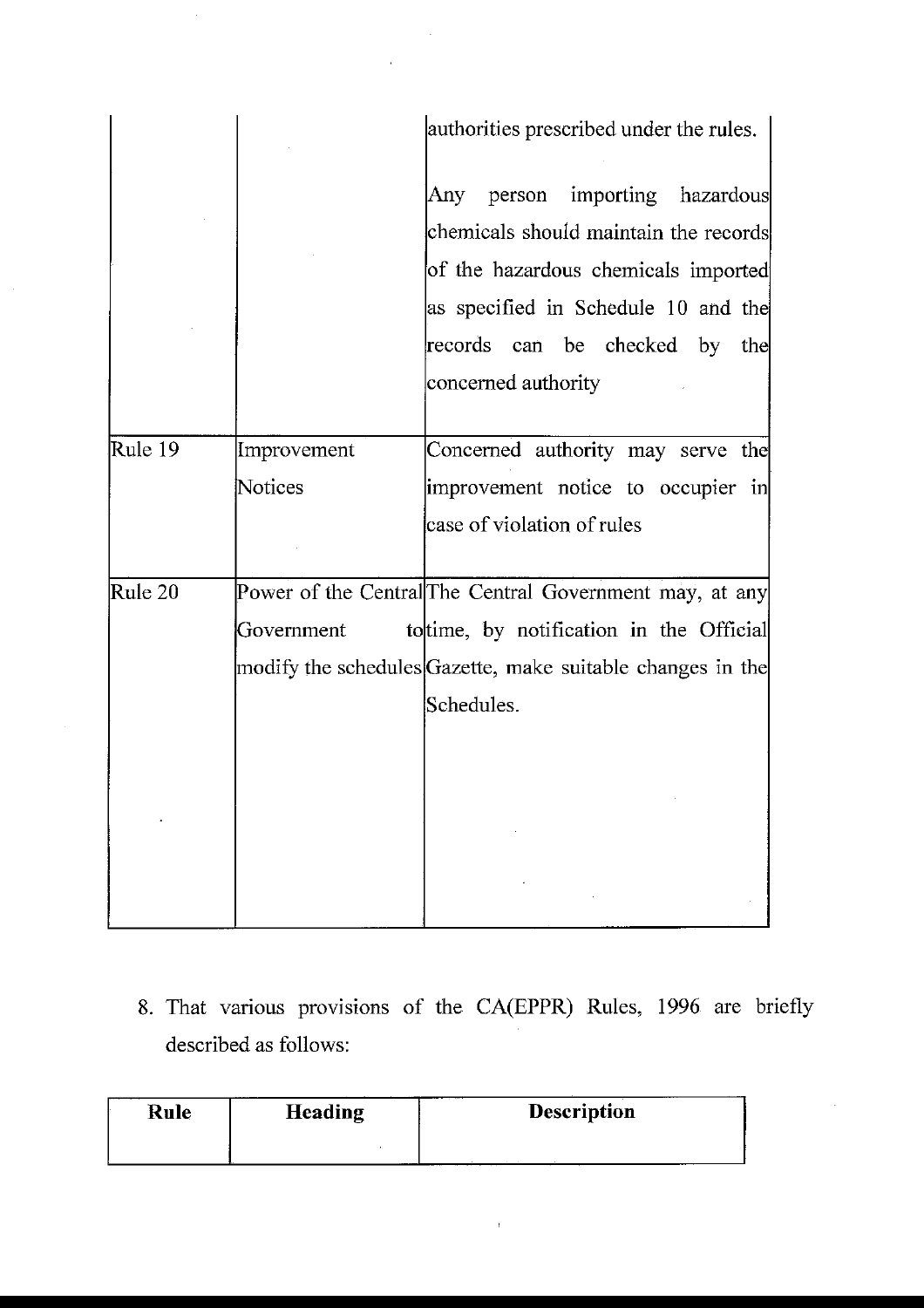| Rule 1 | Short                    | Title And Chemical Accidents (Emergency                   |
|--------|--------------------------|-----------------------------------------------------------|
|        | Commencement             | Planning, Preparedness<br>and                             |
|        |                          | Response) Rules, 1996                                     |
|        |                          |                                                           |
| Rule 2 | Definitions              | Various definition viz. Chemical                          |
|        |                          | accident, industrial pocket, major                        |
|        |                          | chemical accident, industrial                             |
|        |                          | activity, hazardous chemical etc. has                     |
|        |                          | been given in the mentioned rule.                         |
| Rule 3 | Constitution             | Of Provision of constitution of CCG for                   |
|        |                          | Central Crisis Group management of chemical accident      |
|        |                          | and functions.                                            |
|        |                          |                                                           |
| Rule 4 |                          | Setting up of Crisis Provision of setting up a functional |
|        | Alert System             | crisis control room, information net                      |
|        |                          | working system with the State                             |
|        |                          | Governments under Crisis Alrest                           |
|        |                          | System.                                                   |
| Rule 5 | Functions of the Defined | responsibilities<br>of                                    |
|        |                          | Central Crisis Group CCG/provide expert guidance for      |
|        |                          | handling chemical accidents.                              |
|        |                          |                                                           |
| Rule 6 |                          | Constitution Of State Provisions enabling<br>the<br>State |
|        | Crisis Group             | Government to constitute a State                          |
|        |                          | Crisis Group for management of                            |
|        |                          | chemical accidents                                        |
|        |                          |                                                           |

 $\sim$ 

 $\hat{\boldsymbol{\beta}}$ 

 $\frac{1}{2}$ 

 $\sim$ 

 $\sim$   $\sim$ 

 $\frac{1}{2}$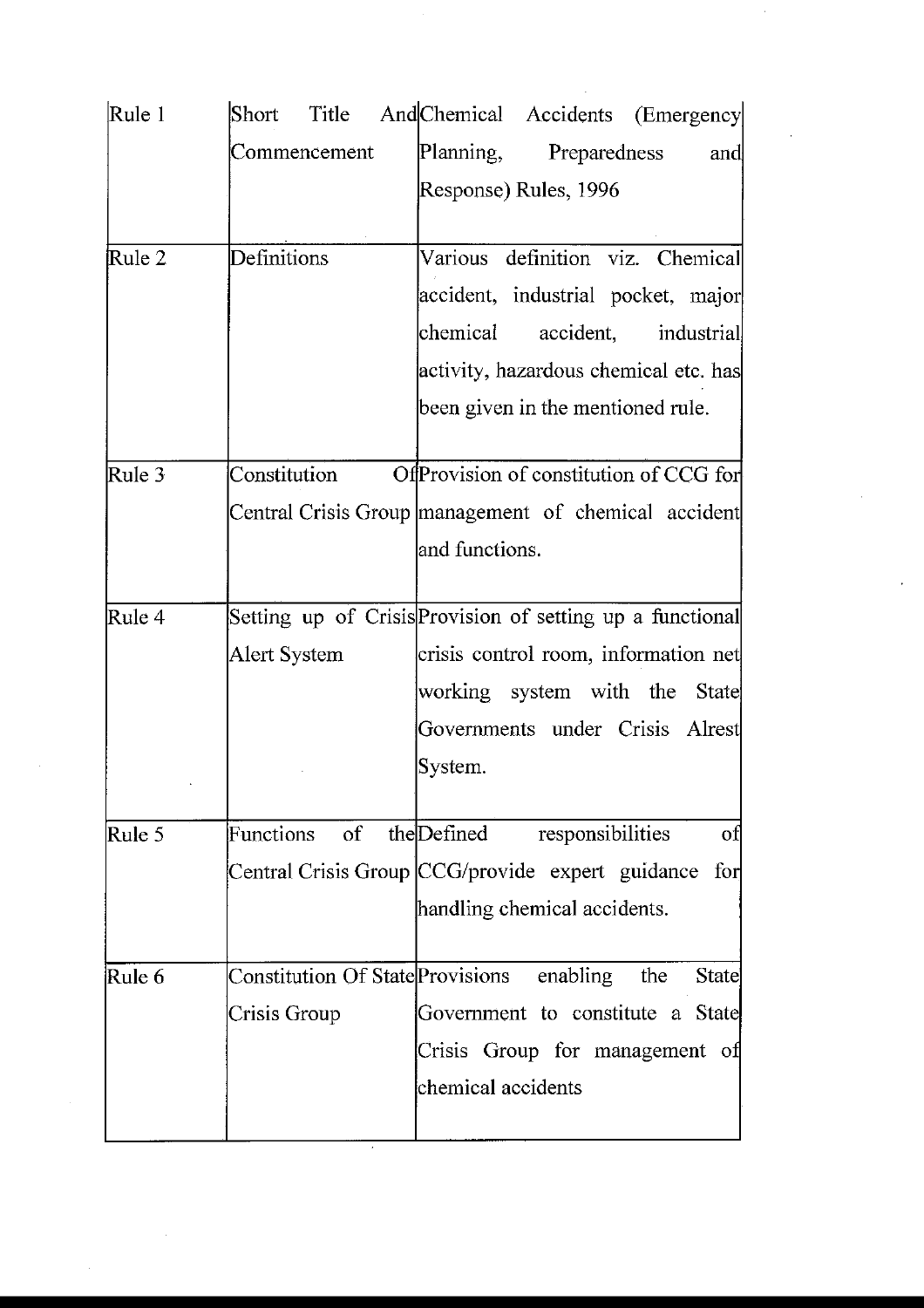| Rule 7  | Functions of the Defined responsibilities of SCG/ to    |
|---------|---------------------------------------------------------|
|         | State Crisis Group<br>deal with chemical accidents and  |
|         | coordinate efforts in planning,                         |
|         | preparedness and mitigation of a                        |
|         | chemical accident                                       |
| Rule 8  | Constitution of the The State Government constitute a   |
|         | District And Local District and Local Crisis Group for  |
|         | Crisis Group<br>management of chemical accidents        |
| Rule 9  | Functions Of The Apex body in the district to deal      |
|         | District Crisis Group with major chemical accidents and |
|         | to provide expert guidance for                          |
|         | handling chemical accidents                             |
|         |                                                         |
| Rule 10 | Functions Of The To deal with chemical accidents and    |
|         | Local Crisis Group<br>coordinate efforts in planning,   |
|         | preparedness and mitigation of a                        |
|         | chemical accident                                       |
|         |                                                         |
| Rule 11 | of<br>the The Members of the Central Crisis<br>Powers   |
|         | members of<br>the Group, State Crisis Groups<br>and     |
|         | Central, State And District Crisis Groups shall be      |
|         | District<br>deemed to be persons empowered              |
|         | by the Central Government in this                       |
|         | Crisis Groups<br>behalf under sub-section (1) of        |
|         | section 10 of the Environment                           |
|         | (Protection) Act, 1986                                  |
|         |                                                         |

 $\frac{1}{2}$ 

 $\frac{1}{2}$ 

 $\frac{1}{\sqrt{2}}\sum_{i=1}^{n-1}\frac{1}{\sqrt{2}}\left(\frac{1}{\sqrt{2}}\right)^2\left(\frac{1}{\sqrt{2}}\right)^2\left(\frac{1}{\sqrt{2}}\right)^2.$ 

 $\hat{\mathcal{A}}$ 

 $\ddot{\phantom{1}}$ 

 $\bar{z}$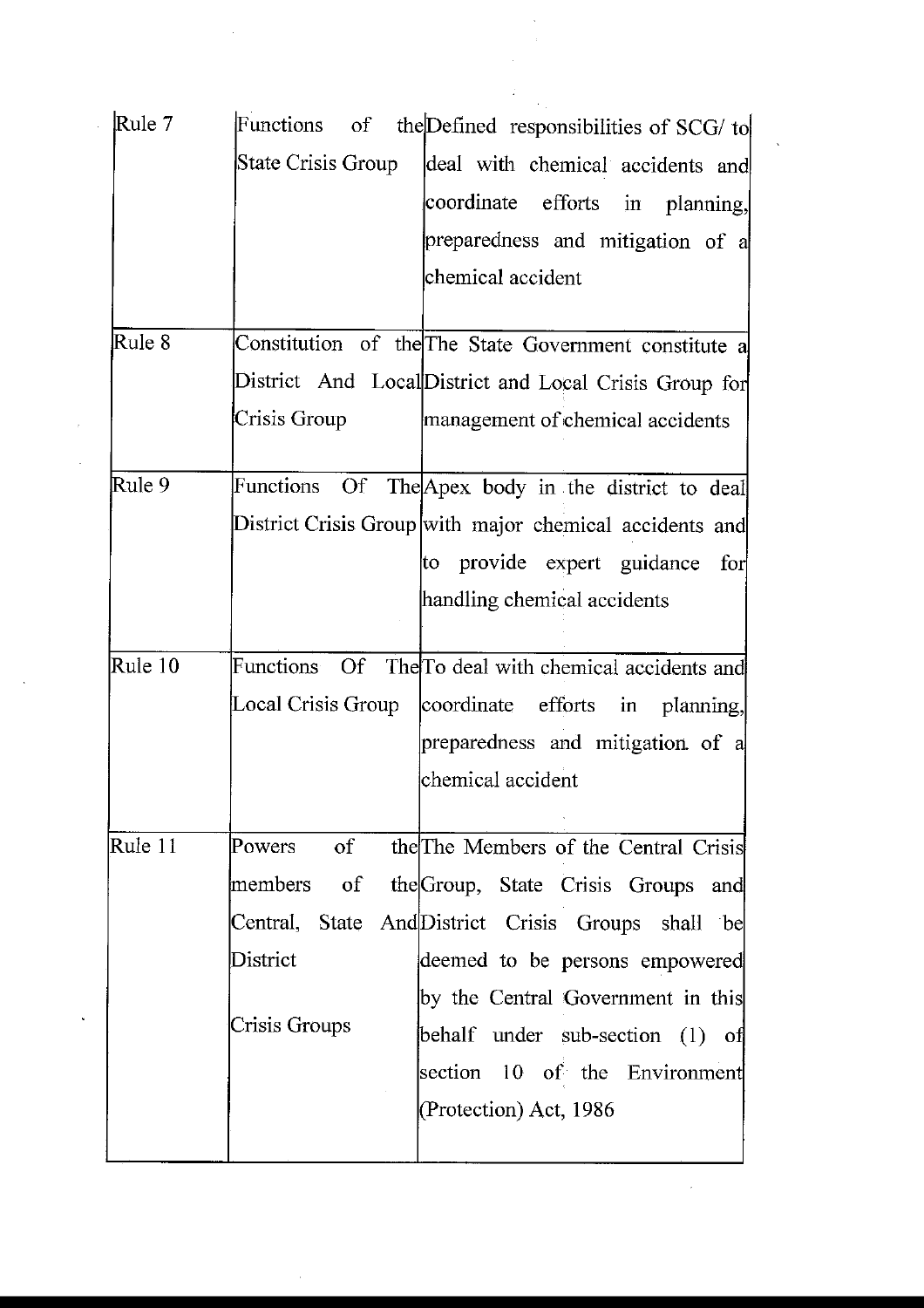| Rule 12 | Aid And assistance Major Accident Hazard installations |
|---------|--------------------------------------------------------|
|         | for the functioning provide aid, assist and facilitate |
|         | of the District and functioning of the District Crisis |
|         | Local Crisis Groups Group and Local Crisis Group.      |
|         |                                                        |
| Rule 13 | Information to the CCG, SCG, LCG<br>provide            |
|         | Public<br>information on request regarding             |
|         | chemical<br>accident prevention,                       |
|         | preparedness and mitigation in the                     |
|         | country, state and industrial pocket                   |
|         | respectively.                                          |
|         |                                                        |

- 9. That to prevent chemical (industrial) accidents in the country, the concerned Central/ State authorities have been delegated responsibilities as per Schedule 5 of the MSIHC Rules, 1989 wherein Petroleum and Explosives Safety Organization (PESO), has been made the nodal agency to approve and notify the sites of pipelines carrying hazardous chemicals including inter-sate pipelines. The PESO has also been mandated to accept On-site Emergency Plans, review the safety reports and safety audit reports submitted by occupiers. PESO is also mandated to enforce directions and procedures under the Explosives Act, 1884 as well as the Petroleum Act, 1934.
- 10. That the PESO, while giving approvals to industrial units, transportation pipelines and isolated storage are expected to ensure preparation of onsite emergency plans  $\&$  safety reports by units, reviewing the details of mock-drills conducted and implementation of Standard Operating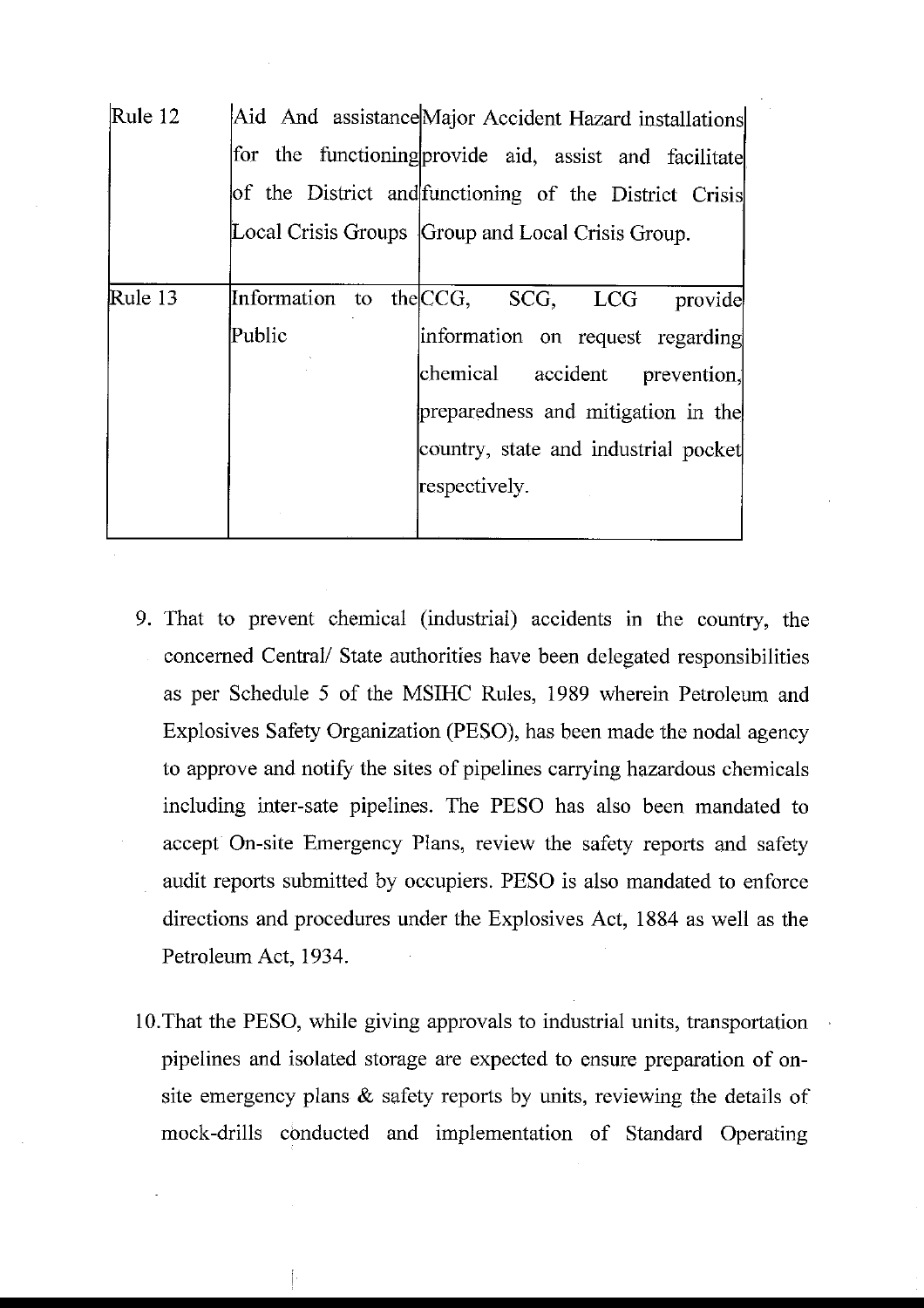Procedures (SOPs) of industrial operation by the unit from industrial safety point of view.

11. It is respectfully submitted that in view of the above submissions, this Hon'ble Tribunal may pass such order(s) as deemed fit and proper in the facts and circumstances of the case.

> DEPO (का. धर्मन्द **RMENDRA**

## **VERIFICATION:**

 $\ddot{\phantom{a}}$ 

2021 that the contents of the above Verified at on this day of affidavit are true and correct to my knowledge and as per official records maintained in the routine course of business. No part of the above affidavit is false and nothing material has been concealed there from.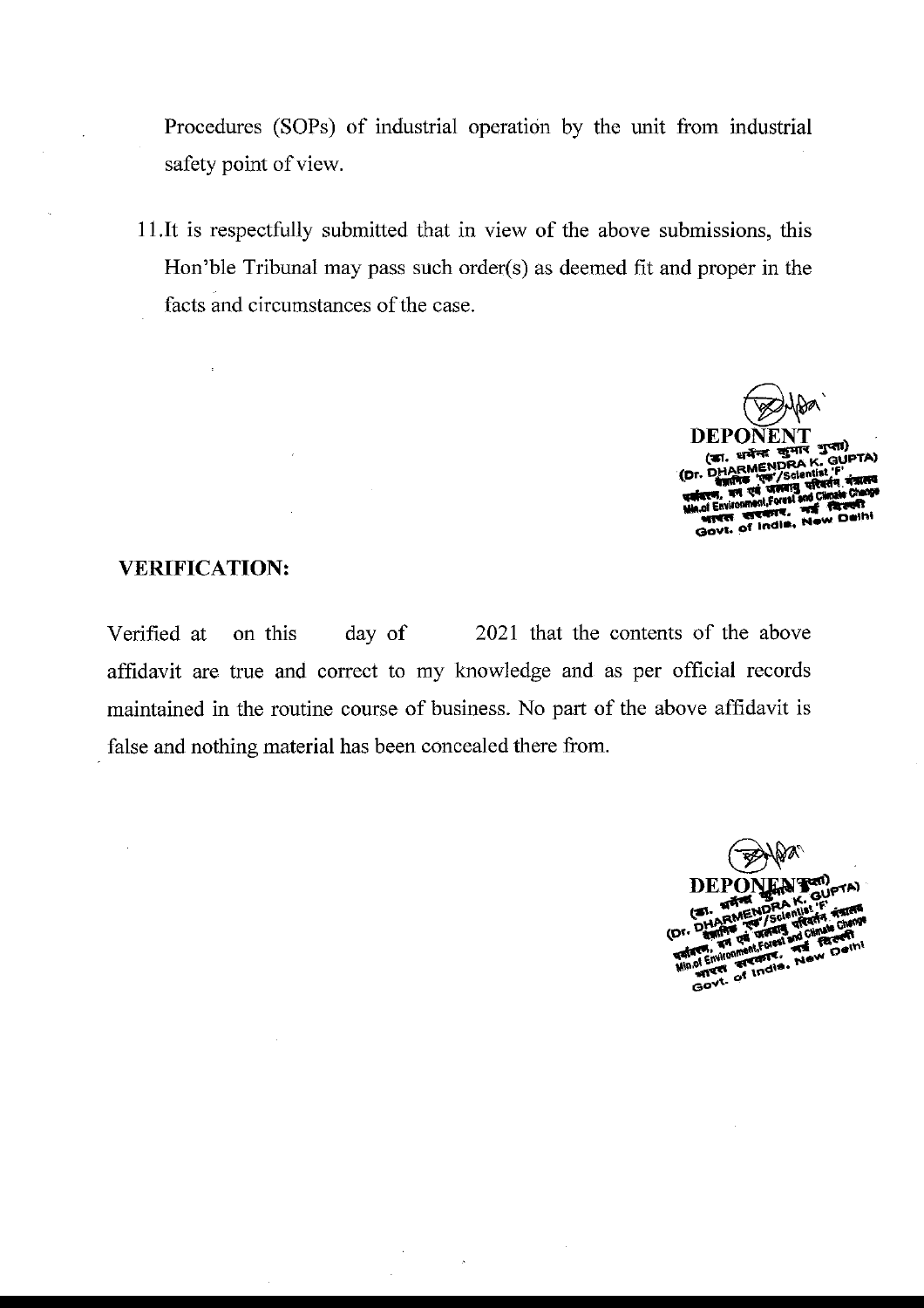# **THE MANUFACTURE, STORAGE AND IMPORT OF HAZARDOUS CHEMICAL RULES, 1989**

(As amended to date)

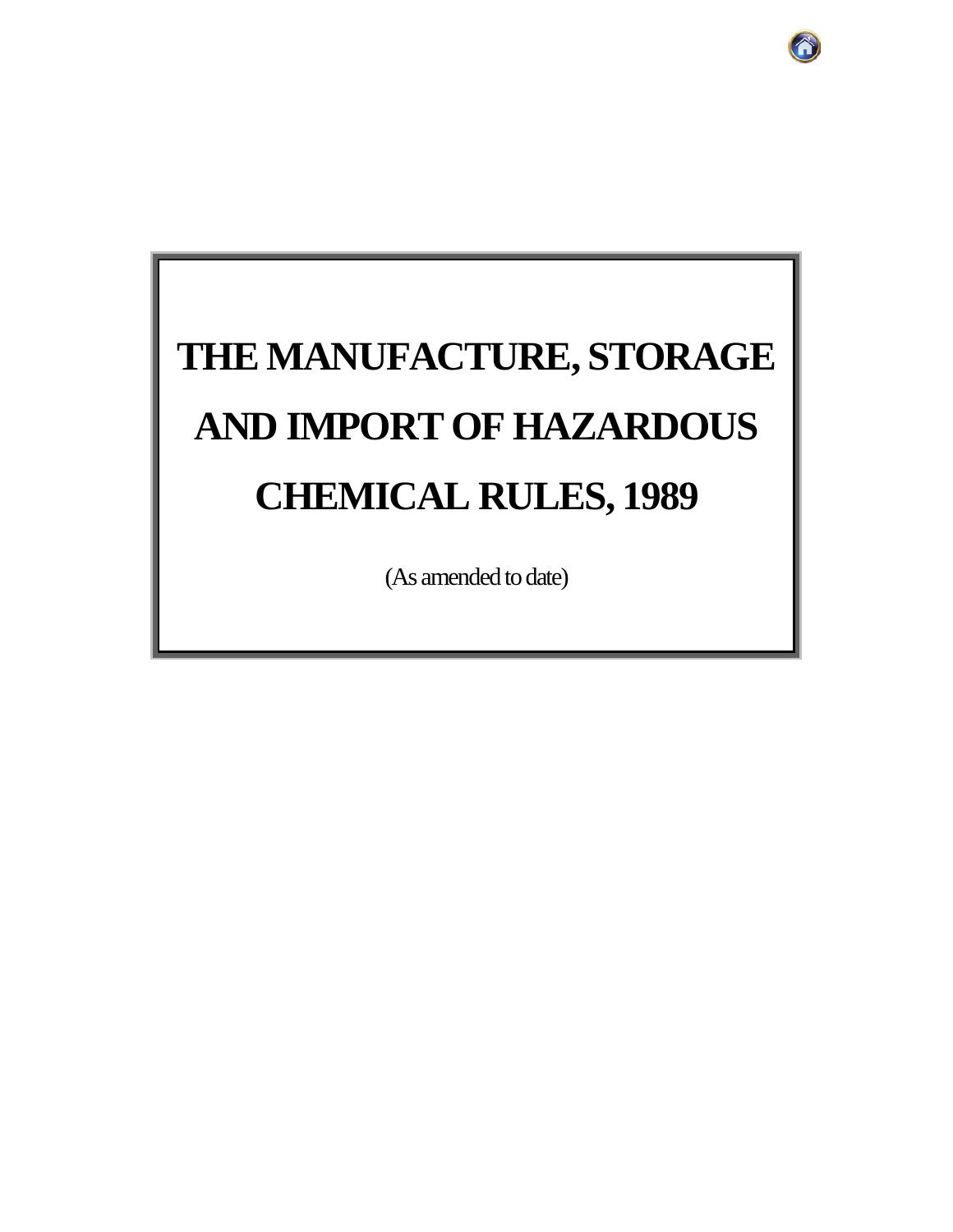#### **THE MANUFACTURE, STORAGE AND IMPORT OF HAZARDOUS CHEMICAL RULES, 1989**

#### **MINISTRY OF ENVIRONMENT & FORESTS**

#### (Department of Environment, Forests and Wildlife) **NOTIFICATION**

New Delhi, the  $27<sup>th</sup>$  November 1989

**\*S.O.966(E)** - In exercise of the powers conferred by Section 6, 8 and 25 of the Environment (Protection) Act, 1986 (29 of 1986), the Central Government hereby makes the following rules, namely :

#### **1. SHORT TITLE AND COMMENCEMENT –**

(1) These rules may be called the Manufacture, Storage and Import of Hazardous Chemical Rules, 1989.

(2) They shall come into force on the date of their publication in the Official Gazette.

**2. DEFINITIONS** - In these rules, unless the context otherwise requires, -

- (a) "Act" means the Environment (Protection) Act, 1986 (29 of 1986);
- (b) "Authority" means an authority mentioned in Column 2 of Schedule 5;
- (c) "export" with its grammatical variations and cognate expression, means taking out of India to a place outside India;
- (d) "exporter" means any person under the jurisdiction of the exporting country and includes the exporting country, who exports hazardous chemical;
- (e) "Hazardous Chemical " means -

 $\overline{a}$ 

- (i) any chemical which satisfies any of the criteria laid down in Part I of <sup>1</sup> [Schedule 1 or] listed in Column 2 of Part II of this Schedule ;
- (ii) any chemical listed in Column 2 of Schedule 2;
- (iii) any chemical listed in Column 2 of Schedule 3;



**<sup>\*</sup>** The principal rules were published in the Gazette of India vide number S.O. 966(E), dated 27.11.1989 and subsequently amended vide: S.O.115 (E), dated 05.02.1990; GSR 584, dated 09.09.1990; S.O.2882, dated 03.10.1994; and S.O. 57(E), dated 19.01.2000.

<sup>1</sup> Substituted by Rule 2(i) of the Manufacture, Storage and Import of Hazardous Chemical(Amendment) Rules, 2000 notified vide S.O. 57(E), dated 19.1.2000.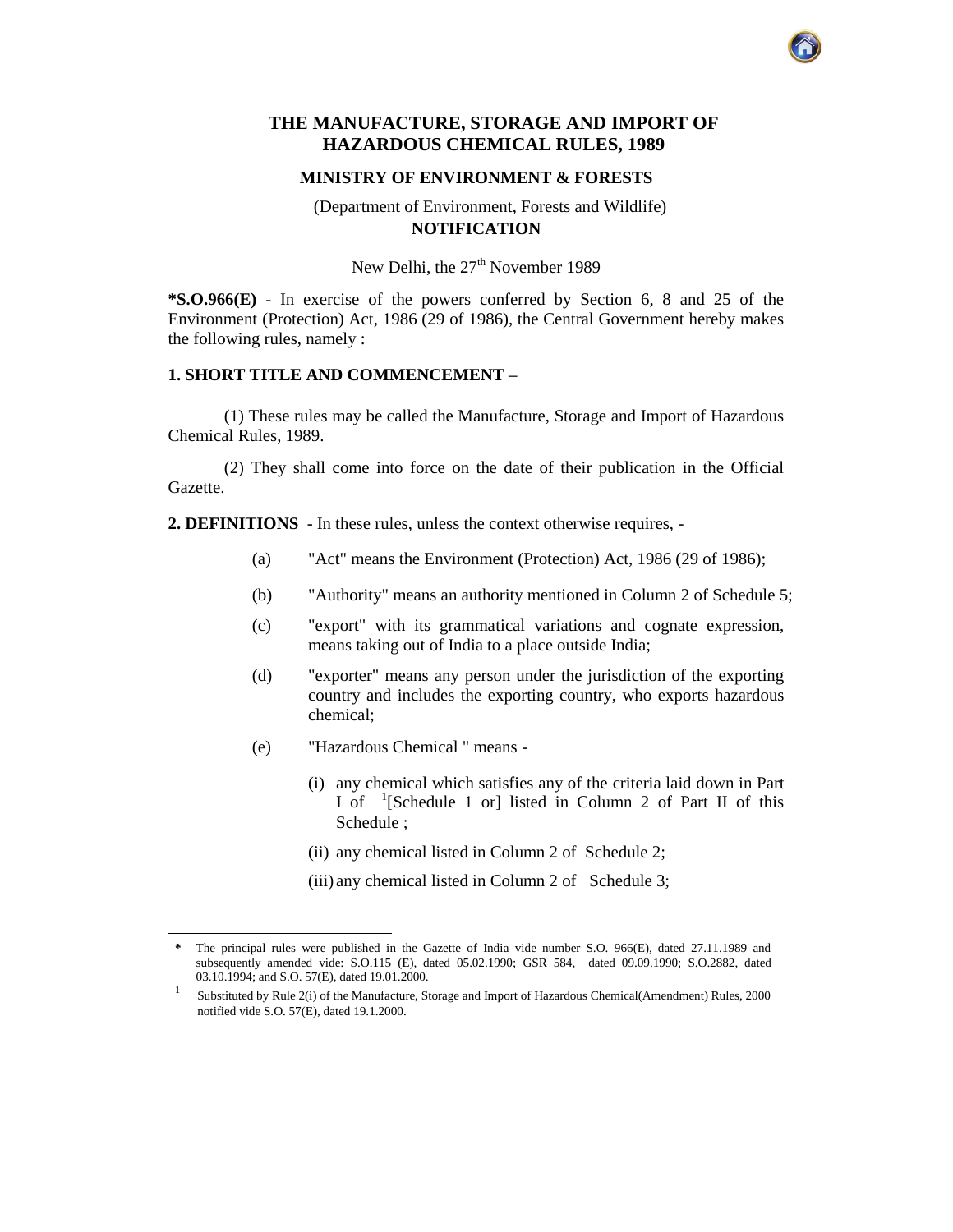

- (f) "import" with its grammatical variations and cognate expression, means brining into India from a place outside India;
- (g) "importer" means an occupier or any person who imports hazardous chemicals;
- (h) "industrial activity" means
	- i. an operation or process carried out in an industrial installation referred to in Schedule 4 involving or likely to involve one or more hazardous chemicals and includes on-site storage or on-site transport which is associated with that operation or process, as the case may be; or
	- ii. isolated storage; or
	- iii. pipeline ;
- (i) "isolated storage" means storage of a hazardous chemical, other than storage associated with an installation on the same site specified in Schedule 4 where that storage involves atleast the quantities of that chemical set out in Schedule 2;
- $\mathbf{1}$ [(j) "major accident" means -an incident involving loss of life inside or outside the installation, or ten or more injuries inside and/or one or more injuries outside or release of toxic chemicals or explosion or fire or spillage of hazardous chemicals resulting in on-site or off-site emergencies or damage to equipment leading to stoppage of process or adverse affects to the environment ;
- (ja) "major accident hazards (MAH) installations" means isolated storage and industrial activity at a site handling (including transport through carrier or pipeline) of hazardous chemicals equal to or, in excess of the threshold quantities specified in, Column 3 of schedule 2 and 3 respectively; ]
- (k) "pipeline" means a pipe (together with any apparatus and works associated therewith) or system of pipes (together with any

 $\overline{a}$ 

<sup>1</sup> Substituted by Rule 2(ii) of the Manufacture, Storage and Import of Hazardous Chemical (Amendment)Rules, 2000 notified vide  $S.O.57(E)$ , dated 19<sup>th</sup> January, 2000.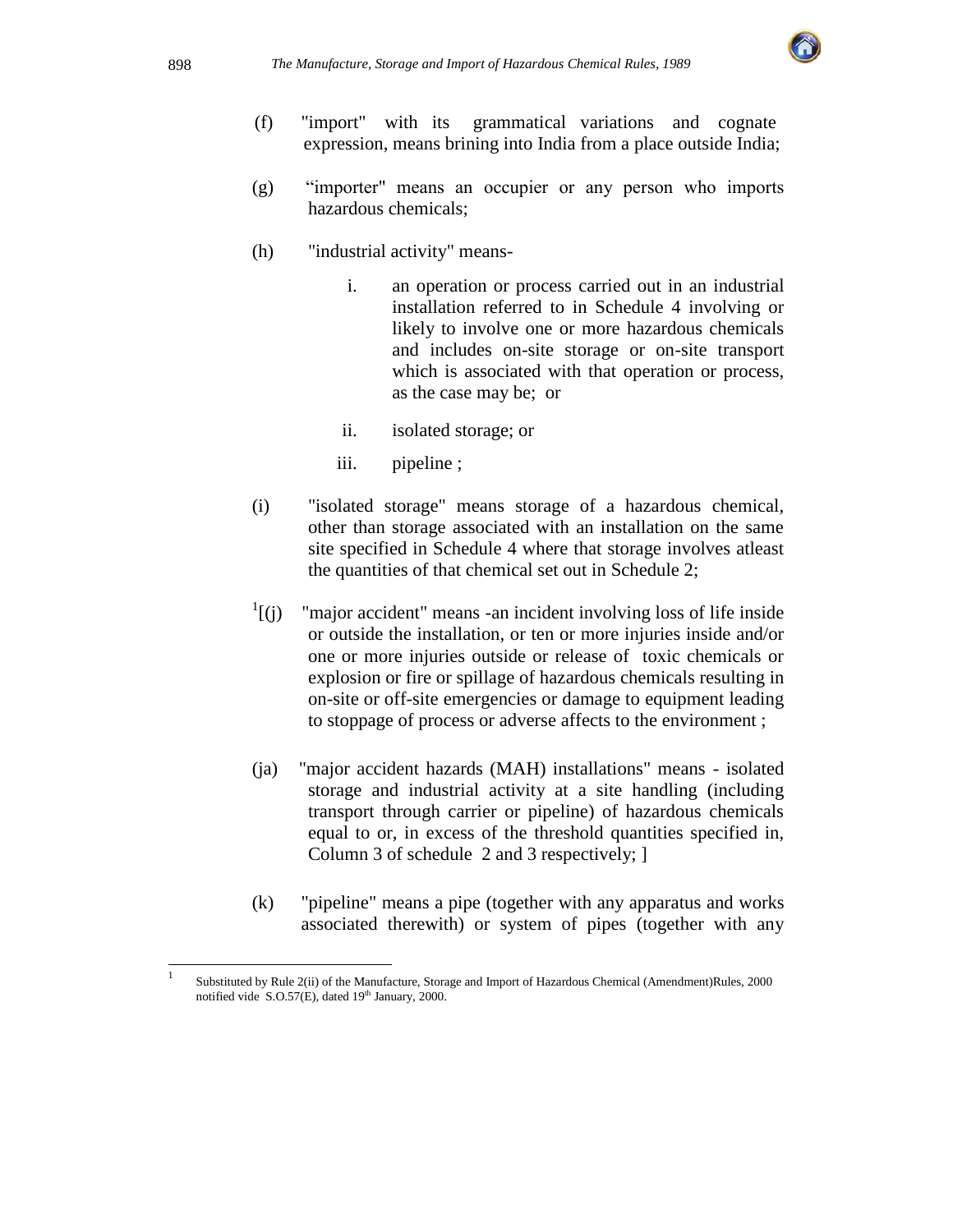

 apparatus and work associated therewith) for the conveyance of a hazardous chemical other than a flammable gas as set out in Column 2 of Part II of Schedule 3 at a pressure of less than 8 bars absolute; the pipeline also includes inter state pipelines;

- (l) "Schedule" means Schedule appended to these rules;
- (m) "site" means any location where hazardous chemicals are manufactured or processed, stored, handled, used, disposed of and includes the whole of an area under the control of an occupier and includes pier, jetty or similar structure whether floating or not;
- (n) "Threshold quantity" means,
	- (i) in the case of a hazardous chemical specified in Column 2 of Schedule 2, the quantity of that chemical specified in the corresponding entry in Columns 3 and 4 ;
	- (ii) in the case of a hazardous chemical specified in Column 2 of Part I of Schedule 3, the quantity of that chemical specified in the corresponding entry in Columns  $3 \& 4$  of that part;
	- (iii) in the case of substances of a class specified in Column 2 of Part II of Schedule 3, the total quantity of all substances of that class specified in the corresponding entry in Columns 3 and 4 of that part.

## **1 [3. DUTIES OF AUTHORITIES** –

The concerned authority shall, -

- (a) inspect the industrial activity at least once in a calendar year;
- (b) except where such authority is the Ministry of Environment and Forests, annually report on the compliance of the rules by the occupiers to the Ministry of Environment and Forests through appropriate channel ;

<sup>|&</sup>lt;br>|<br>| Substituted by Rule 2 of the MSIHC (Amendment) Rules, 1994 notified vide S.O.2882, dated 3.10.1994.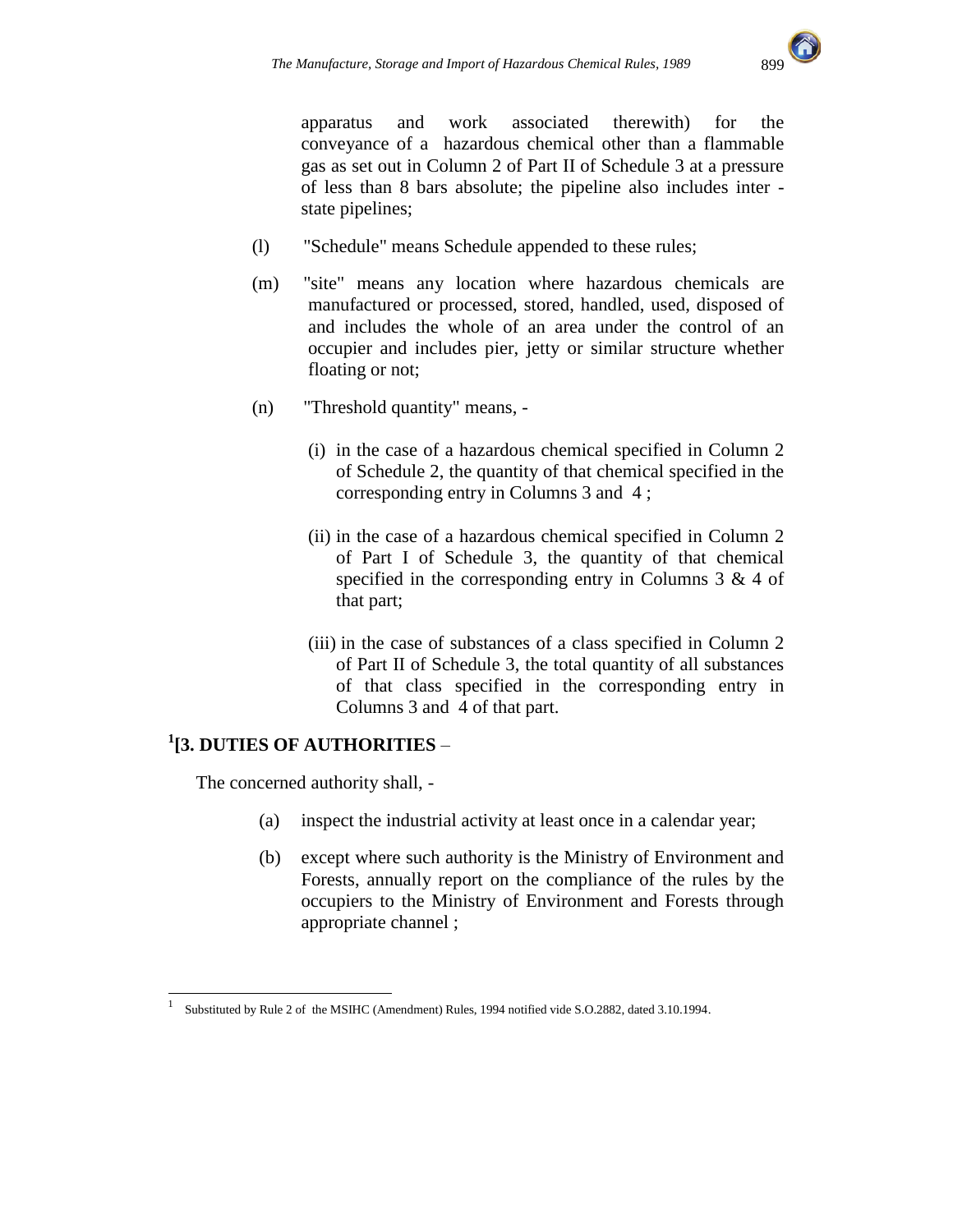

(c) subject to the other provisions of these rules, perform the duties specified in column 3 of Schedule 5.]

#### **4. GENERAL RESPONSIBILITY OF THE OCCUPIER DURING INDUSTRIAL ACTIVITY** -

(1) these rules shall apply to, -

- (a) an industrial activity in which a hazardous chemical, which satisfies any of the criteria laid down in Part I of Schedule  $1<sup>1</sup>$  [or listed] in Column 2 of Part II of this Schedule is, or may be, involved; and
- $2^{2}$ [(b) isolated storage of a hazardous chemical listed in Schedule 2 in a quantity equal to or more than the threshold quantity specified in Column 3, thereof.]

(2) An occupier who has control of an industrial activity in terms of subrule (1) shall provide evidence to show that he has, -

- (a) identified the major accident hazards; and
- (b) taken adequate steps to
	- (i) prevent such major accidents and to limit their consequences to persons and the environment;
	- (ii) provide to the persons working on the site with the information, training and equipment including antidotes necessary to ensure their safety.

#### **4. NOTIFICATION OF MAJOR ACCIDENT** -

(1) Where a major accident occurs on a site or in a pipe line, the occupier shall  $3$ [within 48 hours notify] the concerned authority as identified in Schedule 5 of that accident, and furnish thereafter to the concerned authority a report relating to the accidents in installments, if necessary, in Schedule 6.

(2) The concerned authority shall on receipt of the report in accordance with sub-rule 1 of this rule, shall undertake a full analysis of the major accident and sent the  $\frac{4}{7}$  requisite information within 90 days to the Ministry of Environment and Forests through appropriate channel.

 $\overline{a}$ 

<sup>1</sup> Substituted by Rule 3(i) of the MSIHC (Amendment) Rules, 1994 notified vide S.O.2882, dated 3.10.1994.

<sup>2</sup> Substituted by Rule 3(ii), ibid.

<sup>3</sup> Substituted by Rule 3(a) of the MSIHC (Amendment) Rules, 1994 notified vide S.O.2882, dated 3.10.1994.

<sup>4</sup> Substituted by Rule 3(b) ibid.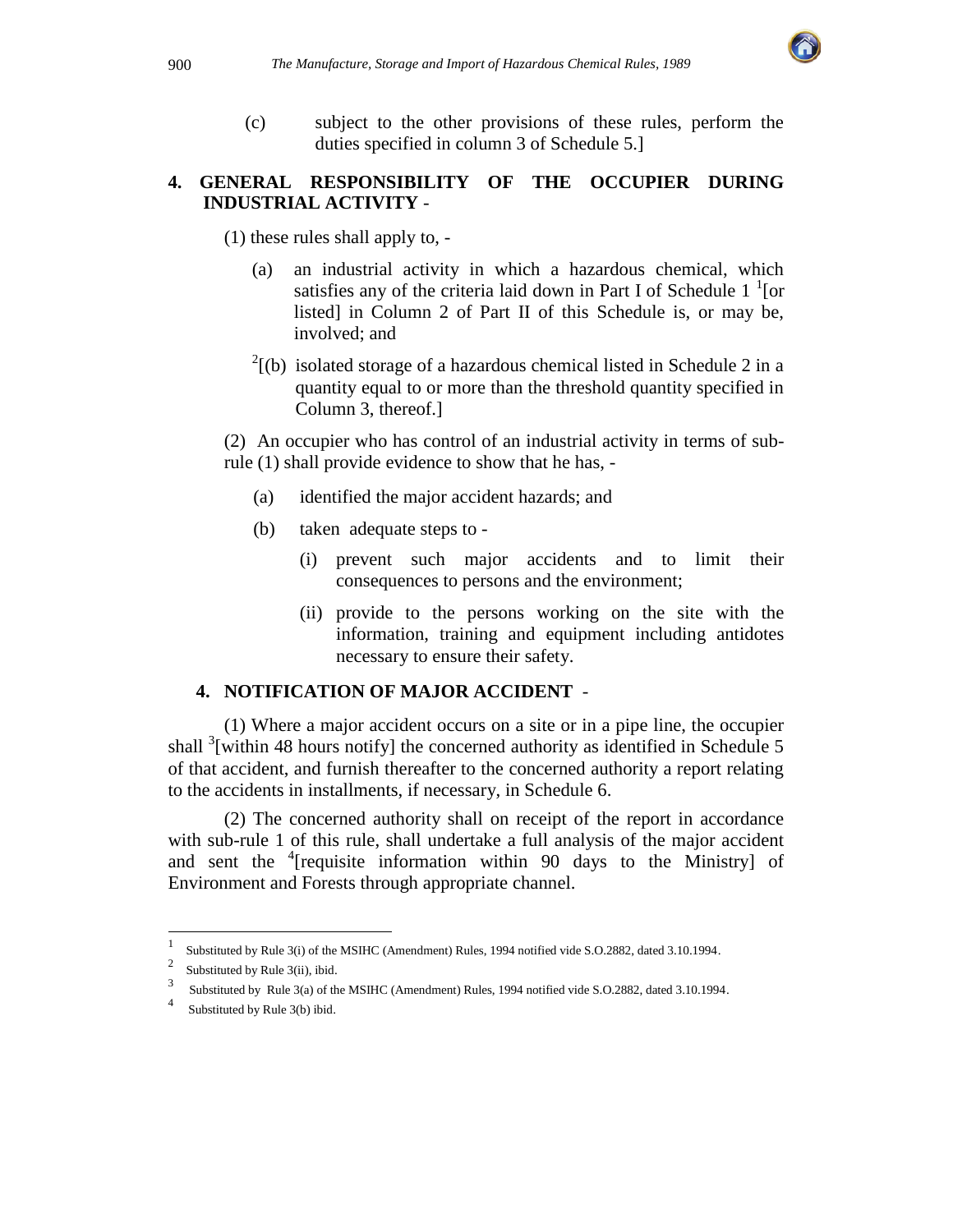

 $1$ [(3) An occupier shall notify to the concerned Authority, steps taken to avoid any repetition of such occurrence on a site.]

 $2(4)$  The concerned Authority shall compile information regarding major accidents and make available a copy of the same to the Ministry of Environment & Forests through appropriate channel.

(5) The concerned Authority shall in writing inform the occupier, of any lacunae which in its opinion needs to be rectified to avoid major accidents.]

#### **6. INDUSTRIAL ACTIVITY TO WHICH RULES 7 TO 15 APPLY -**

(1) Rules 7 to 15 shall apply to, -

- (a) an industrial activity in which there is involved a quantity of hazardous chemical listed in Column 2 of Schedule 3 which is equal to or more than the quantity specified in the entry for that chemical in Column 3 & 4 (Rules 10-12 only for Column 4); and
- (b) isolated storage in which there is involved a quantity of a hazardous chemical listed in Column 2 of Schedule 2 which is equal to or more than the quantity specified in the entry for that chemical in Column  ${}^{3}$ [3 & 4 (rules 10-12 only for column 4).]

(2) For the purpose of rules 7 to 15,

- (a) "new industrial activity" means an industrial activity which,
	- (i) commences after the date of coming into operation of these rules; or
	- (ii) if commenced before that date, is an industrial activity in which a modification has been made which is likely to cover major accident hazards, and that activity shall be deemed to have commenced on the date on which the modification was made;

 $\overline{a}$ 

<sup>1</sup> Substituted by Rule 3(c) of the Manufacture, Storage and Import of Hazardous Chemical (Amendment) Rules, 1994 notified vide S.O. No.2882, dated 3.10.1994.

<sup>2</sup> Inserted by Rule 3(d); ibid.

<sup>3</sup> Substituted by Rule 4; ibid.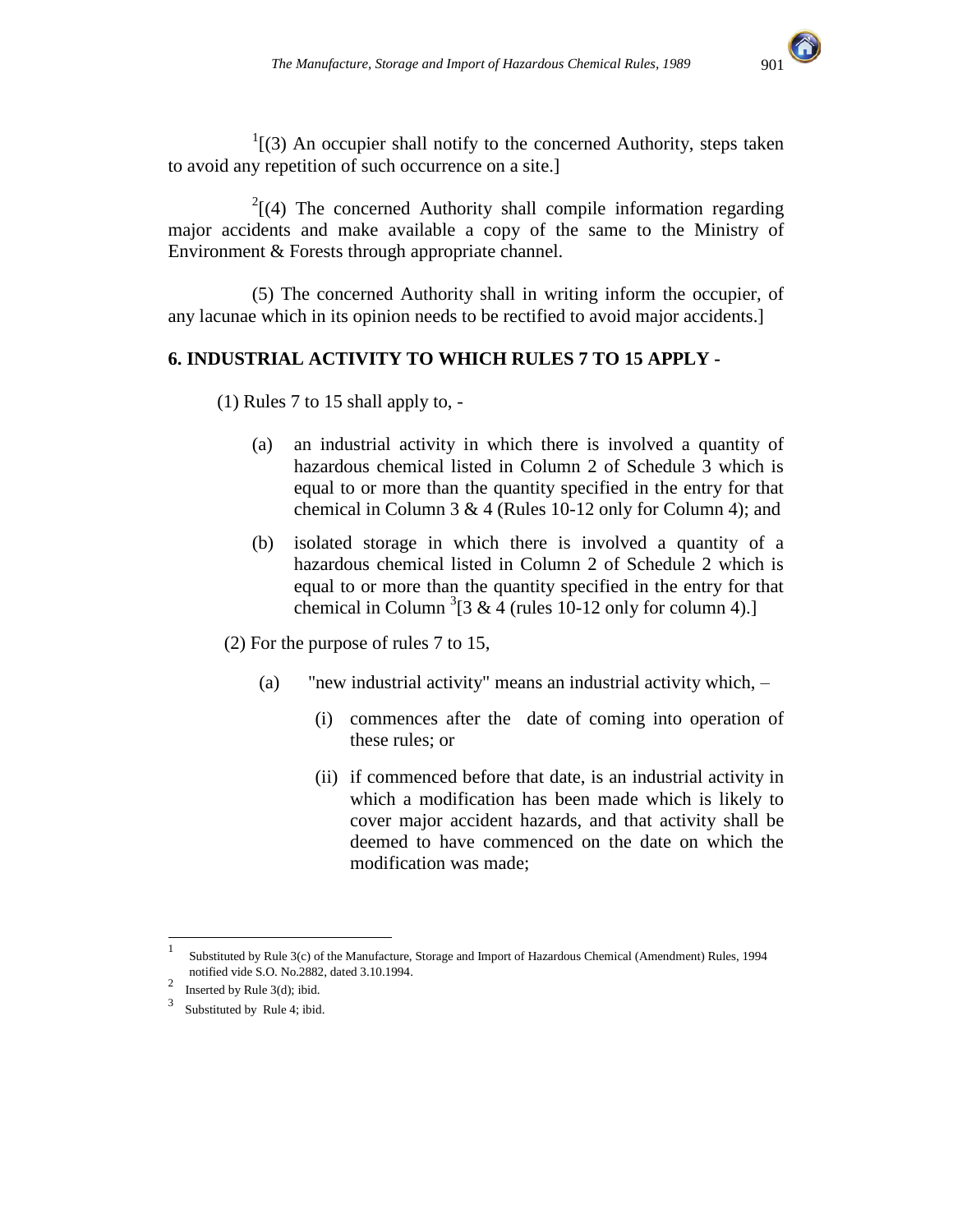

(b) an "existing industrial activity" means an industrial activity which is not a new industrial activity.

# **7.** <sup>1</sup> **[APPROVAL AND] NOTIFICATION OF SITES** -

(1) An occupier shall not undertake any industrial activity  $\frac{2}{\text{unless}}$  he has been granted an approval for undertaking such an activity and has submitted] a written report to the concerned authority containing the particulars specified in Schedule 7 at least 3 months before commencing that activity or before such shorter time as the concerned authority may agree and for the purpose of this paragraph, an activity in which subsequently there is or is liable to be a threshold quantity or more of an additional hazardous chemical shall be deemed to be a different activity and shall be notified accordingly.

 $\sqrt[3]{(2)}$ The concerned Authority within 60 days from the date of receipt of the report shall approve the report submitted and on consideration of the report if it is of the opinion that contravention of the provisions of the Act or the rules made thereunder has taken place, it shall issue notice under rule 19].

#### **8. UPDATING OF THE SITE NOTIFICATION FOLLOWING CHANGES IN THE THRESHOLD QUANTITY -**

Where an activity has been reported in accordance with rule  $7(1)$  and the occupier makes a change in it (including an increase or decrease in the maximum threshold quantity of a hazardous chemical to which this rule applies which is or is liable to be at the site or in the pipeline or at the cessation of the activity) which affects the particulars specified in that report or any subsequent report made under this rule, the occupier shall forthwith furnish a further report to the concerned authority.

#### **9. TRANSITIONAL PROVISIONS-**

#### **Where. –**

l

(a) at the date of coming into operation of these rules, an occupier is in control of an existing industrial activity which is required to be reported under rule 7(1); or

<sup>1</sup> Substituted by Rule 5 of the MSIHC (Amendment) Rules, 2000 notified vide S.O.57(E), dated 19.1.2000.

<sup>2</sup> Substituted by Rule 4 (a) of MSIHC ( Amendment) Rules, 1994 notified vide S.O.2882, dated 3.10.1994.

<sup>3</sup> Substituted by Rule 4(b), ibid.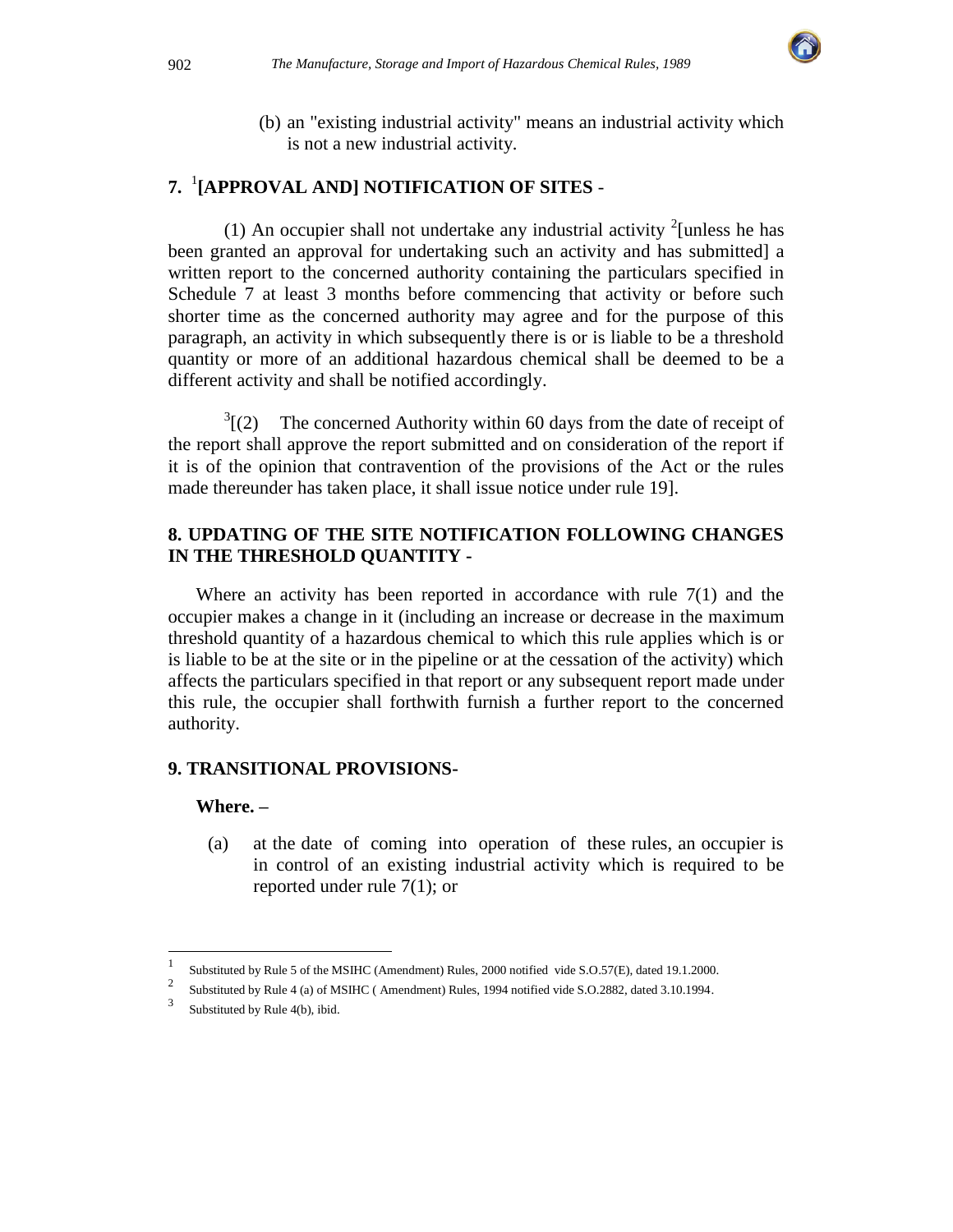

(b) within 6 months after that date, an occupier commence any such new industrial activity;

it shall be a sufficient compliance with that rule if he reports to the concerned authority as per the particulars in Schedule 7 within 3 months after the date of coming into operation of these rules or within such longer time as the concerned authority may agree in writing.

## **10. SAFETY REPORTS <sup>1</sup> [AND SAFETY AUDIT REPORTS]** -

(1) Subjects to the following paragraphs of this rule, an occupier shall not undertake any industrial activity to which this rule applies, unless he has prepared a safety report on that industrial activity containing the information specified in Schedule 8 and has sent a copy of that report to the concerned authority at least ninety days before commencing that activity.

(2) In the case of a new industrial activity which an occupier commences, or by virtue of sub-rule  $(2)$  (a) (ii) of rule 6 is deemed to commence, within 6 months after coming into operation of these rules, it shall be a sufficient compliance with sub-rule (1) of this rule if the occupier sends to the concerned authority a copy of the report required in accordance with that sub-rule within ninety days after the date of coming into operation of these rules.

 $2(3)$  In case of an existing industrial activity, the occupier shall prepare a safety report in consultation with the concerned authority and submit the same within one year from the date of commencement of the Manufacture, Storage and Import of Hazardous Chemicals (Amendment) Rules, 1994 to the concerned Authority.]

 $3(4)$  After the commencement of the Manufacture, Storage and Import of Hazardous Chemicals (Amendment) Rules, 1994, the occupier of both the new and the existing industrial activities shall carry out an independent safety audit of the respective industrial activities with the help of an expert, not associated with such industrial activities.

(5) The occupier shall forward a copy of the auditor's report along with his comments to the concerned Authority within 30 days after the completion of such Audit.]

l

<sup>1</sup> Substituted by Rule 6 of the MSIHC (Amendment) Rules, 2000 notified vide S.O.57(E), dated 19.1.2000.

<sup>2</sup> Substituted by Rule 5(a) of the MSIHC (Amendment) Rules, 1994 notified vide S.O.2882, dated 3.10.1994.

 $3$  Inserted by Rule 5(b), ibid.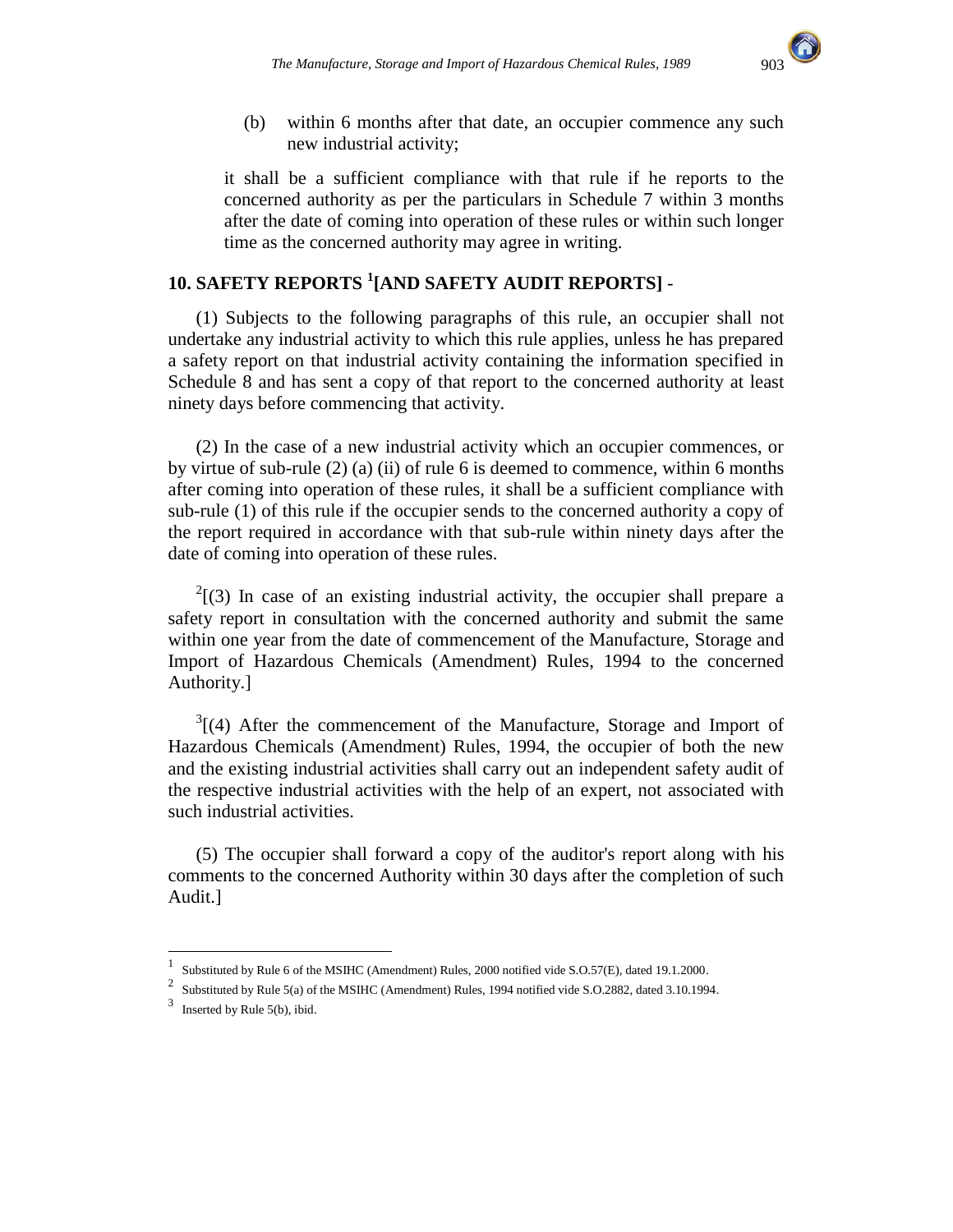

 $1(6)$  The occupier shall update the safety audit report once a year by conducting a fresh safety audit and forward a copy of it with his comments thereon within 30 days to the concerned Authority.

(7) The concerned Authority may if it deems fit, issue improvement notice under rule 19 within 45 days of the submission of the said report.]

#### **11. UPDATING OF REPORTS UNDER RULE 10-**

(1) Where an occupier has made a safety report in accordance with subrule (1) of rule 10 he shall not make any modification to the industrial activity to which that safety report relates which could materially affect the particulars in that report, unless he has made a further report to take account of those modifications and has sent a copy of that report to the concerned authority at least 90 days before making those modifications.

(2)Where an occupier has made a report in accordance with rule 10 and sub - rule (1) of this rule and that industrial activity is continuing the occupier shall within three years of the date of the last such report, make a further report which shall have regard in particular to new technical knowledge which has affected the particulars in the pervious report relating to safety and hazard assessment and shall within 30 days  $2$ <sup>\*</sup> $[***]$  send a copy of the report to the concerned authority.

### **3 [12**. **REQUIREMENT FOR FURTHER INFORMATION TO BE SENT TO THE AUTHORITY -**

Where, in accordance with rule 10, an occupier has sent a safety report and the safety audit report relating to an industrial activity to the concerned Authority, the concerned Authority may, by a notice served on the occupier, require him to provide such additional information as may be specified in the notice and the occupier shall send that information to the concerned Authority within 90 days].

#### **13. PREPARATION TO ON-SITE EMERGENCY PLAN BY THE OCCUPIER** -

(1) An occupier shall prepare and keep up-to-date  $\frac{4}{3}$  an on-site emergency plan containing details specified in Schedule II and detailing] how major accidents will be dealt with on the site on which the industrial activity is carried

 $\frac{1}{1}$ Inserted by Rule 5(b) of the MSIHC (Amendment) Rules, 1994 notified vide S.O.2882, dated 3.10.1994.

<sup>2</sup> Omitted by Rule 6, ibid.

<sup>3</sup> Substituted by Rule 7, ibid.

<sup>4</sup> Substituted by Rule 8(a), ibid.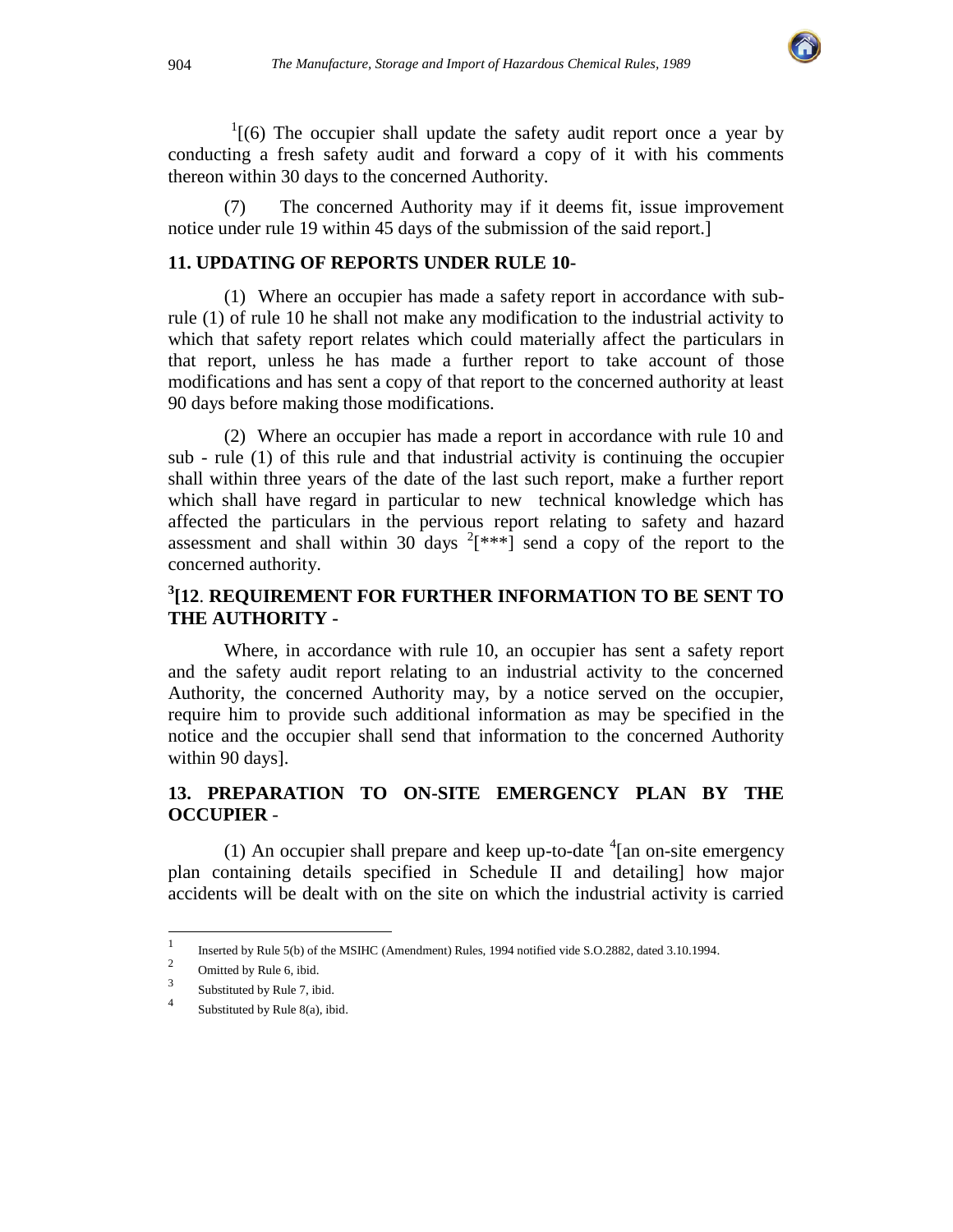

on and that plan shall include the name of the person who is responsible for safety on the site and the names of those who are authorized to take action in accordance with the plan in case of an emergency.

(2) The occupier shall ensure that the emergency plan prepared in accordance with sub-rule (1) takes into account any modification made in the industrial activity and that every person on the site who is affected by the plan is informed of its relevant provisions.

(3) The occupier shall prepare the emergency plan required under sub-rule  $(1)$ ,-

- (a) in the case of a new industrial activity, before that activity is commenced;
- (b) in the case of an existing industrial activity within 90 days of commencing into operation of these rules.

 $\frac{1}{1}$ [(4) The occupier shall ensure that a mock drill of the on-site emergency plan is conducted every six months;

(5) A detailed report of the mock drill conducted under sub-rule (4) shall be made immediately available to the concerned Authority.]

#### **14. PREPARATION OF OFF-SITE EMERGENCY PLAN BY THE AUTHORITY -**

(1) It shall be the duty of the concerned authority as identified in Column 2 of Schedule 5 to prepare and keep up-to-date  $2$ [an adequate off-site emergency plan containing particulars specified in Schedule 12 and detailing] how emergencies relating to a possible major accident on that site will be dealt with and in preparing that plan the concerned authority shall consult the occupier, and such other persons as it may deem necessary.

(2) For the purpose of enabling the concerned authority to prepare the emergency plan required under sub-rule (1), the occupier shall provide the concerned authority with such information relating to the industrial activity under his control as the concerned authority may require, including the nature, extent and likely effects off-site of possible major accidents and the authority shall

 $\frac{1}{1}$ Inserted by Rule 8(b) of the MSIHC ( Amendment) Rules, 1994 notified vide S.O.2882, dated 3.10.1994.

<sup>2</sup> Substituted by Rule 9 (a), ibid.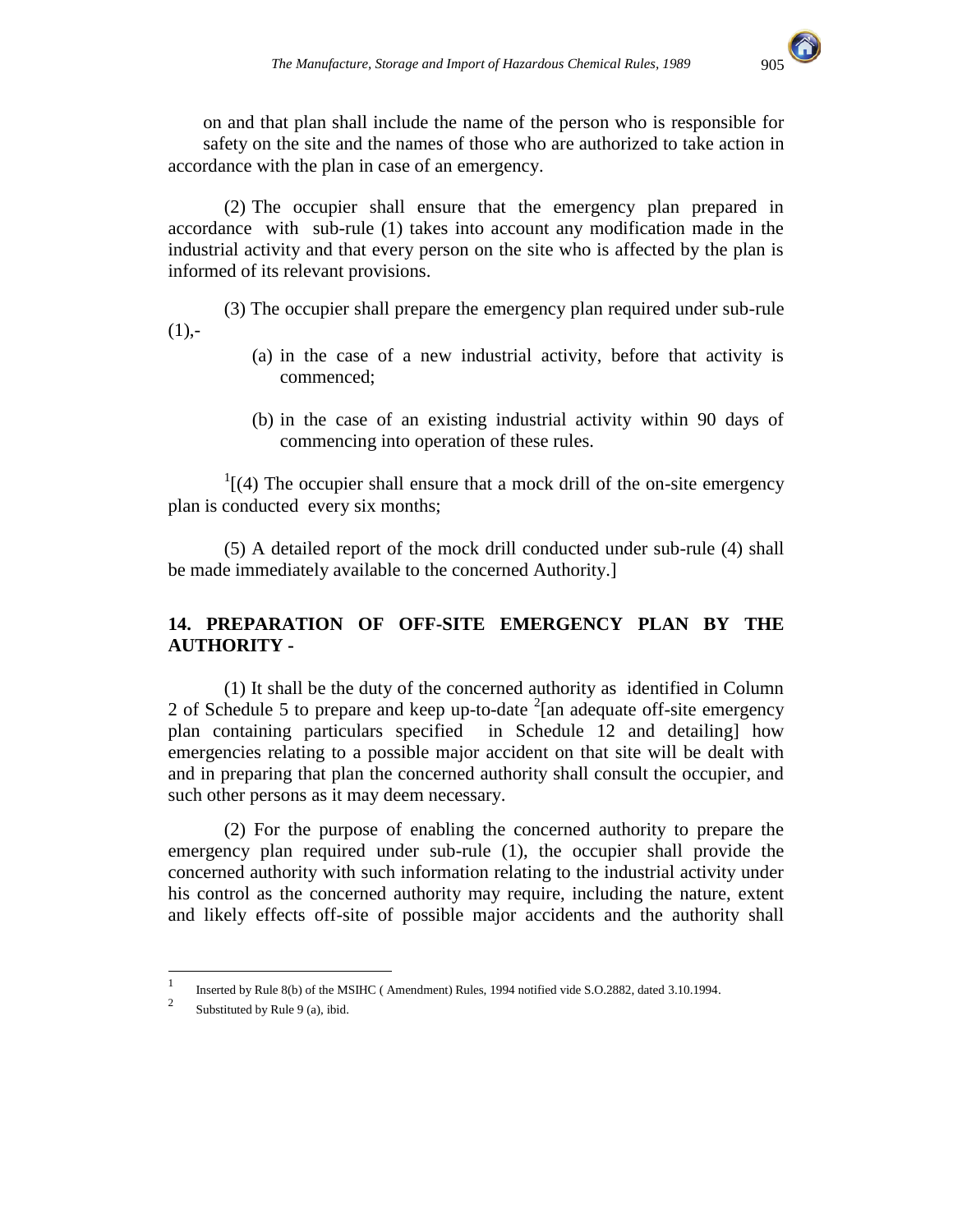

provide the occupier with any information from the off-site emergency plan which relates to his duties under rule 13.

(3) The concerned authority shall prepare its emergency plan required under sub-rule (1),-

- (a) In the case of a new industrial activity, before that activity is commenced;
- (b) In the case of an existing industrial activity, within six months of coming into operation to these rules.

 $\frac{1}{4}$ [(4) The concerned authority shall ensure that a rehearsal of the off-site emergency plan is conducted at least once in a calendar year.]

#### **15. INFORMATION TO BE GIVEN TO PERSONS LIABLE TO BE AFFECTED BY A MAJOR ACCIDENT** -

(1) The occupier shall take appropriate steps to inform persons outside the site either directly or through District Emergency Authority who are likely to be in an area which may be affected by a major accident about, -

- (a) the nature of the major accident hazard; and
- (b) the safety measures and the "Do's' and 'Don'ts'' which should be adopted in the event of a major accident.

 (2) The occupier shall take steps required under sub-rule (1) to inform persons about an industrial activity, before that activity is commenced, except, in the case of an existing industrial activity in which case the occupier shall comply with the requirements of sub-rule (1) within 90 days of coming into operation of these rule.

#### **16**. **DISCLOSURES OF INFORMATION -**

Where for the purpose of evaluating information notified under rule 5 or 7 to 15, the concerned authority discloses that information to some other person, that other person shall not use that information for any purpose except for the purpose of the concerned authority disclosing it, and before disclosing the information the concerned authority shall inform that other person of his obligations under this paragraph.

<sup>|&</sup>lt;br>|<br>| Inserted by Rule 9(b) of the MSIHC (Amendment) Rules, 1994 notified vide S.O.2882, dated 3.10.1994.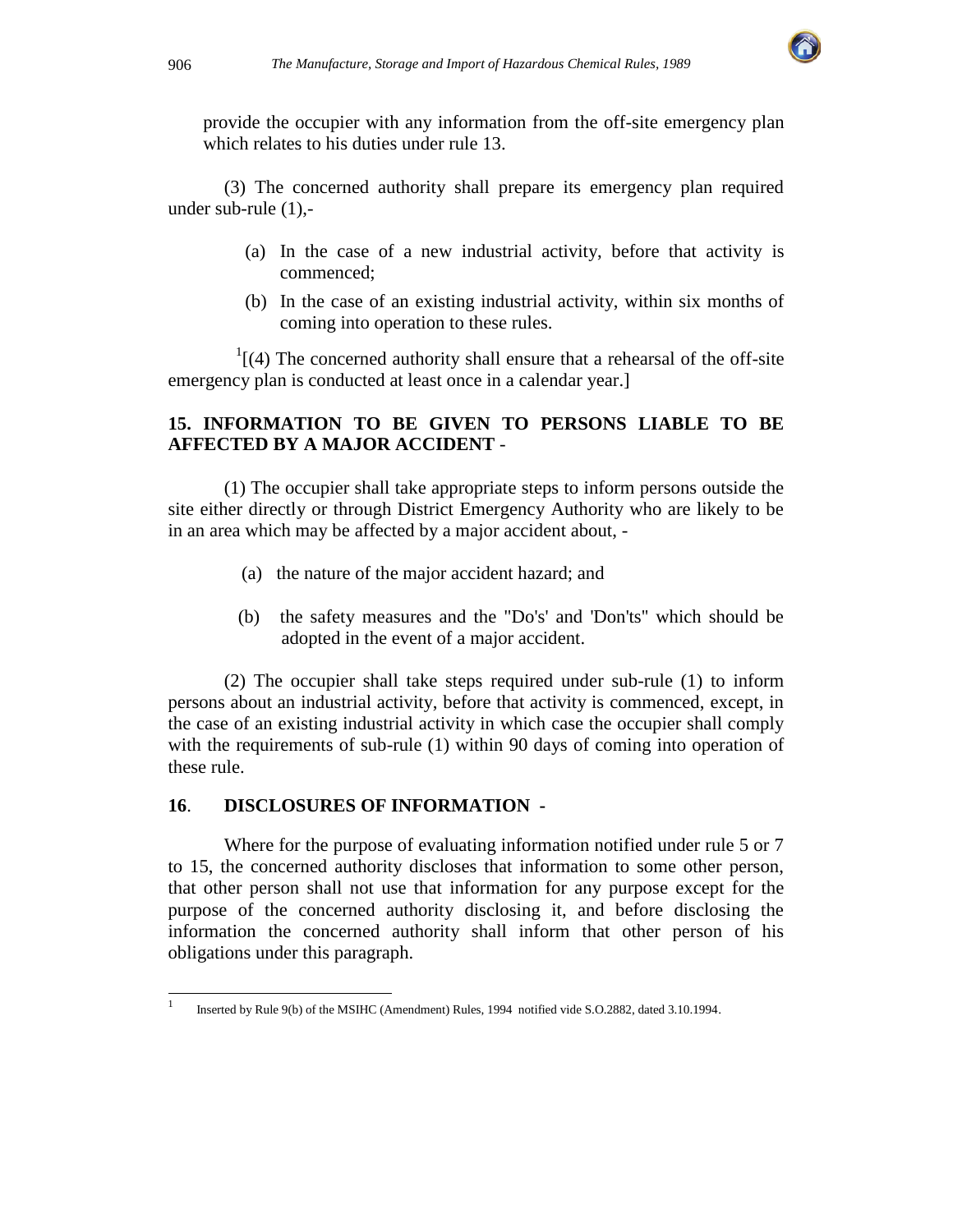

#### **17**. **COLLECTION, DEVELOPMENT AND DISSEMINATION OF INFORMATION -**

(1) This rule shall apply to an industrial activity in which a hazardous chemical which satisfies any of the criteria laid down in part I of Schedule  $1<sup>1</sup>$  [or listed] in Column 2 of Part II of this Schedule is or may be involved.

(2) An occupier, who has control of an industrial activity in term of subrule 1 of this rule, shall arrange to obtain or develop information in the form of safety data sheet as specified in Schedule 9. The information shall be accessible upon request for reference.

(3) The occupier while obtaining or developing a safety data sheet as specified in Schedule 9 in respect of a hazardous chemical handled by him shall ensure that the information is recorded accurately and reflects the scientific evidence used in making the hazard determination. In case, any significant information regarding hazard of a chemical is available, it shall be added to the material safety data sheet as specified in Schedule 9 as soon as practicable.

(4) Every container of a hazardous chemical shall be clearly labelled or marked to identify -

- (a) the contents of the container ;
- (b) the name and address of manufacturer or importer of the hazardous chemical ;
- (c) the physical, chemical and toxicological data as per the criteria given at Part I of Schedule 1.

(5) In terms of sub rule 4 of this rule where it is impracticable to label a chemical in view of the size of the container or the nature of the package, provision should be made for other effective means like tagging or accompanying documents.

#### **18**. **IMPORT OF HAZARDOUS CHEMICALS** -

(1) This rule shall apply to a chemical which satisfies any of the criteria laid down in Part I of Schedule  $1^{-2}$  [or listed] in Column 2 of Part II of this Schedule.

l

<sup>1</sup> Substituted by Rule 7 of the MSIHC (Amendment) Rules, 2000 notified vide S.O.57(E), dated 19.1.2000.

<sup>2</sup> Substituted by Rule 8(a), ibid.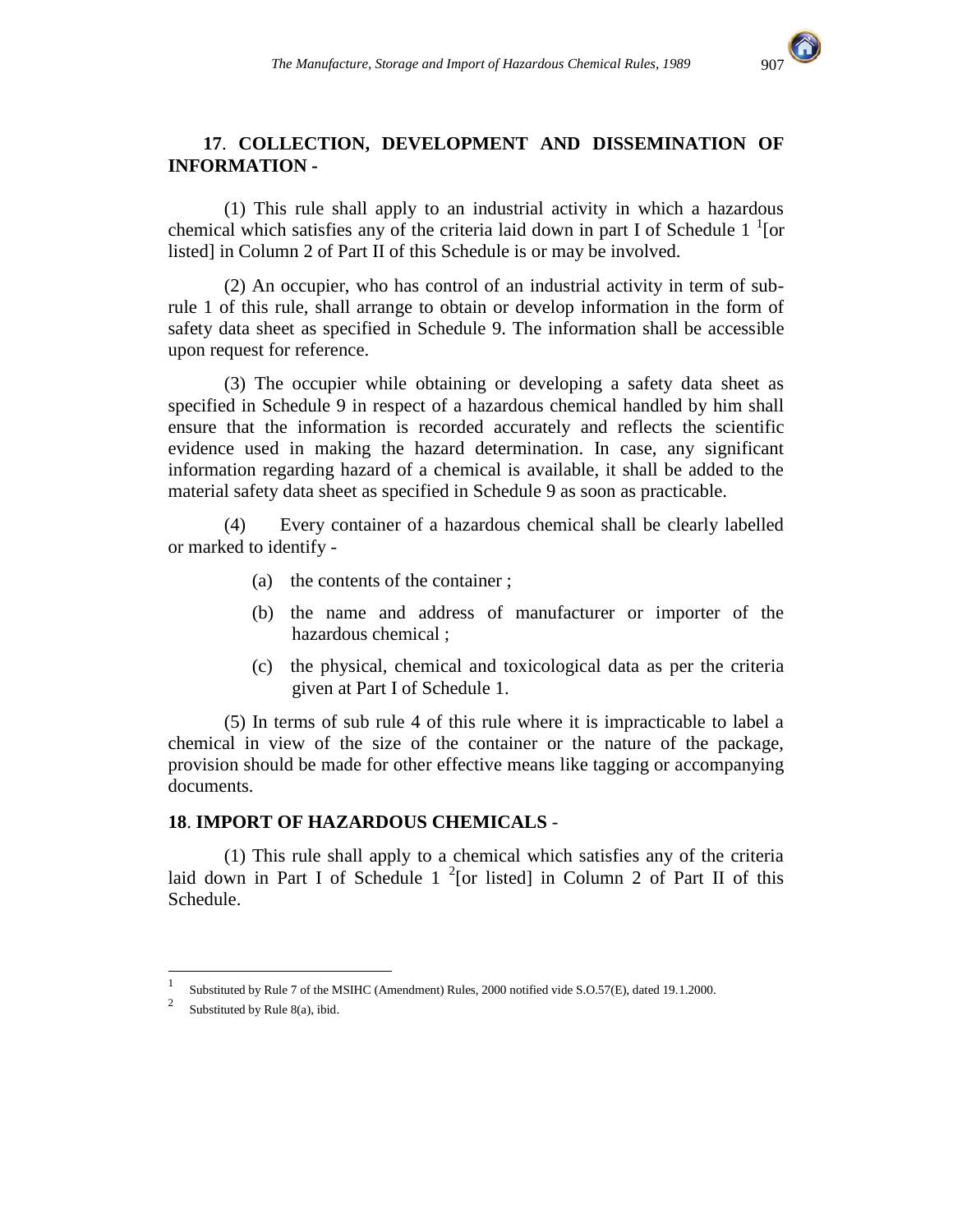

 (2) Any person responsible for importing hazardous chemicals in India shall provide <sup>1</sup>[before 30 days or as reasonably possible but not later than] the date of import to the concerned authorities as identified in Column 2 of Schedule 5 the information pertaining to, -

- (i) the name and address of the person receiving the consignment in India;
- (ii) the port of entry in India;
- (iii) mode of transport from the exporting country to India;
- (iv) the quantity of chemical (s) being imported; and
- (v) complete product safety information.

 $2<sup>2</sup>(3)$  If the Concerned Authority of the State is satisfied that the chemical being imported is likely to cause major accidents, it may direct the importer to take such safety measures as the concerned Authority of the State may deem appropriate.]

 $3$ [(3A) In case the concerned Authority of the State is of the opinion that the chemical should not be imported on safety or on environmental considerations, such Authority may direct stoppage of such import.]

 (4) The concerned Authority at the State shall simultaneously inform the concerned Port Authority to take appropriate steps regarding safe handling and storage of hazardous chemicals while off-loading the consignment within the port premises.

(5) Any person importing hazardous chemicals shall maintain the records of the hazardous chemicals imported as specified in Schedule 10 and the records so maintained shall be open for inspection by the concerned authority at the State or the Ministry of Environment and Forests or any officer appointed by them in this behalf.

(6) The importer of the hazardous chemical or a person working on his behalf shall ensure that transport of hazardous chemicals from port of entry to the ultimate destination is in accordance with the Central Motor Vehicles Rules, 1989 framed under the provisions of the Motor Vehicles Act, 1988.

l

<sup>1</sup> Substituted by Rule 10(a) of the MSIHC ( Amendment) Rules, 1994 notified vide S.O.2882, dated 3.10.1994.

<sup>2</sup> Substituted by Rule 10(b), ibid.

<sup>3</sup> Inserted by Rule 10(c), ibid.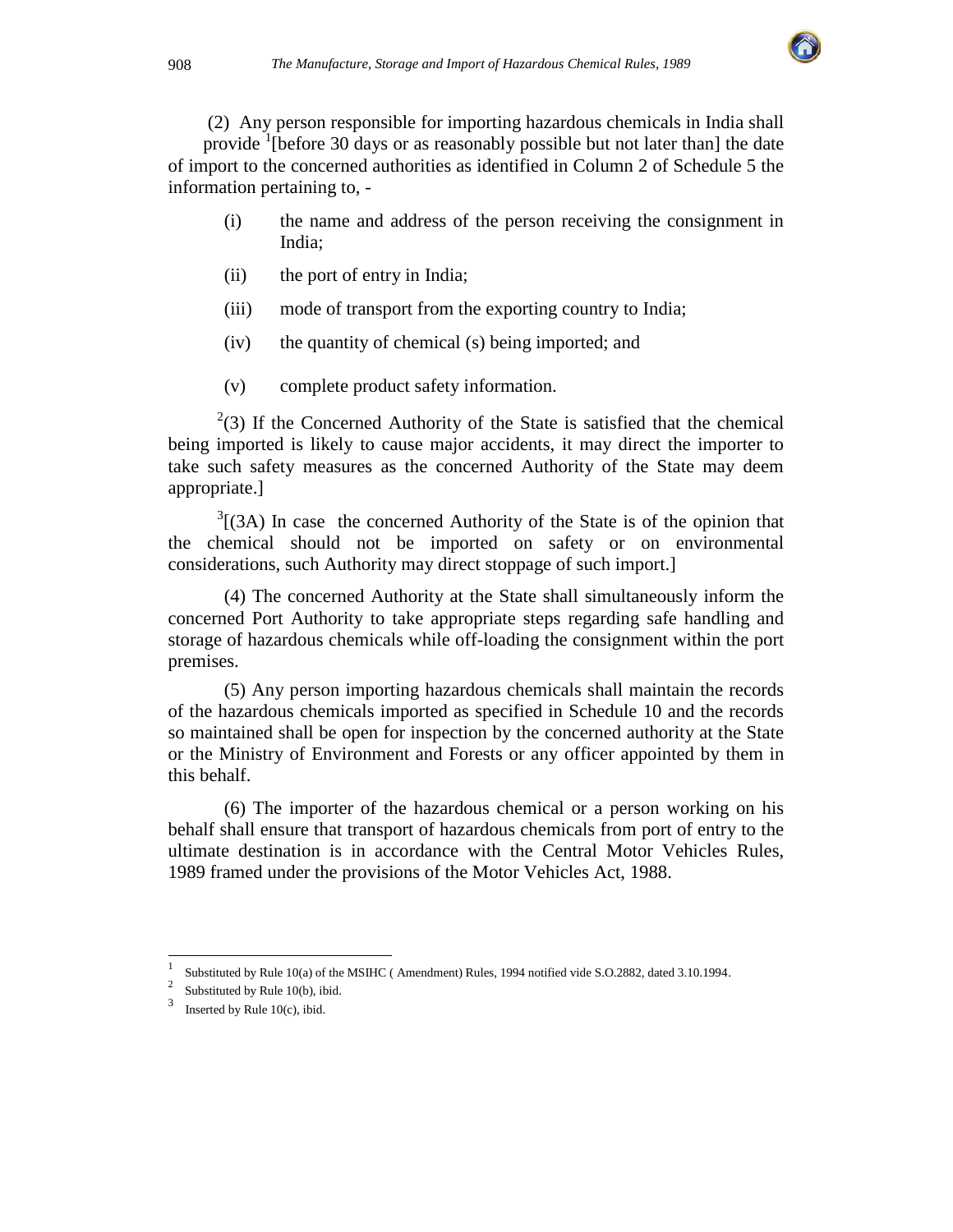

#### **19. IMPROVEMENT NOTICES** -

 (1) if the concerned authority is of the opinion that a person has contravened the provisions of these rules, the concerned authority shall serve on him a notice ( in this para referred to as " an improvement notice") requiring that person to remedy the contravention or, as the case may be,  $\frac{1}{1}$  [the matters occasioning it within 45 days.]

(2) A notice served under sub-rule (1) shall clearly specify the measures to be taken by the occupier in remedying said contraventions.

#### **20. POWER OF THE CENTRAL GOVERNMENT TO MODIFY THE SCHEDULES -**

The Central Government may, at any time, by notification in the Official Gazette, make suitable changes in the Schedules.

|<br>|<br>|

Substituted by Rule 11 of MSIHC Rules, 1994 notified vide S.O.2882, dated 3.10.1994.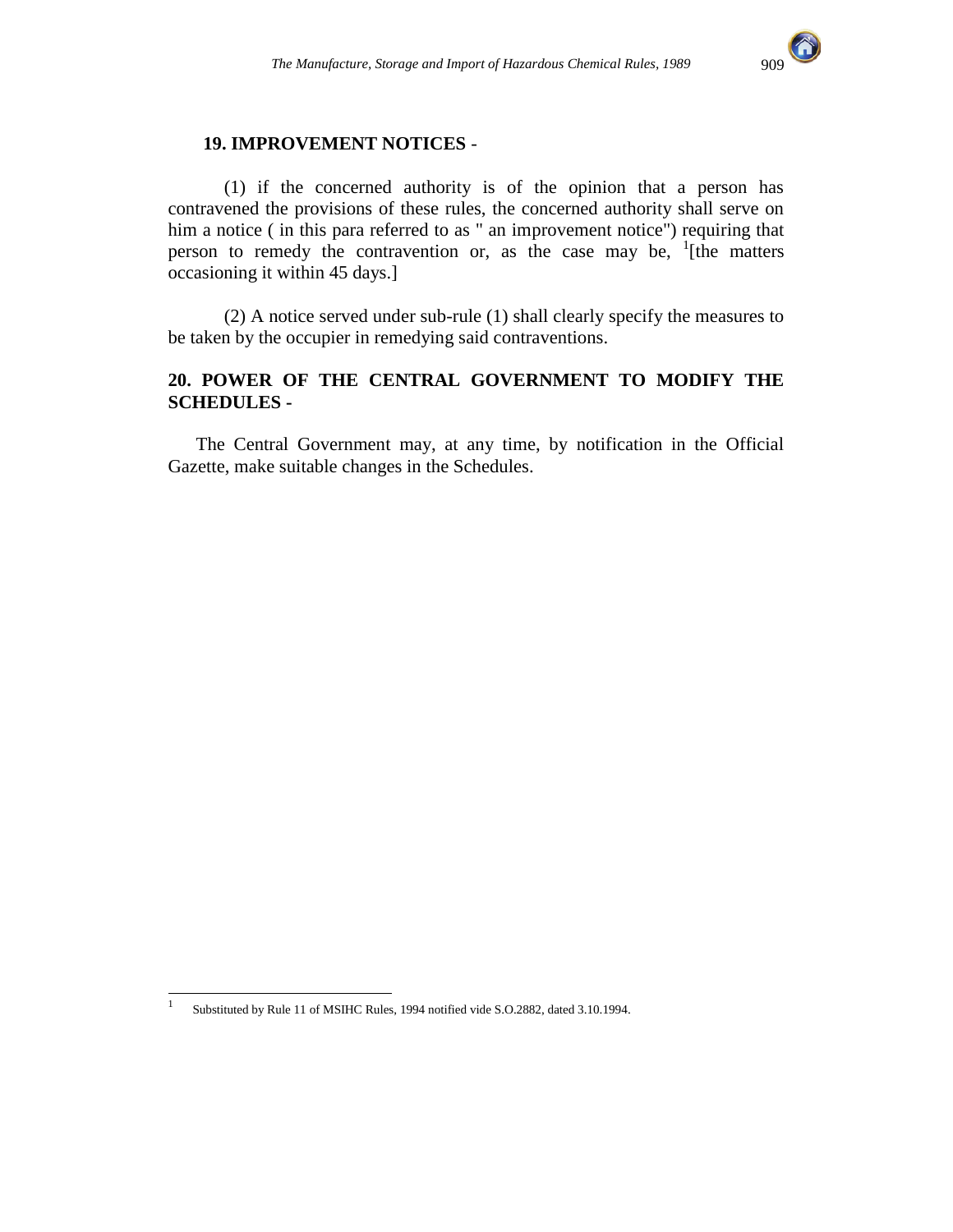

# **1 [SCHEDULE 1]**

[See rule 2e (i), 4 (1)(a), 4(2), 17 and 18]

# **[Part -I]**

(a) *Toxic Chemicals*: Chemicals having the following values of acute toxicity and which owing to their physical and chemical properties, are capable of producing major accident hazards:

| S.No. | <b>Toxicity</b> | <b>Oral toxicity</b><br>$LD_{50}(mg/kg)$ | <b>Dermal</b><br>toxicity<br>$LD_{50}(mg/kg)$ | <b>Inhalation</b><br>toxicity<br>$LC_{50}(mg/l)$ |
|-------|-----------------|------------------------------------------|-----------------------------------------------|--------------------------------------------------|
|       | Extremely toxic | >5                                       | <40                                           | <0.5                                             |
|       | Highly toxic    | $>5-50$                                  | $>40-200$                                     | $< 0.5 - 2.0$                                    |
|       | Toxic           | $>50-200$                                | $>200-1000$                                   | $>2-10$                                          |

#### (b) *Flammable Chemicals :*

- (i) flammable gases: Gases which at  $20^{\circ}$ C and at standard pressure of 101.3KPa are :-
	- (a) ignitable when in a mixture of 13 percent or less by volume with air, or ;
	- (b) have a flammable range with air of at least 12 percentage points regardless of the lower flammable limits.

**Note** : The flammability shall be determined by tests or by calculation in accordance with methods adopted by International Standards Organization ISO Number 10156 of 1990 or by Bureau of Indian Standard ISI Number 1446 of 1985.

- (ii) *extremely flammable liquids* : chemicals which have flash point lower than or equal to  $23^{\circ}$ C and boiling point less than  $35^{\circ}$ C.
- (iii) *very highly flammable liquids* : chemicals which have a flash point lower than or equal to  $23^{\circ}$ C and initial boiling point higher than  $35^{\circ}$ C.

 $\overline{a}$ 1

Substituted by Rule 9 of the MSIHC (Amendment) Rules, 2000 notified vide S.O.57(E), dated 19.1.2000.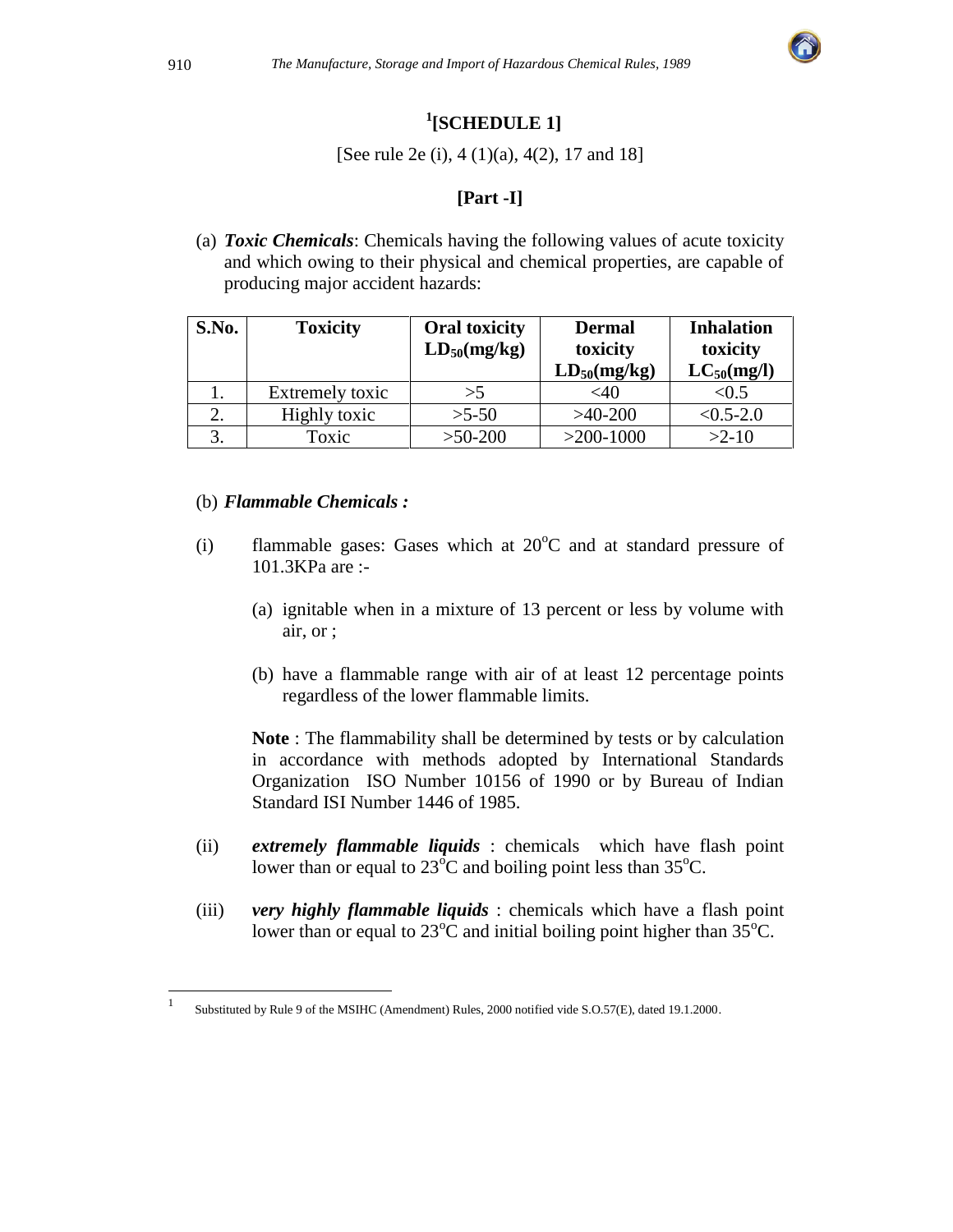

- (iv) *highly flammable liquids* : chemicals which have a flash point lower than or equal to  $60^{\circ}$ C but higher than 23 $^{\circ}$ C.
- (v) *flammable liquids* : chemicals which have a flash point higher than  $60^{\circ}$ C but lower than  $90^{\circ}$ C.
- (c) *Explosives* : explosives mean a solid or liquid or pyrotechnic substance (or a mixture of substances) or an article.
	- (a) which is in itself capable by chemical reaction of producing gas at such a temperature and pressure and at such a speed as to cause damage to the surroundings ;
	- (b) which is designed to produce an effect by heat, light, sound, gas or smoke or a combination of these as the result of non-detonative self sustaining exothermic chemical reaction.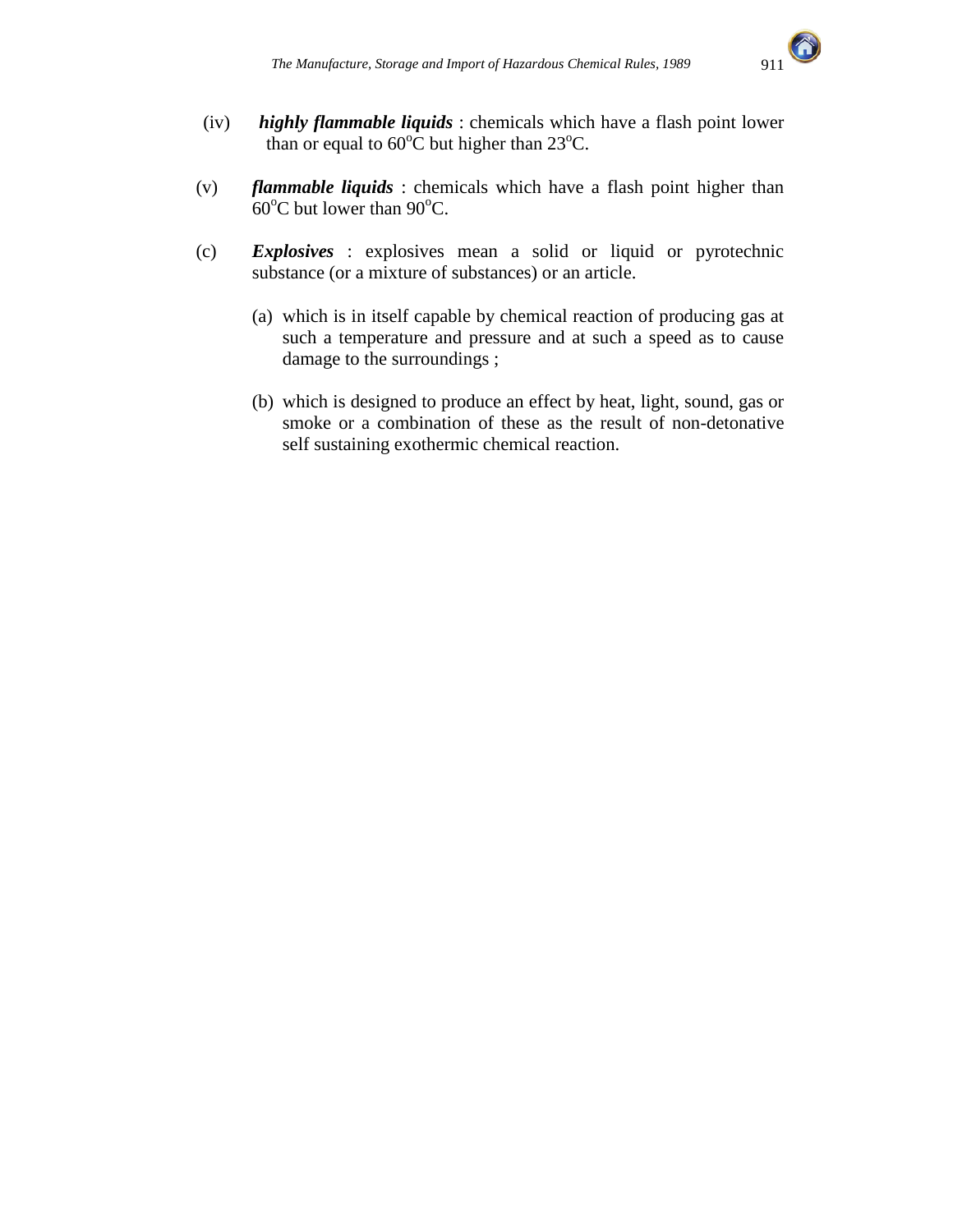

|     | S. NAME OF HAZARDOUS CHEMICALS |     | S. NAME OF HAZARDOUS CHEMICALS      |
|-----|--------------------------------|-----|-------------------------------------|
| No. |                                | No. |                                     |
| 1.  | Acetaldehyde                   | 41. | Antimycin A                         |
| 2.  | Acetic acid                    | 42. | <b>ANTU</b>                         |
| 3.  | Acetic anhydride               | 43. | Arsenic pentoxide                   |
| 4.  | Acetone                        | 44. | Arsenic trioxide                    |
| 5.  | Acetone cyanohydrin            | 45. | Arsenous trichloride                |
| 6.  | Acetone thiosemicarbazide      | 46. | Arsine                              |
| 7.  | Acetonitrile                   | 47. | Asphalt                             |
| 8.  | Acetylene                      | 48. | Azinpho-ethyl                       |
| 9.  | Acetylene tetra chloride       | 49. | Azinphos methyl                     |
| 10. | Acrolein                       | 50. | Bacitracin                          |
| 11. | Acrylamide                     | 51. | Barium azide                        |
| 12. | Acrylonitrile                  | 52. | Barium nitrate                      |
| 13. | Adiponitrile                   | 53. | Barium nitride                      |
| 14. | Aldicarb                       | 54. | Benzal chloride                     |
| 15. | Aldrin                         | 55. | Benzenamine, 3-Trifluoromethyl      |
| 16. | Allyl alcohol                  | 56. | Benzene                             |
| 17. | Allyl amine                    | 57. | Benzene sulfonyl chloride           |
| 18. | Allyl chloride                 | 58. | Benzene. 1- (chloromethyl)-4 Nitro  |
| 19. | Aluminium (powder)             | 59. | Benzene arsenic acid                |
| 20. | Aluminium azide                | 60. | Benzidine                           |
| 21. | Aluminium borohydride          | 61. | Benzidine salts                     |
| 22. | Aluminium chloride             | 62. | Benzimidazole. 4, 5-Dichloro-2      |
| 23. | Aluminium fluoride             |     | (Trifluoromethyl)                   |
| 24. | Aluminium phosphide            | 63. | Benzoquinone-P                      |
| 25. | Amino diphenyl                 | 64. | Benzotrichloride                    |
| 26. | Amino pyridine                 | 65. | Benzoyl chloride                    |
| 27. | Aminophenol-2                  | 66. | Benzoyl peroxide                    |
| 28. | Aminopterin                    | 67. | Benzyl chloride                     |
| 29. | Amiton                         | 68. | Beryllium (Powder)                  |
| 30. | Amiton dialate                 | 69. | Bicyclo $(2, 2, 1)$ Heptane -2-     |
| 31. | Ammonia                        |     | carbonitrile                        |
| 32. | Ammonium chloro                | 70. | Biphenyl                            |
|     | platinate                      | 71. | Bis (2-Chloroethyl) sulphide        |
| 33. | Ammonium nitrate               | 72. | Bis (Chloromethyl) Ketone           |
| 34. | Ammonium nitrite               | 73. | Bis (Tert-butyl peroxy) cyclohexane |
| 35. | Ammonium picrate               | 74. | Bis (Terbutylperoxy) butane         |
| 36. | Anabasine                      | 75. | Bis(2,4, 6-Trimitrophenylamine)     |
| 37. | Aniline                        | 76. | Bis (Chloromethyl) Ether            |
| 38. | Aniline2,4, 6-Trimethyl        | 77. | Bismuth and compounds               |
| 39. | Anthraquinone                  | 78. | Bisphenol-A                         |
| 40. | Antimony pentafluoride         | 79. | Bitoscanate                         |
|     |                                |     |                                     |

**PART II LIST OF HAZARDOUS AND TOXIC CHEMICALS**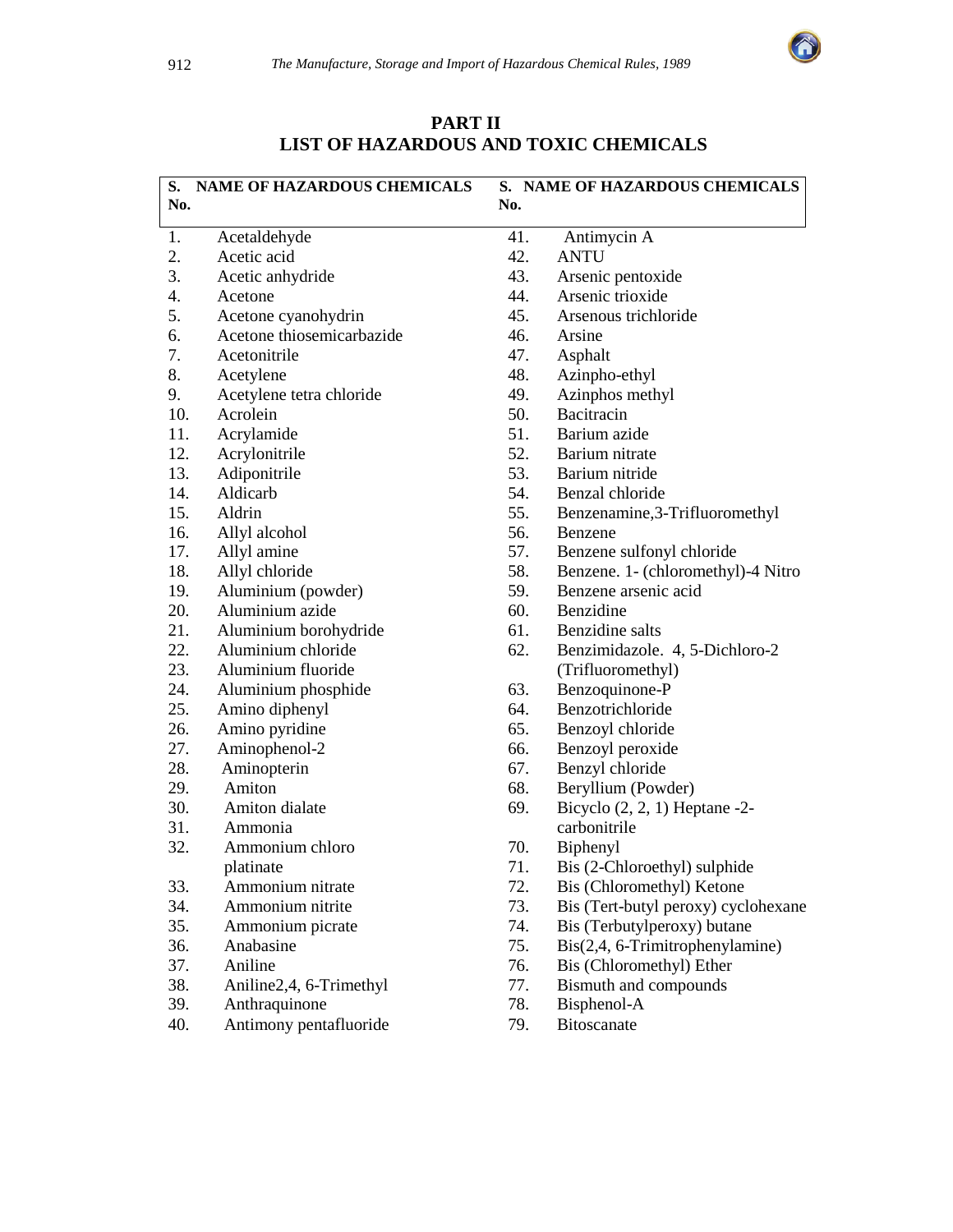

- 80. Boron Powder
- 81. Boron trichloride
- 82. Boron trifluoride
- 83. Boron trifluoride comp. With methylether, 1:1
- 84. Bromine
- 85. Bromine pentafluoride
- 86. Bromo chloro methane
- 87. Bromodialone
- 88. Butadiene
- 89. Butane
- 90. Butanone-2
- 91. Butyl amine tert
- 92. Butyl glycidal ether
- 93. Butyl isovalarate
- 94. Butyl peroxymaleate tert
- 95. Butyl vinyl ether
- 96. Butyl-n-mercaptan
- 97. C.I.Basic green
- 98. Cadmium oxide
- 99. Cadmium stearate
- 100. Calcium arsenate
- 101. Calcium carbide
- 102. Calcium cyanide
- 103. Camphechlor (Toxaphene)
- 104. Cantharidin
- 105. Captan
- 106. Carbachol chloride
- 107. Carbaryl
- 108. Carbofuran (Furadan)
- 109. Carbon tetrachloride
- 110. Carbon disulphide
- 111. Carbon monoxide
- 112. Carbonphenothion
- 113. Carvone
- 114. Cellulose nitrate
- 115. Chloroacetic acid
- 116. Chlordane
- 117. Chlorofenvinphos
- 118. Chlorinated benzene
- 119. Chlorine
- 120. Chlorine oxide
- 121. Chlorine trifluoride
- 122. Chlormephos
- 123. Chlormequat chloride
- 124. Chloroacetal chloride
- 125. Chloroacetaldehyde
- 126. Chloroaniline -2
- 127. Chloroaniline -4
- 128. Chlorobenzene
- 129. Chloroethyl chloroformate
- 130. Chloroform
- 131. Chloroformyl morpholine
- 132. Chloromethane
- 133. Chloromethyl methyl ether
- 134. Chloronitrobenzene
- 135. Chlorophacinone
- 136. Chlorosulphonic acid
- 137. Chlorothiophos
- 138. Chloroxuron
- 139. Chromic acid
- 140. Chromic chloride
- 141. Chromium powder
- 142. Cobalt carbonyl
- 143. Cobalt Nitrilmethylidyne compound
- 144. Cobalt (Powder)
- 145. Colchicine
- 146. Copper and Compounds
- 147. Copperoxychloride
- 148. Coumafuryl
- 149. Coumaphos
- 150. Coumatetralyl
- 151. Crimidine
- 152. Crotenaldehyde
- 153. Crotonaldehyde
- 154. Cumene
- 155. Cyanogen bromide
- 156. Cyanongen iodide
- 157. Cyanophos
- 158. Cyanothoate
- 159. Cyanuric fluoride
- 160. Cyclo hexylamine
- 161. Cyclohexane
- 162. Cyclohexanone
- 163. Cycloheximide
- 164. Cyclopentadiene
- 165. Cyclopentane
- 166. Cyclotetramethyl enetetranitramine
- 167. Cyclotrimethylen etrinnitranine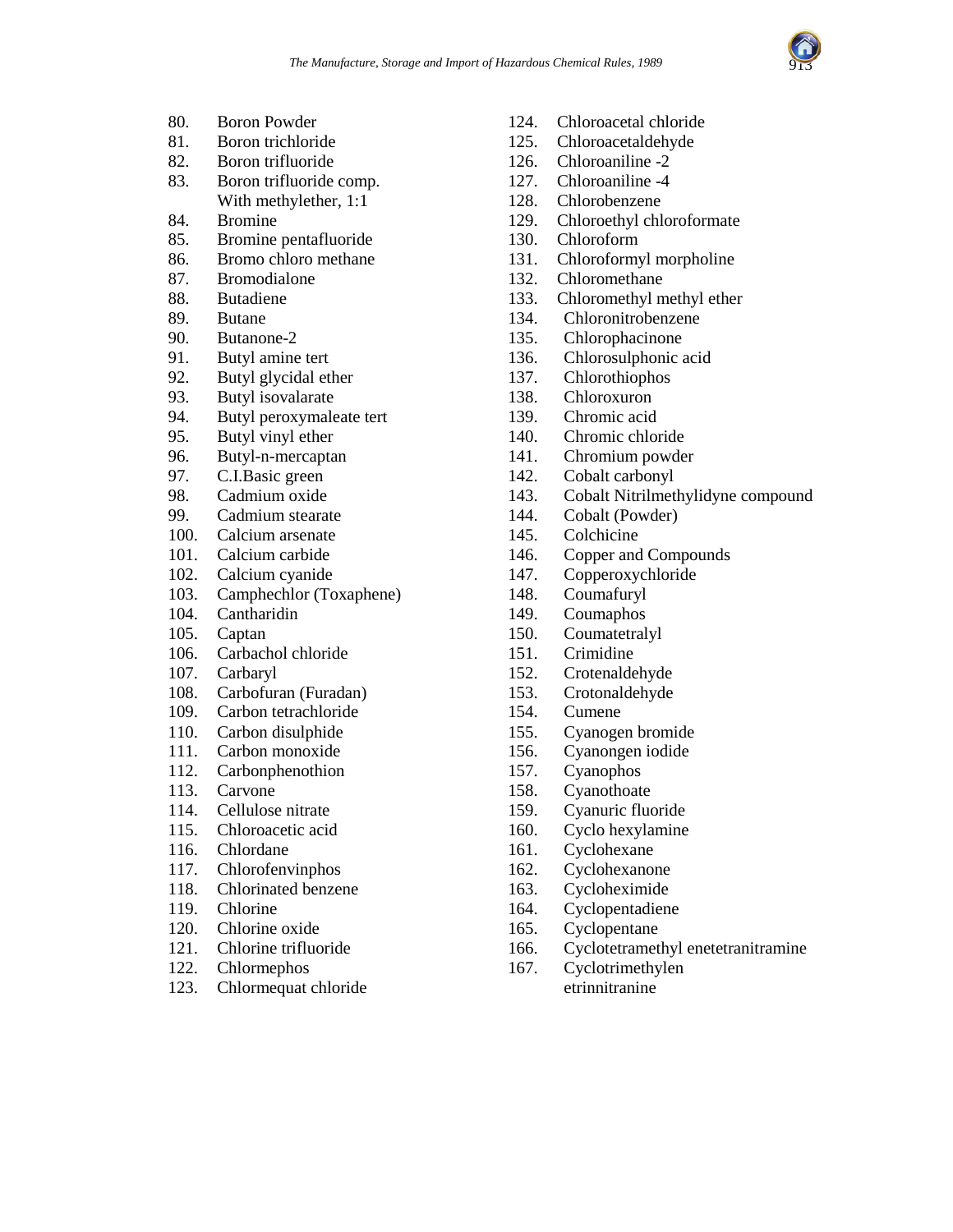

| 168. | Cypermethrin                  | 209. | Dime       |
|------|-------------------------------|------|------------|
| 169. | DDT                           | 210. | Dime       |
| 170. | Decaborane (1:4)              | 211. | Dime       |
| 171. | Demeton                       |      | acid (     |
| 172. | Demeton S-Methyl              | 212. | Dime       |
| 173. | Di-n-propyl peroxydicarbonate | 213. | Dime       |
|      | $(Cone = 80\%)$               | 214. | Dime       |
| 174. | <b>Dialifos</b>               | 215. | Dime       |
| 175. | Diazodinitrophenol            | 216. | Dime       |
| 176. | Dibenzyl peroxydicarbonate    | 217. | Dime       |
|      | $(Conc>=90\%)$                | 218. | Dime       |
| 177. | Diborane                      | 219. | Dinit      |
| 178. | Dichloroacetylene             | 220. | Dinit      |
| 179. | Dichlorobenzalkonium chloride | 221. | Diniti     |
| 180. | Dichloroethyl ether           | 222. | Dinos      |
| 181. | Dichloromethyl phenylsilane   | 223. | Dinite     |
| 182. | Dichlorophenol $-2, 6$        | 224. | Dioxa      |
| 183. | Dichlorophenol $-2$ , 4       | 225. | Dioxa      |
| 184. | Dichlorophenoxy acetic acid   | 226. | Dioxi      |
| 185. | Dichloropropane $-2$ , 2      | 227. | Dipha      |
| 186. | Dichlorosalicylic acid-3, 5   | 228. | Dipho      |
| 187. | Dichlorvos (DDVP)             | 229. | Diphe      |
| 188. | Dicrotophos                   |      | (MDI)      |
| 189. | Dieldrin                      | 230. | Dipro      |
| 190. | Diepoxy butane                | 231. | Dipro      |
| 191. | Diethyl carbamazine citrate   | 232. | Disec      |
| 192. | Diethyl chlorophosphate       |      | (Con       |
| 193. | Diethyl ethtanolamine         | 233. | Disuf      |
| 194. | Diethyl peroxydicarbonate     | 234. | Dithi      |
|      | $(Cone=30%)$                  | 235. | Dithi      |
| 195. | Diethyl phenylene diamine     | 236. | Endo       |
| 196. | Diethylamine                  | 237. | Endo       |
| 197. | Diethylene glycol             | 238. | Endri      |
| 198. | Diethylene glycol dinitrate   | 239. | Epich      |
| 199. | Diethylene triamine           | 240. | <b>EPN</b> |
| 200. | Diethleneglycol butyl ether   | 241. | Ergoo      |
| 201. | Diglycidyl ether              | 242. | Ergot      |
| 202. | Digitoxin                     | 243. | Ethar      |
| 203. | Dihydroperoxypropane          | 244. | Ethar      |
|      | $(Cone >= 30\%)$              | 245. | Ethio      |
| 204. | Diisobutyl peroxide           | 246. | Ethop      |
| 205. | Dimefox                       | 247. | Ethyl      |
| 206. | Dimethoate                    | 248. | Ethyl      |
| 207. | Dimethyl dichlorosilane       | 249. | Ethyl      |
|      |                               |      |            |

208. Dimethyl hydrazine

- ethyl nitrosoamine
- ethyl P phenylene diamine
- ethyl phosphoramidi cyanidic TABUM)
- thyl phosphorochloridothioate
- ethyl sufolane (DMS)
- ethyl sulphide
- ethylamine
- ethylaniline
- thylcarbonyl chloride
- etilan
- ro O-cresol
- rophenol
- rotoluene
- seb
- erb
- ane-p
- athion
- $ine N$
- acinone
- osphoramide octamethyl
- enyl methane di-isocynate  $\overline{D}$
- ppylene Glycol Butyl ether
- ppylene glycolmethyl ether
- :-butyl peroxydicarbonate  $c. > 80\%$ )
- foton
- azamine iodide
- obiurate
- sulfan
- thion
- $\overline{\mathbf{n}}$
- alorohydrine
- calciferol
- amine tartarate
- nesulfenyl chloride, 2 chloro
- 1-2 dichloracetate
- $\mathbf n$
- prophos
- acetate
- alcohol
- benzene
- 250. Ethyl bis amine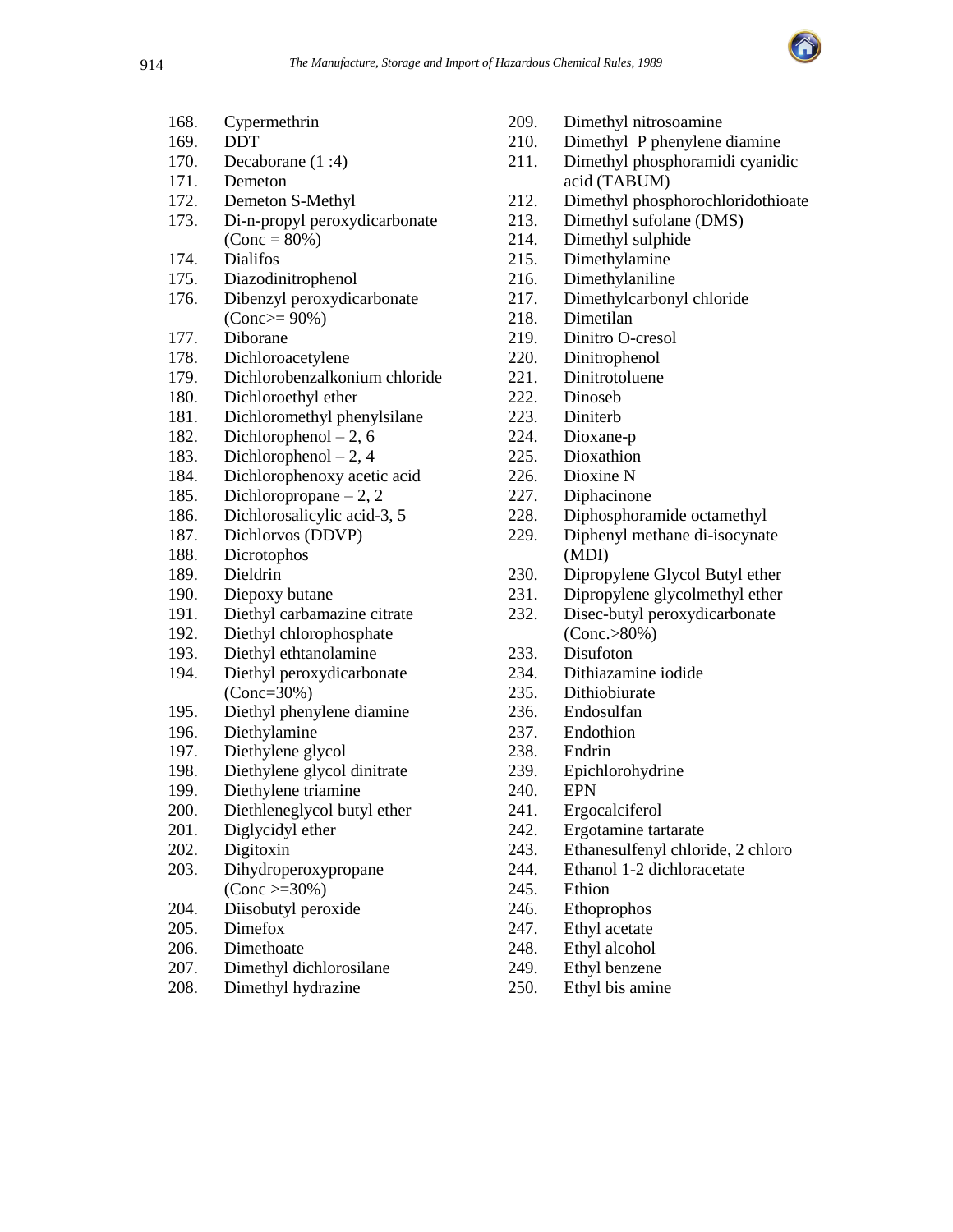

| 251. | Ethyl bromide                     | 292. |
|------|-----------------------------------|------|
| 252. | Ethyl carbamate                   | 293. |
| 253. | Ethyl ether                       | 294. |
| 254. | Ethyl hexanol -2                  | 295. |
| 255. | Ethyl mercaptan                   |      |
| 256. | Ethyl mercuric phosphate          | 296. |
| 257. | Ethyl methacrylate                | 297. |
| 258. | Ethyl nitrate                     |      |
| 259. | Ethyl thiocyanate                 | 298. |
| 260. | Ethylamine                        | 299. |
| 261. | Ethylene                          | 300. |
| 262. | Ethylene chlorohydrine            | 301. |
| 263. | Ethylene dibromide                | 302. |
| 264. | Ethylene diamine                  | 303. |
| 265. | Ethylene diamine hydrochloride    |      |
| 266. | Ethylene flourohydrine            | 304. |
| 267. | Ethylene glycol                   | 305. |
| 268. | Ethylene glycol dinitrate         |      |
| 269. | Ethylene oxide                    | 306. |
| 270. | Ethylenimine                      | 307. |
| 271. | Ethylene di chloride              | 308. |
| 272. | Femamiphos                        | 309. |
| 273. | Femitrothion                      | 310. |
| 274. | Fensulphothion                    | 311. |
| 275. | Fluemetil                         | 312. |
| 276. | Fluorine                          | 313. |
| 277. | Fluoro2-hyrdoxy butyric acid      | 314. |
|      | amid salt ester                   | 315. |
| 278. | Fluoroacetamide                   | 316. |
| 279. | Fluoroacetic acid amide salts and | 317. |
|      | esters                            | 318. |
| 280. | Fluoroacetylchloride              | 319. |
| 281. | Fluorobutyric acid amide salt     | 320. |
|      | esters                            | 321. |
| 282. | Fluorocrotonic acid amides salts  | 322. |
|      | esters                            | 323. |
| 283. | Fluorouracil                      | 324. |
| 284. | Fonofos                           | 325. |
| 285. | Formaldehyde                      | 326. |
| 286. | Formetanate hydrochloride         | 327. |
| 287. | Formic acid                       | 328. |
| 288. | Formoparanate                     | 329. |
| 289. | Formothion                        | 330. |
| 290. | Fosthiotan                        |      |
| 291. | Fuberidazole                      | 331. |
|      |                                   |      |

- Furan
- Gallium Trichloride
- Glyconitrile (Hydroxyacetonitrile)
- Guanyl-4-nitrosaminoguynyl-1tetrazene
- Heptachlor
- Hexamethyl terta-oxyacyclononate (Conc 75%)
- Hexachlorobenzene
- Hexachlorocyclohexan (Lindane)
- Hexachlorocyclopentadiene
- Hexachlorodibenzo-p-dioxin
- Hexachloronapthalene
- Hexafluoropropanone sesquihydrate
- Hexamethyl phosphoromide
- Hexamethylene diamine N N dibutyl
- Hexane
- Hexanitrostilbene  $2, 2, 4, 4, 6, 6$
- Hexene
- Hydrogen selenide
- Hydrogen sulphide
- Hydrazine
- Hydrazine nitrate
- Hydrochloric acid (Gas)
- **Hydrogen**
- Hydrogen bromide
- Hydrogen cyanide
- Hydrogen fluoride
- Hydrogen peroxide
- Hydroquinone
- Indene
- Indium powder
- Indomethacin
- Iodine
- Iridium tetrachloride
- Ironpentacarbonyl
- Iso benzan
- Isoamyl alcohol
- Isobutyl alcohol
- Isobutyro nitrile
- Isocyanic acid 3, 4dichlorophenyl ester
- **Isodrin**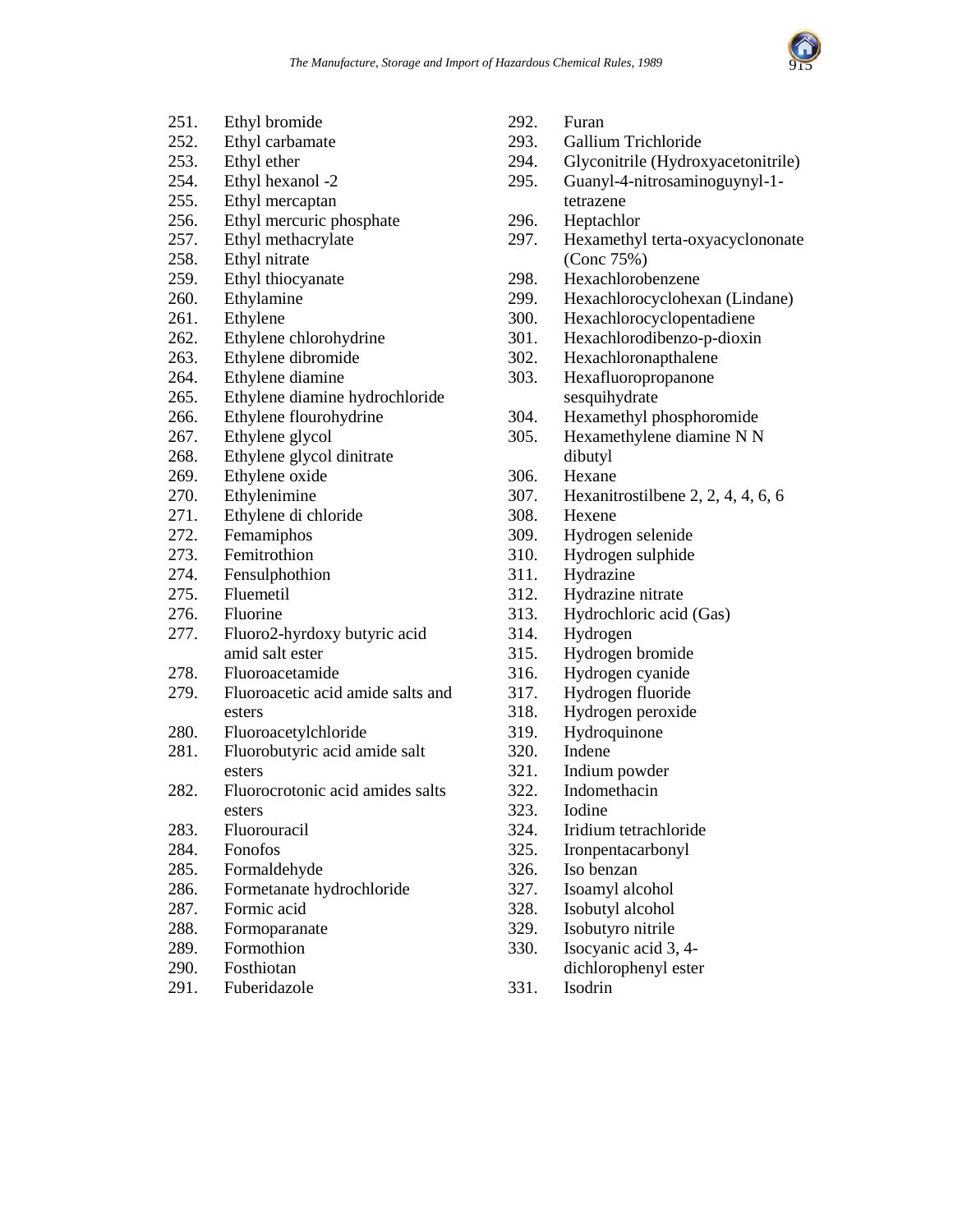

| 332. | Isofluorophosphate         |
|------|----------------------------|
| 333. | Isophorone diisocyanate    |
| 334. | Isopropyl alcohol          |
| 335. | Isopropyl chlorocarbonate  |
| 336. | Isopropyl formate          |
| 337. | Isopropyl methyl pyrazolyl |
|      | dimethyl carbamate         |
| 338. | Juglone (5-Hydroxy         |
|      | Naphthalene-1,4 dione)     |
| 339. | Ketene                     |
| 340. | Lactonitrile               |
| 341. | Lead arsenite              |
| 342. | Lead at high temp (molten) |
| 343. | Lead azide                 |
| 344. | Lead styphanate            |
| 345. | Leptophos                  |
| 346. | Lenisite                   |
| 347. | Liquified petroleum gas    |
| 348. | Lithium hydride            |
| 349. | N-Dinitrobenzene           |
| 350. | Magnesium powder or ribbon |
| 351. | Malathion                  |
| 352. | Maleic anhydride           |
| 353. | Malononitrile              |
| 354. | Manganese Tricarbonyl      |
|      | cyclopentadiene            |
| 355. | Mechlor ethamine           |
| 356. | Mephospholan               |
| 357. | Mercuric chloride          |
| 358. | Mercuric oxide             |
| 359. | Mercury acetate            |
| 360. | Mercury fulminate          |
| 361. | Mercury methyl chloride    |
| 362. | Mesitylene                 |
| 363. | Methaacrolein diacetate    |
| 364. | Methacrylic anhydride      |
| 365. | Methacrylonitrile          |
| 366. | Methacryloyl oxyethyl      |
|      | isocyanate                 |
| 367. | Methanidophos              |
| 368. | Methane                    |
| 369. | Methanesulphonyl fluoride  |
| 370. | Methidathion               |
| 371. | Methiocarb                 |
| 372. | Methonyl                   |

| 373. | Methoxy ethanol (2-methyl                |
|------|------------------------------------------|
|      | cellosolve)                              |
| 374. | Methoxyethyl mercuric acetate            |
| 375. | Methyacrylol chloride                    |
| 376. | Methyl 2-chloroacrylate                  |
| 377. | Methyl alcohol                           |
| 378. | Methyl amine                             |
| 379. | Methyl bromide (Bromomethane)            |
| 380. | Methyl chloride                          |
| 381. | Methyl chloroform                        |
| 382. | Methyl chloroformate                     |
| 383. | Methyl cyclohexene                       |
| 384. | Methyl disulphide                        |
| 385. | Methyl ethyl ketone peroxide             |
|      | $(Conc.60\%)$                            |
| 386. | Methyl formate                           |
| 387. | Methyl hydrazine                         |
| 388. | Methyl isobutyl ketone                   |
| 389. | Methyl isocyanate                        |
| 390. | Methyl isothiocyanate                    |
| 391. | Methyl mercuric dicyanamide              |
| 392. | Methyl Mercaptan                         |
| 393. | Methyl Methacrylate                      |
| 394. | Methyl phencapton                        |
| 395. | Methyl phosphonic dichloride             |
| 396. | Methyl thiocyanate                       |
| 397. | Methyl trichlorosilane                   |
| 398. | Methyl vinyl ketone                      |
| 399. | Methylene bis (2-chloroaniline)          |
| 400. | Methylene chloride                       |
| 401. | Methylenebis-4,4(2-chloroaniline)        |
| 402. | Metolcarb                                |
| 403. | Mevinphos                                |
| 404. | Mezacarbate                              |
| 405. | Mitomycin C                              |
| 406. | Molybdenum powder                        |
| 407. | Monocrotophos                            |
| 408. | Morpholine                               |
| 409. | Muscinol                                 |
| 410. | Mustard gas                              |
| 411  | $\mathbf{N}$ T $\mathbf{N}$ $\mathbf{I}$ |

- 411. N-Butyl acetate
- 412. N.-Butyl alcohol
- 413. N-Hexane
- 414. N- Methyl-N, 2, 4, 6- Tetranitroaniline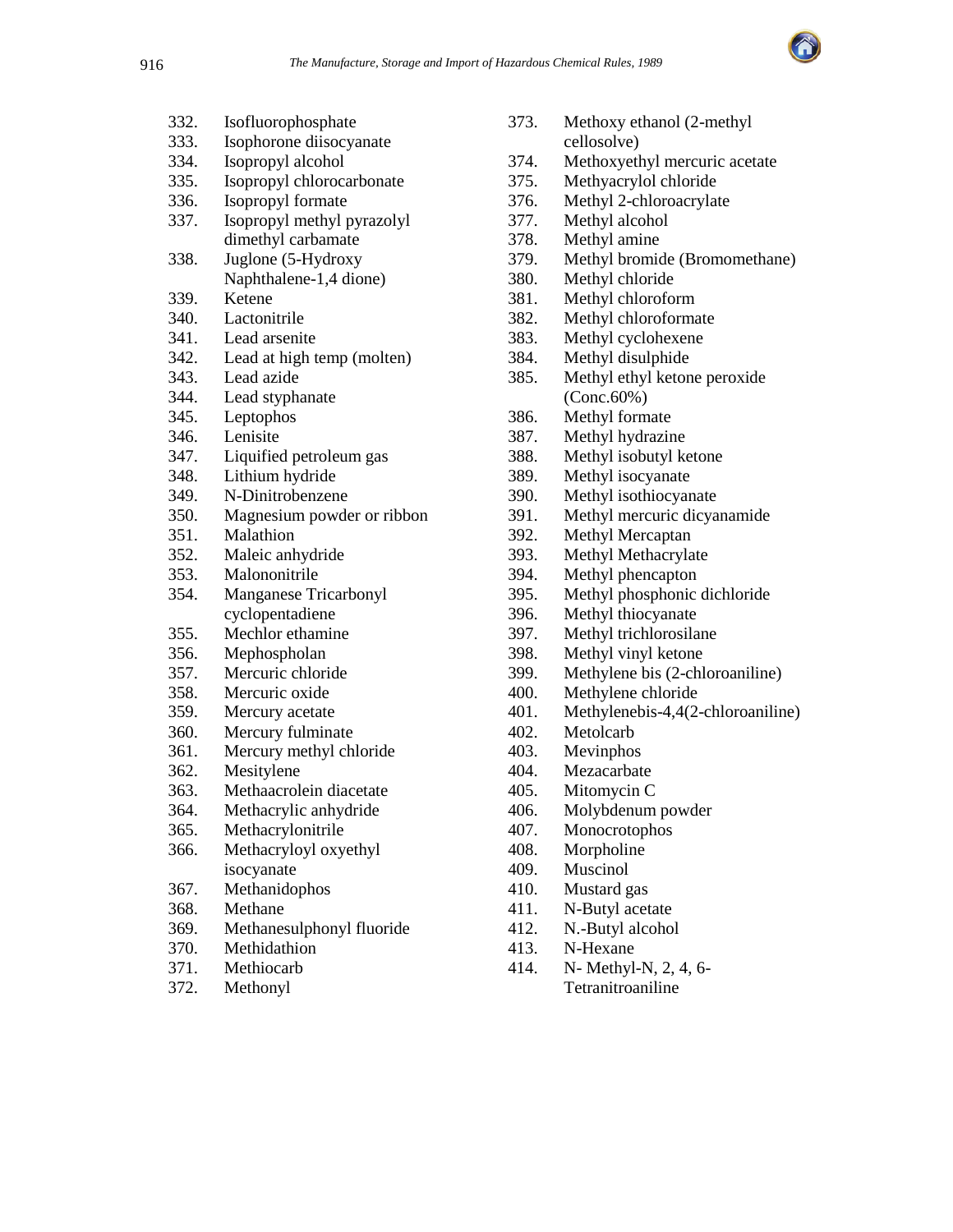

| 415. | Naphtha                          |
|------|----------------------------------|
| 416. | Nephtha solvent                  |
| 417. | Naphthalene                      |
| 418. | Naphthyl amine                   |
| 419. | Nickel carbonyl/nickel           |
|      | tetracarbonyl                    |
| 420. | Nickel powder                    |
| 421. | Nicotine                         |
| 422. | Nicotine sulphate                |
| 423. | Nitric acid                      |
| 424. | Nitric oxide                     |
| 425. | Nitrobenzene                     |
| 426. | Nitrocellulose (dry)             |
| 427. | Nitrochlorobenzene               |
| 428. | Nitrocyclohexane                 |
| 429. | Nitrogen                         |
| 430. | Nitrogen dioxide                 |
| 431. | Nitrogen oxide                   |
| 432. | Nitrogen trifluouide             |
| 433. | Nitroglycerine                   |
| 434. | Nitropropane-1                   |
| 435. | Nitropropane-2                   |
| 436. | Nitroso dimethyl amine           |
| 437. | Nonane                           |
| 438. | Norbormide                       |
| 439. | O-Cresol                         |
| 440. | O-Nitro Toluene                  |
| 441. | O-Toludine                       |
| 442. | O-Xylene                         |
| 443. | O/P Nitroaniline                 |
| 444. | Oleum                            |
| 445. | OO Diethyl S ethyl suph. methyl  |
|      | phos                             |
| 446. | OO Diethyl S propythio methyl    |
|      | phosdithioate                    |
| 447. | OO Diethyl s ethtylsulphinyl     |
|      | methylphosphorothioate           |
| 448. | OO Diethyl s ethylsulphonyl      |
|      | methylphosphorothioate           |
| 449. | <b>OO</b> Diethyls               |
|      | ethylthiomethylphospho-rothioate |
| 450. | Organo rhodium complex           |
| 451. | Orotic acid                      |
| 452. | Osmium tetroxide                 |
| 453. | Oxabain                          |

- 454. Oxamyl
- 455. Oxetane, 3, 3-bis(chloromethyl)
- 456. Oxidiphenoxarsine
- 457. Oxy disulfoton
- 458. Oxygen (liquid)
- 459. Oxygen difluoride
- 460. Ozone
- 461. P-nitrophenol
- 462. Paraffin
- 463. Paraoxon (Diethyl 4 Nitrophenyl phosphate)
- 464. Paraquat
- 465. Paraquat methosulphate
- 466. Parathion
- 467. Parathion methyl
- 468. Paris green
- 469. Penta borane
- 470. Penta chloro ethane
- 471. Penta chlorophenol
- 472. Pentabromophenol
- 473. Pentachloro naphthalene
- 474. Pentadecyl-amine
- 475. Pentaerythaiotol tetranitrate
- 476. Pentane
- 477. Pentanone
- 478. Perchloric acid
- 479. Perchloroethylene
- 480. Peroxyacetic acid
- 481. Phenol
- 482. Phenol, 2, 2-thiobis (4, 6-Dichloro)
- 483. Phenol, 2, 2-thiobis (4 chloro 6 methyl phenol)
- 484. Phenol, 3-(1-methyl ethyl) methylcarbamate
- 485. Phenyl hydrazine hydrochloride
- 486. Phenyl mercury acetate
- 487. Phenyl silatrane
- 488. Phenyl thiourea
- 489. Phenylene P-diamine
- 490. Phorate
- 491. Phosazetin
- 492. Phosfolan
- 493. Phosgene
- 494. Phosmet
- 495. Phosphamidon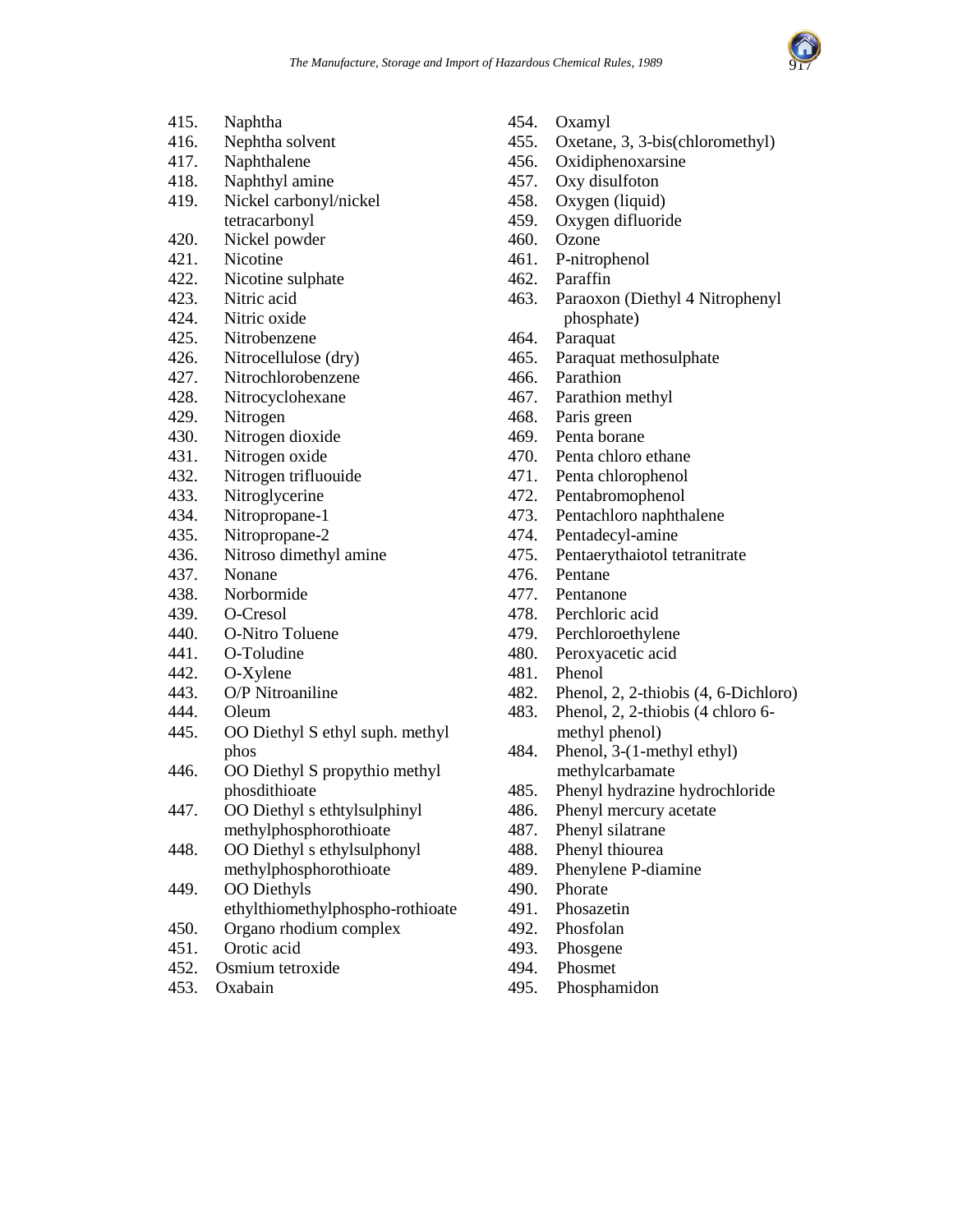

| 496. | Phosphine            |
|------|----------------------|
| 107  | مصادما والمتمح والال |

- 497. Phosphoric acid
- 498. Phosphoric acid dimethyl (4 methyl thio)phenyl
- 499. Phosphorthioic acid dimethyl S(2- Bis) Ester
- 500. Phosphorothioic acid methyl (ester)
- 501. Phosphorothioic acid, OO Dimethyl S-(2-methyl)
- 502. Phosphorothioic, methyl-ethyl ester
- 503. Phosphorous
- 504. Phosphorous oxychloride
- 505. Phosphorous pentaoxide
- 506. Phosphorous trichloride
- 507. Phosphorous penta chloride
- 508. Phthalic anhydride
- 509. Phylloquinone
- 510. Physostignine
- 511. Physostignine salicylate (1:1)
- 512. Picric acid (2, 4, 6- trinitrophenol)
- 513. Picrotoxin
- 514. Piperdine
- 515. Piprotal
- 516. Pirinifos-ethyl
- 517. Platinous chloride
- 518. Platinum tetrachloride
- 519. Potassium arsenite
- 520. Potassium chlorate
- 521. Potassium cyanide
- 522. Potassium hydroxide
- 523. Potassium nitride
- 524. Potiassium nitrite
- 525. Potassium peroxide
- 526. Potassium silver cyanide
- 527. Powdered metals and mixtures
- 528. Promecarb
- 529. Promurit
- 530. Propanesultone
- 531. Propargyl alcohol
- 532. Propargyl bromide
- 533. Propen-2-chloro-1 ,3-diou diacetate
- 534. Propiolactone beta
- 535. Propionitrile
- 536. Propionitrile, 3-chloro
- 537. Propiophenone, 4-amino
- 538. Propyl chloroformate
- 539. Propylene dichloride
- 540. Propylene glycol, allylether
- 541. Propylene imine
- 542. Propylene oxide
- 543. Prothoate
- 544. Pseudosumene
- 545. Pyrazoxon
- 546. Pyrene
- 547. Pyridine
- 548. Pyridine, 2-methyl-3-vinyl
- 549. Pyridine, 4-nitro-1-oxide
- 550. Pyridine, 4-nitro-1-oxide
- 551. Pyriminil
- 552. Quinaliphos
- 553. Quinone
- 554. Rhodium trichloride
- 555. Salcomine
- 556. Sarin
- 557. Selenious acid
- 558. Selenium Hexafluoride
- 559. Selenium oxychloride
- 560. Semicarbazide hydrochloride
- 561. Silane (4-amino butyl) diethoxymeth
- 562. Sodium
- 563. Sodium anthra-quinone-1 sulphonate
- 564. Sodium arsenate
- 565. Sodium arsenite
- 566. Sodium azide
- 567. Sodium cacodylate
- 568. Sodium chlorate
- 569. Sodium cyanide
- 570. Sodium fluoro-acetate
- 571. Sodium hydroxide
- 572. Sodium pentachloro-phenate
- 573. Sodium picramate
- 574. Sodium selenate
- 575. Sodium selenite
- 576. Sodium sulphide
- 577. Sodium tellorite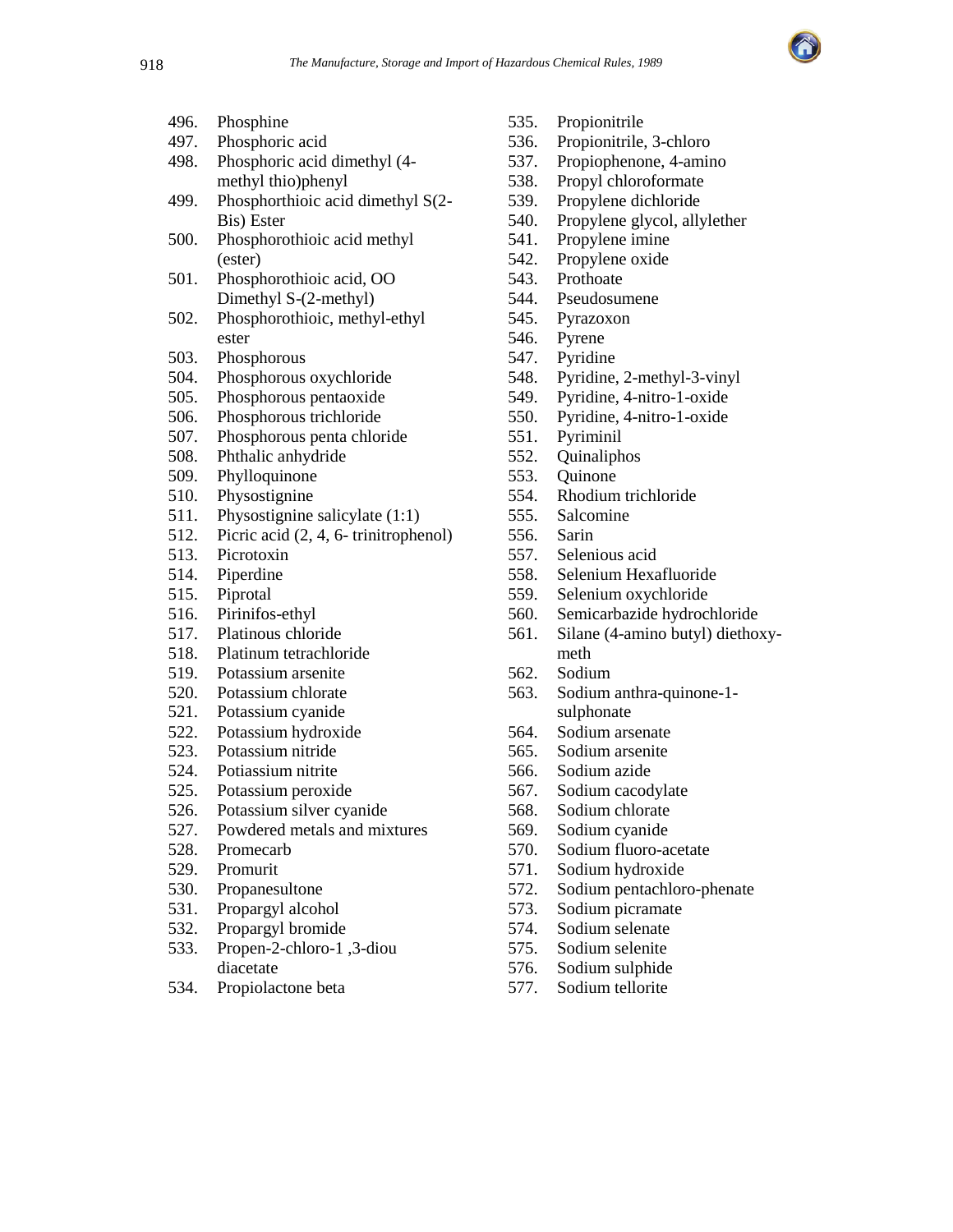

- 578. Stannane acetoxy triphenyl
- 579. Stibine (Antimony hydride)
- 580. Strychnine
- 581. Strychnine sulphate
- 582. Styphinic acid (2, 4,6 trinitroresorcinol)
- 583. Styrene
- 584. Sulphotec
- 585. Sulphoxide, 3-chloropropyl octyl
- 586. Sulphur dichloride
- 587. Sulphur dioxide
- 588. Sulphur monochloride
- 589. Sulphur tetrafluoride
- 590. Sulphur trioxide
- 591. Sulphuric acid
- 592. Tellurim (powder)
- 593. Tellurium hexafluoride
- 594. TEPP (Tetraethyl pyrophosphate)
- 595. Terbufos
- 596. Tert-Butyl alcohol
- 597. Tert-Butyl peroxy carbonate
- 598. Tert-Butyl peroxy isopropyl
- 599. Tert-Butyl peroxyacetate (Conc  $> = 70\%$
- 600. Tert-Butyl peroxypivalate (Conc  $>=77\%$ )
- 601. Tert-Butyl peroxyiso-butyrate
- 602. Tetra hydrofuran
- 603. Terta methyl lead
- 604. Tetra nitromethane
- 605. Tetra-chlorodibenzo-p-dioxin, 1, 2, 3, 7, 8(TCDD)
- 606. Tetraethyl lead
- 607. Tetrafluoriethyne
- 608. Tetramethylene disulphotetramine
- 609. Thallic oxide
- 610. Thallium carbonate
- 611. Thallium sulphate
- 612. Thallous chloride
- 613. Thallous malonate
- 614. Thallous sulphate
- 615. Thiocarbazide
- 616. Thiocynamicacid, 2(Benzothiazolyethio) methyl
- 617. Thiofamox
- 618. Thiometon
- 619. Thionazin
- 620. Thionyl chloride
- 621. Thiophenol
- 622. Thiosemicarbazide
- 623. Thiourea (2 chloro-phenyl)
- 624. Thiourea (2-methyl phenyl)
- 625. Tirpate (2,4-dimethyl-1,3-dithiolane)
- 626. Titanium powder
- 627. Titanium tetra-chloride
- 628. Toluene
- 629. Toluene -2,4-di-isocyanate
- 630. Toluene 2,6-di-isocyanate
- 631. Trans-1,4-di chloro-butene
- 632. Tri nitro anisole
- 633. Tri (Cyclohexyl) methylstannyl 1,2,4 triazole
- 634. Tri (Cyclohexyl) stannyl-1H-1, 2, 3-triazole
- 635. Triaminotrinitrobenzene
- 636. Triamphos
- 637. Triazophos
- 638. Tribromophenol 2, 4, 6
- 639. Trichloro napthalene
- 640. Trichloro chloromethyl silane
- 641. Trichloroacetyl chloride
- 642. Trichlorodichlorophenylsilane
- 643. Trichloroethyl silane
- 644. Trichloroethylene
- 645. Trichloromethane sulphenyl chloride
- 646. Trichloronate
- 647. Trichlorophenol 2, 3, 6
- 648. Trichlorophenol 2, 4, 5
- 649. Trichlorophenyl silane
- 650. Trichlorophon
- 651. Triethoxy silane
- 652. Triethylamine
- 653. Triethylene melamine
- 654. Trimethyl chlorosilane
- 655. Trimethyl propane phosphite
- 656. Trimethyl tin chloride
- 657. Trinitro aniline
- 658. Trinitro benzene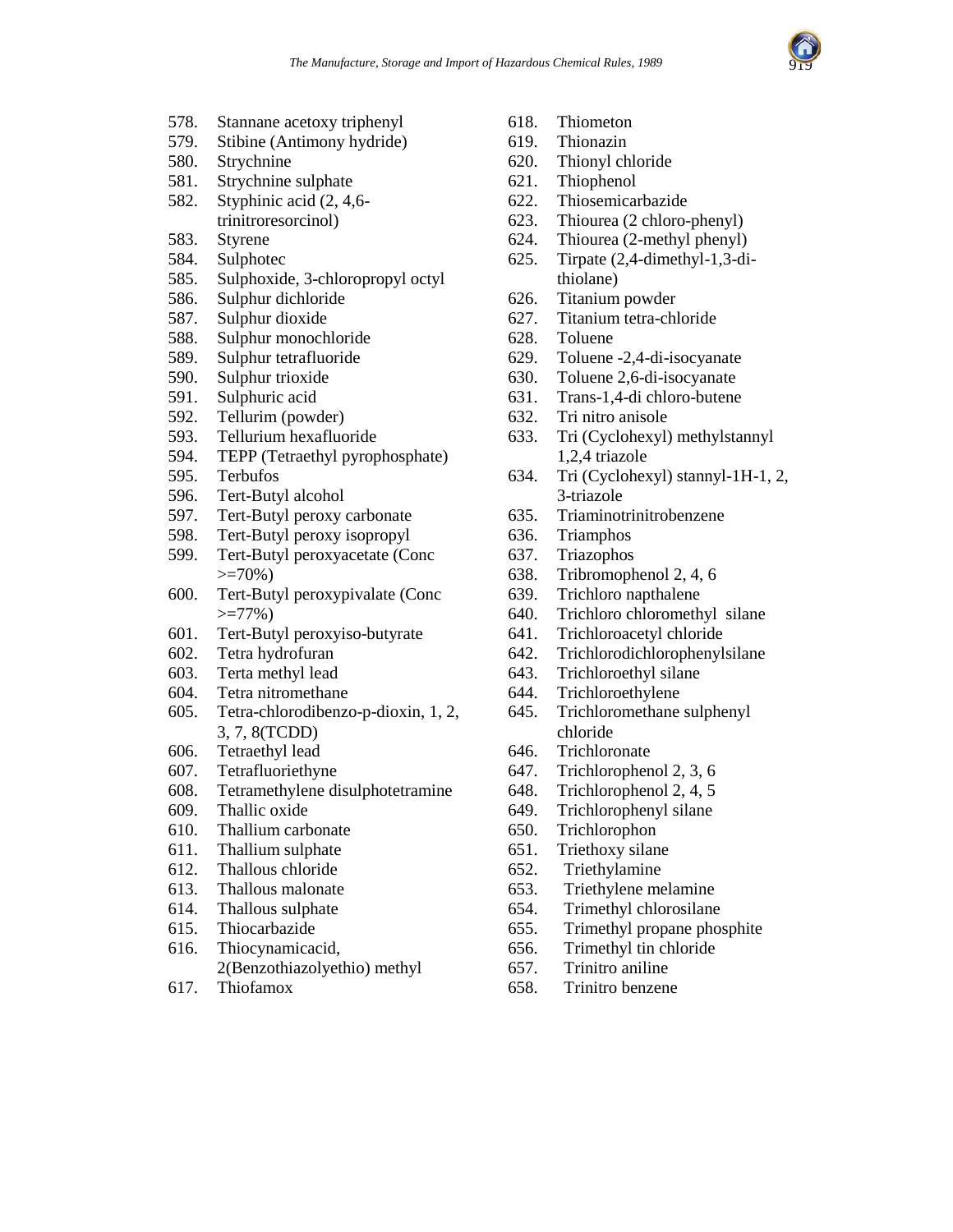

- 659. Trinitro benzoic acid
- 660. Trinitro phenetole
- 661. Trinitro-m-cresol
- 662. Trinitrotoluene
- 663. Tri-orthocreysyl phosphate
- 664. Triphenyl tin chloride
- 665. Tris(2-chloroethyl)amine
- 666. Turpentine
- 667. Uranium and its compounds
- 668. Valino mycin
- 669. Vanadium pentaoxide
- 670. Vinyl acetate mononer
- 671. Vinyl bromide
- 672. Vinyl chloride
- 673. Vinyl cyclohexane dioxide
- 674. Vinyl fluoride
- 675. Vinyl norbornene
- 676. Vinyl toluene
- 677. Vinyledene chloride
- 678. Warfarin
- 679. Warfarin Sodium
- 680. Xylene dichloride
- 681. Xylidine
- 682. Zinc dichloropentanitrile
- 683. Zink phosphide
- 684. Zirconium & compounds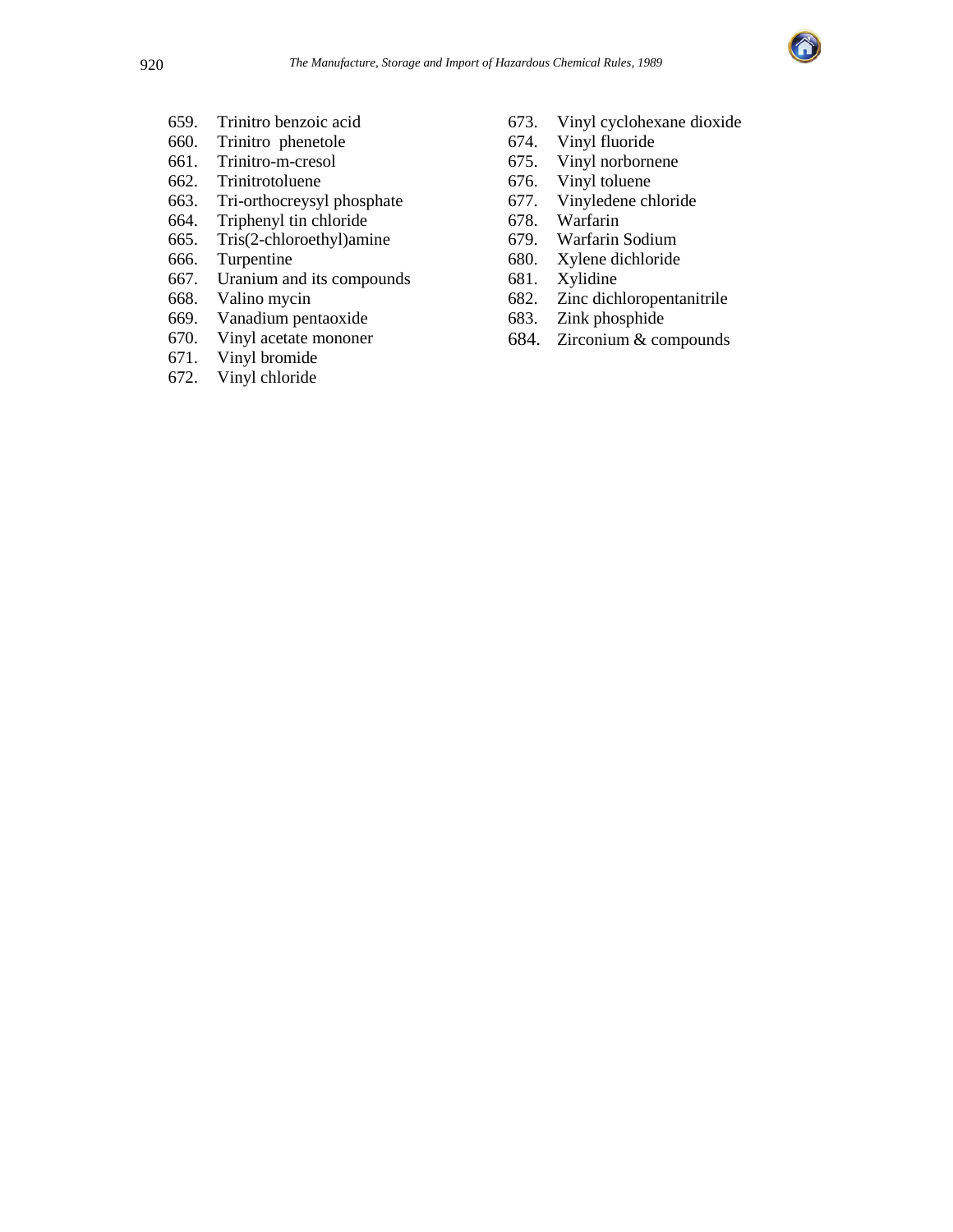

### **SCHEDULE 2**

[See rule  $2(e)(ii)$ ,  $4(1)(b)$ ,  $4(2)(1)$  and  $6(1)(b)$ ]

# **ISOLATED STORAGE AT INSTALLATIONS OTHER THAN THOSE COVERED BY SCHEDULE 4**

(a) The threshold quantities set out below relate to each installation or group of installation belonging to the same occupier where the distance between installation is not sufficient to avoid, in foreseeable circumstances, any aggravation of major accident hazards. These threshold quantities apply in any case to each group of installations belonging to the same occupier where the distance between the installations is less than 500 metres.

(b) For the purpose of determining the threshold quantity of a hazardous chemical at an isolated storage, account shall also be taken of any hazardous chemical which is :-

- (i) in that part of any pipeline under the control of the occupier having control of the site, which is within 500 metres of that site and connected to it;
- (ii) at any other site under the control of the same occupier any part of the boundary of which is within 500 meters of the said site; and
- (iii) in any vehicle, vessel, aircraft or hovercraft, under the control of the same occupier which is used for storage purpose either at the site or within 500 metres of it;

but no account shall be taken of any hazardous chemical which is in a vehicle, vessel, aircraft or a hovercraft used for transporting it.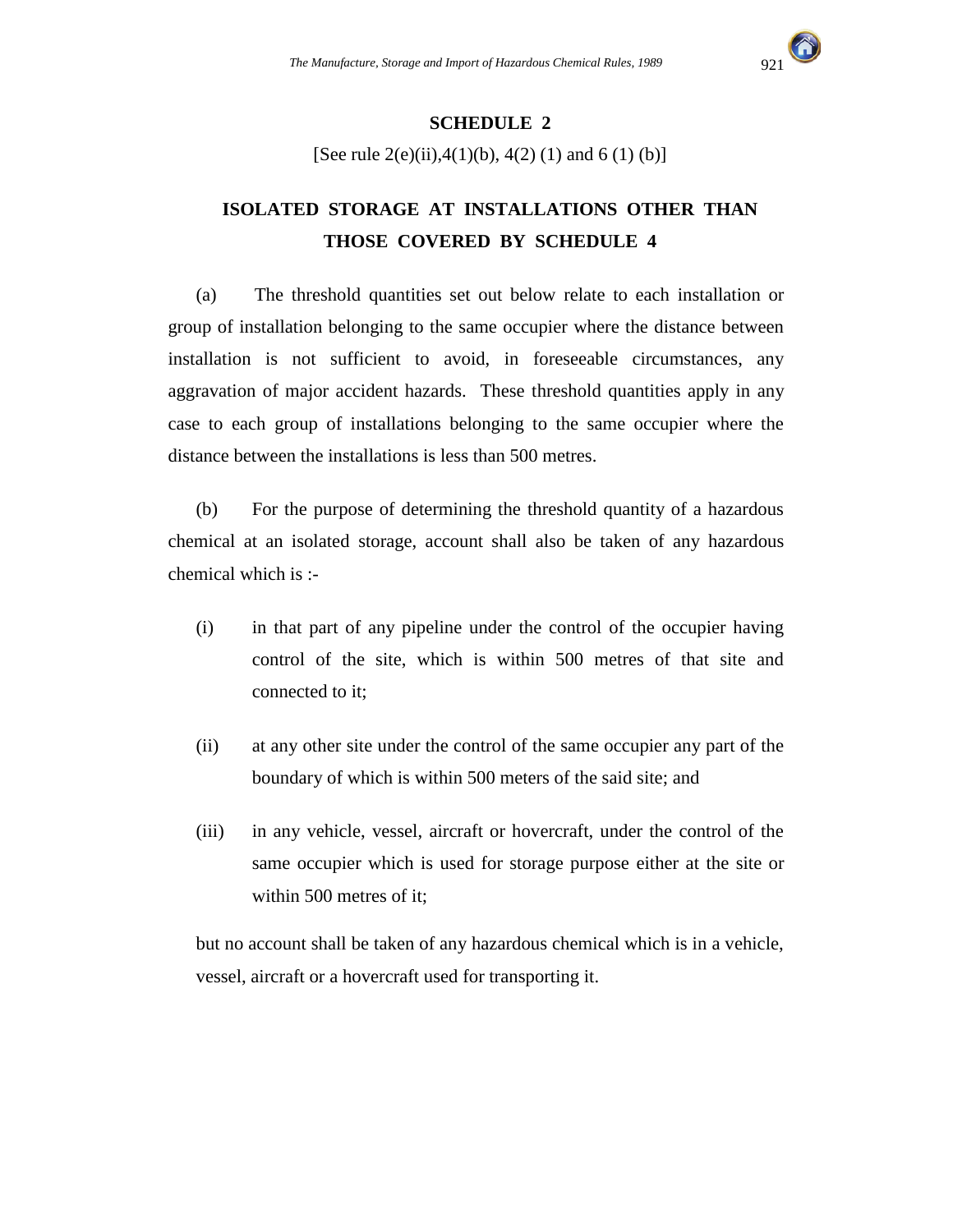

| S.No              | <b>Chemicals</b>                                                            | <b>Threshold Quantities (tonnes)</b><br><sup>1</sup> [For application of<br>$\rm{P}_{\rm{[For\, application\, of]}}$<br>rules 4,5,7 to 9 and |                         |                  |  |  |
|-------------------|-----------------------------------------------------------------------------|----------------------------------------------------------------------------------------------------------------------------------------------|-------------------------|------------------|--|--|
|                   |                                                                             | 13 to 15                                                                                                                                     |                         | rule 10 to 12]   |  |  |
|                   |                                                                             |                                                                                                                                              |                         |                  |  |  |
| $\mathbf{1}$      | $\overline{2}$                                                              |                                                                                                                                              | $\overline{\mathbf{3}}$ | $\boldsymbol{4}$ |  |  |
| 1.                | Acrylonitrile                                                               |                                                                                                                                              | 350                     | 5,000            |  |  |
| 2.                | Ammonia                                                                     |                                                                                                                                              | 60                      | 600              |  |  |
| 3.                | Ammonium nitrate (a)                                                        |                                                                                                                                              | 350                     | 2,500            |  |  |
| $\overline{4}$ .  | Ammonium nitrate fertilizers (b)                                            |                                                                                                                                              | 1,250                   | 10,000           |  |  |
| 5.                | Chlorine                                                                    |                                                                                                                                              | 10                      | 25               |  |  |
| 6.                | Flammable gases as defined in Schedule 1,<br>paragraph (b) (i)              | 300                                                                                                                                          |                         |                  |  |  |
| $^{3}[7.$         | Extremely flammable liquids as defined in<br>Schedule 1, paragraph (b) (ii) | 5000                                                                                                                                         | 50,000]                 |                  |  |  |
| 8.                | Liquid oxygen                                                               |                                                                                                                                              | 200                     | 2000             |  |  |
| 9.                | Sodium chlorate                                                             |                                                                                                                                              | 25                      | 250              |  |  |
| 10.               | Sulphur dioxide                                                             |                                                                                                                                              | $20\,$                  | 500              |  |  |
| $\overline{11}$ . | Sujphur trioxide                                                            |                                                                                                                                              | 15                      | 100              |  |  |
| $^{4}$ [12.       | Carbonyl chloride                                                           |                                                                                                                                              | 0.750                   | 0.750            |  |  |
| 13.               | Hydrogen Sulphide                                                           |                                                                                                                                              | 5                       | 50               |  |  |
| 14.               | Hydrogen Fluoride                                                           |                                                                                                                                              | 5                       | 50               |  |  |
| 15.               | Hydrogen Cyanide                                                            | 5<br>50                                                                                                                                      |                         |                  |  |  |
| 16.               | Carbon disulphide                                                           | 20<br>200                                                                                                                                    |                         |                  |  |  |
| 17.               | <b>Bromine</b>                                                              |                                                                                                                                              | 50                      | 500              |  |  |
| 18.               | Ethylene oxide                                                              |                                                                                                                                              | 5                       | 501              |  |  |
| 19.               | Propylene oxide                                                             |                                                                                                                                              | 5                       | 50               |  |  |

<sup>&</sup>lt;sup>1</sup> Substituted by Rule 10(i) (a) of the MSIHC (Amendment) Rules, 2000 notified by S.O.57(E), dated 19.1.2000 ;<br><sup>2</sup> Substituted by Rule 10(i) (b), ibid;

 $3$  Substituted entry 7 by Rule 10(ii), ibid;

<sup>&</sup>lt;sup>4</sup> Inserted entries 12 to 27 by Rule 11 of the MSIHC (Amendment) Rules, 1994 notified vide S.O.2882,dated 3.10.1994.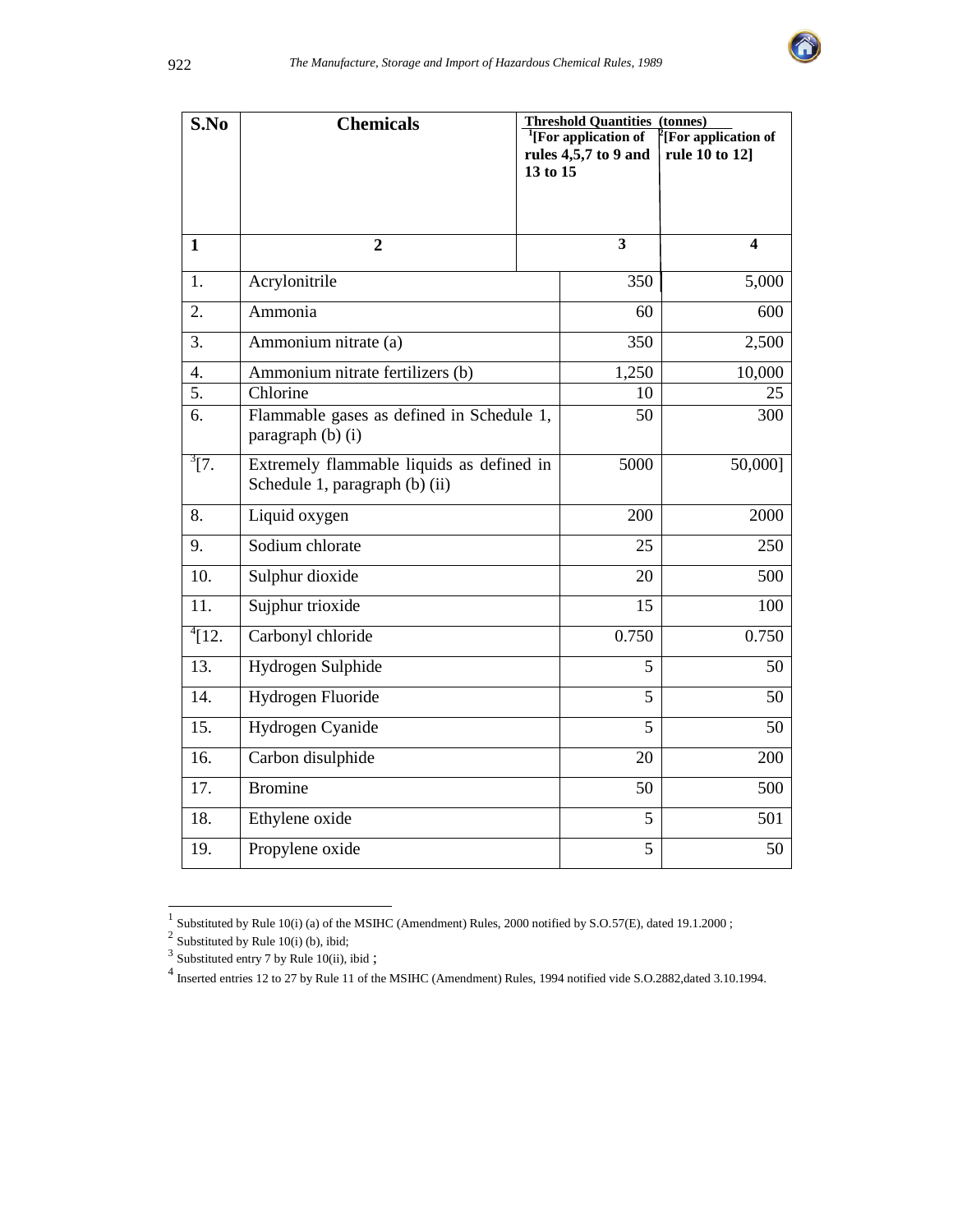

| S.No       | <b>Chemicals</b>                                                               | 13 to 15 | <b>Threshold Quantities (tonnes)</b><br><sup>1</sup> [For application of<br>rules 4,5,7 to 9 and | <sup>2</sup> [For application of<br>rule 10 to 12] |
|------------|--------------------------------------------------------------------------------|----------|--------------------------------------------------------------------------------------------------|----------------------------------------------------|
| 1          | $\overline{2}$                                                                 |          | 3                                                                                                | $\overline{\mathbf{4}}$                            |
| 20.        | 2-Propenal (Acrolein)                                                          |          | 20                                                                                               | 200                                                |
| 21.        | Bromomethane (Methyl bromide)                                                  |          | 20                                                                                               | 200                                                |
| 22.        | Methyl isocyanate                                                              | 0.150    | 0.150                                                                                            |                                                    |
| 23.        | Tetraethyl lead or tetramethyl lead                                            | 5        | 50                                                                                               |                                                    |
| 24.        | 1,2 Dibromoethane (Ethylene dibromide)                                         | 5        | 50                                                                                               |                                                    |
| 25.        | Hydrogen chloride (liquefied gas)                                              |          | 25                                                                                               | 250                                                |
| 26.        | Diphenyl methane di-isocyanate (MDI)                                           |          | 20                                                                                               | 200                                                |
| 27.        | Toluene di-isocyanate (TDI)                                                    |          | 10                                                                                               | 100]                                               |
| $^{1}[28.$ | Very highly flammable liquids as defined in<br>Schedule 1, paragraph (b) (iii) | 7,000    | 7,000]                                                                                           |                                                    |
| 29.        | Highly flammable liquids as defined in<br>Schedule 1, paragraph (b) (iv)       | 10,000   | 10,000                                                                                           |                                                    |
| 30.        | Flammable liquids as defined in Schedule -<br>1, paragraph $(b)$ $(v)$         | 15,000   | 1,00,000]                                                                                        |                                                    |

- (a) This applies to ammonium nitrate and mixtures of ammonium nitrates where the nitrogen content derived from the ammonium nitrate is greater than 28 per cent by weight and to aqueous solutions of ammonium nitrate where the concentration of ammonium nitrate is greater than 90 per cent by weight.
- (b) This applies to straight ammonium nitrate fertilizers and to compound fertilizers where the nitrogen content derived from the ammonium nitrate is greater than 28 per cent by weight (a compound-fertilizer contains ammonium nitrate together with phosphate and/or potash).

 1 Inserted entries 28, 29 and 30 by 10(iii) of the HSIHC (Amendment) Rules, 2000 notified by S.O.57(E), dated 19.1.2000.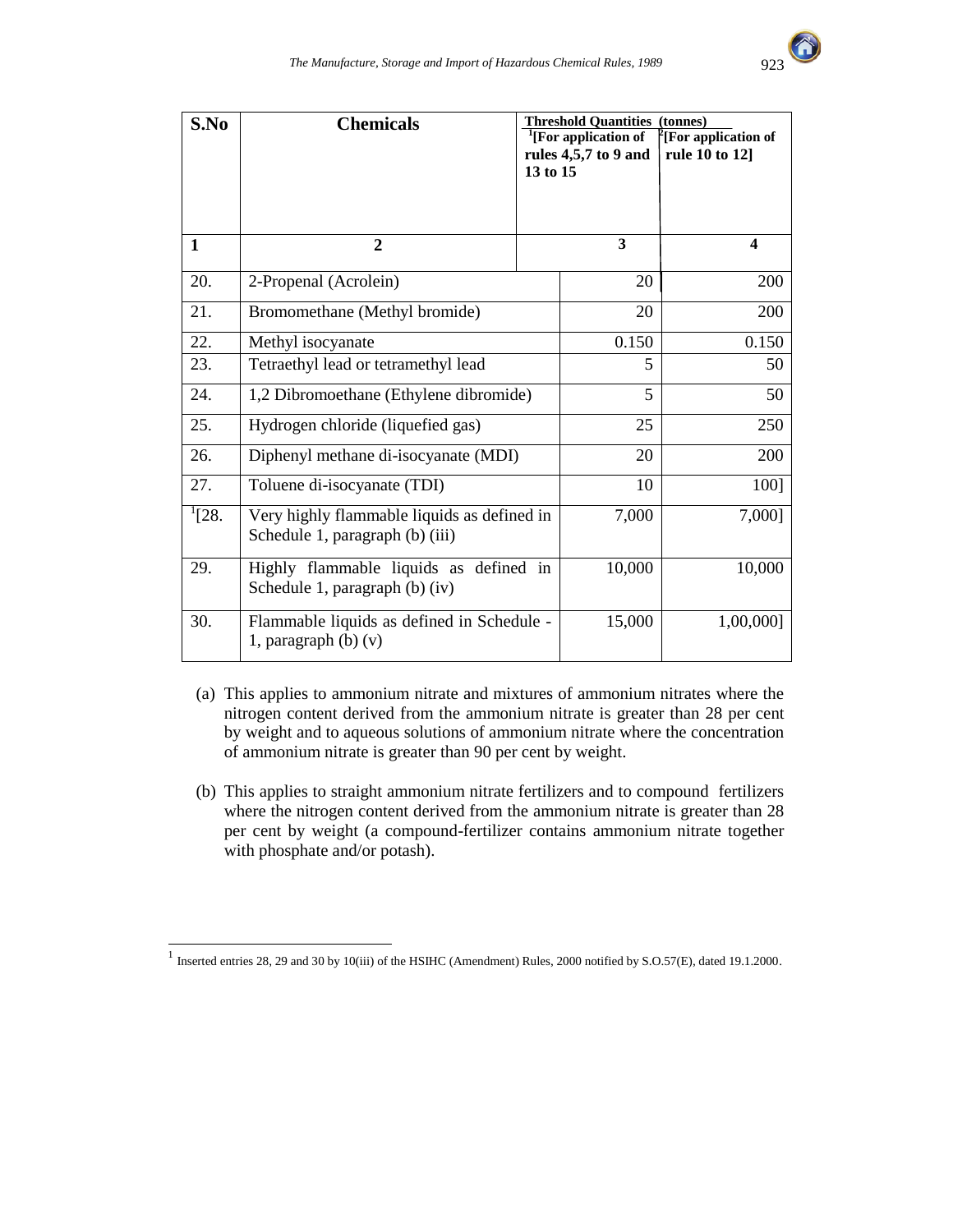

#### **SCHEDULE 3**

#### [See Rule 2(e)(iii), 5 and 6(1) (a)]

# **LIST OF HAZARDOUS CHEMICALS FOR APPLICATION OF RULES 5 AND 7 TO 15**

- (a) The quantities set-out-below relate to each installation or group of installations belonging to the same occupier where the distance between the installations is not sufficient to avoid, in foreseeable circumstances, any aggravation of major-accident hazards. These quantities apply in any case to each group of installations belonging to the same occupier where the distance between the installations is less than 500 metres.
- (b) For the purpose of determining the threshold quantity of a hazardous chemical in an industrial installation, account shall also be taken of any hazardous chemicals which is :-
	- (i) in that part of any pipeline under the control of the occupier have control of the site, which is within 500 metres off that site and connected to it;
	- (ii) at any other site under the control of the same occupier any part of the boundary of which is within 500 metres of the said site ; and
	- (iii) in any vehicle, vessel, aircraft or hovercraft under the control of the same occupier which is used for storage purpose either at the site or within 500 metres of if;

but no account shall be taken of any hazardous chemical which is in a vehicle, vessel, aircraft or hovercraft used for transporting it.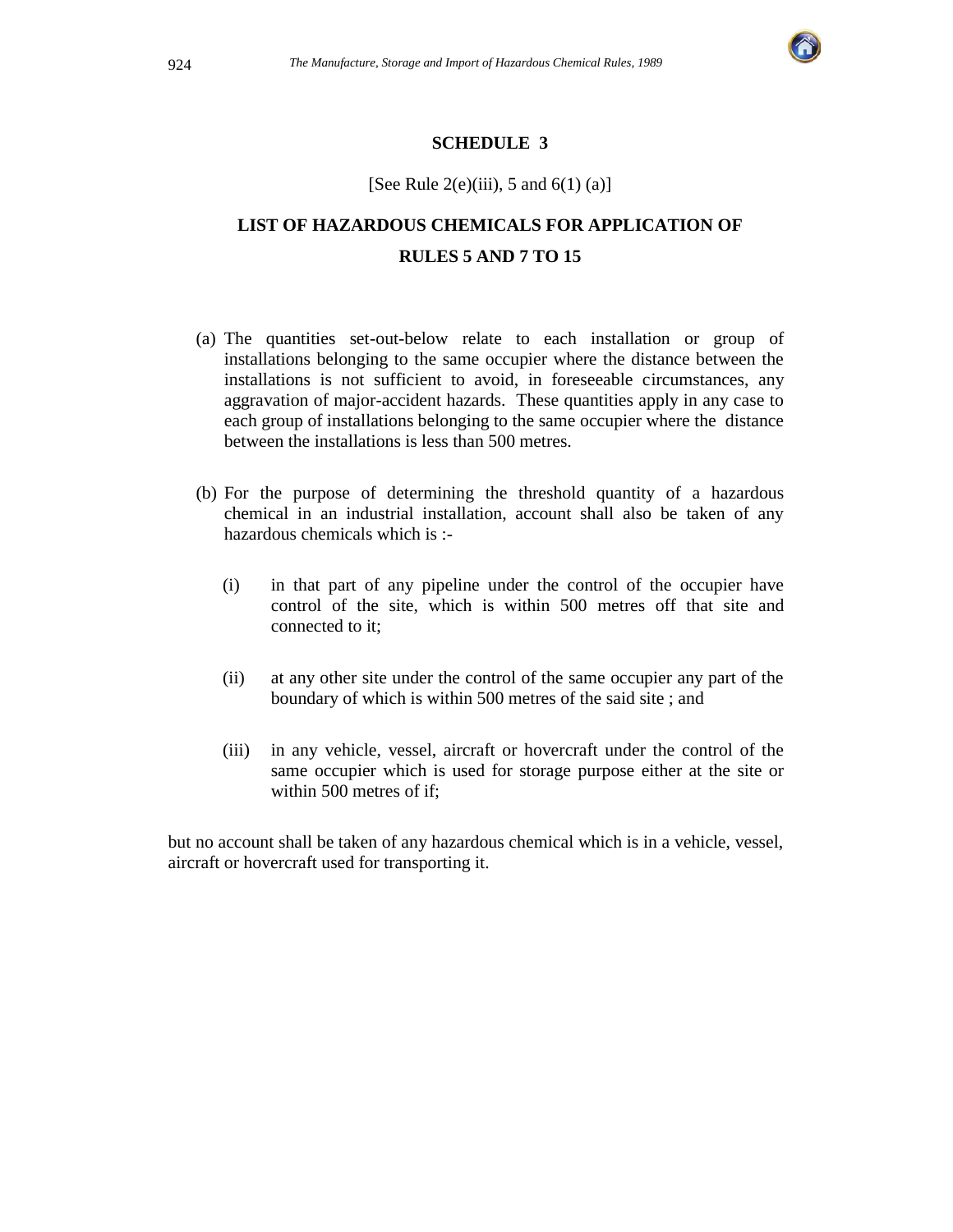

### **PART -I NAMED CHEMICALS**

| S.                | <b>Chemicals</b>                               | <b>Threshold</b> |                   | Quantity       |                 |               | <b>CAS</b>    |
|-------------------|------------------------------------------------|------------------|-------------------|----------------|-----------------|---------------|---------------|
| No.               |                                                |                  | for application   |                | for application |               | <b>Number</b> |
|                   |                                                |                  | of Rules 5, 7-9   | of Rules 10-12 |                 |               |               |
|                   |                                                | and 13-15        |                   |                |                 |               |               |
| (1)               | (2)                                            |                  | (3)               |                | (4)             |               | (5)           |
|                   | <b>GROUP 1-TOXIC SUBSTANCES</b>                |                  |                   |                |                 |               |               |
| 1.                | Aldicarb                                       |                  | 100kg             |                |                 |               | 116-06-3      |
| $\overline{2}$ .  | 4-Aminodiphenyl                                |                  | $1 \text{ kg}$    |                |                 |               | $96 - 67 - 1$ |
| $\overline{3}$ .  | Amiton                                         |                  | $1 \text{ kg}$    |                |                 |               | $78 - 53 - 5$ |
| 4.                | Anabasine                                      |                  | $100 \text{ kg}$  |                |                 |               | 494-52-0      |
| $\overline{5}$ .  | Arseinc pentoxide, Arsenic (V) acid &<br>salts |                  | 500 kg            |                |                 |               |               |
| 6.                | Arsenic trioxide, Arsenic (III) acid &         |                  | 100 kg            |                |                 |               |               |
|                   | salts                                          |                  |                   |                |                 |               |               |
| 7.                | Arsine (Arsenic hydride)                       |                  | 10kg              |                |                 |               | 7784-42-1     |
| 8.                | Azinphos-ethyl                                 |                  | 100kg             |                |                 |               | 2642-71-9     |
| $\overline{9}$ .  | Azinphos-methyl                                |                  | 100 kg            |                |                 |               | $86 - 50 - 0$ |
| 10.               | Benzidine                                      |                  | $1 \text{ kg}$    |                |                 | $92 - 87 - 5$ |               |
| 11.               | <b>Bezidine</b> salts                          |                  | $1 \text{ kg}$    |                |                 |               |               |
| 12.               | Beryllium (powders, compounds)                 |                  | 10 kg             |                |                 |               |               |
| 13.               | Bis (2-chloroethyl) sulphide                   |                  | $1 \text{ kg}$    |                |                 |               | 505-60-2      |
| 14.               | Bis (chloromethyl) ether                       |                  | $1 \text{ kg}$    |                |                 |               | 542-88-1      |
| 15.               | Carbophuran                                    |                  | 100 kg            |                |                 |               | 1563-66-2     |
| 16.               | Carbophenothion                                |                  | 100 kg            |                |                 |               | 786-19-6      |
| 17.               | Chlorefenvinphos                               |                  | 100 kg            |                |                 |               | 470-90-6      |
| 18.               | 4-(Chloroformyl) morpholine                    |                  | $\overline{1}$ kg |                |                 |               | 15159-40-7    |
| 19.               | Chloromethyl methyl ether                      |                  | $1 \text{ kg}$    |                |                 |               | 107-30-2      |
| 20.               | Cobalt<br>(metal, oxide,                       | carbonates,      | 1 <sub>t</sub>    |                |                 |               |               |
|                   | sulphides, as powders)                         |                  |                   |                |                 |               |               |
| 21.               | Crimidine                                      |                  | 100 kg            |                |                 |               | 535-89-7      |
| 22.               | Cynthoate                                      |                  | 100 kg            |                |                 |               | 3734-95-0     |
| 23.               | Cycloheximide                                  |                  | 100 kg            |                |                 |               | 66-81-9       |
| 24.               | Demeton                                        |                  | 100 kg            |                |                 |               | 8065-48-3     |
| $\overline{25}$ . | <b>Dialifos</b>                                |                  | 100 kg            |                |                 |               | 10311-84-9    |
| 26.               | OO-Diethyl S-ethylsulphinylmethyl              |                  | 100 kg            |                |                 |               | 2588-05-8     |
|                   | phosphorothiate                                |                  |                   |                |                 |               |               |
| 27.               | S-ethylsulphonylmethyl<br>OO-Diethyl           |                  | 100 kg            |                | 2588-06-9       |               |               |
|                   | phosphorothiate                                |                  |                   |                |                 |               |               |
| 28.               | OO-Diethyl S-ethylthiomethyl                   |                  | 100 kg            |                |                 |               | 2600-69-3     |
|                   | Phosphorothioate                               |                  |                   |                |                 |               |               |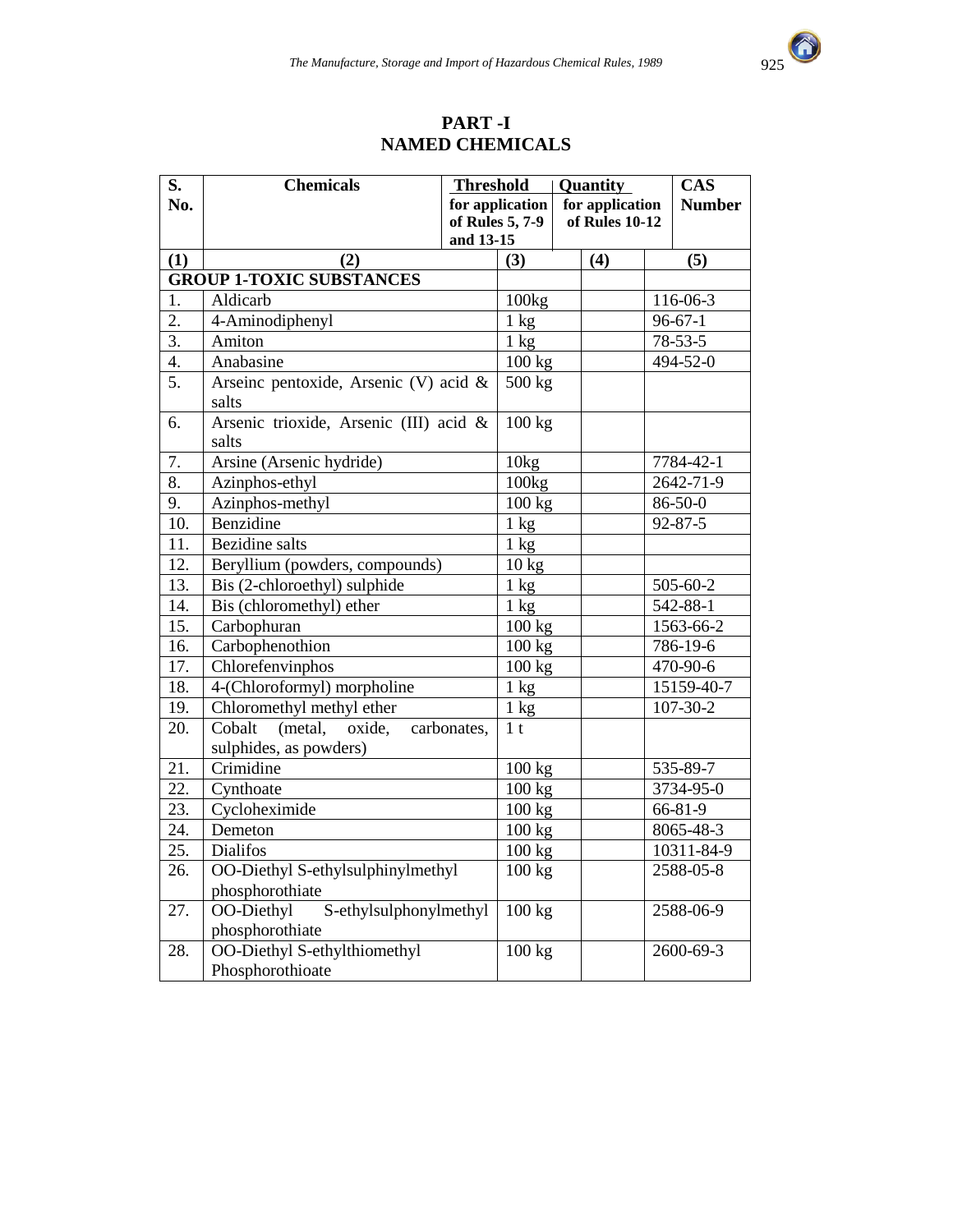

| S.         | <b>Chemicals</b>                       | <b>Threshold</b> |                  | Quantity |                 |           | <b>CAS</b>       |
|------------|----------------------------------------|------------------|------------------|----------|-----------------|-----------|------------------|
| No.        |                                        |                  | for application  |          | for application |           | <b>Number</b>    |
|            |                                        |                  | of Rules 5, 7-9  |          | of Rules 10-12  |           |                  |
|            | (2)                                    | and 13-15        |                  |          |                 |           |                  |
| (1)<br>29. | OO-Diethyl S-isoprophylthiomethyl      |                  | (3)<br>100 kg    |          | (4)             |           | (5)<br>$78-52-4$ |
|            | phosphorothiate                        |                  |                  |          |                 |           |                  |
| 30.        | OO-Diethyl S-isopropylthiomethyl       |                  | 100 kg           |          |                 |           | 3309-68-0        |
|            | phosphorodithioate                     |                  |                  |          |                 |           |                  |
| 31.        | Dimefox                                |                  | 100 kg           |          |                 |           | 115-26-4         |
| 32.        | Dimethylcarbamoyl chloride             |                  | $1 \text{ kg}$   |          |                 |           | 79-44-7          |
| 33.        | Dimethylnitrosamine                    |                  | $1 \text{ kg}$   |          |                 |           | 62-75-9          |
| 34.        | Dimethyl phosphoromidocynicidic acid   |                  | 1 <sub>t</sub>   |          |                 |           | 63917-41-9       |
| 35.        | Diphacinone                            |                  | 100 kg           |          |                 |           | 82-66-6          |
| 36.        | Disulfoton                             |                  | 100 kg           |          |                 |           | 298-04-4         |
| 37.        | <b>EPN</b>                             |                  | 100 kg           |          |                 |           | 2104-64-5        |
| 38.        | Ethion                                 |                  | 100 kg           |          |                 |           | 563-12-2         |
| 39         | Fensulfothion                          |                  | 100 kg           |          |                 |           | 115-90-2         |
| 40.        | Fluenetil                              |                  | 100 kg           |          |                 | 4301-50-2 |                  |
| 41.        | Fluoroacetic acid                      |                  | $1 \text{ kg}$   |          |                 |           | 144-49-0         |
| 42.        | Fluoroacetic acid, salts               |                  | $1 \text{ kg}$   |          |                 |           |                  |
| 43.        | Fluoroacetic acid, esters              |                  | $1 \text{ kg}$   |          |                 |           |                  |
| 44.        | Fluoroacetic acid, amides              |                  | $1 \text{ kg}$   |          |                 |           |                  |
| 45.        | 4-Fluorobutyric acid                   |                  | $1 \text{ kg}$   |          |                 |           | 462-23-7         |
| 46.        | 4-Fluorobutyric acid, salts            |                  | $1 \text{ kg}$   |          |                 |           |                  |
| 47.        | 4-Fluorobutyric acid, esters           |                  | $1 \text{ kg}$   |          |                 |           |                  |
| 48.        | 4-Fluorobutyric acid, amides           |                  | $1 \text{ kg}$   |          |                 |           |                  |
| 49.        | 4-Fluorobutyric acid                   |                  | $1 \text{ kg}$   |          |                 |           | 37759-72-1       |
| 50.        | 4-Fluorocrotonic acid, salts           |                  | $1 \text{ kg}$   |          |                 |           |                  |
| 51.        | 4-Fluorocrotonic acid, esters          |                  | $1 \text{ kg}$   |          |                 |           |                  |
| 52.        | 4-Fluorocrotonic acid, amides          |                  | $1 \text{ kg}$   |          |                 |           |                  |
| 53.        | 4-Fluoro-2-hydroxybutyric acid, amides |                  | $1 \text{ kg}$   |          |                 |           |                  |
| 54.        | 4-Fluoro-2-hydroxybutyric acid, salts  |                  | $1 \text{ kg}$   |          |                 |           |                  |
| 55.        | 4-Fluoro-2-hydroxybutyric acid, esters |                  | $1 \text{ kg}$   |          |                 |           |                  |
| 56.        | 4-Fluoro-2-hydroxybutyric acid, amides |                  | 1 kg             |          |                 |           |                  |
| 57.        | Glycolonitrile (Hydroxyacetonitrile)   |                  | 100 kg           |          |                 |           | $107 - 16 - 4$   |
| 58.        | 1,2,3,7,8,9-Hexachlorodibenzo-p-dioxin |                  | 100 kg           |          |                 |           | 194-8-74-3       |
| 59.        | Hexmathylphosphoramide                 |                  | $1 \text{ kg}$   |          |                 |           | 680-31-9         |
| 60.        | Hydrogen selenide                      |                  | $10 \text{ kg}$  |          |                 |           | 7783-07-5        |
| 61.        | Isobenzan                              |                  | $100 \text{ kg}$ |          |                 | 297-78-9  |                  |
| 62.        | Isodrin                                |                  | $100 \text{ kg}$ | 465-73-6 |                 |           |                  |
| 63.        | Juglone                                |                  | 100 kg           |          |                 |           | $481 - 39 - 0$   |
|            | (5-Hydroxynaphithalene 1,4 dione)      |                  |                  |          |                 |           |                  |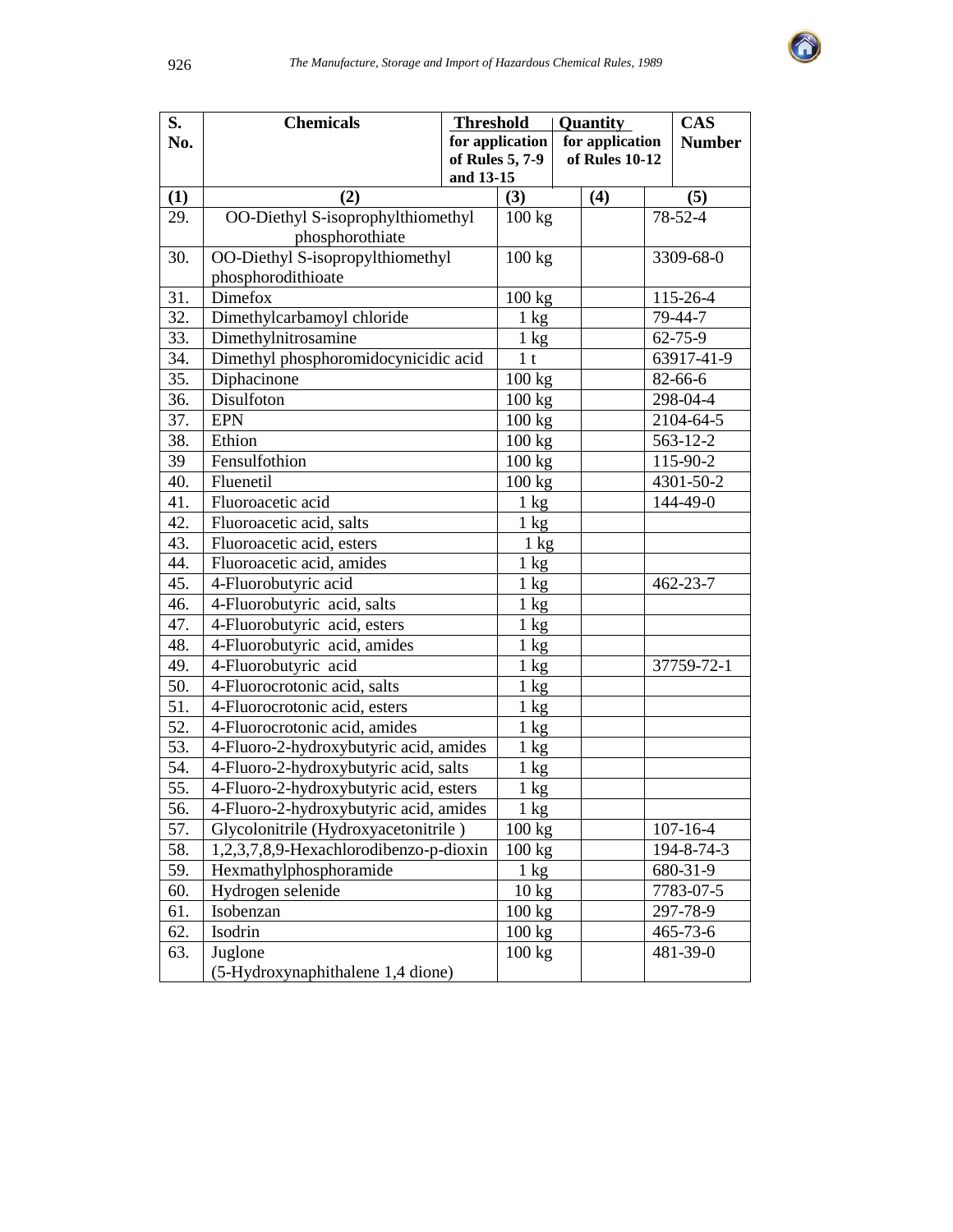

| S.                | <b>Chemicals</b>                         | <b>Threshold</b> |                  | Quantity          | <b>CAS</b>      |
|-------------------|------------------------------------------|------------------|------------------|-------------------|-----------------|
| No.               |                                          |                  | for application  | for application   | <b>Number</b>   |
|                   |                                          |                  | of Rules 5, 7-9  | of Rules 10-12    |                 |
|                   |                                          | and 13-15        |                  |                   |                 |
| (1)               | (2)                                      |                  | (3)              | (4)               | (5)             |
| 64.               | 4,4-Methylenebis (2-chloroniline)        |                  | $10 \text{ kg}$  |                   | $101 - 14 - 4$  |
| 65.               | Mthyl isocynate                          |                  | 150 kg           | 150 <sub>kg</sub> | 624-83-9        |
| 66.               | $M$ evinphos                             |                  | 100 kg           |                   | 7786-34-7       |
| 67.               | 2-Naphthylamine                          |                  | 1 kg             |                   | $91 - 59 - 8$   |
| 68.               | 2-Nickel (metal, oxides, carbonates),    |                  | 1 <sub>t</sub>   |                   |                 |
|                   | sulphides, as powers)                    |                  |                  |                   |                 |
| 69.               | Nickel tetracarbonyl                     |                  | $10 \text{ kg}$  |                   | 13463-39-3      |
| $\overline{70}$ . | Oxygendisulfoton                         |                  | 100 kg           |                   | 2497-07-6       |
| 71.               | Oxygen difluoride                        |                  | $10 \text{ kg}$  |                   | 7783-41-7       |
| 72.               | (Diethyl<br>Paraxon                      | 4-nitrophenyl    | 100 kg           |                   | $311 - 45 - 5$  |
|                   | phosphate)                               |                  |                  |                   |                 |
| 73.               | Parathion                                |                  | 100 kg           |                   | 56-38-2         |
| 74.               | Parathion-methyl                         |                  | 100 kg           |                   | 298-00-0        |
| 75.               | Pentaborane                              |                  | 100 kg           |                   | 19624-22-7      |
| 76.               | Phorate                                  |                  | 100 kg           |                   | 298-02-2        |
| 77.               | Phosacetim                               |                  | 100 kg           |                   | 4104-14-7       |
| 78.               | Phosgene (carbonyl chloride)             |                  | 750 kg           | 750 <sub>kg</sub> | $75 - 44 - 5$   |
| 79.               | Phosphamidon                             |                  | 100 kg           |                   | 13171-21-6      |
| 80.               | Phosphine (Hydrogen phosphide)           |                  | 100 kg           |                   | 7803-51-2       |
| 81.               | $(1-(3,4$ dichlorophenyl)-3-<br>Promurit |                  | 100 kg           |                   | 5836-73-7       |
|                   | triazenthiocarboxamide)                  |                  |                  |                   |                 |
| 82.               | 1,3-Propanesultone                       |                  | $1 \text{ kg}$   |                   | 1120-71-4       |
| 83.               | 1-Propen-2-chloro-1,3diol diacetate      |                  | $10 \text{ kg}$  |                   | 10118-72-6      |
| 84.               | Pyrazoxon                                |                  | 100 kg           |                   | 108-34-9        |
| 85.               | Selenium hexafluoride                    |                  | $10 \text{ kg}$  |                   | 7783-79-1       |
| 86.               | Sodium selenite                          |                  | 100 kg           |                   | 10102-18-8      |
| 87.               | Stibine (Antimony hydride)               |                  | 100 kg           |                   | $7803 - 52 - 3$ |
| 88.               | Sulfotep                                 |                  | 100 kg           |                   | 3689-24-5       |
| 89.               | Sulphur dichloride                       |                  | 1 <sub>t</sub>   |                   | 10545-99-0      |
| $\overline{90}$ . | Tellurium hexafluoride                   |                  | 100 kg           |                   | 7783-80-4       |
| 91.               | <b>TEPP</b>                              |                  | 100 kg           |                   | $107 - 49 - 3$  |
| 92.               | 2,3,7,8,-Tetrachlorodibenzo-p-dioxin     |                  | $1 \text{ kg}$   |                   | 1746-01-6       |
|                   | (TCDD)                                   |                  |                  |                   |                 |
| 93.               | Tetramethylenedisulphotetramine          |                  | $1 \text{ kg}$   |                   | $80 - 12 - 6$   |
| 94.               | Thionazin                                |                  | 100 kg           |                   | 297-97-2        |
| 95.               | Tirpate (2,4-Dimethyl-1,3-dithiolane-2-  |                  | $100 \text{ kg}$ |                   | 26419-73-8      |
|                   | carboxaldehyde                           |                  |                  |                   |                 |
|                   | O-methylcarbamoyloxime)                  |                  |                  |                   |                 |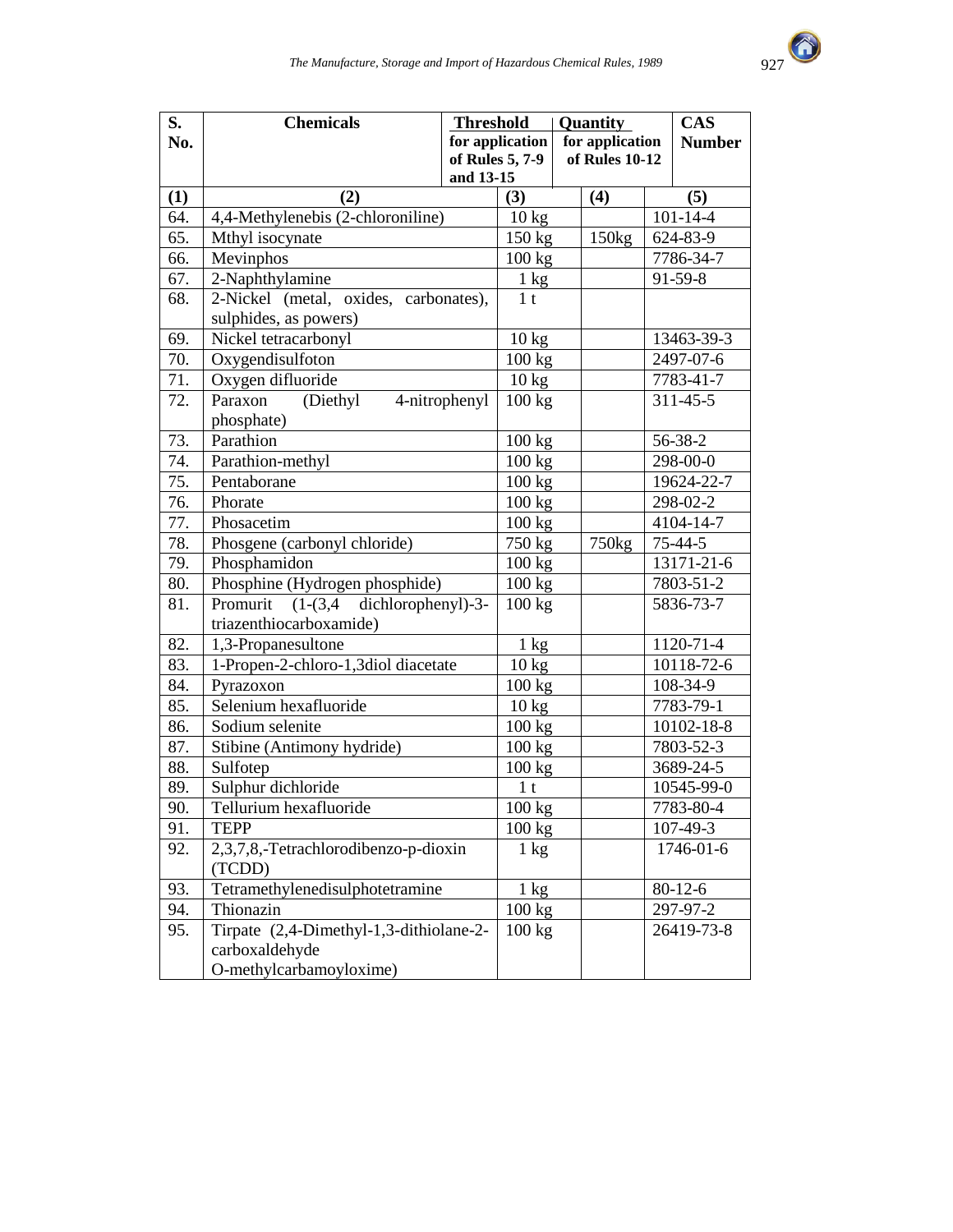

| S.         | <b>Chemicals</b>                                 | <b>Threshold</b> |                 | Quantity        |                     |  | <b>CAS</b>            |
|------------|--------------------------------------------------|------------------|-----------------|-----------------|---------------------|--|-----------------------|
| No.        |                                                  |                  | for application | for application |                     |  | <b>Number</b>         |
|            |                                                  |                  | of Rules 5, 7-9 |                 | of Rules 10-12      |  |                       |
|            |                                                  | and 13-15        |                 |                 |                     |  |                       |
| (1)<br>96. | (2)<br>Trichloromethanesulphonyl chloride        |                  | (3)             |                 | (4)                 |  | (5)<br>$594 - 42 - 3$ |
|            |                                                  |                  | 100 kg          |                 |                     |  | 41083-11-8            |
| 97.        | 1-Tri (cyclohexyl) stannyl 1H-1,2,4-<br>Triazole |                  | 100 kg          |                 |                     |  |                       |
| 98.        |                                                  |                  |                 |                 |                     |  | $51 - 18 - 3$         |
| 99.        | Triethylenemelamine<br>Warfarin                  |                  | 10 kg           |                 |                     |  | $81 - 81 - 2$         |
|            | <b>GROUP -2 TOXIC SUBSTANCES</b>                 |                  | 100 kg          |                 |                     |  |                       |
| 100        | Acetone cyanohydrin (2-Cyanopropan-              |                  | 200 t           |                 |                     |  | 75-86-5               |
|            | $2-ol$                                           |                  |                 |                 |                     |  |                       |
| 101        | Acrolein (2-Propenal)                            |                  | 20 <sub>t</sub> |                 | $\sqrt[1]{200t}$    |  | $107 - 02 - 8$        |
| 102        | Acrylonitrile                                    |                  | 20 <sub>t</sub> |                 | 200t                |  | $107 - 13 - 1$        |
| 103        | Allyl alcohol (Propen-1-ol)                      |                  | 200 t           |                 |                     |  | $107 - 18 - 6$        |
| 104        | Alylamine                                        |                  | 200 t           |                 |                     |  | $107 - 11 - 9$        |
| 105        | Ammonia                                          |                  | 50t             |                 | 500t                |  | 7664-41-7             |
| 106        | <b>Bromine</b>                                   |                  | 40t             |                 | [500t]              |  | 7726-95-6             |
| 107        | Carbon disulphide                                |                  | 20 <sub>t</sub> |                 | 200t                |  | $75 - 15 - 0$         |
| 108        | Chlorine                                         |                  | 10 <sub>t</sub> |                 | 25t                 |  | 7782-50-5             |
| 109        | Diphneyl ethane di-isocynate (MDI)               |                  | 20 <sub>t</sub> |                 | $\overline{[}200t]$ |  | $101 - 68 - 8$        |
| 110        | Ethylene<br>dibromide                            | $(1,2-$          | $\overline{5t}$ |                 | $\overline{[50t]}$  |  | 106-93-4              |
|            | Dibromoethane)                                   |                  |                 |                 |                     |  |                       |
| 111        | Ethyleneimine                                    |                  | 5 <sub>t</sub>  |                 |                     |  | 151-56-4              |
| 112        | Formaldehyde (concentration <90%)                |                  | $\overline{5t}$ |                 | $^{1}[50t]$         |  | $50 - 00 - 0$         |
| 113        | Hydrogen chloride (liquified gas)                |                  | 25t             |                 | 250t                |  | 7647-01-0             |
| 114        | Hydrogen cyanide                                 |                  | 5 <sub>t</sub>  |                 | 20t                 |  | 74-90-8               |
| 115        | Hydrogen fluoride                                |                  | $\overline{5t}$ |                 | 50t                 |  | 7664-39-3             |
| 116        | Hydrogen sulphide                                |                  | $\overline{5t}$ |                 | 50t                 |  | 7783-06-4             |
| 117        | Methyl bromide (Bromomethane)                    |                  | 20 t            |                 | [200 t]             |  | 74-83-9               |
| 118        | Nitrogen oxides                                  |                  | 50t             |                 |                     |  | 11104-93-1            |
| 119        | Propylineimine                                   |                  | 50 <sub>t</sub> |                 |                     |  | $75 - 55 - 8$         |
| 120        | Sulphur dioxide                                  |                  | 20 <sub>t</sub> |                 | 250t                |  | 7446-09-5             |
| 121        | Sulphur trioxide                                 |                  | 15 <sub>t</sub> |                 | 75t                 |  | $7446 - 11 - 9$       |
| 122        | <b>Tetraethyl lead</b>                           |                  | $\overline{5t}$ |                 | $^{2}[200t]$        |  | 78-00-2               |
| 123        | Tetra methyl lead                                |                  | $\overline{5t}$ |                 | $\frac{1}{2}[100t]$ |  | $75 - 74 - 1$         |
| 124        | Toluene di-isocynate (TDI)                       |                  | 10 <sub>t</sub> |                 |                     |  | 584-84-9              |
|            |                                                  |                  |                 |                 |                     |  |                       |

<sup>&</sup>lt;sup>1</sup> Inserted by Rule14 (a to h) of MSIHC (Amendment) Rules, 1994 notified vide notification S.O.2882, dated 3.10.1994.<br><sup>2</sup> Inserted by Rule14 (a to h) of MSIHC (Amendment) Rules, 1994 notified vide notification S.O.2882,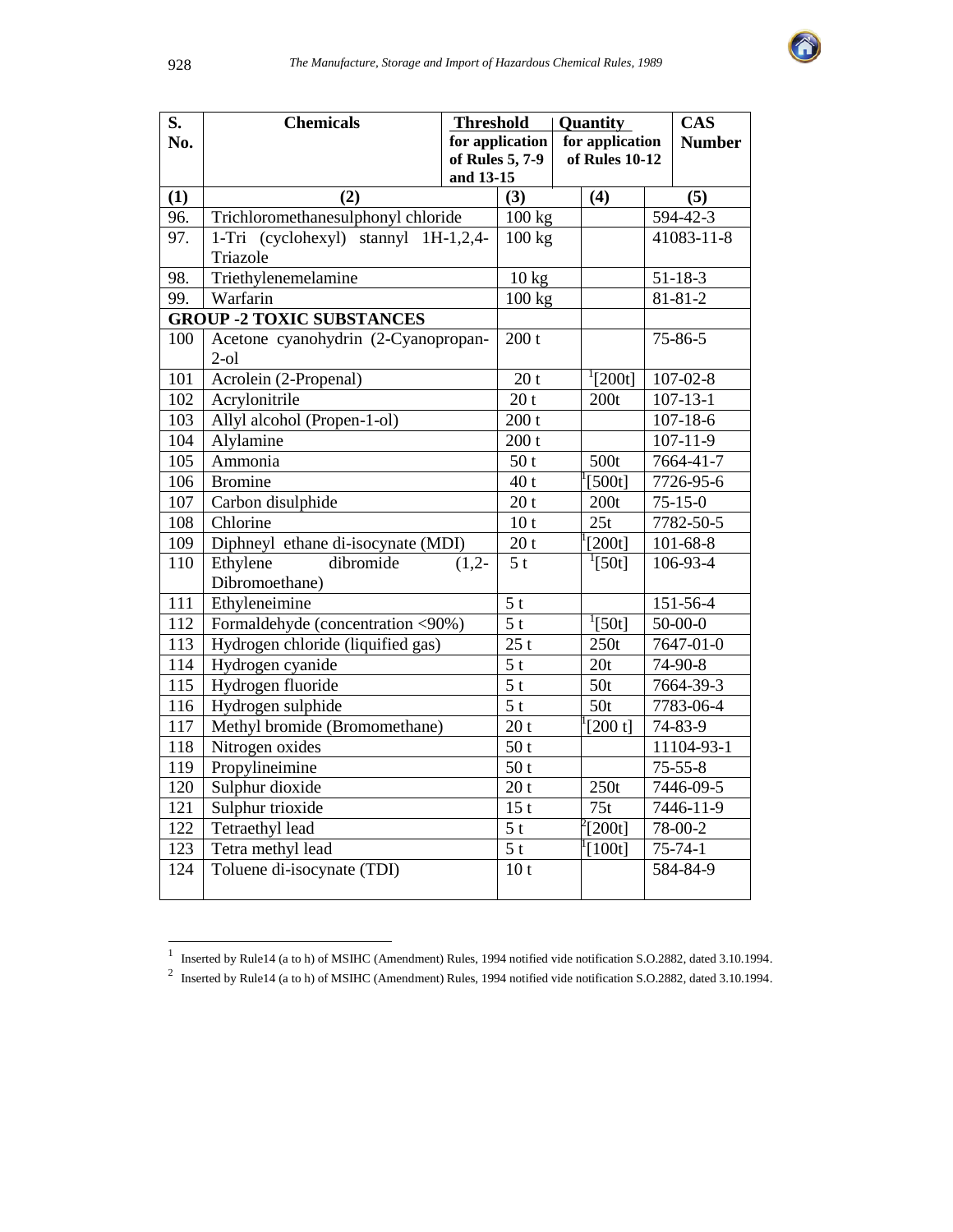

| S.  | <b>Chemicals</b>                                          |           |                 | <b>Threshold</b> | <b>Quantity</b> |                 | <b>CAS</b> |                |
|-----|-----------------------------------------------------------|-----------|-----------------|------------------|-----------------|-----------------|------------|----------------|
| No. |                                                           |           |                 | for application  |                 | for application |            | <b>Number</b>  |
|     |                                                           |           |                 | of Rules 5, 7-9  | of Rules 10-12  |                 |            |                |
|     |                                                           | and 13-15 |                 |                  |                 |                 |            |                |
| (1) | (2)                                                       |           |                 | (3)              |                 | (4)             |            | (5)            |
|     |                                                           |           |                 |                  |                 |                 |            |                |
|     | <b>GROUP 3-HIGHLY REACTIVE SUBSTANCES</b>                 |           |                 |                  |                 |                 |            |                |
| 125 | Acetylene (ethyne)                                        |           | 5 <sub>t</sub>  |                  |                 |                 |            | 74-86-2        |
| 126 | a. Ammonium nitrate (1)                                   |           |                 | 350t             |                 | 2500t           |            | 6484-52-2      |
|     | b. Ammonium nitrate in form of                            |           |                 | 1250t            |                 |                 |            |                |
|     | fertilizer $(2)$                                          |           |                 |                  |                 |                 |            |                |
| 127 | 2,2 Bis (tert-butylperoxy) butane)                        |           | 5 <sub>t</sub>  |                  |                 |                 |            | 2167-23-9      |
|     | (concentration >70%)                                      |           |                 |                  |                 |                 |            |                |
| 128 | 1-Bis(tert-butylperoxy)<br>1.                             |           | 5 <sub>t</sub>  |                  |                 |                 |            | 3006-86-8      |
|     | cyclohexane (concentration $> 80\%$ )                     |           |                 |                  |                 |                 |            |                |
| 129 | tert-Butyle<br>proxyacetate                               |           | 5 <sub>t</sub>  |                  |                 |                 |            | $107 - 71 - 1$ |
|     | (concentration $\leq 70\%$ )                              |           |                 |                  |                 |                 |            |                |
| 130 | tert-Butyle<br>isobutyrate<br>peroxy                      |           | 5 <sub>t</sub>  |                  |                 |                 |            | $109 - 13 - 7$ |
|     | (concentration >80%)                                      |           |                 |                  |                 |                 |            |                |
| 131 | Tert-Butyl<br>isopropyl<br>peroxy                         |           | 5 <sub>t</sub>  |                  |                 |                 |            | 2372-21-6      |
|     | carbonate (concentration ≥80%)                            |           |                 |                  |                 |                 |            |                |
| 132 | Tert-Butyl peroxymaletate                                 |           | 5 <sub>t</sub>  |                  |                 |                 |            | 1931-62-0      |
| 133 | (concentration $\geq 80\%$ )<br>Tert-Butyl peroxypivalate |           |                 | 50 <sub>t</sub>  |                 |                 |            | $927 - 07 - 1$ |
|     | (concentration $\geq 77\%$ )                              |           |                 |                  |                 |                 |            |                |
| 134 | Dibenzyl peroxydicarbonate                                |           | 5 <sub>t</sub>  |                  |                 |                 |            | 2144-45-8      |
|     | (concentration > 90%)                                     |           |                 |                  |                 |                 |            |                |
| 135 | Di-sec-butyl peroxydicarbonate                            |           | 5 <sub>t</sub>  |                  |                 |                 |            | 19910-65-7     |
|     | (concentration $\geq 80\%$ )                              |           |                 |                  |                 |                 |            |                |
| 136 | Diethyl peroxydicarbonate                                 |           |                 | 50 <sub>t</sub>  |                 |                 |            | 14666-78-5     |
|     | (concentration $\geq 30\%$ )                              |           |                 |                  |                 |                 |            |                |
| 137 | 2,2-dihydroperoxypropane                                  |           | 5 <sub>t</sub>  |                  |                 |                 |            | 2614-76-08     |
|     | (concentration > 30%)                                     |           |                 |                  |                 |                 |            |                |
| 138 | di-isobutyrl peroxide                                     |           |                 | 50 <sub>t</sub>  |                 |                 |            | 3437-84-1      |
|     | (concentration $\geq 50\%$ )                              |           |                 |                  |                 |                 |            |                |
| 139 | Di-n-propyl peroxydicarbonate                             |           | 5 <sub>t</sub>  |                  |                 |                 |            | 16066-38-9     |
|     | (concentration $\geq 80\%$ )                              |           |                 |                  |                 |                 |            |                |
| 140 | Ethyene oxide                                             |           | $\overline{5t}$ |                  | 50t             |                 |            | $75 - 21 - 8$  |
| 141 | Ethyl nitrate                                             |           |                 | 50t              |                 |                 |            | $625 - 58 - 1$ |
| 142 | 3,3,6,6,9,9 Hexamethyl - 1,2,4 5-tert                     |           |                 | 50 <sub>t</sub>  |                 |                 |            | 22397-33-7     |
|     | oxacyclononane                                            |           |                 |                  |                 |                 |            |                |
|     | (concentration $\geq 75\%$ )                              |           |                 |                  |                 |                 |            |                |
| 143 | Hydrogen                                                  |           | 2t              |                  |                 | 50t             |            | 1333-74-0      |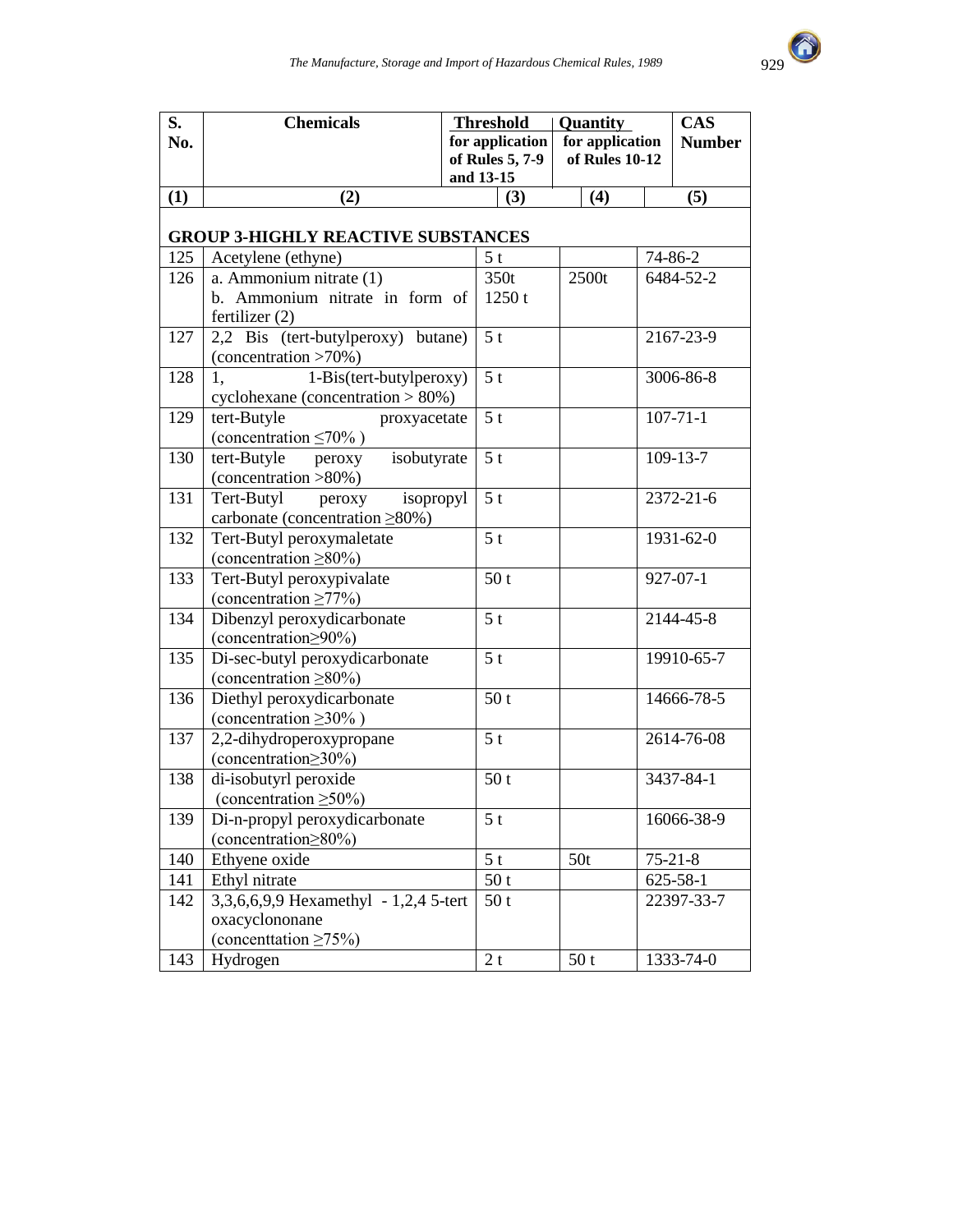

| S.  | <b>Chemicals</b>                           | <b>Threshold</b>             |                                        |  | Quantity          | <b>CAS</b>     |                |
|-----|--------------------------------------------|------------------------------|----------------------------------------|--|-------------------|----------------|----------------|
| No. |                                            |                              | for application                        |  | for application   |                | <b>Number</b>  |
|     |                                            |                              | of Rules 5, 7-9                        |  | of Rules 10-12    |                |                |
|     |                                            |                              | and 13-15                              |  |                   |                |                |
| (1) | (2)                                        |                              | (3)                                    |  | (4)               |                | (5)            |
| 144 | Liquid Oxygen                              |                              | 200 t                                  |  | $\sqrt[1]{2000}t$ |                | 7782-41-7      |
| 145 | Methyl ethyl ketone peroxide               |                              | 5 <sub>t</sub>                         |  |                   |                | 1338-23-4      |
|     | (concentration $\geq 60\%$ )               |                              |                                        |  |                   |                |                |
| 146 | Methyl isobutyl ketone peroxide            |                              | 50t                                    |  |                   |                | 37206-20-5     |
|     | (concentration $\geq 60\%$ )               |                              |                                        |  |                   |                |                |
| 147 | Peracetic acid                             |                              | 50 <sub>t</sub>                        |  |                   |                | $79-21-0$      |
|     | (concentration $\geq 60\%$ )               |                              |                                        |  |                   |                |                |
| 148 | Propylene oxide                            |                              | $\overline{5t}$                        |  | $^{1}[50t]$       |                | 75-56-9        |
| 149 | Sodium chlorate                            |                              | 25t                                    |  |                   |                | 7775-09-9      |
|     | <b>GROUP 4-EXPLOSIVE SUBSTANCES</b>        |                              |                                        |  |                   |                |                |
| 150 | Barium azide                               | $\sqrt[1]{[100] \text{ kg}}$ |                                        |  |                   | 18810-58-7     |                |
| 151 | Bis(2,4,6 -trinitrophenyl) amine           |                              | 50t                                    |  |                   |                | 131-073-7      |
| 152 | Chlorotrinitro benzene                     |                              | $\overline{50}$ t<br>$\overline{50}$ t |  |                   | 28260-61-9     |                |
| 153 |                                            | Cellulose nitrate            |                                        |  |                   |                | 9004-70-0      |
|     | (containing 12.6% Nitrogen)                |                              |                                        |  |                   |                |                |
| 154 | Cyclotetramethyleneteranitramine           |                              | 50 <sub>t</sub>                        |  |                   | 2691-41-0      |                |
| 155 | Cyclotrimethylenetiraniramine              |                              | 50t                                    |  |                   | $121 - 82 - 1$ |                |
| 156 | Diazodinitrophenol                         |                              | 10 <sub>t</sub>                        |  |                   | 7008-81-3      |                |
| 157 | Diethylene glycol dinitrate                |                              | 10 <sub>t</sub>                        |  |                   | 693-21-0       |                |
| 158 | Dinitrophenol, salts                       |                              | 50 <sub>t</sub>                        |  |                   |                |                |
| 159 | Enthylene glycol dinitrate                 |                              | 10 <sub>t</sub>                        |  |                   | 628-96-6       |                |
| 160 | 1-Gyanyl-4-nitrosaminoguanyl-1-            |                              | $\sqrt[1]{100}$ kg]                    |  |                   |                | $109 - 27 - 3$ |
|     | tetrazene                                  |                              |                                        |  |                   |                |                |
| 161 | $2, 2, 4, 4, 6, 6,$ -Hexanitositibene      |                              | 50t                                    |  |                   |                | 20062-22-0     |
| 162 | Hydrazine nitrate                          |                              | 50t                                    |  |                   |                | 13464-97-6     |
| 163 | Lead azide                                 |                              | $^{1}[100 \text{ kg}]$                 |  |                   |                | 13424-46-9     |
| 164 | (Lead $2,\overline{4,6}$<br>Lead Styphnate |                              | 50t                                    |  |                   |                | 15245-44-0     |
|     | trinitroresorcinoxide)                     |                              |                                        |  |                   |                |                |
| 165 | Mercury fuliminate                         |                              | 10 <sub>t</sub>                        |  |                   |                | 20820-45-5     |
|     |                                            |                              |                                        |  |                   |                | 628-86-4       |
| 166 | N-Methyl-N,2,4,6-tetranitroaniline         |                              | 50t                                    |  |                   |                | 497-45-8       |
| 167 | Nitroglycerine                             |                              | 10 <sub>t</sub>                        |  | 10 <sub>t</sub>   |                | $55 - 63 - 0$  |
| 168 | Pentacrythritol tetra nitrate              |                              | $\overline{50}$ t                      |  |                   |                | $78 - 11 - 5$  |

 1 Substituted by Rule 11(i) of the MSIHC (Amendment) Rules, 2000 notified vide S.O.57(E), dated 19.1.2000.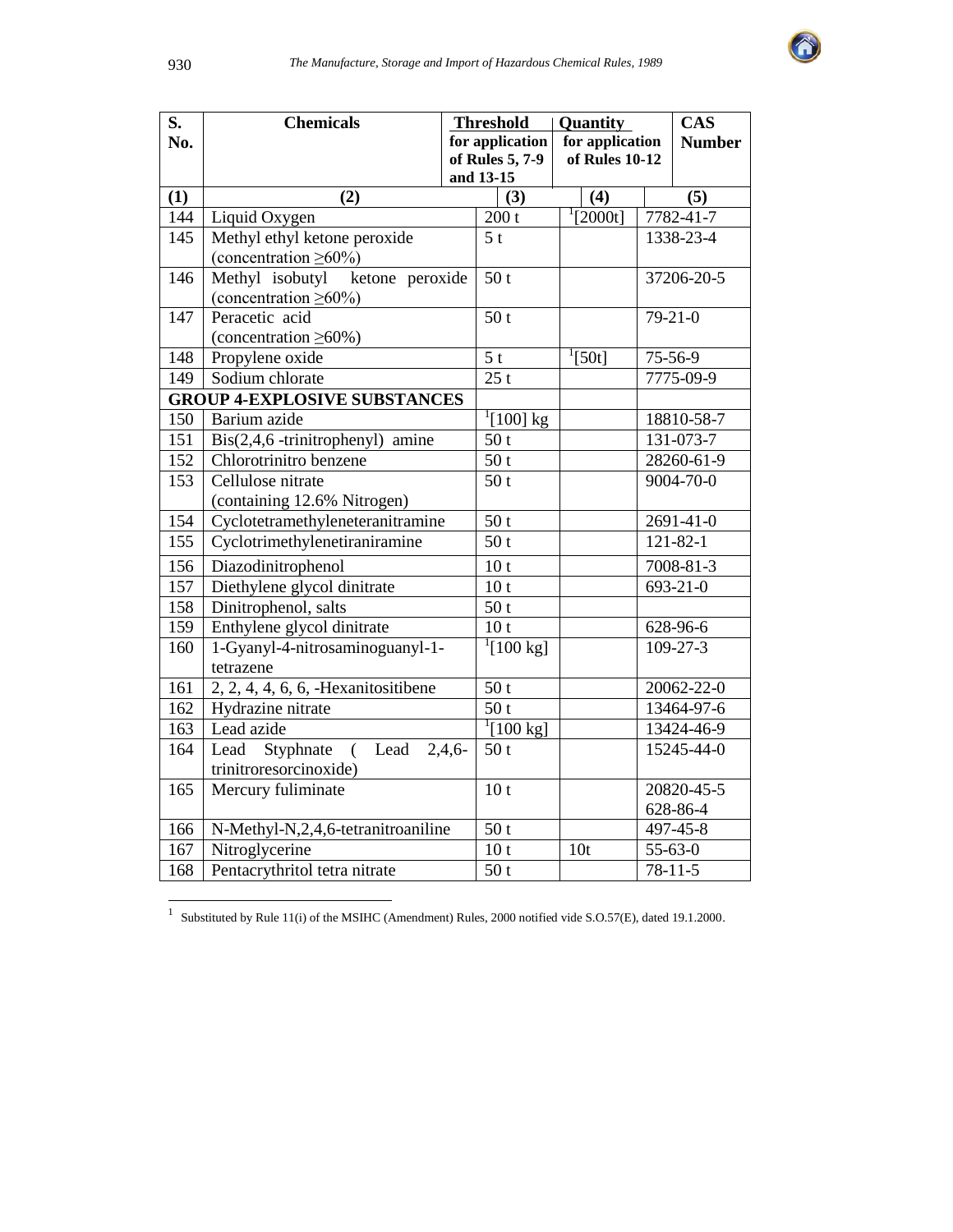

| S.<br>No. | <b>Chemicals</b>                    | <b>Threshold</b><br>for application<br>of Rules 5, 7-9<br>and 13-15 |                 |     | <b>Quantity</b><br>for application<br>of Rules 10-12 |     | <b>CAS</b><br><b>Number</b> |               |
|-----------|-------------------------------------|---------------------------------------------------------------------|-----------------|-----|------------------------------------------------------|-----|-----------------------------|---------------|
| (1)       | (2)                                 |                                                                     |                 | (3) |                                                      | (4) |                             | (5)           |
| 169       | Picric acid, (2,3,6-Trinitrophenol) |                                                                     | 50 <sub>t</sub> |     |                                                      |     |                             | 88-89-1       |
| 170       | Sodium picramate                    |                                                                     | 50t             |     |                                                      |     |                             | 831-52-7      |
| 171       | Styphnic acid                       | 50 <sub>t</sub>                                                     |                 |     |                                                      |     |                             | $82 - 71 - 3$ |
|           | (2,4,6-Trinitroresorcinol)          |                                                                     |                 |     |                                                      |     |                             |               |
| 172       | 1,3,5-Triamino-2,4,6-Trinitrobezene |                                                                     | 50 <sub>t</sub> |     |                                                      |     |                             | 3058-38-6     |
| 173       | Trinitroaniline-                    |                                                                     | 50 <sub>t</sub> |     |                                                      |     |                             | 26952-42-1    |
| 174       | 2,4,6-Trinitroanisole               |                                                                     | 50 <sub>t</sub> |     |                                                      |     |                             | 606-35-9      |
| 175       | Trinitrobenze                       |                                                                     |                 | 50t |                                                      |     |                             | 25377-32-6    |
| 176       | Trinitrobenzoic acid                |                                                                     | 50 <sub>t</sub> |     |                                                      |     |                             | 35860-50-5    |
|           |                                     |                                                                     |                 |     |                                                      |     |                             | 129-66-8      |
|           |                                     |                                                                     |                 |     |                                                      |     |                             |               |
| 177       | Trinitrocresol                      |                                                                     |                 | 50t |                                                      |     |                             | 28905-71-7    |
| 178       | 2,4,6-Trinitrophenitole             |                                                                     |                 | 50t |                                                      |     |                             | 4732-4-3      |
| 179       | 2,4,6-Trinitrotoluene               |                                                                     | 50t             |     | 50 <sub>t</sub>                                      |     |                             | 118-96-7      |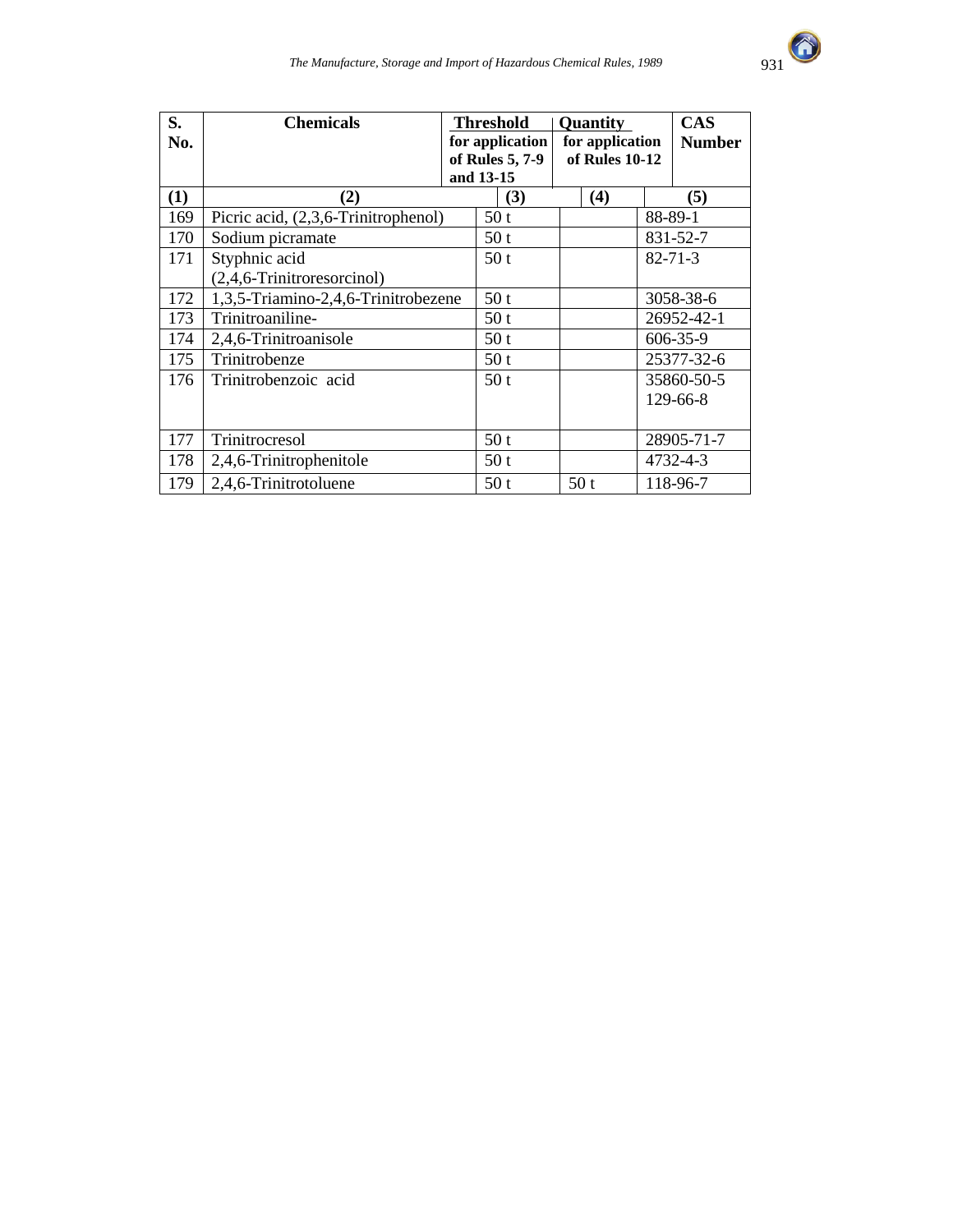

### 1 **[PART II**

# **CLASSES OF SUBSTANCES AS DEFINED IN PART – I, SCHEDULE –1 AND NOT SPECIFICALLY NAMED IN PART –I OF THIS SCHEDULE**

|                  | 2                                                               | 3     |         |
|------------------|-----------------------------------------------------------------|-------|---------|
|                  | <b>GROUP 5 - Flammable substances</b>                           |       |         |
| 1.               | <b>Flammable Gases</b>                                          | 15t   | 200t    |
| 2.               | Extremely flammable liquids                                     | 1000t | 5000t   |
| 3.               | Very highly flammable liquids                                   | 1500t | 10000t  |
| $\overline{4}$ . | Highly Flammable liquids which<br>remains liquid under pressure | 25t   | 200t    |
| 5.               | Highly Flammable liquids                                        | 2500t | 20000t  |
| 6.               | Flammable liquids                                               | 5000t | 50000t] |

- (1) This applies to ammonium nitrate and mixtures of ammonium nitrate where the nitrogen content derived from the ammonium nitrate is greater than 28% by weight and aqueous solutions of ammonium nitrate where the concentration of ammonium nitrate is greater than 90% by weight.
- (2) This applied to straight ammonium nitrate fertilizers and to compound fertilizers where the nitrogen content derived from the ammonium nitrate is greater than 28% by weight ( a compound fertilizer contains ammonium nitrate together with phosphate and/or potash).

<sup>|&</sup>lt;br>|<br>| Substituted by Rule 11(ii) of the MSIHC (Amendment) Rules, 2000 notified by S.O.57(E), dated 19.1.2000.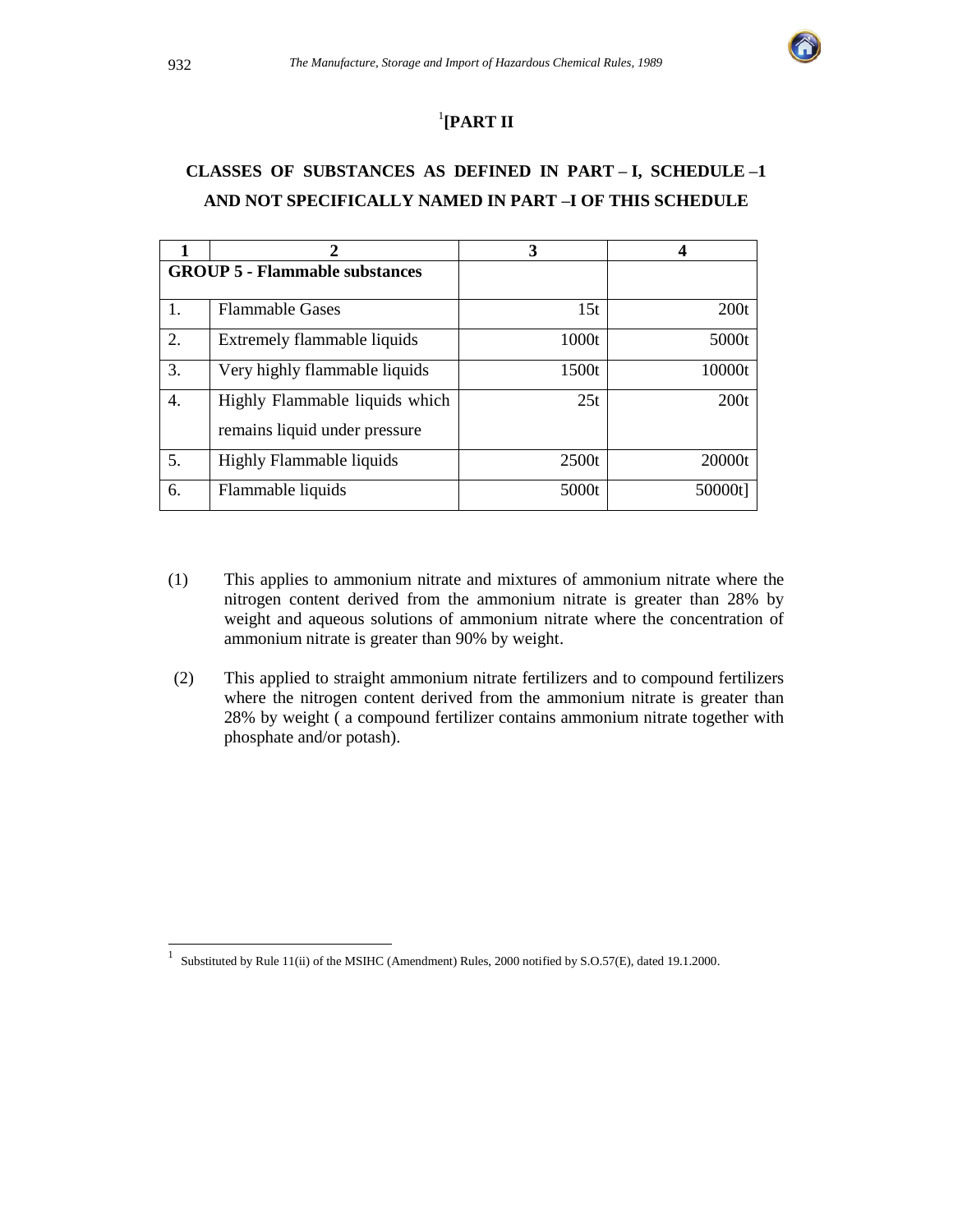

### **SCHEDULE -4**

#### (See Rule 2(h) (i)

- 1. Installation for the production, processing or treatment of organic or inorganic chemicals using for this purpose, among others;
	- (a) alkylation
	- (b) Amination by ammonolysis
	- (c) carbonylation
	- (d) condensation
	- (e) dehydrogenation
	- (f) esterification
	- (g) halogenation and manufacture of halogens
	- (h) hydrogenation
	- (i) hydrolysis
	- (j) Oxidation
	- (k) Polymerziation
	- (l) Sulphonation
	- (m) desulphurization, manufacture and transformation of sulphur containing compounds
	- (n) nitration and manufacture of nitrogen containing compounds
	- (o) manufacture of phosphorous-containing compounds
	- (p) formulation of pesticides and of pharmaceutical products
	- (q) distillation
	- (r) extraction
	- (s) solvation
	- (t) mixing
- 2. Installation for distillation, refining or other processing of petroleum or petroleum products.
- 3. Installations for the total or partial disposal of solid or liquid substances by incineration or chemical decomposition.
- 4. Installations for production, processing,  $\frac{1}{1}$ [use] or treatment of energy gases, for example, LPG, LNG, SNG.
- 5. Installation for the dry distillation of coal or lignite.
- 6. Installations for the production of metals or non-metals by a wet process or by means of electrical energy.

 $\frac{1}{1}$ Inserted by Rule 12 of the MSIHC (Amendment) Rules, 2000 notified vide S.O.57(E), dated 19.1.2000.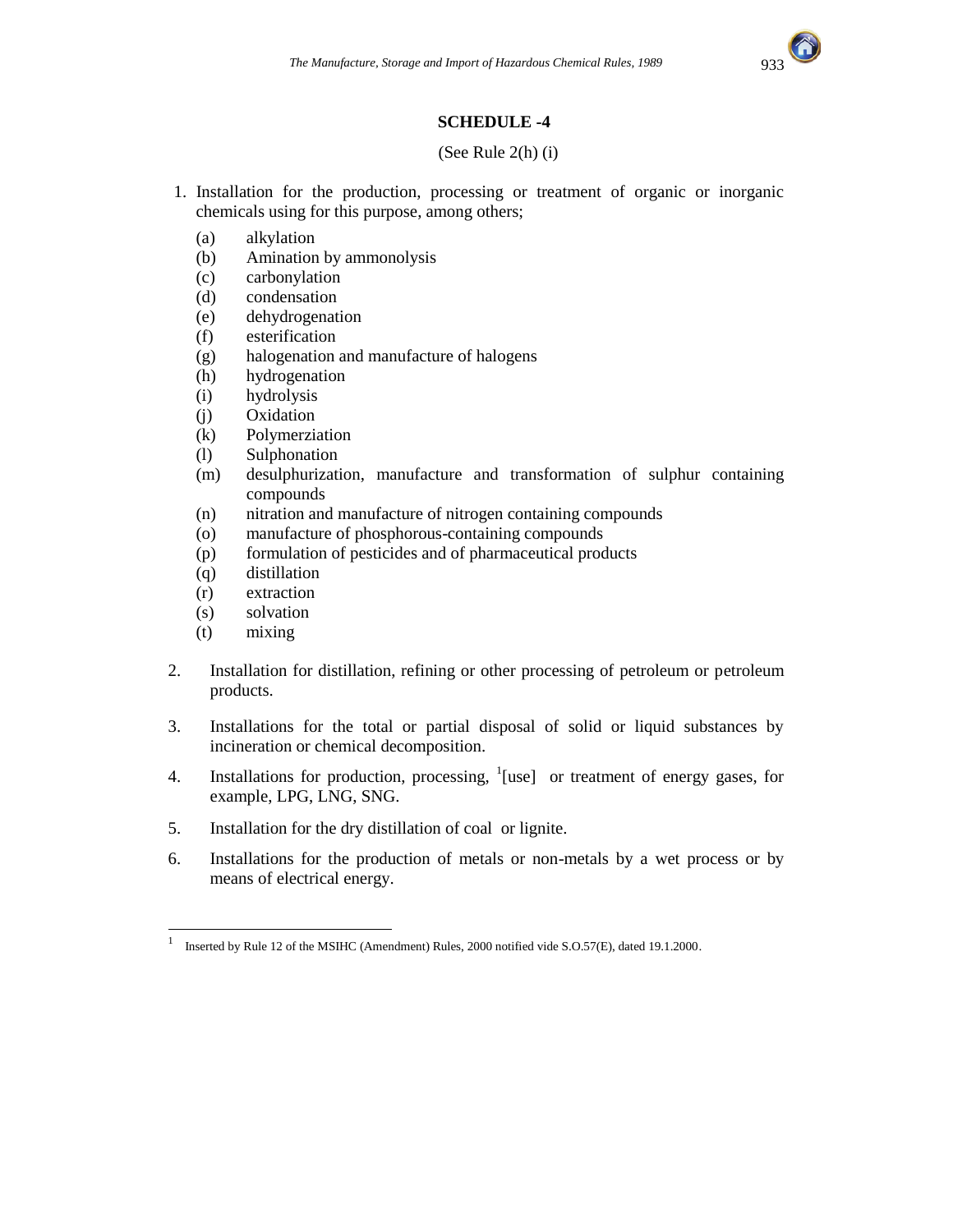

| S.  | $1000$ ranges, $20$ and $\sigma$<br>with<br><b>Authority(ies)</b> | legal   Duties and corresponding Rule            |
|-----|-------------------------------------------------------------------|--------------------------------------------------|
| No. | backing                                                           |                                                  |
| (1) | (2)                                                               | (3)                                              |
| 1.  | Ministry of Environment and                                       | 1. Notification of hazardous chemicals as per    |
|     | Forests<br>under<br>Environment                                   | Rules $2(e)(i)$ , $2(e)(ii)$ & $2(e)(iii)$       |
|     | (Production) Act, 1986.                                           |                                                  |
| 2.  | Chief Controller Imports<br>$\&$                                  | Import of hazardous chemicals as per Rule 18     |
|     | <b>Exports</b><br>under Import $&$                                |                                                  |
|     | Exports (Control) Act, 1947.                                      |                                                  |
| 3.  | <b>Central Pollution Control Board</b>                            | (1) Enforcement of directions and procedures     |
|     | State Pollution Control<br><sub>or</sub>                          | in respect of isolated storage of hazardous      |
|     | Board $\frac{1}{2}$ [or Committee] under                          | chemicals, regarding-                            |
|     | Environment (Protection) Act,                                     | (i) Notification of major accidents as per       |
|     | 1986 as the case may be.                                          | Rules $5(1)$ and $5(2)$                          |
|     |                                                                   | (ii) Notification of sites as per Rules 7 to 9.  |
|     |                                                                   | (iii) Safety reports in respect of isolated      |
|     |                                                                   | storages as per Rule 10 to 12.                   |
|     |                                                                   | (iv) Preparation of on-site emergency plans      |
|     |                                                                   | as per Rule 13.                                  |
|     |                                                                   | (2) Import of hazardous Chemicals and            |
|     |                                                                   | enforcement of directions and procedures on      |
|     |                                                                   | import of hazardous chemicals as per Rule 18.    |
| 4.  | Chief Inspector of Factories                                      | Enforcement of directions and procedures in      |
|     | appointed under the Factories                                     | respect of industrial installations and isolated |
|     | Act, 1948.                                                        | storages covered under the Factories Act, 1948,  |
|     |                                                                   | dealing with hazardous chemicals and pipelines   |
|     |                                                                   | including inter-state pipelines regarding-       |
|     |                                                                   | Notification of major accidents as per<br>(i)    |
|     |                                                                   | Rule $5(1)$ and $5(2)$ .                         |
|     |                                                                   | (ii) Notification of sites as per Rules, 7 to    |
|     |                                                                   | 9.                                               |
|     |                                                                   | (iii) Safety reports as per Rules, 10 to 12.     |
|     |                                                                   | (iv) Preparation of on-site emergency plans      |
|     |                                                                   | as per Rule 13.                                  |
|     |                                                                   | Preparation of off-site emergency plans in       |
|     |                                                                   | consultation with District Collector or District |
|     |                                                                   | Emergency Authority as per S. No. 9 of this      |
|     |                                                                   | schedule.                                        |
|     |                                                                   |                                                  |

**SCHEDULE -5 (See Rules, 2(b) and 3)** 

 1 Inserted by Rule 13(i) of the MSIHC (Amendment) Rules, 2000 notified vide S.O.57(E), dated 19.1.2000.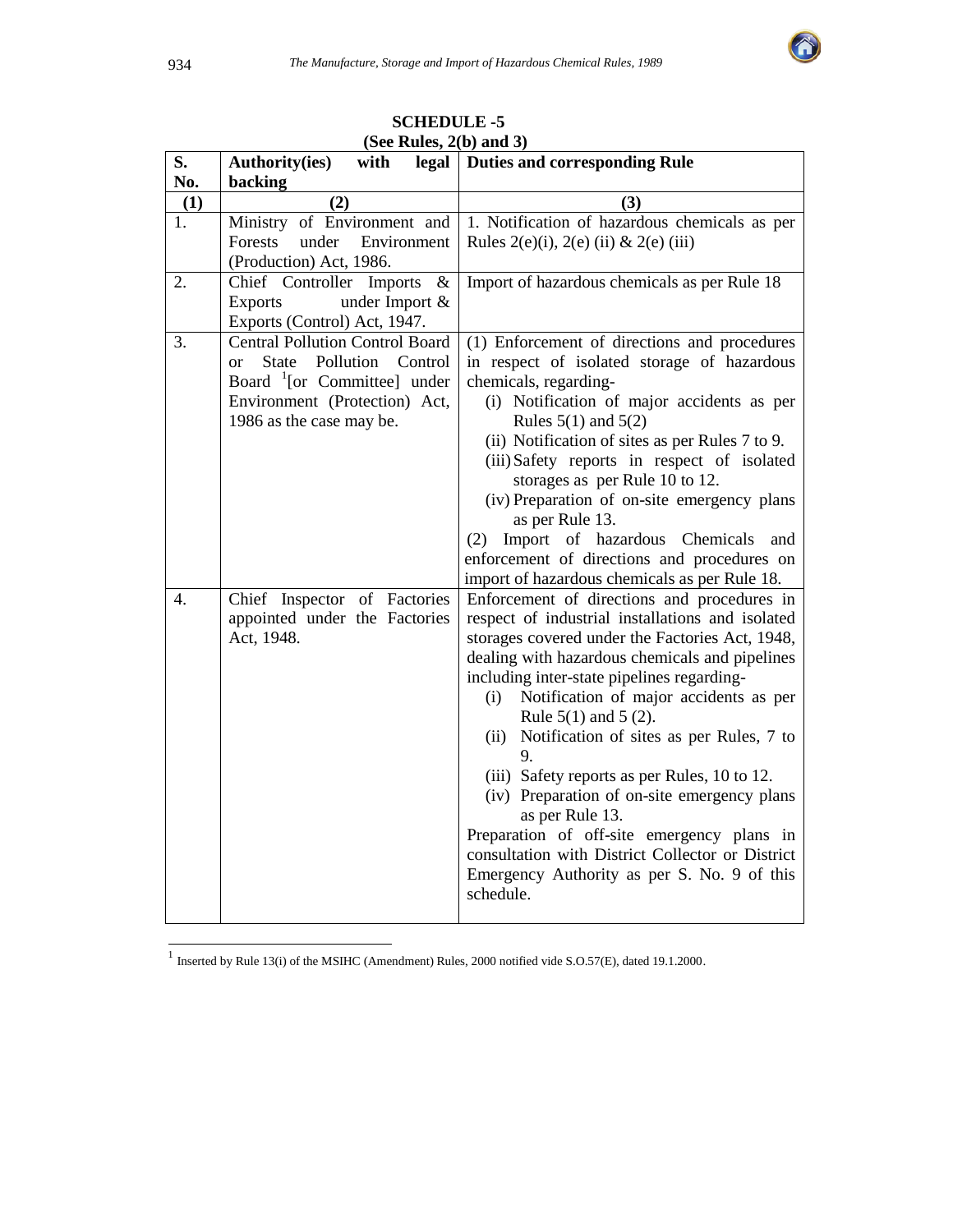

| S.  | with<br><b>Authority(ies)</b><br>legal                                                                              | <b>Duties and corresponding Rule</b>                                                                                                                                                                                                                                                                                                                                                                                                                                                                                                                                                                                                                                    |
|-----|---------------------------------------------------------------------------------------------------------------------|-------------------------------------------------------------------------------------------------------------------------------------------------------------------------------------------------------------------------------------------------------------------------------------------------------------------------------------------------------------------------------------------------------------------------------------------------------------------------------------------------------------------------------------------------------------------------------------------------------------------------------------------------------------------------|
| No. | backing                                                                                                             |                                                                                                                                                                                                                                                                                                                                                                                                                                                                                                                                                                                                                                                                         |
| (1) | (2)                                                                                                                 | (3)                                                                                                                                                                                                                                                                                                                                                                                                                                                                                                                                                                                                                                                                     |
| 5.  | Chief Inspector of Dock Safety<br>appointed under<br>the Dock<br>Workers (Safety, Health and<br>Welfare) Act, 1986. | Enforcement of directions and procedures in<br>respect of industrial installations and isolated<br>storages dealing with hazardous chemicals and<br>pipelines <sup>1</sup> [inside a port covered under the<br>Dock Workers (Safety, Health and Welfare)<br>Act, 1986] regarding-<br>Notification of major accidents as per<br>(i)<br>Rules $5(1)$ and $5(2)$ .<br>(ii) Notification of sites as per Rules 7 to 9.<br>(iii) Safety reports as per Rules 10 to 12.<br>(iv) Preparation of on-site emergency plans<br>as per Rule 13.<br>(v) Preparation of off-site emergency plans<br>in consultation with District Collector<br>or District Emergency Authority as per |
|     |                                                                                                                     | S. No.9 of this Schedule.                                                                                                                                                                                                                                                                                                                                                                                                                                                                                                                                                                                                                                               |
| 6.  | Chief<br>Inspector<br>of<br>Mines<br>appointed under the Mines Act,<br>1952                                         | Enforcement of directions and procedures in<br>respect of industrial installations and isolated<br>storages dealing with hazardous chemicals $2[x**]$<br>regarding -<br>Notification of major accidents as per<br>(i)<br>Rules $5(1)$ and $5(2)$ .<br>(ii) Notification of sites as per Rules 7 to 9.<br>(iii) Safety reports as per Rules 10 to 12.<br>(iv) Preparation of on-site emergency plans<br>as per Rule 13.<br>(v) Preparation of off-site emergency plans<br>in consultation with District Collector<br>or District Emergency Authority as per<br>S. No.9 of this Schedule.                                                                                 |
| 7.  | Regulatory<br>Atomic<br>Energy<br>Board<br>appointed<br>under<br>the<br>Atomic Energy Act, 1972.                    | <sup>3</sup> [Enforcement of directions and procedures<br>regarding :-<br>Notification of major accidents as<br>(a)<br>per rule $5(1)$ and $5(2)$<br>Approval and Notification of Sites<br>(b)<br>as per rule 7;<br>(c)<br>Safety<br>report and safety audit                                                                                                                                                                                                                                                                                                                                                                                                            |

Substituted by Rule 13(ii) of the MSIHC (Amendment) Rules, 2000 notified vide S.O.57(E), dated 19.1.2000;<br>
3 Omitted by Rule 13(iv), ibid.<br>
3 Substituted by Rule 13(iv), ibid.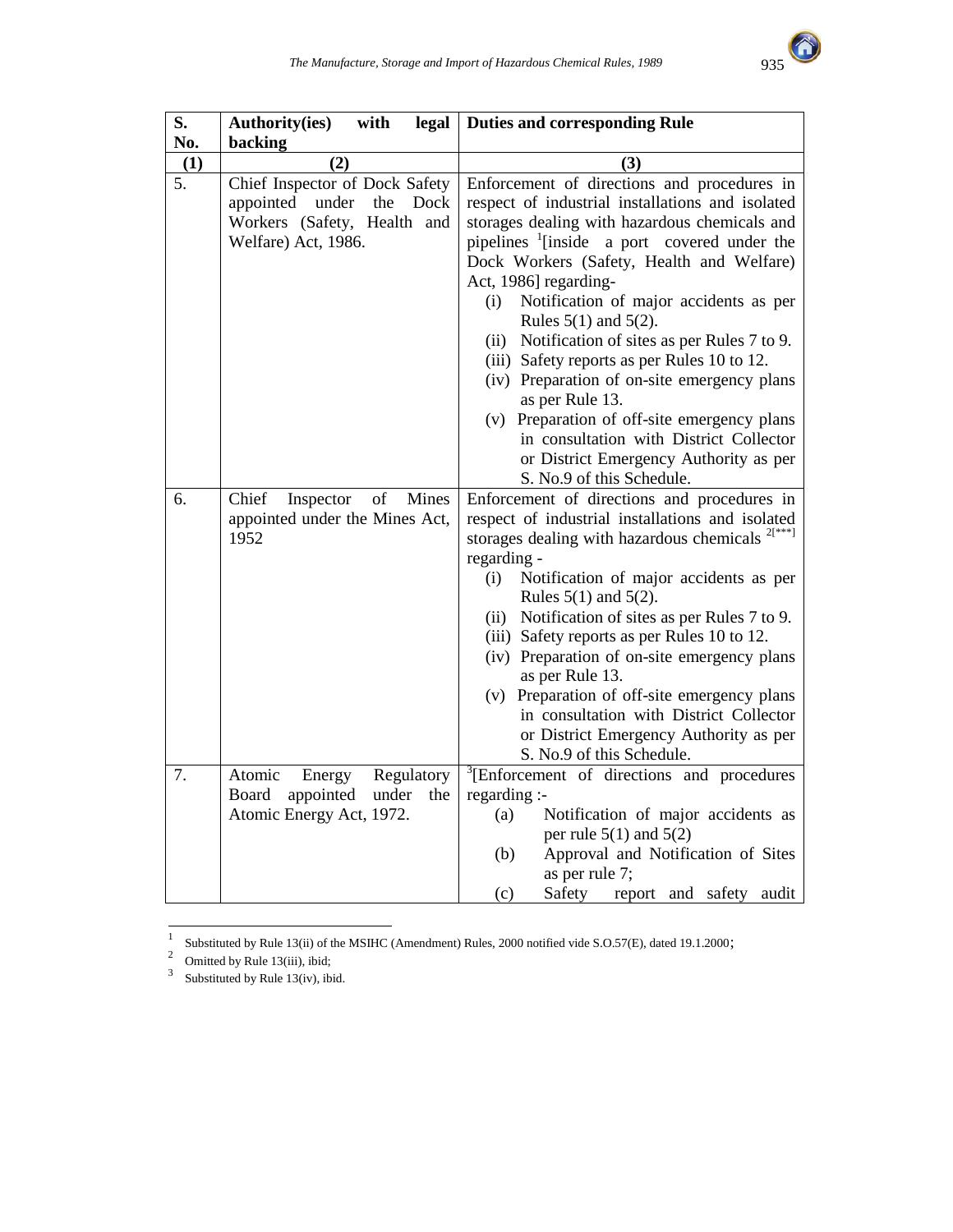

| S.<br>No. | <b>Authority(ies)</b><br>with<br>legal<br>backing                                             | <b>Duties and corresponding Rule</b>                                                                                                                                                                                                                                                                                                                                                                                                                                                                                                                                                                                                                                                                                                                                                                                                                                                                                                                                                                                                                                                       |  |  |
|-----------|-----------------------------------------------------------------------------------------------|--------------------------------------------------------------------------------------------------------------------------------------------------------------------------------------------------------------------------------------------------------------------------------------------------------------------------------------------------------------------------------------------------------------------------------------------------------------------------------------------------------------------------------------------------------------------------------------------------------------------------------------------------------------------------------------------------------------------------------------------------------------------------------------------------------------------------------------------------------------------------------------------------------------------------------------------------------------------------------------------------------------------------------------------------------------------------------------------|--|--|
| (1)       | (2)                                                                                           | (3)                                                                                                                                                                                                                                                                                                                                                                                                                                                                                                                                                                                                                                                                                                                                                                                                                                                                                                                                                                                                                                                                                        |  |  |
|           |                                                                                               | repots as per rule 10 to 12;<br>Acceptance of On-site Emergency<br>(d)<br>plans as per rule 13;<br>Assisting the District Collector in<br>(e)<br>of<br>Off-Site<br>the<br>preparation<br>emergency plans<br>serial<br>as per<br>number 9 of this Schedule 1                                                                                                                                                                                                                                                                                                                                                                                                                                                                                                                                                                                                                                                                                                                                                                                                                                |  |  |
| 8.        | Chief Controller of Explosives<br>appointed under the Indian<br>Explosive Act and Rules, 1983 | Enforcement of directions and procedures as<br>per the provisions of<br>$f(i)$ The Explosives Act, 1884(4 of 1884) and<br>the rules made thereunder, namely:-<br>The Gas Cylinders Rules, 1981;<br>(a)<br>The Static and Mobile Pressure<br>(b)<br>Vessel (Unified) Rules, 1981;<br>The Explosive Rules, 1984<br>(c)<br>(ii) The petroleum Act, 1934 (30 of 1934) and<br>the Rules made thereunder, namely;<br>(a) The Petroleum Rules, 1976;<br>(b) The Calcium Carbide Rules, 1987];<br><sup>2</sup> [and in respect of Industrial installation and<br>isolated storages dealing with hazardous<br>chemicals and pipelines including inter-state<br>pipelines regarding. : -<br>(a) Notification of major accident as per<br>rule 5;<br>(b) Approval and notification of sites as<br>per rule 7;<br>(c) Safety report and safety audit reports as<br>per rules 10 to 12;<br>(d) Acceptance of On-site<br>Emergency<br>plans as per rule 13;<br>(e) Assisting the District Collector in the<br>preparation of Off-Site<br>emergency<br>plans as per serial number 9 of this<br>Schedule.] |  |  |

 1 Substituted by Rule 15 of the MSIHC (Amendment) Rules, 1994, notified vide S.O.2882, dated 3.10.1994. 2 Inserted by Rule 13 (v) of the MSIHC (Amendment) Rules, 2000 notified vide S.O.57(E), dated 19.1.2000.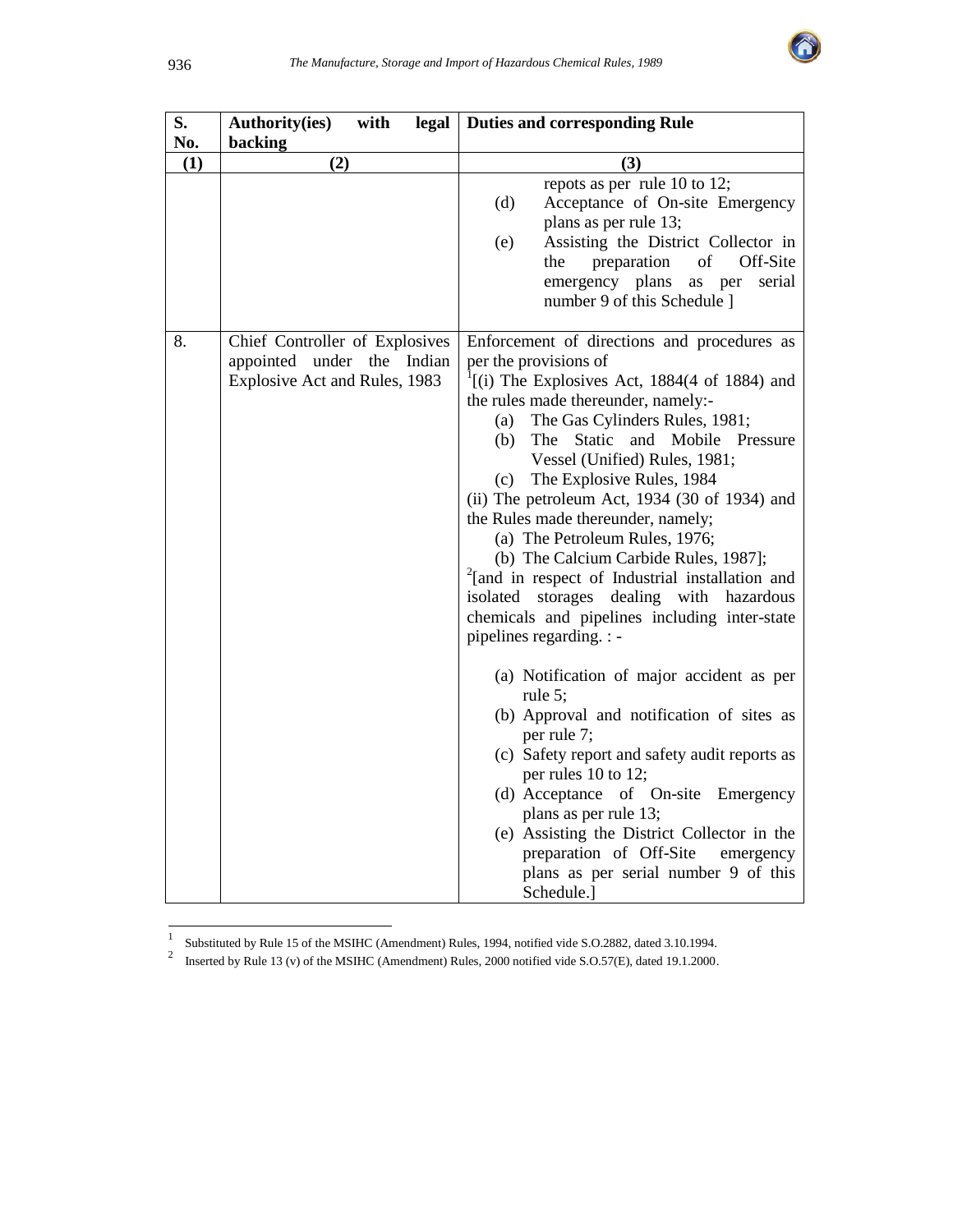

| S.          | <b>Authority(ies)</b><br>with<br>legal | <b>Duties and corresponding Rule</b>              |  |
|-------------|----------------------------------------|---------------------------------------------------|--|
| No.         | backing                                |                                                   |  |
| (1)         | (2)                                    | (3)                                               |  |
| 9.          | District Collector or District         | Preparation of off-site emergency plans as per    |  |
|             | <b>Emergency Authority</b>             | Rule 14                                           |  |
|             | designated by the State                |                                                   |  |
|             | Government                             |                                                   |  |
|             |                                        |                                                   |  |
| $^{1}$ [10. | <sup>2</sup> [CENTRE FOR               | Enforcement of directions and procedures in       |  |
|             | <b>ENVIRONMENT AND</b>                 | respect of laboratories, industrial establishment |  |
|             | <b>EXPLOSIVE SAFETY</b>                | and isolated storages dealing with hazardous      |  |
|             | (CEES), Defense Research and           | chemicals in the Ministry of Defence]             |  |
|             | Development of Organisation            |                                                   |  |
|             | (DRDO). Department of                  |                                                   |  |
|             | defence Research &                     |                                                   |  |
|             | Development, Ministry of               |                                                   |  |
|             | Defence                                |                                                   |  |

Substituted by Rule 13(vi), of the MSIHC (Amendment) Rules, 2000 notified vide S.O.No.57(E), dated 19.1.2000.<br><sup>2</sup> Inserted by G.S.R.584(E), dated 9<sup>th</sup> June, 1990.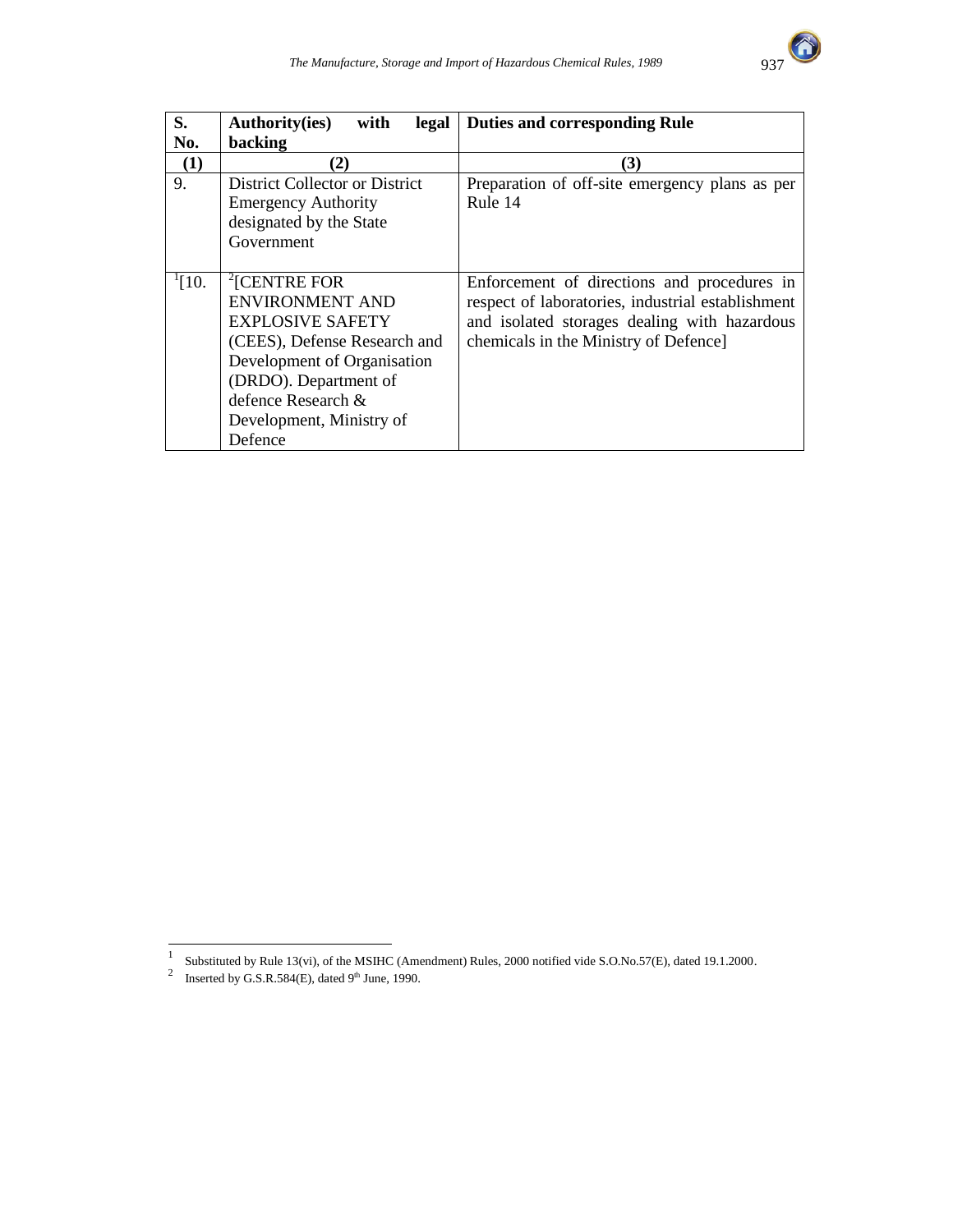

#### **SCHEDULE -6**  [See Rule  $5(1)$ ]

### **INFORMATION TO BE FURNISHED REGARDING NOTIFICATION OF A MAJOR ACCIDENT**

 Report number ………… of the particular accident.

1. General data

- (a) Name of the site
- (b) Name and address of the manufacturer (Also state telephone/telex number)
- (c) (i) Registration number
	- (ii) Licence number

 (as may have been allotted under any status applicable to the site, e.g.the Factories Act)

- (d) (i) Nature of industrial activity (Mention what is actually manufactured, stored etc.)
	- (ii) National Industrial Classification, 1987 at the four digit level.

| 2. Type of major accident<br><sub>l</sub> Fire<br>- Emission of dangerous substance<br>Explosion                   |
|--------------------------------------------------------------------------------------------------------------------|
|                                                                                                                    |
| 3. Description of the major accident                                                                               |
| (a) Date, shift and hour of the accident                                                                           |
| (b) Department/Section and exact place where                                                                       |
| the accident took place                                                                                            |
| (c) The process/operation undertaken in the                                                                        |
| Department/section where the accident took place.                                                                  |
| (attach a flow chart if necessary)                                                                                 |
| (d) The circumstances of the accident and                                                                          |
| the dangerous substance involved                                                                                   |
| 4. Emergency Measures taken and measures envisaged to be taken to alleviate short term<br>effects of the accident. |
| 5. Causes of the major accident.                                                                                   |
| Known (to be specified)                                                                                            |

6. Not Known Information will be supplied as soon as possible

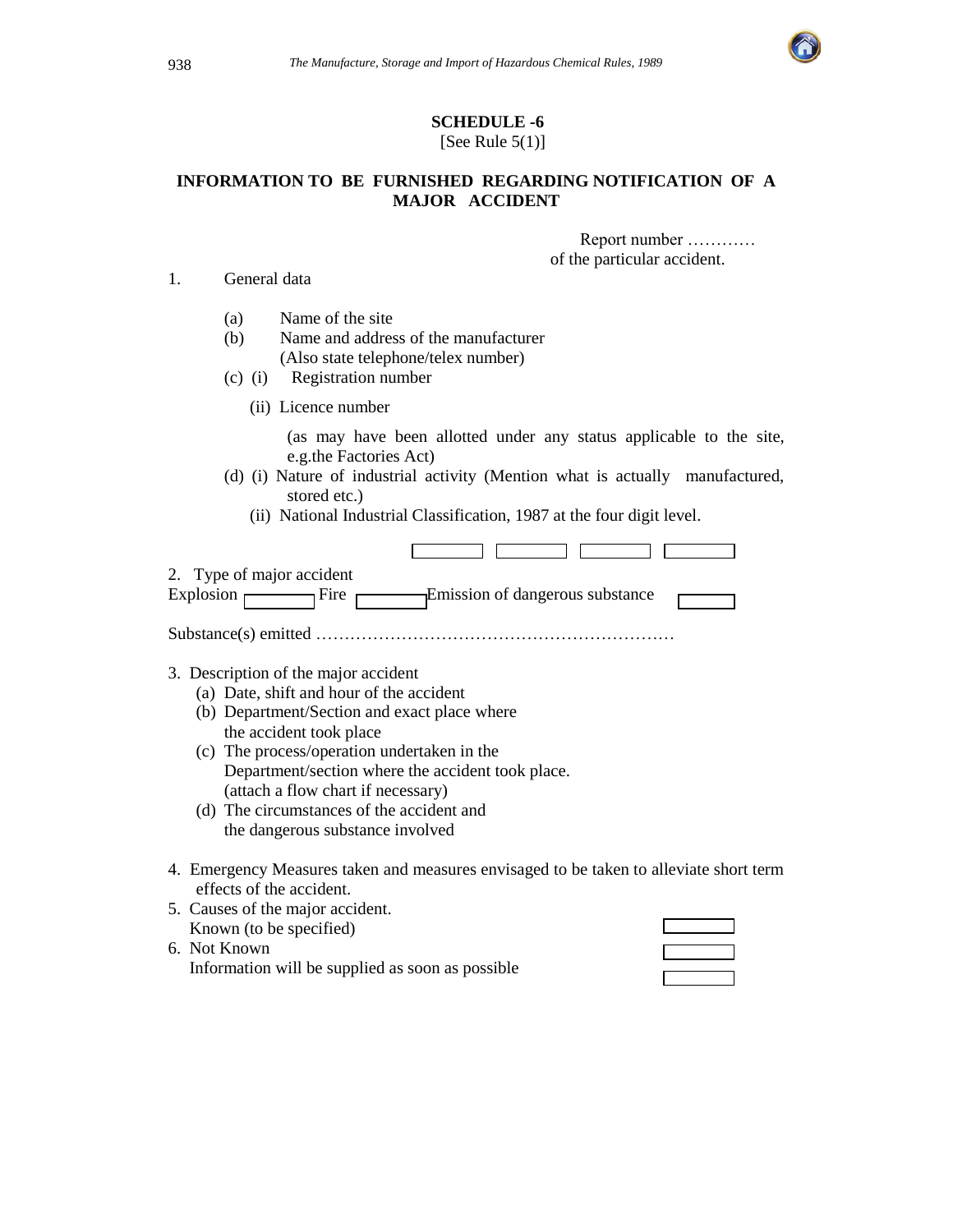

### 7. Nature and extent of damage

| (a) Within the establishment - casualties                                                                                                                                                             | Killed<br>Injured<br>Poisoned |
|-------------------------------------------------------------------------------------------------------------------------------------------------------------------------------------------------------|-------------------------------|
| material damaged<br>danger is still present<br>danger no longer exists.<br>(b) Outside the establishment<br>casualties.                                                                               | Killed<br>Injured             |
|                                                                                                                                                                                                       | Poisoned                      |
| material damaged<br>damage to environment<br>the danger is still present<br>the danger no longer exists<br>8. Data available for assessing the effects<br>of the accident on persons and environment. |                               |

- 9. Steps already taken or envisaged
	- (a) to alleviate medium or long term effects of the accident
	- (b) to prevent recurrence of similar major accident
	- (c) Any other relevant information.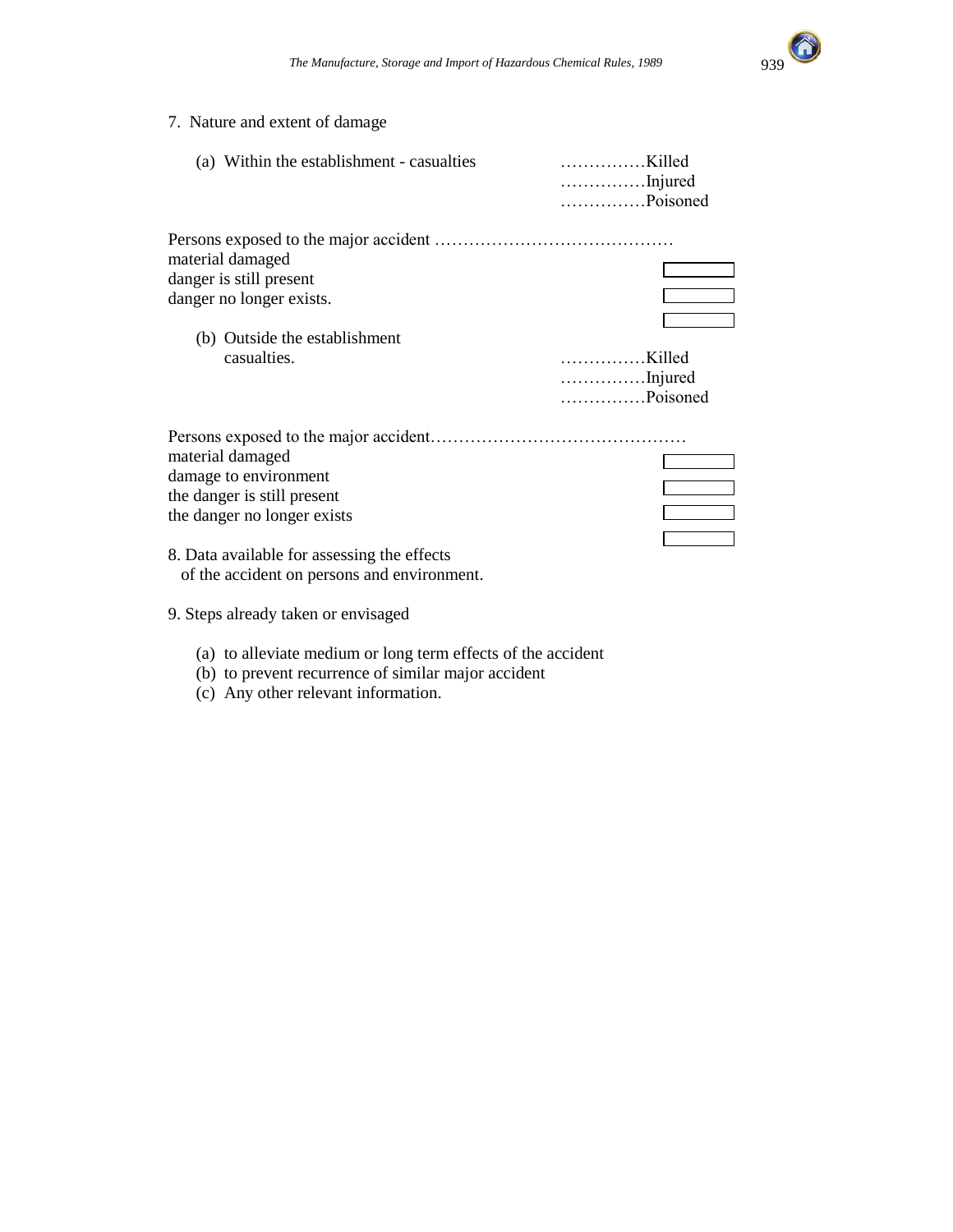

#### **SCHEDULE -7**  [ See Rule  $7(1)$ ]

### **INFORMATION TO BE FURNISHED FOR THE NOTIFICATION OF SITES**

#### **PART -I**

Particulars to be included in a notification of a site

1. The name and address of the employer making the notification.

2. The full postal address of the site where the notifiable industrial activity will be carried on.

3. The area of the site covered by the notification and of any adjacent site which is required to be taken into account by virtue of b(ii) of schedule 2 and 3.

4. The date on which it is anticipated that the notifiable industrial activity will commence, or if it has already commenced a statement to that effect.

5. The name and maximum quantity liable to be on the site of each dangerous substance for which notification is being made.

6. Organisation structure namely organisation diagram for the proposed industrial activity and set up for ensuring safety and health.

7. Information relating to the potential for major accidents, namely-

> (a) identification of major accident hazards ;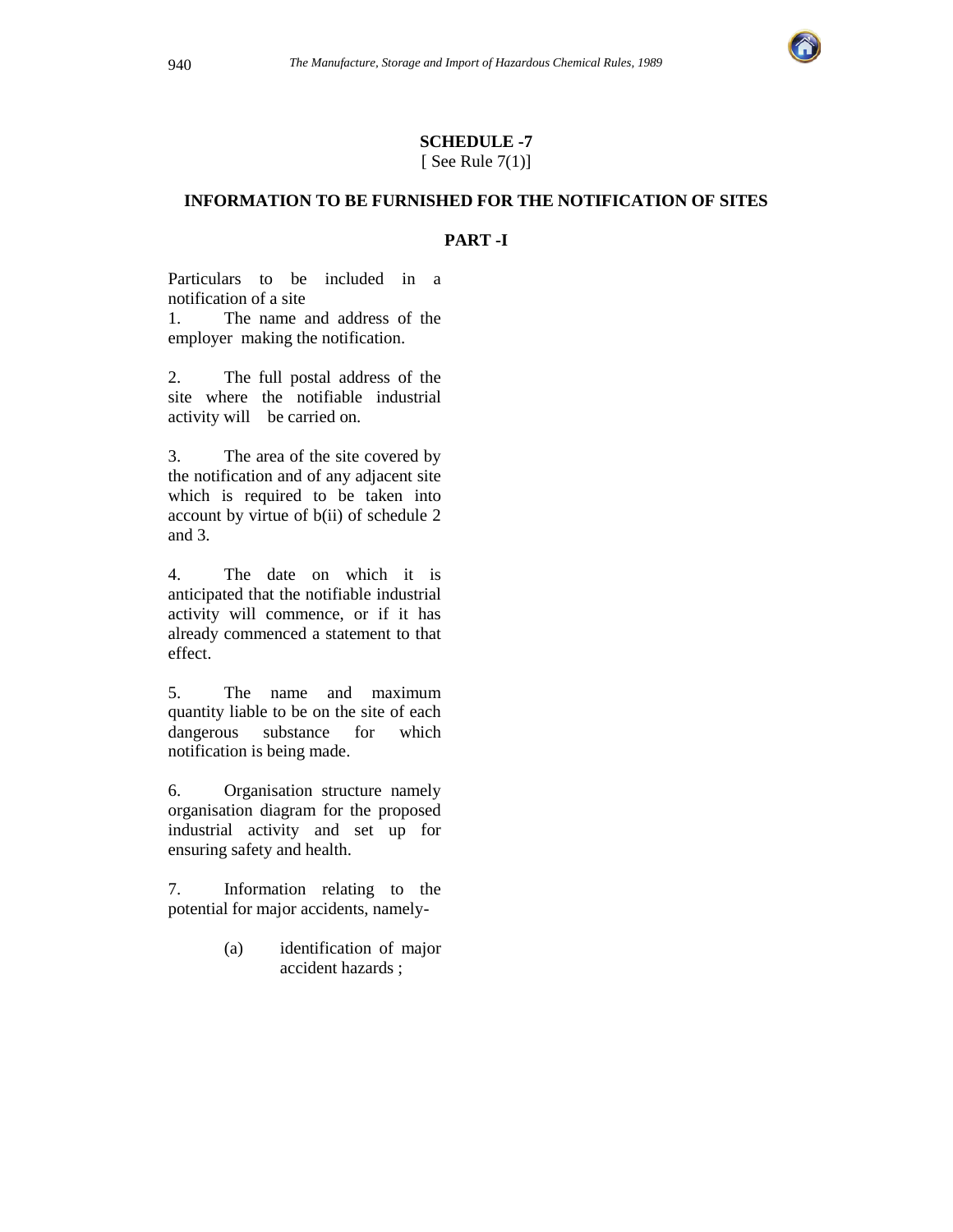

- (b) the conditions or the events which could be significant in brining one about;
- (c) a brief description of the measures taken.

8. Information relating to the site namely-

> (a) a map of the site and its surrounding area to a scale large enough to show any features that may be significant in the assessment of the hazard or risk associated with the site,-

- (i) area likely to be affected by the major accident.
- (ii) Population distribution in the vicinity.

(b) a scale plan of the site showing the location and quantities of all significant inventories of the hazardous chemicals;

(c) a description of the process or storage involving the hazardous chemicals and an indication of the conditions under which it is normally held;

(d) the maximum number of persons likely to be present on site.

9. The arrangement for training of workers and equipment necessary to ensure safety of such workers.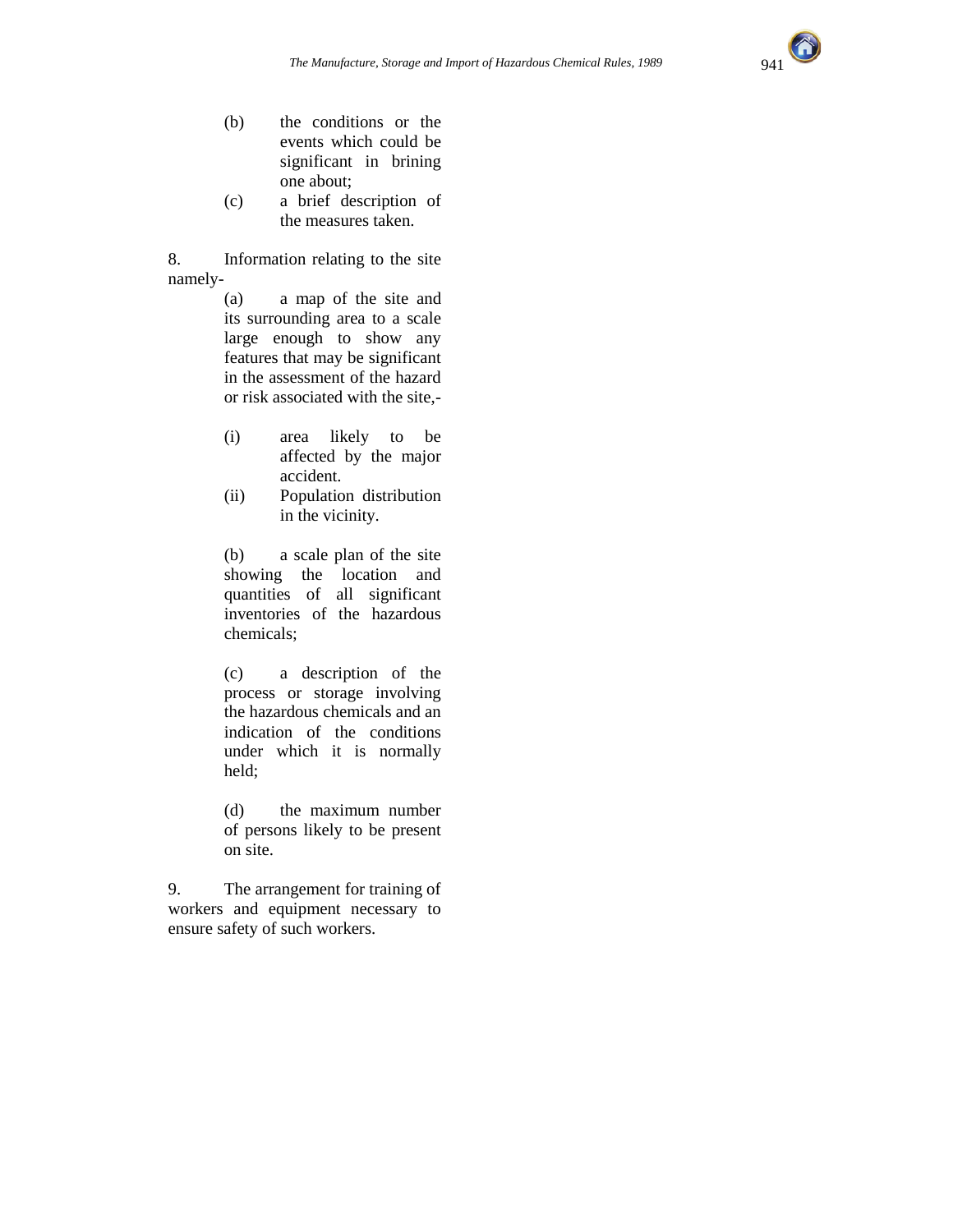

### **PART -II**

- Particulars to be included regarding pipeline-
	- 1. The names and address of the persons making the notification.
	- 2. The full postal address of the place from which the pipeline activity is controlled, addresses of the places where the pipeline starts and finishes and a map showing the pipeline route drawn to a scale of not less than 1:400000.
	- 3. The date on which it is anticipated that the notifiable activity will commence, or if it is already commenced a statement to that effect.
	- 4. The total length of the pipeline, its diameter and normal operating pressure and the name and maximum quantity liable to be in the pipeline of each hazardous chemical for which notification is being made.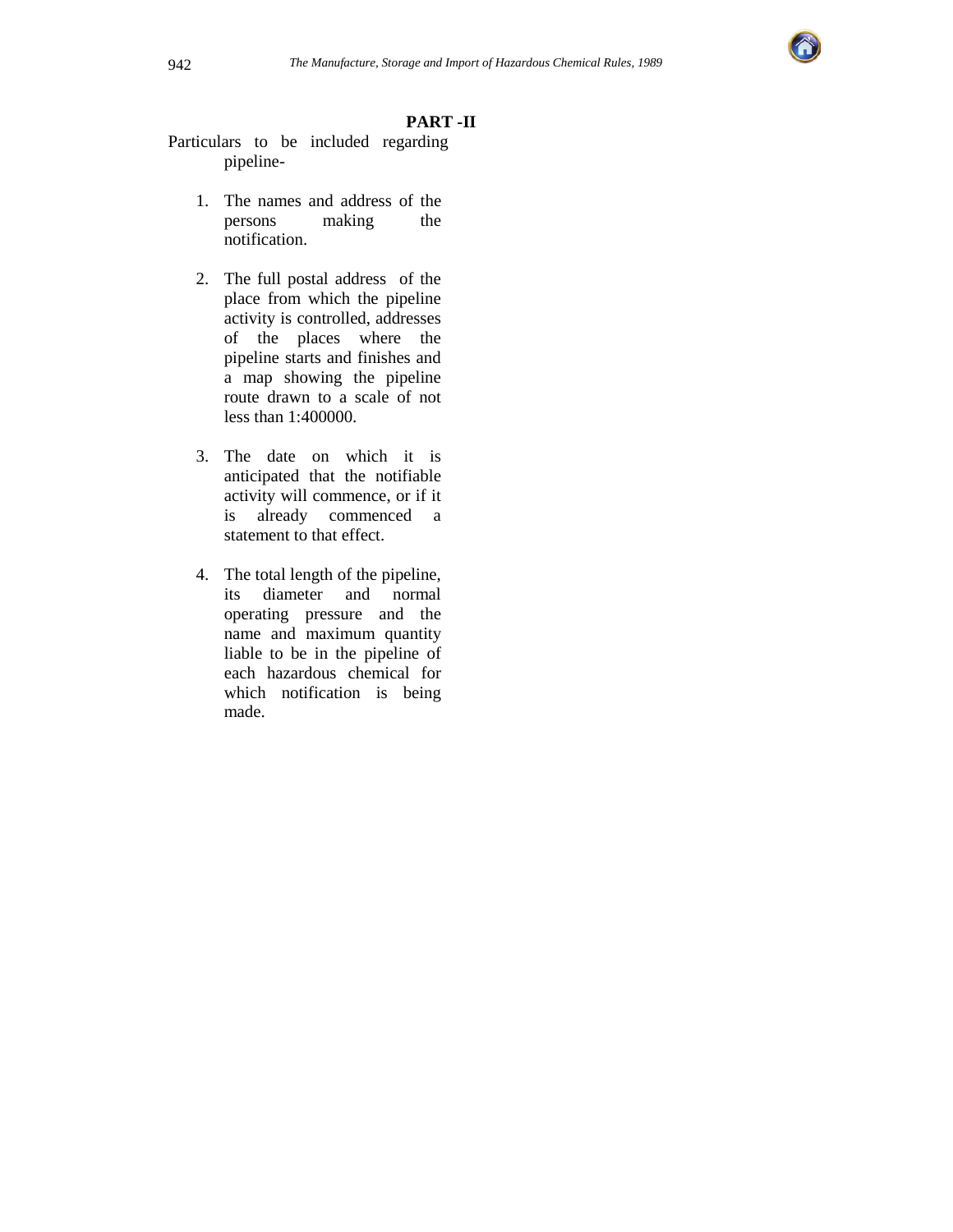

#### **SCHEDULE -8 [See Rule 10(1)] INFORMATION TO BE FURNISHED IN A SAFETY REPORT**

1. The name and address of the person furnishing the information.

2. Description of the industrial activity, namely-

- (a) site,
- (b) construction design,
- (c) protection zones explosion protection, separation distances,
- (d) accessibility of plant,
- (e) maximum number of persons working on the site and particularly of those persons exposed to be hazard.
- 3. Description of the processes, namely
	- (a) technical purpose of the industrial activity,
	- (b) basic principles of the technological process,
	- (c) process and safety -related data for the individual process stages,
	- (d) process description,
	- (e) Safety-related types of utilities.

4. Description of the hazardous chemicals, namely -

- (a) chemicals (quantities, substance data, safety-related data, toxicological data and threshold values),
- (b) the form in which the chemical may occur on or into which they may be transformed in the event of abnormal conditions,
- (c) the degree of purity of the hazardous chemical.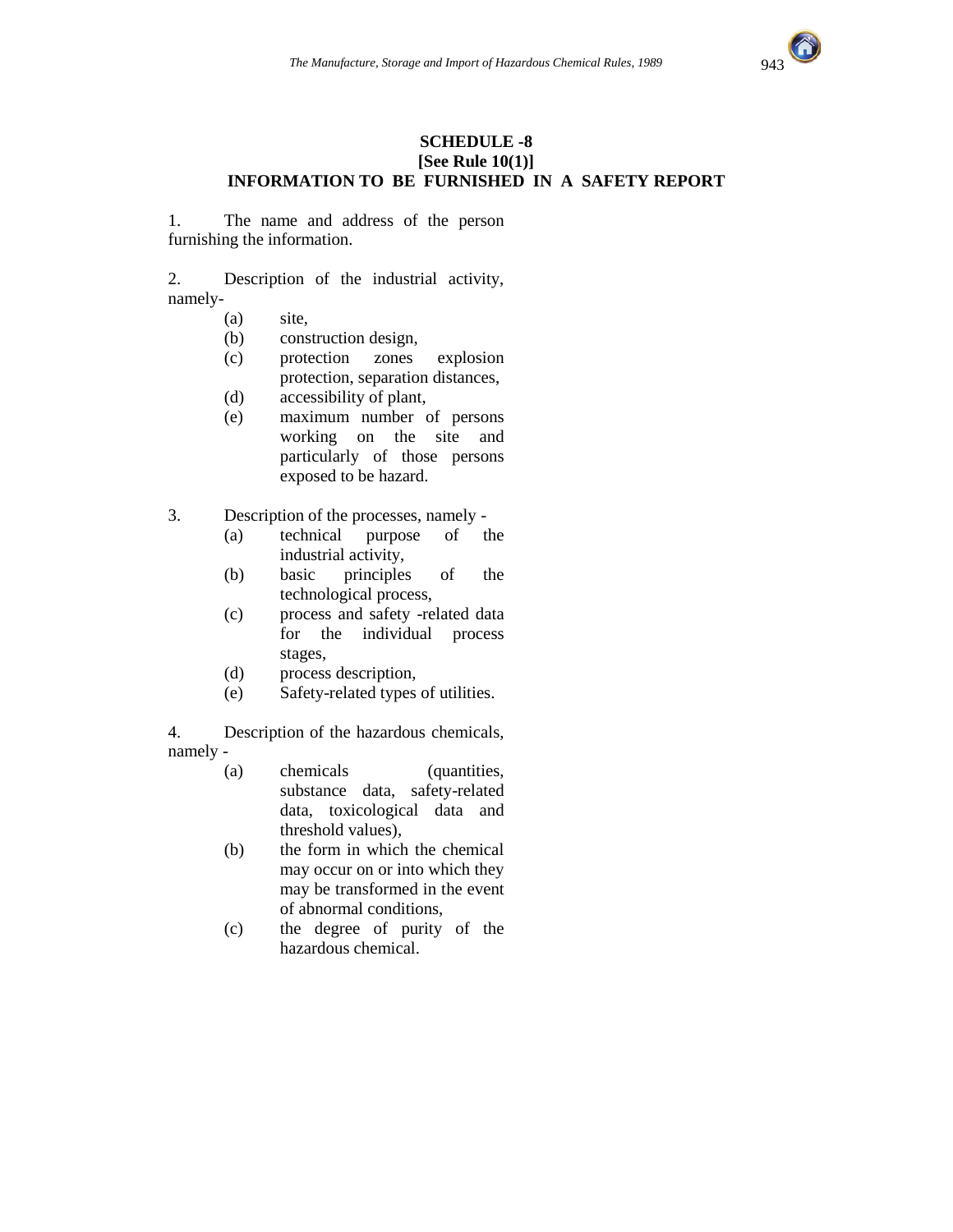

5. Information on the preliminary hazard analysis, namely-

- (a) types of accident
- (b) system elements or events that can lead to a major accident,
- (c) hazards,
- (d) safety-relevant components.

6. Description of safety -relevant units, among others;

- (a) special design criteria,
- (b) controls and alarms,
- (c) special relief systems,
- (d) quick-acting valves,
- (e) collecting tanks/dump tank,
- (f) sprinkler system,
- (g) fire fighting etc.

7. Information on the hazards assessment, namely-

- (a) identification of hazards ,
- (b) the cause of major accidents,
- (c) assessment of hazards according to their occurrence frequency,
- (d) assessment of accident consequences,
- (e) safety systems,
- (f) known accident history.

8. Description of information or organizational systems used to carry on the industrial activity safety, namely-

- (a) maintenance and inspection schedules,
- (b) guidelines for the training of personnel,
- (c) allocation and delegation of responsibility for plant safety,
- (d) implementation of safety procedure.

9. Information on assessment of the consequences of major accidents, namely-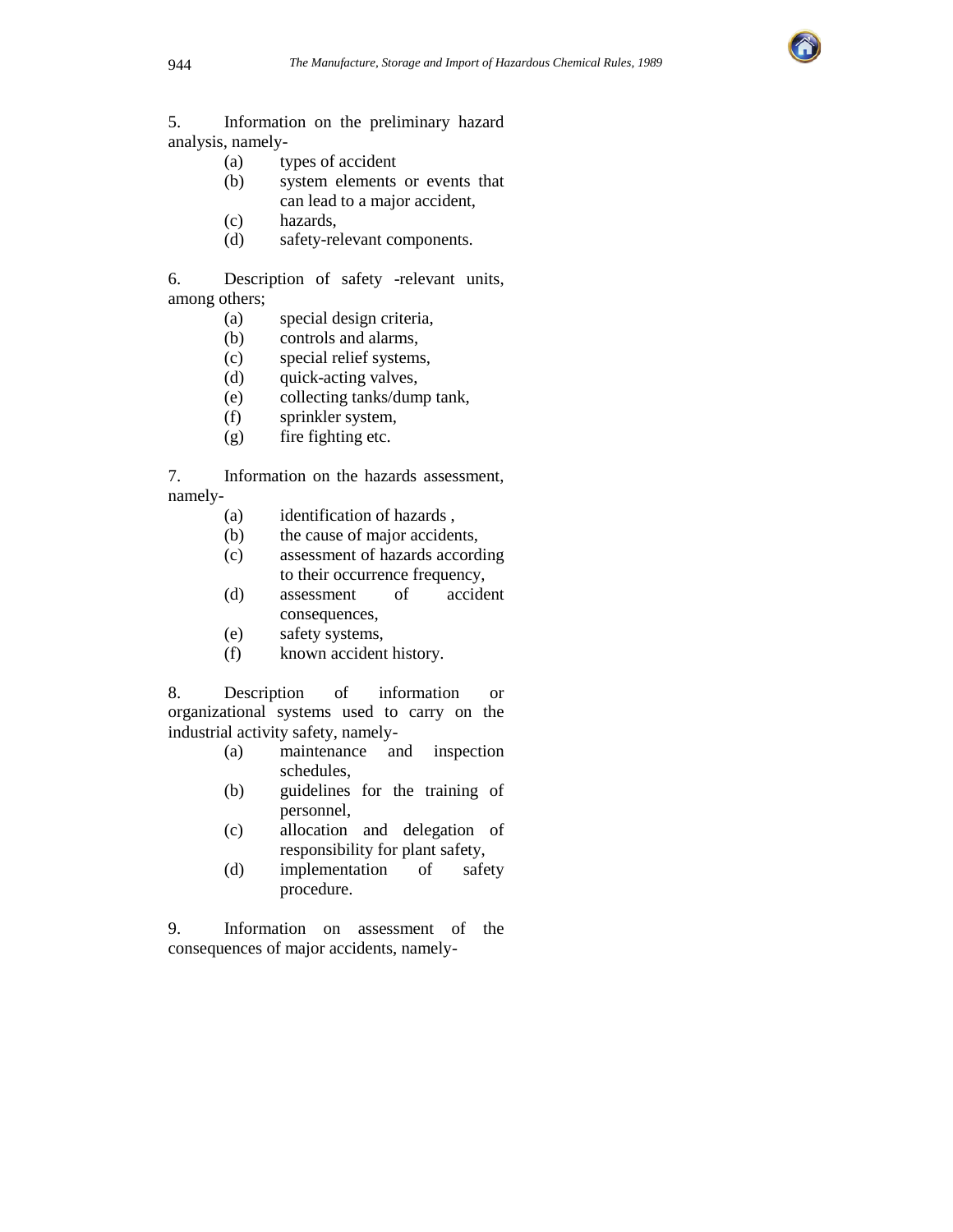

- (a) assessment of the possible release of hazardous chemicals or of energy,
- (b) possible dispersion of released chemical,
- (c) assessment of the effects of the releases (size of the affected area, health effects, property damage)

10. Information on the mitigation of major accidents, namely -

- (a) fire brigade,
- (b) alarm systems,
- (c) emergency plan containing system of organisation used to fight the emergency, the alarm and the communication rules guidelines for fighting the emergency, information about hazardous chemicals, examples of possible accident sequences,
- (d) coordination with the District Emergency authority and its offsite emergency plan,
- (e) notification of the nature and scope of the hazard in the event of an accident,
- (f) antidotes in the event of a release of a hazardous chemical.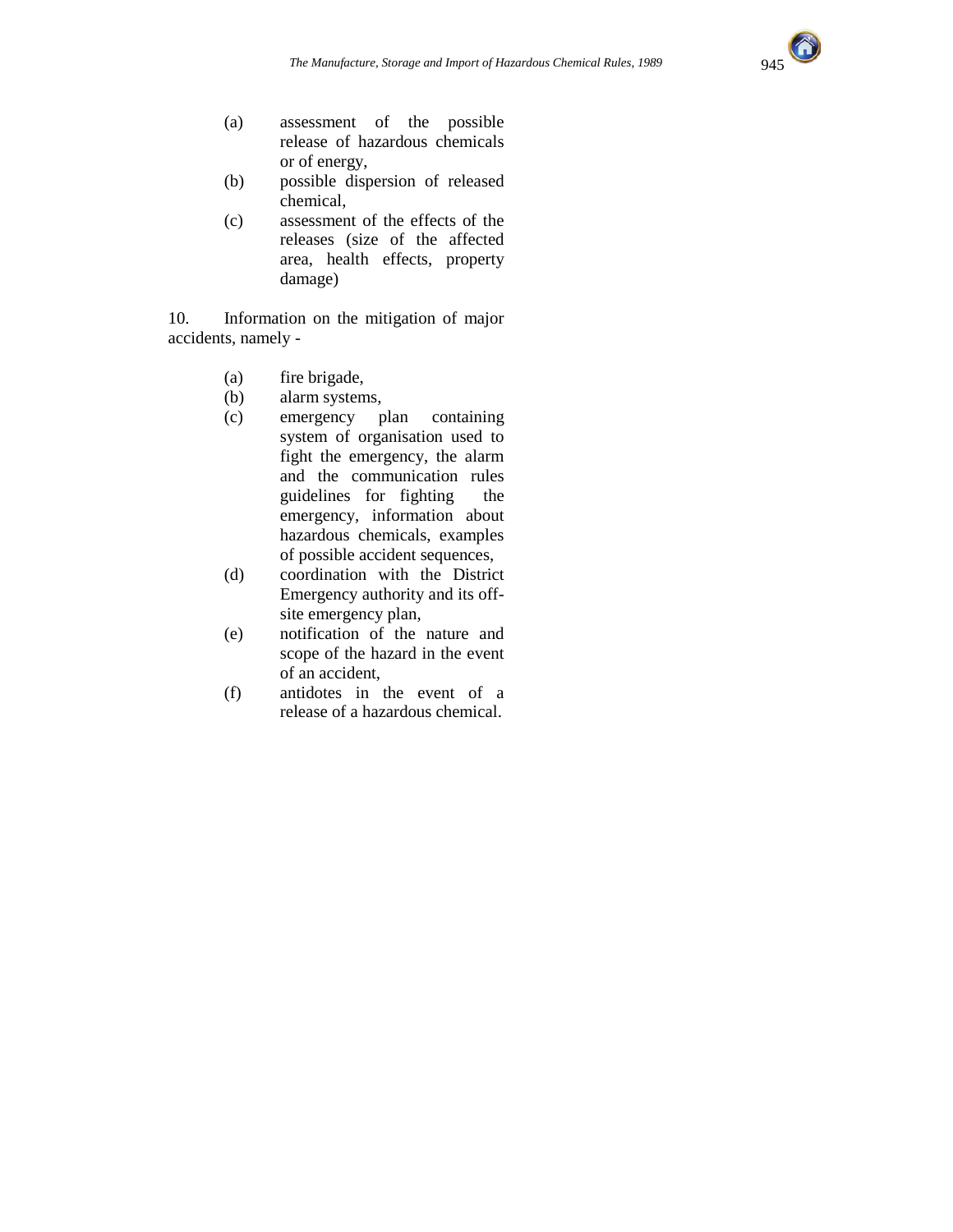

### **SCHEDULE -9**

#### (See Rule 17)

### **SAFETY DATA SHEET**

### **1. CHEMICAL IDENTITY**

| <b>Chemical Name</b>        | <b>Chemical Classification</b>                      |  |  |  |
|-----------------------------|-----------------------------------------------------|--|--|--|
| Synonyms                    | <b>Trade Name</b>                                   |  |  |  |
| Formula<br>C.A.S.No         | <b>U.N. No.:</b>                                    |  |  |  |
| Regulated<br>Identification | Hazchem No.:<br><b>Shipping Name</b><br>Codes/Lable |  |  |  |
|                             | Hazardous Waste<br>I.D. $No.$ :                     |  |  |  |
| Hazardous Ingredients       | C.A.S No.<br>C.A.S. No. Hazardous Ingredients       |  |  |  |
| 1.                          | 3.                                                  |  |  |  |
| 2.                          | 4.                                                  |  |  |  |

### **2. PHYSICAL AND CHEMICAL DATA**

| Boiling Range/Point °C                      | <b>Physical State</b>              | Appearance |  |
|---------------------------------------------|------------------------------------|------------|--|
| Melting/Freezing Point °C                   | Vapour Pressure                    | Odour      |  |
|                                             | $\omega$ 35 °C mm/Hg               |            |  |
| Vapour Density                              | Solubility in Water at 30°C Others |            |  |
| $(Air=1)$<br>Specific Gravity<br>Water $=1$ | pH                                 |            |  |

\_\_\_\_\_\_\_\_\_\_\_\_\_\_\_\_\_\_\_\_\_\_\_\_\_\_\_\_\_\_\_\_\_\_\_\_\_\_\_\_\_\_\_\_\_\_\_\_\_\_\_\_\_\_\_\_\_\_\_\_\_\_\_\_\_\_\_\_\_\_\_\_

\_\_\_\_\_\_\_\_\_\_\_\_\_\_\_\_\_\_\_\_\_\_\_\_\_\_\_\_\_\_\_\_\_\_\_\_\_\_\_\_\_\_\_\_\_\_\_\_\_\_\_\_\_\_\_\_\_\_\_\_\_\_\_\_\_\_\_\_\_\_\_\_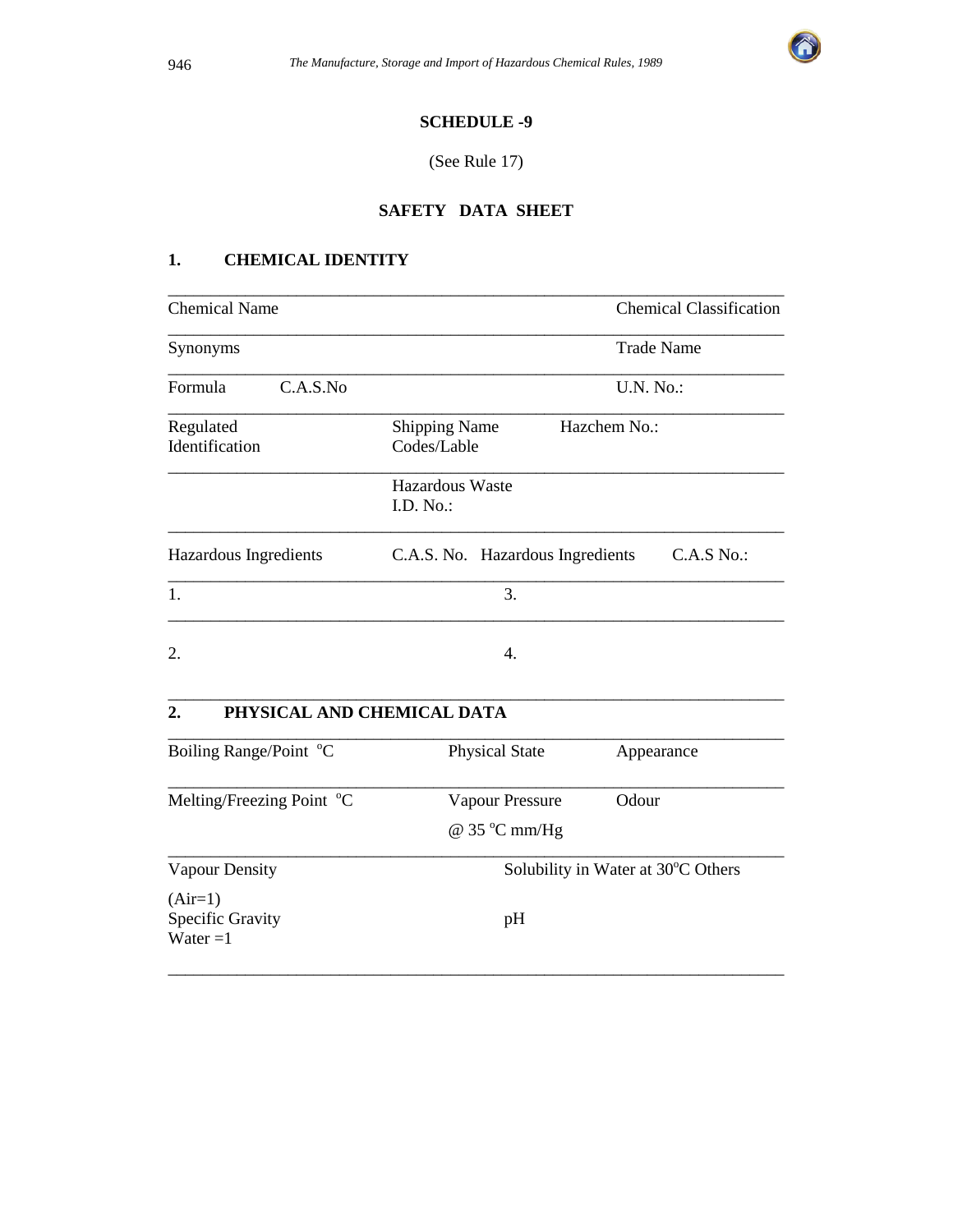

## **3. FIRE AND EXPLOSION HAZARD DATA**

| Flammability                              | Yes/No                                                | <i>LEL</i>            | $\%$             | Flash Point °C        | Auto ignition<br>Temperature °C     |          |
|-------------------------------------------|-------------------------------------------------------|-----------------------|------------------|-----------------------|-------------------------------------|----------|
| <b>TDG Flammability</b>                   |                                                       | UEL                   |                  | $\%$                  | Flash Point °C                      |          |
| <b>Explosion Sensitivity</b><br>to Impact | <b>Explosion Sensitivity</b><br>to Static Electricity |                       |                  |                       | Hazardous<br>Combustion<br>Products |          |
| Hazardous Polymerisation                  |                                                       |                       |                  |                       |                                     |          |
| Combustible Liquid                        |                                                       | Explosive<br>Material |                  | Corrosive<br>Material |                                     |          |
| <b>Flammable Material</b>                 |                                                       | Oxidiser              |                  | Others                |                                     |          |
| Pyrophoric Material                       |                                                       |                       | Organic Peroxide |                       |                                     |          |
| <b>REACTIVITY DATA</b><br>4.              |                                                       |                       |                  |                       |                                     |          |
| Chemical<br>Stability                     |                                                       |                       |                  |                       |                                     |          |
| Incompatibility<br>With other Material    |                                                       |                       |                  |                       |                                     |          |
| Reactivity                                |                                                       |                       |                  |                       |                                     |          |
| <b>Hazardous Reaction</b><br>Products     |                                                       |                       |                  |                       |                                     |          |
| 5.<br><b>HEALTH HAZARD DATA</b>           |                                                       |                       |                  |                       |                                     |          |
| Routes of<br>Entry                        |                                                       |                       |                  |                       |                                     |          |
| Effects of<br>Exposure/Symptoms           |                                                       |                       |                  |                       |                                     |          |
| Emergency<br>Treatment                    |                                                       |                       |                  |                       |                                     |          |
| TLV(ACGIH)                                | ppm                                                   |                       | $mg/m^3$ STEL    |                       | ppm                                 | $mg/m^3$ |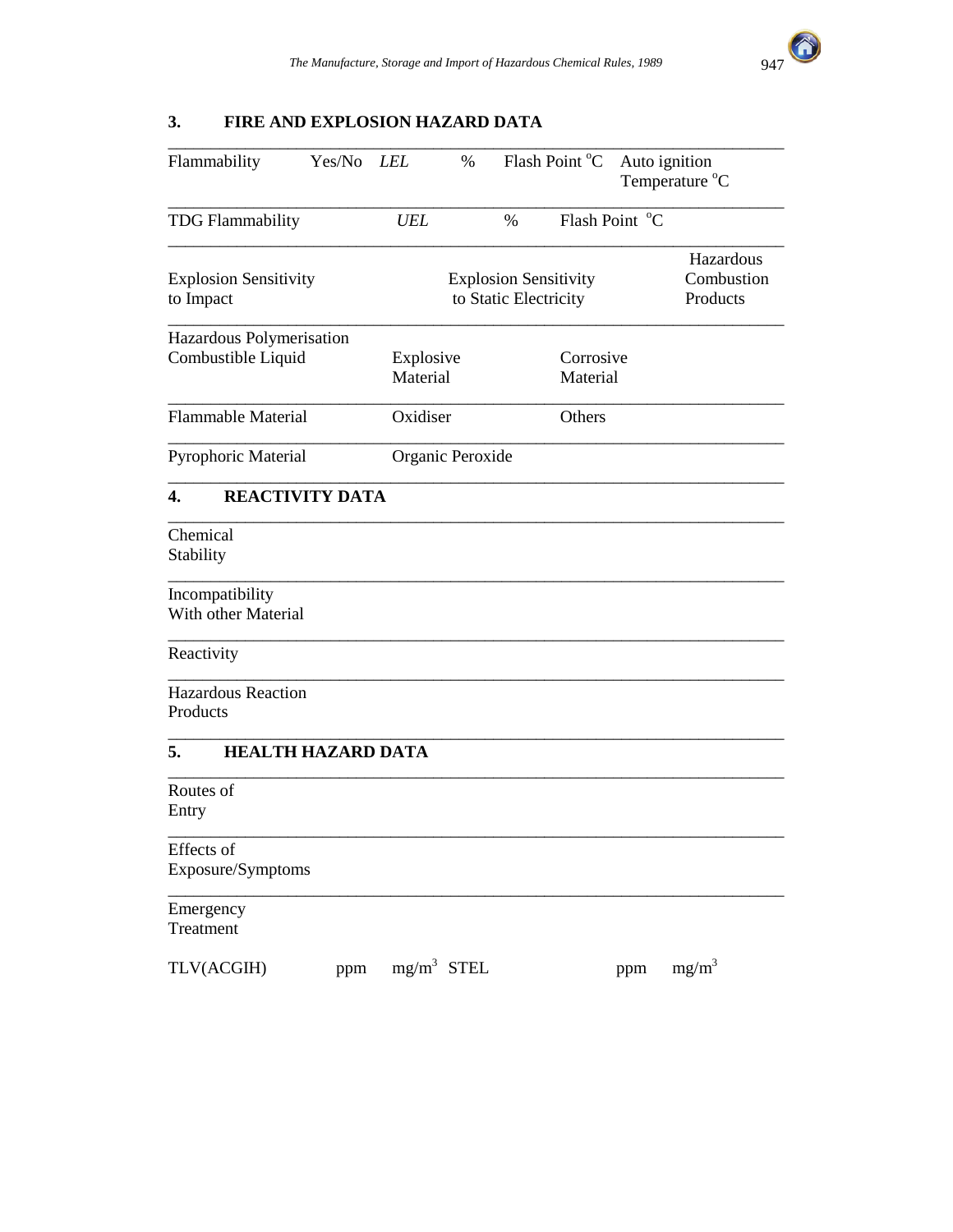

| Permissible                   |                            |       |                                        |                          |
|-------------------------------|----------------------------|-------|----------------------------------------|--------------------------|
| <b>Exposure Limits</b>        | ppm                        |       | $mg/m3$ Odour threshold                | $mg/m^3$<br>ppm          |
| $LD_{50}$                     |                            |       | $LD_{50}$                              |                          |
| <b>NEPA Hazard</b><br>Signals | Health                     |       | Flammability                           | <b>Stability Special</b> |
| 6.                            | <b>PREVENTIVE MEASURES</b> |       |                                        |                          |
| Personnel                     |                            |       |                                        |                          |
| Protective                    |                            |       |                                        |                          |
| Equipment                     |                            |       |                                        |                          |
| Handling and                  |                            |       |                                        |                          |
| Storage                       |                            |       |                                        |                          |
| Precautions                   |                            |       |                                        |                          |
| 7.                            |                            |       | <b>EMERGENCY AND FIRST AID MEASURE</b> |                          |
|                               |                            |       | Fire Extinguishing                     |                          |
|                               |                            | Media |                                        |                          |
|                               | <b>FIRE</b>                |       |                                        |                          |
|                               |                            |       | <b>Special Procedures</b>              |                          |
|                               | <b>EXPOSURE</b>            |       | <b>Unusual Hazards</b>                 |                          |
|                               |                            |       |                                        |                          |

First Aid Measures

\_\_\_\_\_\_\_\_\_\_\_\_\_\_\_\_\_\_\_\_\_\_\_\_\_\_\_\_\_\_\_\_\_\_\_\_\_\_\_\_\_\_\_\_\_\_\_\_\_

\_\_\_\_\_\_\_\_\_\_\_\_\_\_\_\_\_\_\_\_\_\_\_\_\_\_\_\_\_\_\_\_\_\_\_\_\_\_\_\_\_\_\_\_\_\_\_\_\_

\_\_\_\_\_\_\_\_\_\_\_\_\_\_\_\_\_\_\_\_\_\_\_\_\_\_\_\_\_\_\_\_\_\_\_\_\_\_\_\_\_\_\_\_\_\_\_\_\_

Antidotes/Dosages

SPILLS

Steps to be taken

Waste Disposal Method \_\_\_\_\_\_\_\_\_\_\_\_\_\_\_\_\_\_\_\_\_\_\_\_\_\_\_\_\_\_\_\_\_\_\_\_\_\_\_\_\_\_\_\_\_\_\_\_\_\_\_\_\_\_\_\_\_\_\_\_\_\_\_\_\_\_\_\_\_\_\_\_

\_\_\_\_\_\_\_\_\_\_\_\_\_\_\_\_\_\_\_\_\_\_\_\_\_\_\_\_\_\_\_\_\_\_\_\_\_\_\_\_\_\_\_\_\_\_\_\_\_\_\_\_\_\_\_\_\_\_\_\_\_\_\_\_\_\_\_\_\_\_\_\_ \_\_\_\_\_\_\_\_\_\_\_\_\_\_\_\_\_\_\_\_\_\_\_\_\_\_\_\_\_\_\_\_\_\_\_\_\_\_\_\_\_\_\_\_\_\_\_\_\_\_\_\_\_\_\_\_\_\_\_\_\_\_\_\_\_\_\_\_\_\_\_\_

### **8. ADDITIONAL INFORMATION / REFERENCES**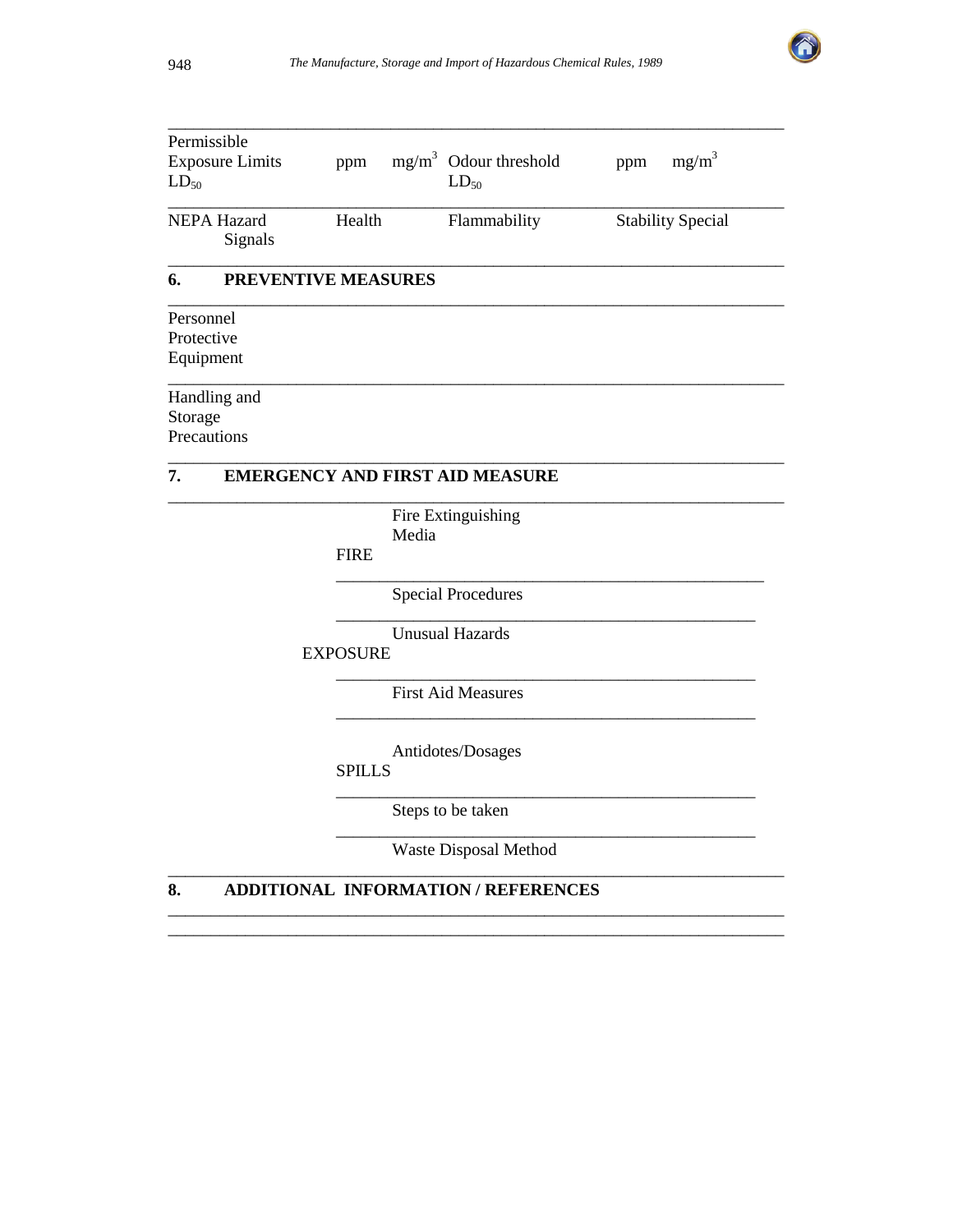\_\_\_\_\_\_\_\_\_\_\_\_\_\_\_\_\_\_\_\_\_\_\_\_\_\_\_\_\_\_\_\_\_\_\_\_\_\_\_\_\_\_\_\_\_\_\_\_\_\_\_\_\_\_\_\_\_\_\_\_\_\_\_\_\_\_\_\_\_\_\_\_ \_\_\_\_\_\_\_\_\_\_\_\_\_\_\_\_\_\_\_\_\_\_\_\_\_\_\_\_\_\_\_\_\_\_\_\_\_\_\_\_\_\_\_\_\_\_\_\_\_\_\_\_\_\_\_\_\_\_\_\_\_\_\_\_\_\_\_\_\_\_\_\_ \_\_\_\_\_\_\_\_\_\_\_\_\_\_\_\_\_\_\_\_\_\_\_\_\_\_\_\_\_\_\_\_\_\_\_\_\_\_\_\_\_\_\_\_\_\_\_\_\_\_\_\_\_\_\_\_\_\_\_\_\_\_\_\_\_\_\_\_\_\_\_\_



### **9. MANUFACTURER / SUPPLIER DATA**

| Name of Firm           | Contact Person in Emergency           |  |
|------------------------|---------------------------------------|--|
| <b>Mailing Address</b> | Local Bodies Involved                 |  |
| Telephone/Telex Nos.   | <b>Standard Packing</b>               |  |
| Telegraphic Address    | <b>Tremcard Details/Ref</b><br>Other. |  |

### **10. DISCLAIMER**

 Information contained in this material data sheet is believed to be reliable but no representation, guarantee or warranties of any kind are made as to its accuracy, suitability for a particular application or results to be obtained from them. It is upto the manufacturer/seller to ensure that the information contained in the material safety data sheet is relevant to the product manufactured/handled or sold by him as the case may be. The Government makes no warranties expressed or implied in respect of the adequacy of this document for any particular purpose.

\_\_\_\_\_\_\_\_\_\_\_\_\_\_\_\_\_\_\_\_\_\_\_\_\_\_\_\_\_\_\_\_\_\_\_\_\_\_\_\_\_\_\_\_\_\_\_\_\_\_\_\_\_\_\_\_\_\_\_\_\_\_\_\_\_\_\_\_\_\_\_

#### **SCHEDULE -10**

 $[See Rule 18(5)]$ 

### **FORMAT FOR MAINTAINING RECORDS OF HAZARDOUS CHEMICALS IMPORTED**

- 1. Name and address of the Importer:
- 2. Date and reference number of issuance of permission to import hazardous chemicals:
- 3. Description of hazardous chemicals:
	- (a) Physical form:
	- (b) Chemical form:
	- (c) Total volume and weight (in kilogram's/ Tones)
- 4 Description of purpose of Import:
- 5. Description of storage of hazardous chemicals:
	- (a) Date:
	- (b) Method of storage

\_\_\_\_\_\_\_\_\_\_\_\_\_\_\_\_\_\_\_\_\_\_\_\_\_\_

**Note:** Published in the Gazette No.787, dt.27.11.1989.

All correction made in the terms of corrigendum No.S.O.115(E), dt.5.2.1990 published in the Gazette No. 59 dt.5.2.1990.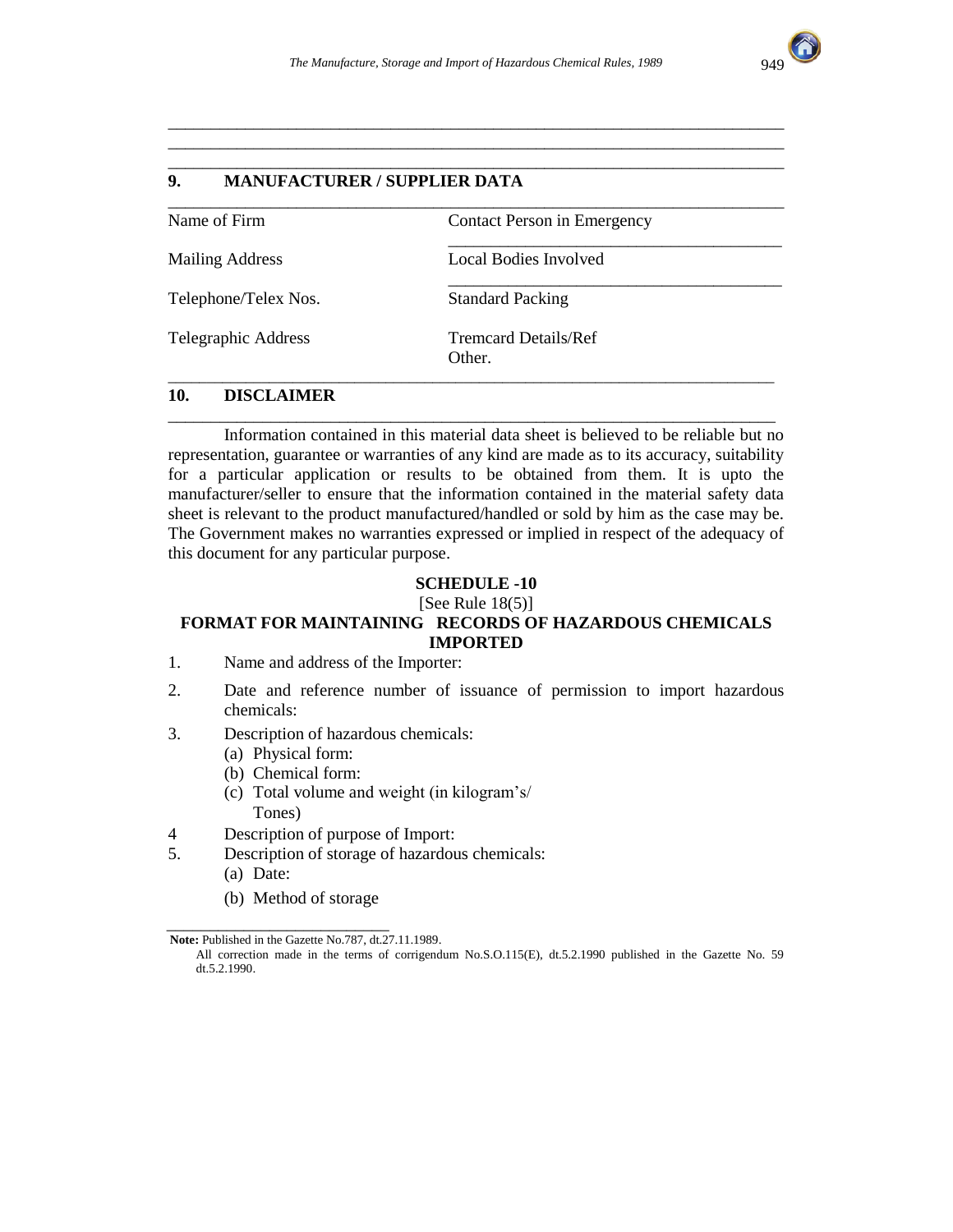

## **1 [SCHEDULE –11]**

[See Rule 13(1)]

### **DETAILS TO BE FURNISHED IN THE ON-SITE EMERGENCY PLAN**

- 1. Name and address of the person furnishing the information.
- 2. Key personnel of the organization and responsibilities assigned to them in case of an emergency
- 3. Outside organization if involved in assisting during onsite emergency:
	- (a) Type of accidents
	- (b) Responsibility assigned
- 4. Details of liaison arrangement between the organizations.
- 5. Information on the preliminary hazard analysis:
	- (a) Type of accidents
	- (b) System elements or events that can lead to a major accident
	- (c) Hazards
	- (d) Safety relevant components

 1 Inserted by Rule 16 of the MSIHC (Amendment) Rules, 1994 notified by S.O.2882, dated 3.10.1994.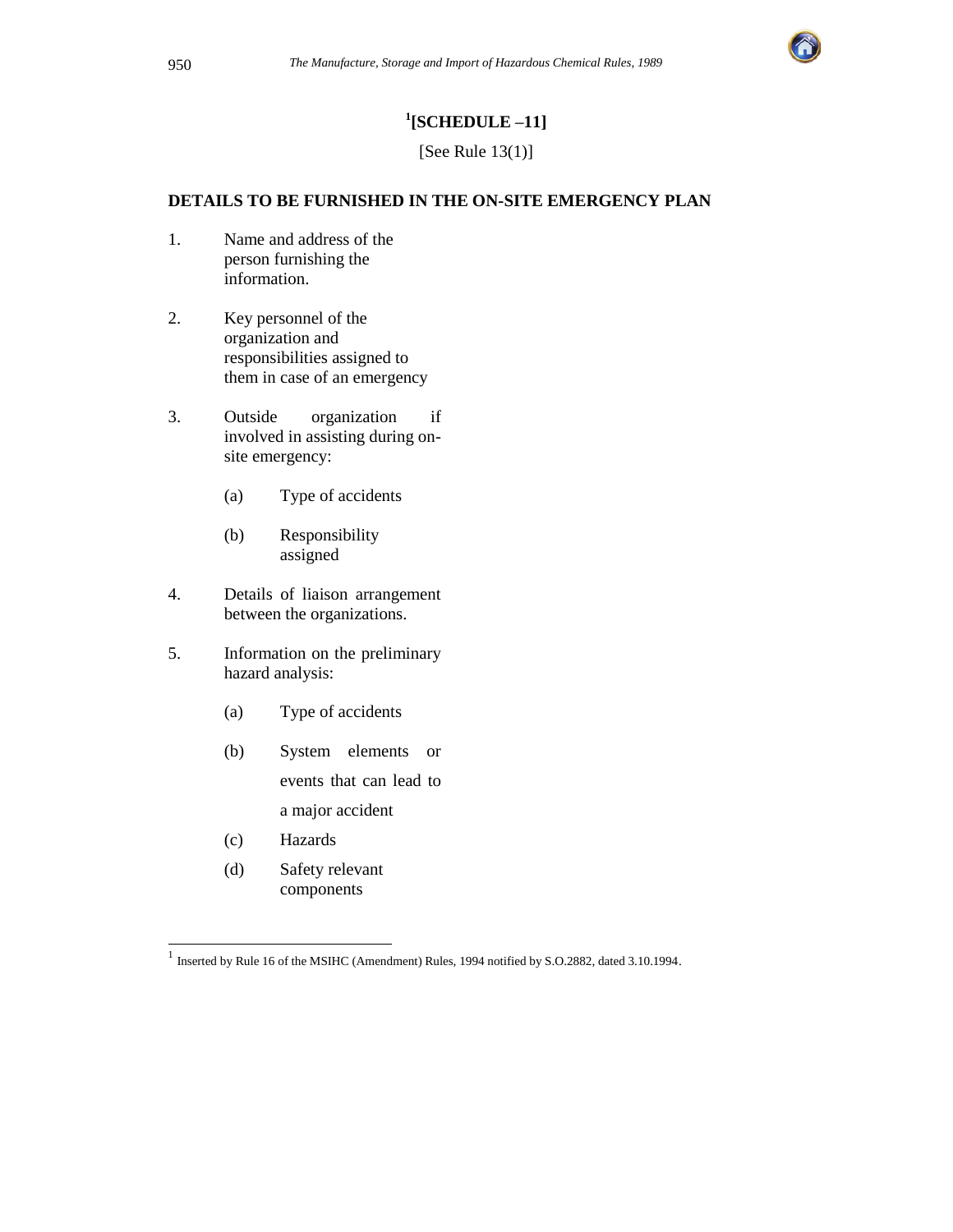

- 6. Details about the site:
	- (a) Location of dangerous substances
	- (b) Seat of key personnel
	- (c) Emergency control room
- 7. Description of hazardous chemicals at plant site:
	- (a) Chemicals (Quantities and toxicological data)
	- (b) Transformation if any, which could occur.
	- (c) Purity of hazardous chemicals.
- 8. Likely dangers to the plant.
- 9. Enumerate effects of:
	- (i) Stress and strain caused during normal operation:
	- (ii) Fire and explosion inside the plant and effect if any, of fire and explosion out side.
- 10. Details regarding:
	- (i) Warning, alarm and safety and security systems.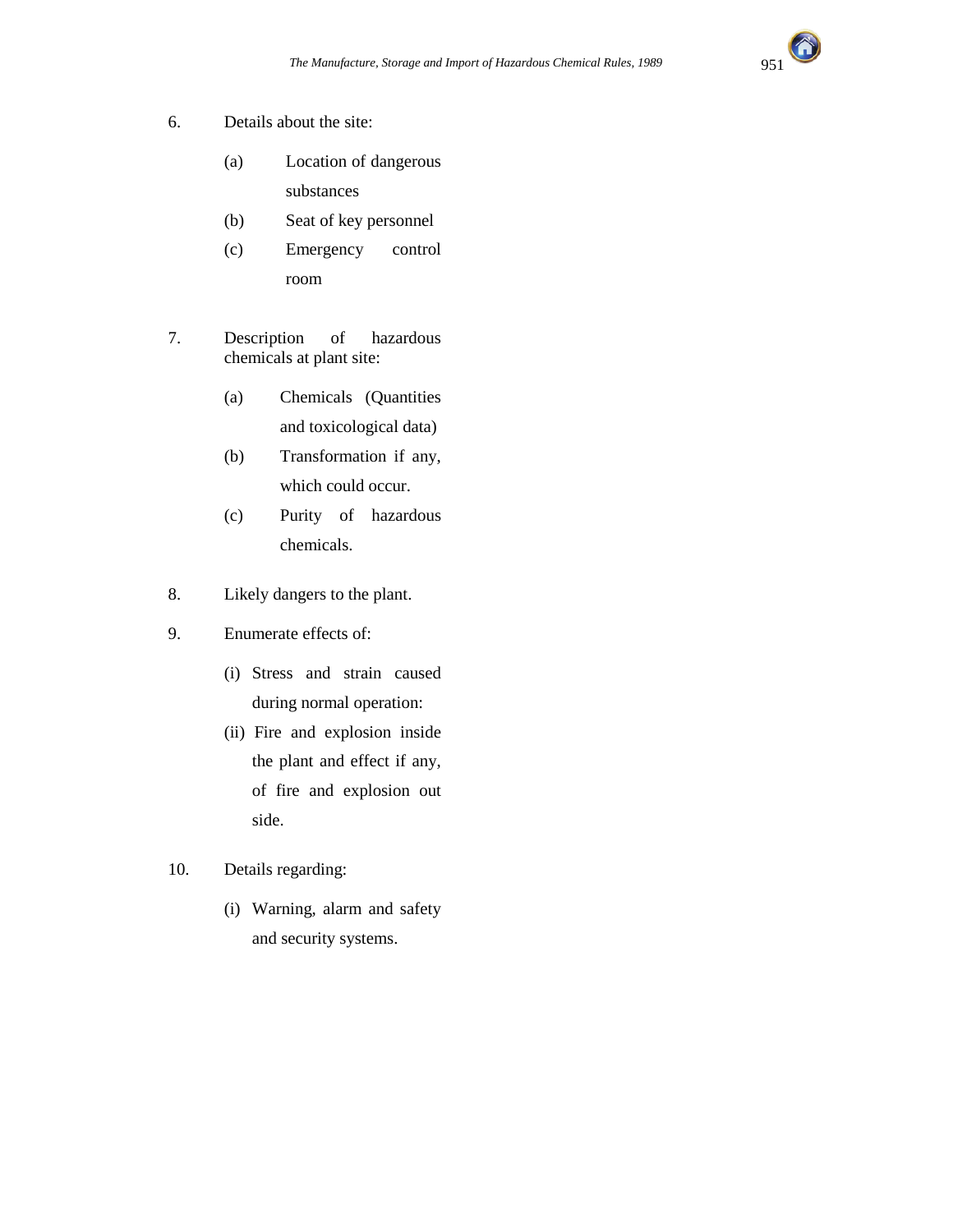

(ii) alarm and hazard control plans in line with disaster control and hazard control planning, ensuring the necessary technical and organizational precautions;

- (iii) Reliable measuring instruments, control units and servicing of such equipments.
- (iv) Precautions in designing of the foundation and load bearing parts of the building.
- (v) Continuous surveillance of operations.
- (vi) maintenance and repair work according to the generally recognized rules of good engineering practices.
- 11. Details of communication facilities available during emergency and those required for an off-site emergency.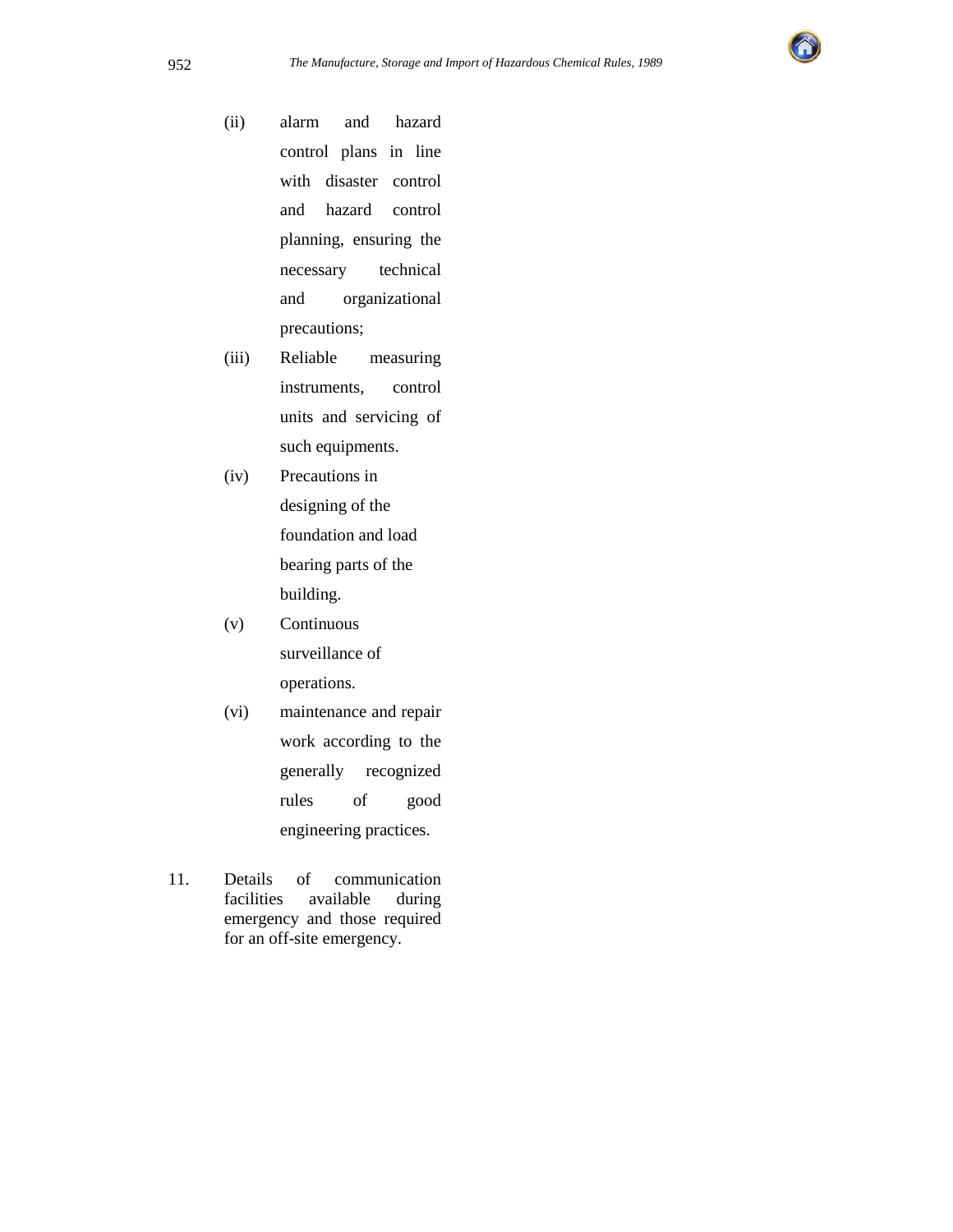

- 12. Details of fire fighting and other facilities available and those required for an off-site emergency.
- 13. Details of first aid and hospital services available and its adequacy.

## **1 [SCHEDULE 12**

[See Rule 14(1)]

#### **DETAILS TO BE FURNISHED IN THE OFF-SITE EMERGENCY PLAN**

1. The types of accidents and release to be taken into account.

2. Organisations involved including key personnel and responsibilities and liaison arrangements between them.

3. Information about the site including likely locations of dangerous substances, personnel and emergency control rooms.

4. Technical information such as chemical and physical characteristics and dangers of the substances and plant.

5. Identify the facilities and transport routes.

6. Contact for further advice e.g. meteorological information, transport, temporary food and accommodation, first aid and hospital services, water and agricultural authorities.

7. Communication links including telephones, radios and standby methods.

 1 Inserted by Rule 16 of the MSIHC (Amendment) Rules, 1994 notified by S.O.2882, dated 3.10.1994.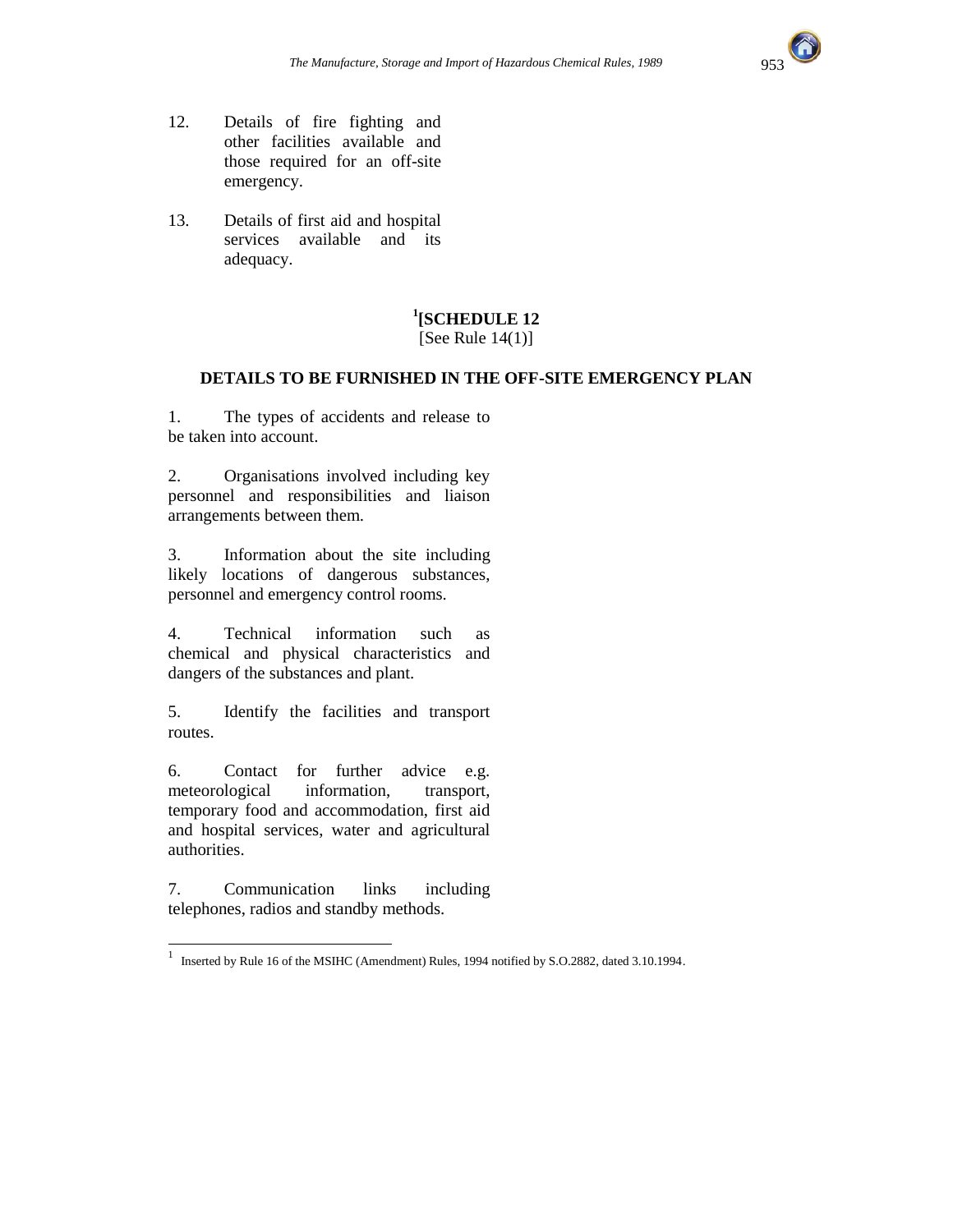

- 8. Special equipment including fire fighting materials, damage control and repair items.
- 9. Details of emergency response procedures.
- 10. Notify the public.
- 11. Evacuation arrangements.
- 12. Arrangements for dealing with the press and other media interests.
- 13. Longer term clean up.]
- **Note:** Principal rules were published in Gazette of India vide Notification S.O. 966(E), dated 27.11.1989. Amending rules were published vide GSR No.681, dated 9.6.1990, S.O.115 (E), dated 5.2.1990, S.O.2882, dated 3.10.1994 and S.O.57 (E), dated 19.1.2000.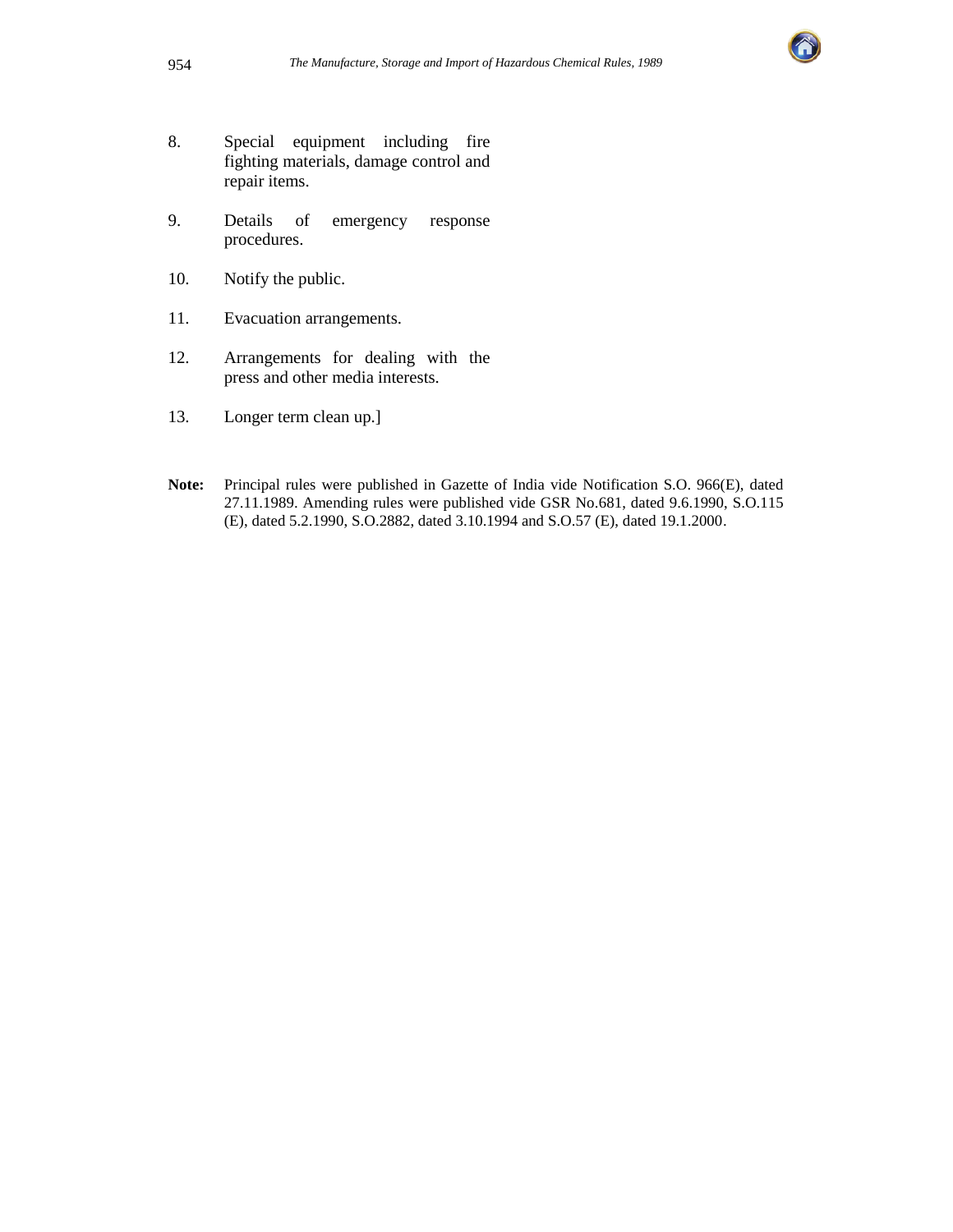# **THE CHEMICAL ACCIDENTS (EMERGENCY PLANNING, PREPAREDNESS AND RESPONSE) RULES, 1996**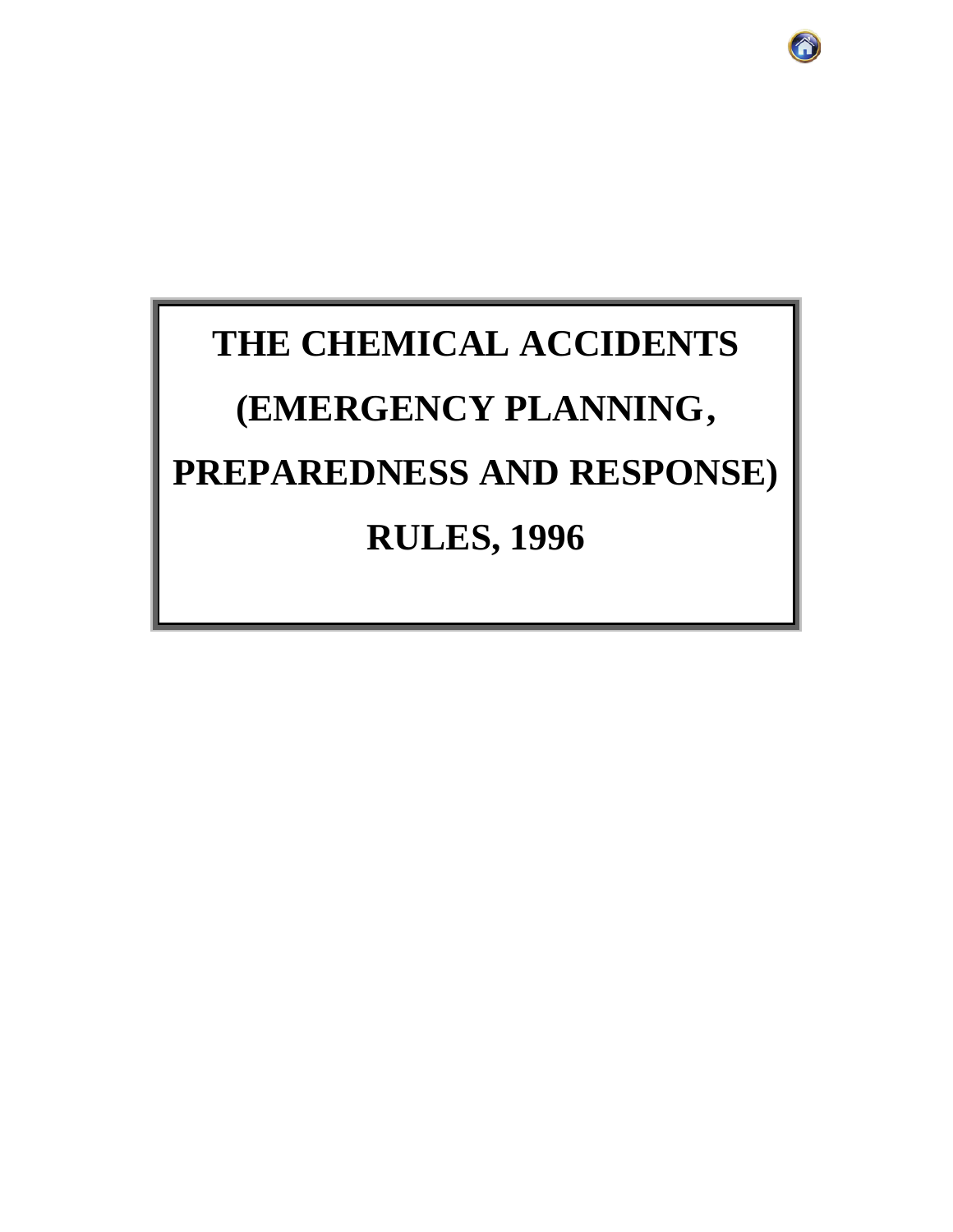#### **THE CHEMICAL ACCIDENTS (EMERGENCY PLANNING, PREPAREDNESS AND RESPONSE) RULES, 1996**

#### **MINISTRY OF ENVIRONMENT & FORESTS**

#### **NOTIFICATION**

New Delhi, the  $1<sup>st</sup>$  August, 1996

**G.S.R.347(E).-** In exercise of the power conferred by Section 6, 8 and 25 of the Environment (Protection) Act, 1986 (29 of 1986), the Central Government hereby makes the following rules, namely :-

#### **1. SHORT TITLE AND COMMENCEMENT.**-

(1) These rules may be called the Chemical Accidents (Emergency Planning, Preparedness and Response) Rules, 1996.

(2) They shall come into force on the date of their publication in the Official Gazette.

#### **2. DEFINITIONS .-**

 $\overline{a}$ 

In these rules unless the context otherwise requires,-

- (a) "chemical accident" means an accident involving a fortuitous, or sudden or unintended occurrence while handling any hazardous chemicals resulting in continuous, intermittent or repeated exposure to death, or injury to, any person or damage to any property but does not include an accident by reason only of war or radio-activity;
- (b) "hazardous chemical" means,-
	- (i) any chemical which satisfies any of the criteria laid down in **Part I of Schedule 1** or is listed in **Part 2** of the said schedule;

As published in Gazette of India, Part II Section 3 (i) Extraordinary S.NO. 241, dt. 2.8.1996.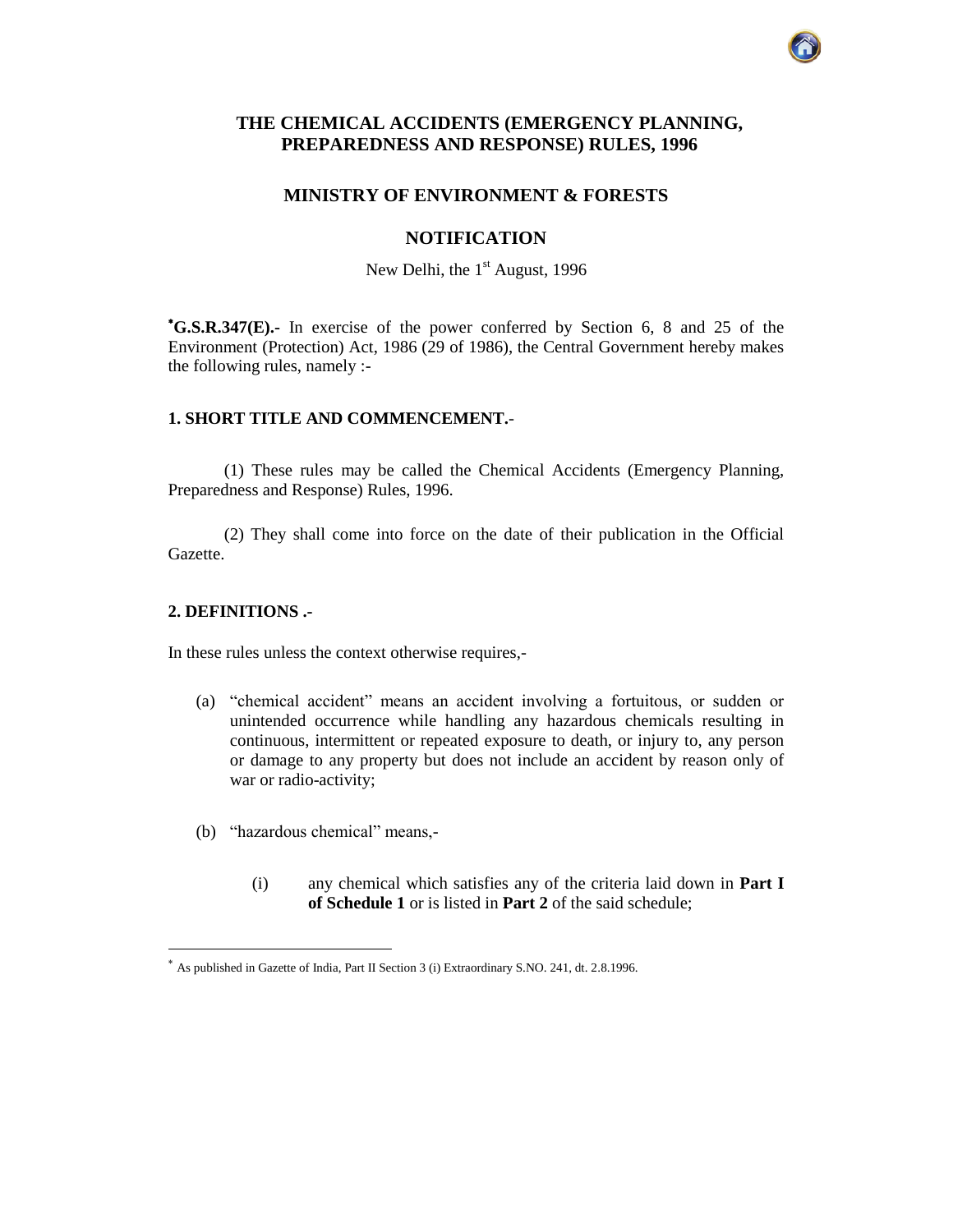

- (ii) any chemical listed in Column 2 of **Schedule 2**;
- (iii) any chemical listed in Column 2 of **Schedule 3;**
- (c) "industrial activity" includes an operation or process,-
	- (i) carried out in an industrial installation referred to in **Schedule –4** involving or likely to involve one or more hazardous chemicals;
	- (ii) on-site storage or on-site transport which is associated with that operation or process as the case may be;
	- (iii) isolated storage;
	- (iv) pipeline;
- (d) "industrial pocket" means any industrial zone ear-marked by the Industrial Development Corporation of the State Government or by the State Government;
- (e) "isolated storage" means,- storage of a hazardous chemical other than storage associated with an installation on the same site specified in **Schedule 4** where that storage involves at least the quantities of that chemical set out in **Schedule-2**;
- (f) "major chemical accident" means, an occurrence including any particular major emission, fire or explosion involving one or more hazardous chemicals and resulting from uncontrolled developments in the course of industrial activity or transportation or due to natural events leading to serious effects both immediate or delayed, inside or outside the installation likely to cause substantial loss of life and property including adverse effects on the environment;
- (g) "Major Accident Hazards (MAH) Installations".- means, isolated storage and industrial activity at a site, handling (including transport through carrier or pipeline) of hazardous chemicals equal to or, in excess of the threshold quantities specified in column 3 of **Schedule 2 and 3** respectively;
- (h) "Manufacture, Storage and Import of Hazardous Chemical, Rules" means, the Manufacture, Storage and Import of Hazardous Chemicals Rules, 1989, published in the notification of Government of India in the Ministry of Environment & Forests No. S.O.966 (E), dated  $27<sup>th</sup>$  November, 1989;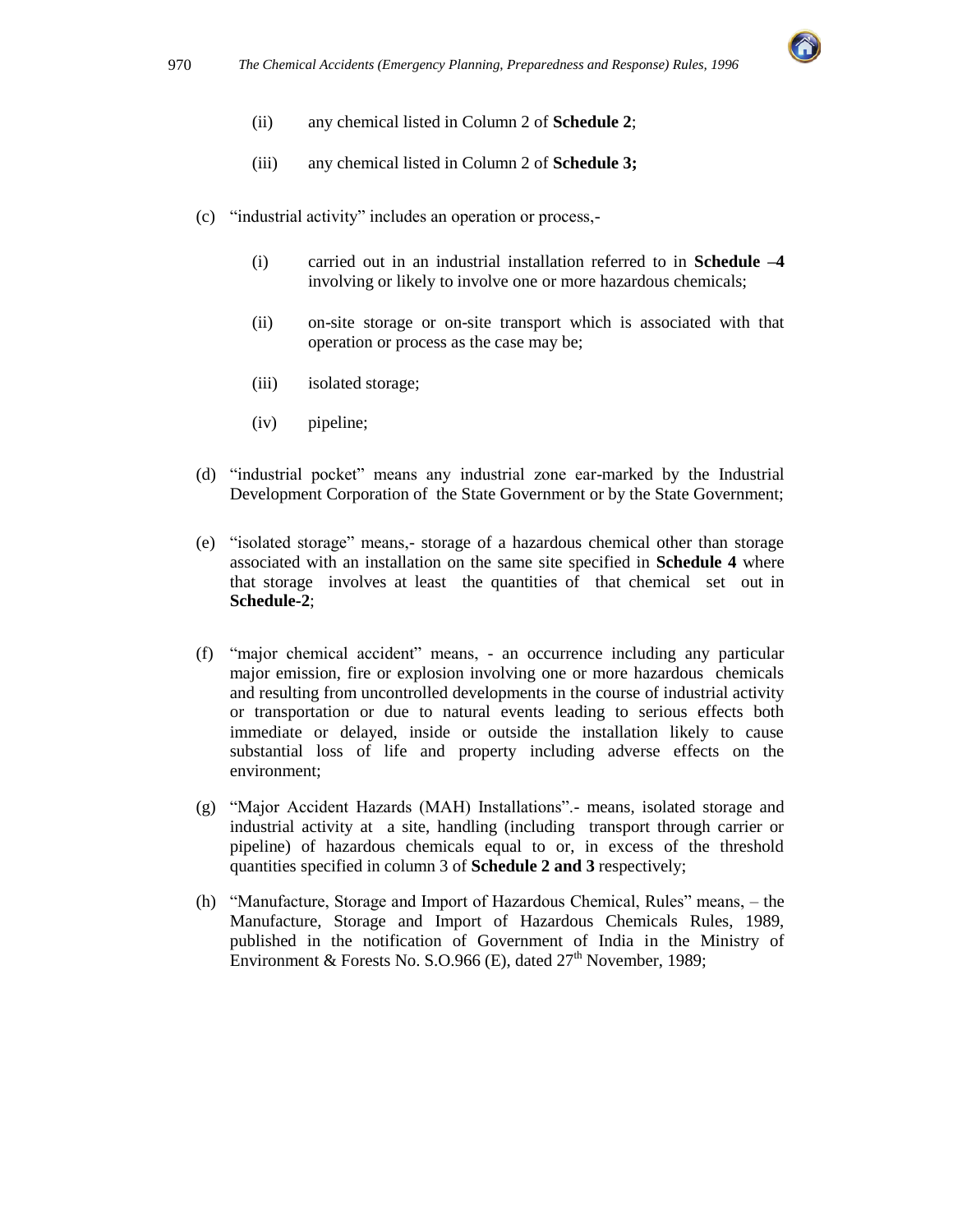

- (i) "off-site emergency plan" means,- the off-site emergency plan prepared under rule 14 of the Manufacture, Storage and Import of Hazardous Chemicals Rules ;
- (j) "pipeline" means,- a pipe (together with any apparatus and works associated therewith) or system of pipes (together with any apparatus and works associated therewith) for the conveyance of a hazardous chemical other than a flammable gas as set out in column 2 of Part II of Schedule 1, at a pressure of less than 8 bars absolute;
- (k) "site" means,- any location where hazardous chemicals are manufactured or processed, stored, handled, used, disposed of and includes the whole of an area under the control of an occupier and includes pier, jetty or similar structure whether floating or not;
- (l) "transport" means.- movement of hazardous chemicals by any means over land, water or air,

#### **3. CONSTITUTION OF CENTRAL CRISIS GROUP.-**

(1) The Central Government shall constitute a Central Crisis Group for management of chemical accidents and set up a Crisis Alert System in accordance with the provisions of Rule-4 within thirty days from the date of the commencement of these rules.

(2) The composition of the Central Crisis Group shall be as specified in Schedule 5.

(3) The Central Crisis Group shall meet at least once in six months and follow such procedure for transaction of business as it deems fit.

(4) Notwithstanding anything contained in sub-rule (2), the Central Crisis Group may co-opt any person whose assistance or advice is considered useful in performing any of its functions to participate in the deliberations of any of its meetings.

#### **4. CONSTITUTION OF CRISIS ALERT SYSTEM.-**

The Central Government shall,-

(a) set up a functional control room at such place as it deems fit;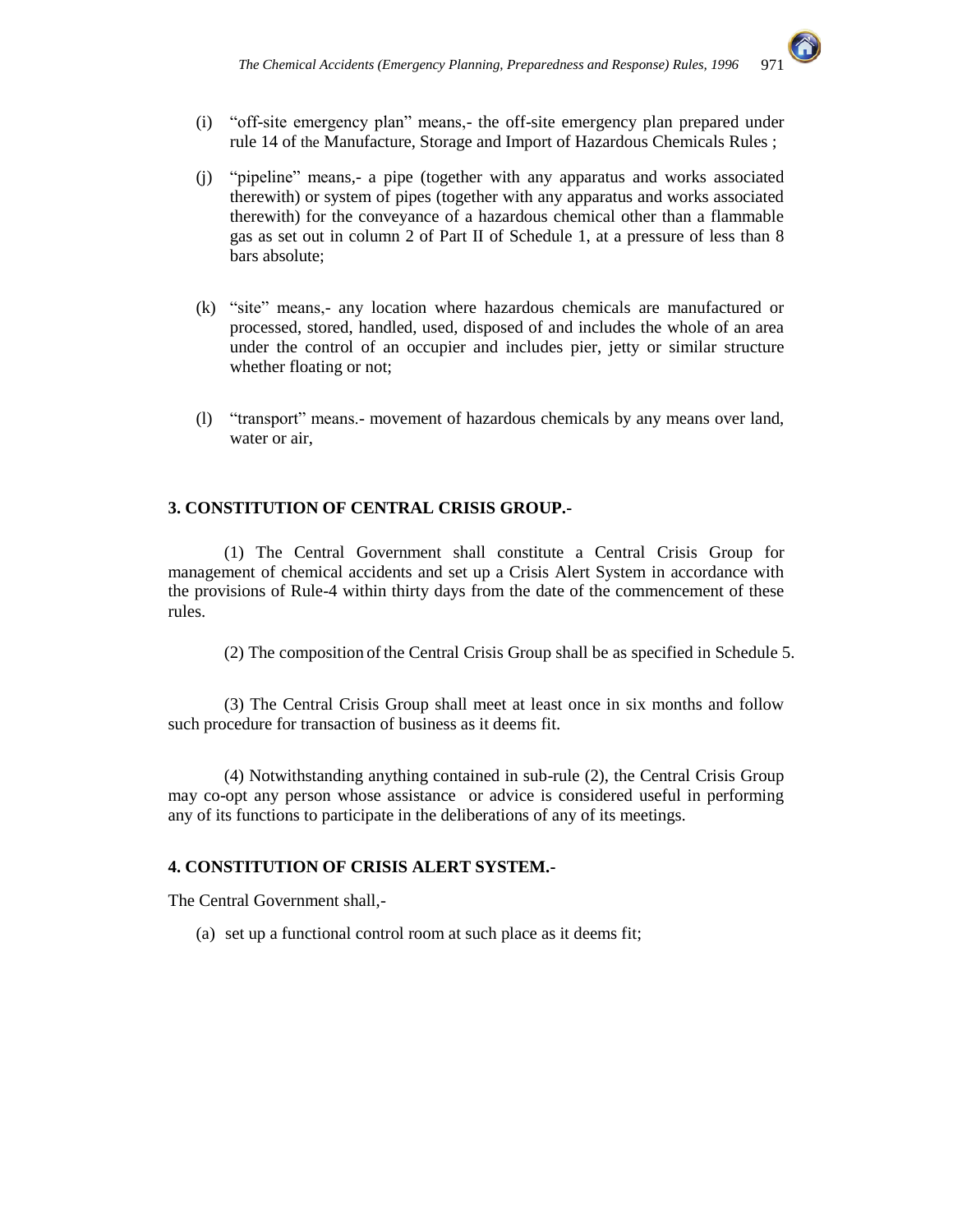

- (b) set up an information net working system with the State and district control rooms;
- (c) appoint adequate staff and experts to man the functional control room;
- (d) publish a list of Major Accident Hazard installations;
- (e) publish a list of major chemical accidents in chronological order;
- (f) publish a list of members of the Central, State and District Crisis Groups;
- (g) take measures to create awareness amongst the public with a view to preventing chemical accidents.

#### **5. FUNCTIONS OF THE CENTRAL CRISIS GROUP .-**

(1) The Central Crisis Group shall be the apex body to deal with major chemical accidents and to provide expert guidance for handling major chemical accidents.

(2) Without prejudice to the functions specified under sub-rule (1), the Central Crisis Group shall, -

- (a) continuously monitor the post accident situation arising out of a major chemical accident and suggest measures for prevention and to check recurrence of such accidents;
- (b) conduct post-accident analysis of such major chemical accidents and evaluate responses;
- (c) review district off-site emergency plans with a view to examine its adequacy in accordance with the Manufacture, Storage and Import of Hazardous Chemicals, Rules, and suggest measures to reduce risks in the Industrial pockets;
- (d) review the progress reports submitted by the State Crisis Groups;
- (e) respond to queries addressed to it by the State Crisis Groups and the District Crisis Groups;
- (f) publish a State-wise list of experts and officials who are concerned with the handling of chemical accidents;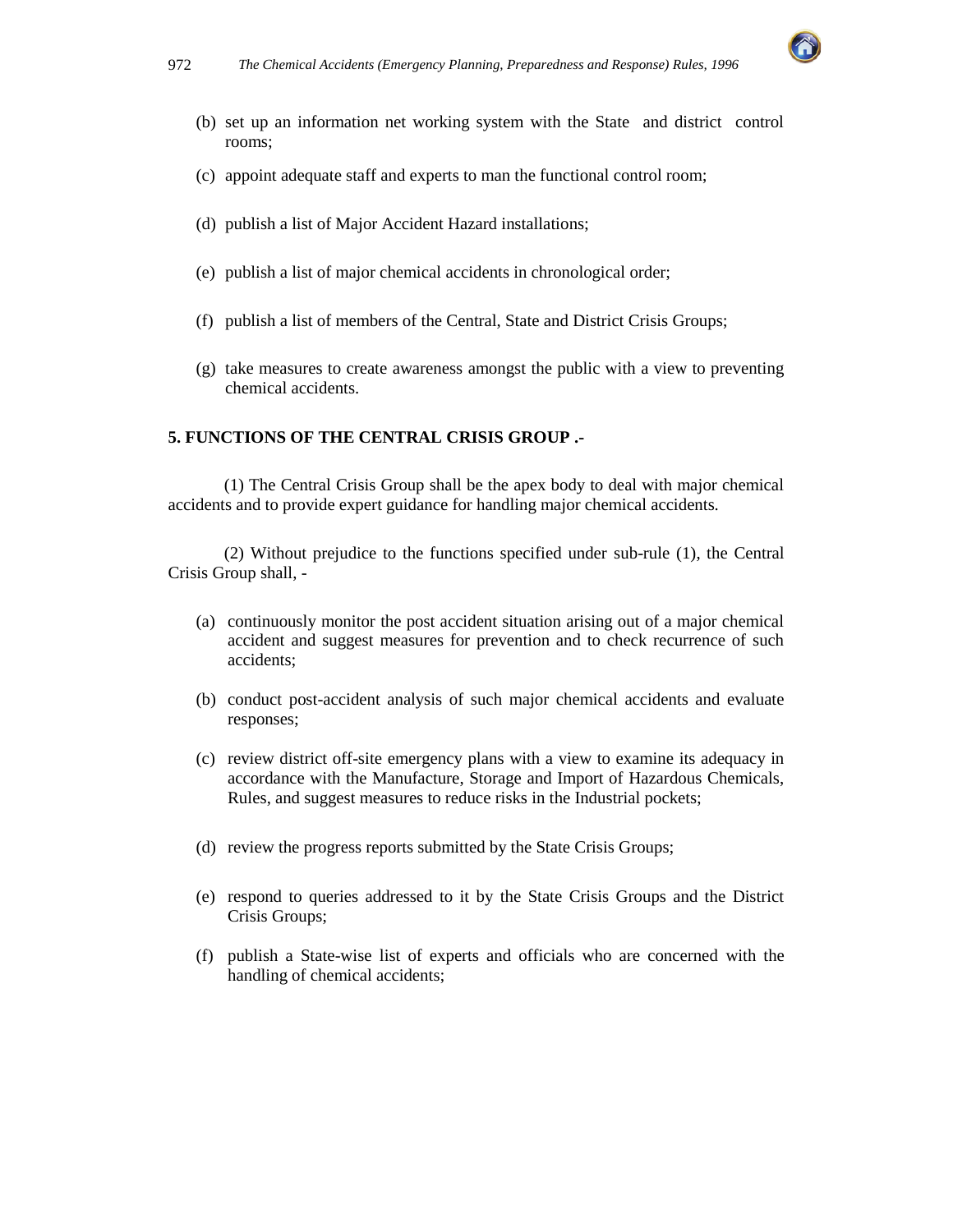

(g) render, in the event of a chemical accident in a State, all financial and infrastructural help as may be necessary.

#### **6. CONSTITUTION OF STATE CRISIS GROUP.-**

(1) The State Government shall constitute a State Crisis Group for management of chemical accidents within thirty days from the date of the commencement of these rules.

(2) The composition of the State Crisis Group shall be as specified in **Schedule 6.**

(3) The State Crisis Group shall meet at least once in three months and follow such procedure for transaction of business as it deems fit.

(4) Notwithstanding anything contained in sub-rule (2), the State Crisis Group may co-opt any person whose assistance or advice is considered useful in performing any of its functions, to participate in the deliberation of any of its meetings.

#### **7. FUNCTIONS OF THE STATE CRISIS GROUP.-**

(1) The State Crisis Group shall be the apex body in the State to deal with major chemical accidents and to provide expert guidance for handling major chemical accidents.

 (2) Without prejudice to the functions specified under sub-rule (1), the State Crisis Group shall,-

- (a) review all district off-site emergency plans in the State with a view to examine its adequacy in accordance with the Manufacture, Storage and Import of Hazardous Chemicals, Rules and forward a report to the Central Crisis Group once in three months;
- (b) assist the State Government in managing chemical accidents at a site;
- (c) assist the State Government in the planning, preparedness and mitigation of major chemical accidents at a site in the State;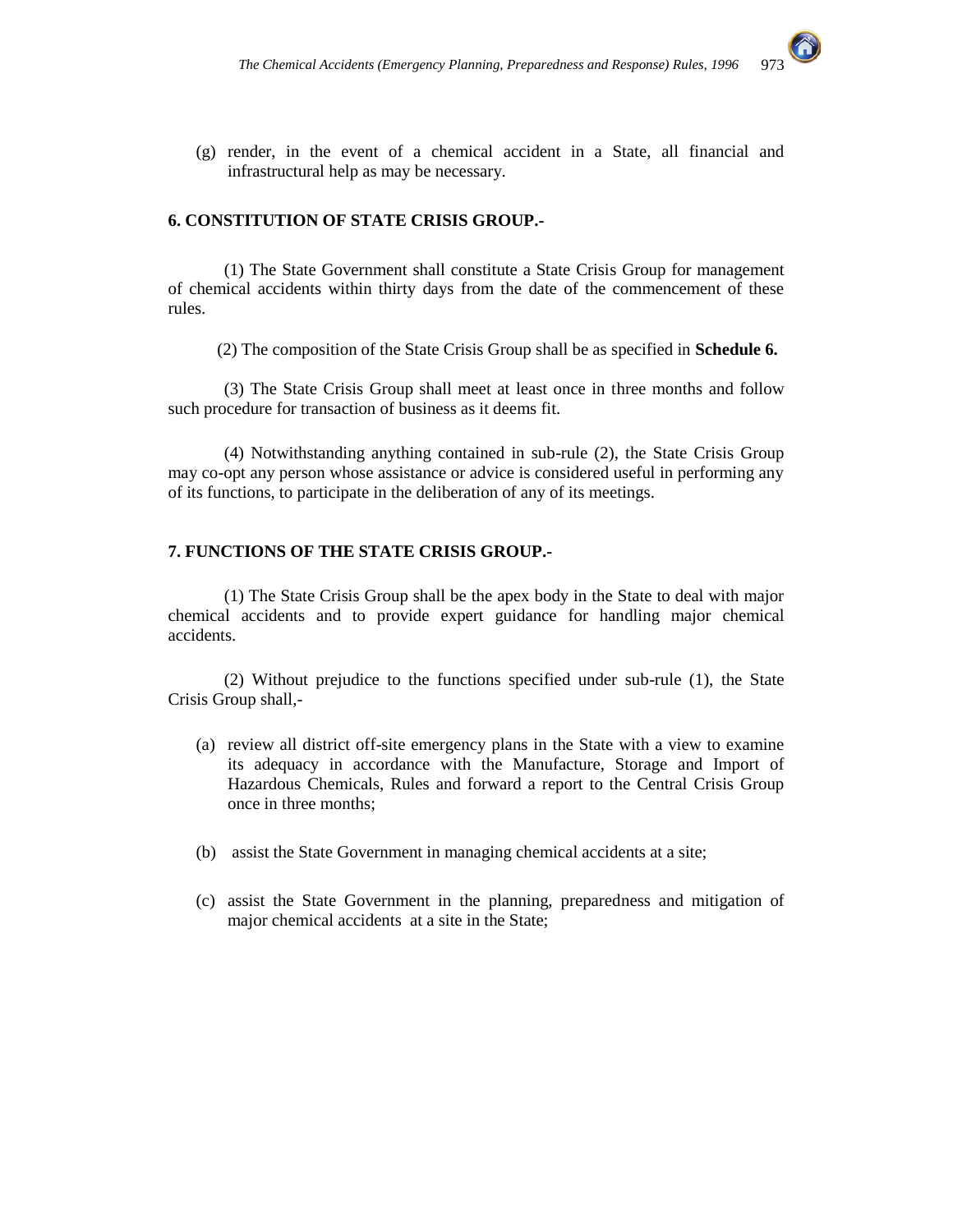

- (d) continuously monitor the post accident situation arising out of a major chemical accident in the State and forward a report to the Central Crisis group;
- (e) review the progress report submitted by the District Crisis groups;
- (f) respond to queries addressed to it by the District Crisis groups;
- (g) publish a list of experts and officials in the State who are concerned with the management of chemical accidents.

#### **8. CONSTITUTION OF THE DISTRICT AND LOCAL CRISIS GROUP.-**

(1) The State Government shall cause to be constituted within thirty days from the date of commencement of these rules,-

- (a) District Crisis Groups;
- (b) Local Crisis Groups;

(2) The composition of the District Crisis Groups and the Local Crisis Groups shall be as specified in **Schedule 7 and 8** respectively.

(3) The District Crisis Group shall meet every forty five days and send a report to the State Crisis Group;

(4) The Local Crisis Group shall meet every month and forward a copy of the proceedings to the District Crisis Group.

#### **9. FUNCTIONS OF THE DISTRICT CRISIS GROUP.-**

(1) The District Crisis Group shall be the apex body in the district to deal with major chemical accidents and to provide expert guidance for handling chemical accidents;

(2) Without prejudice to the functions specified under sub-rule (1), the District Crisis Group shall,-

(a) assist in the preparation of the district off-site emergency plan;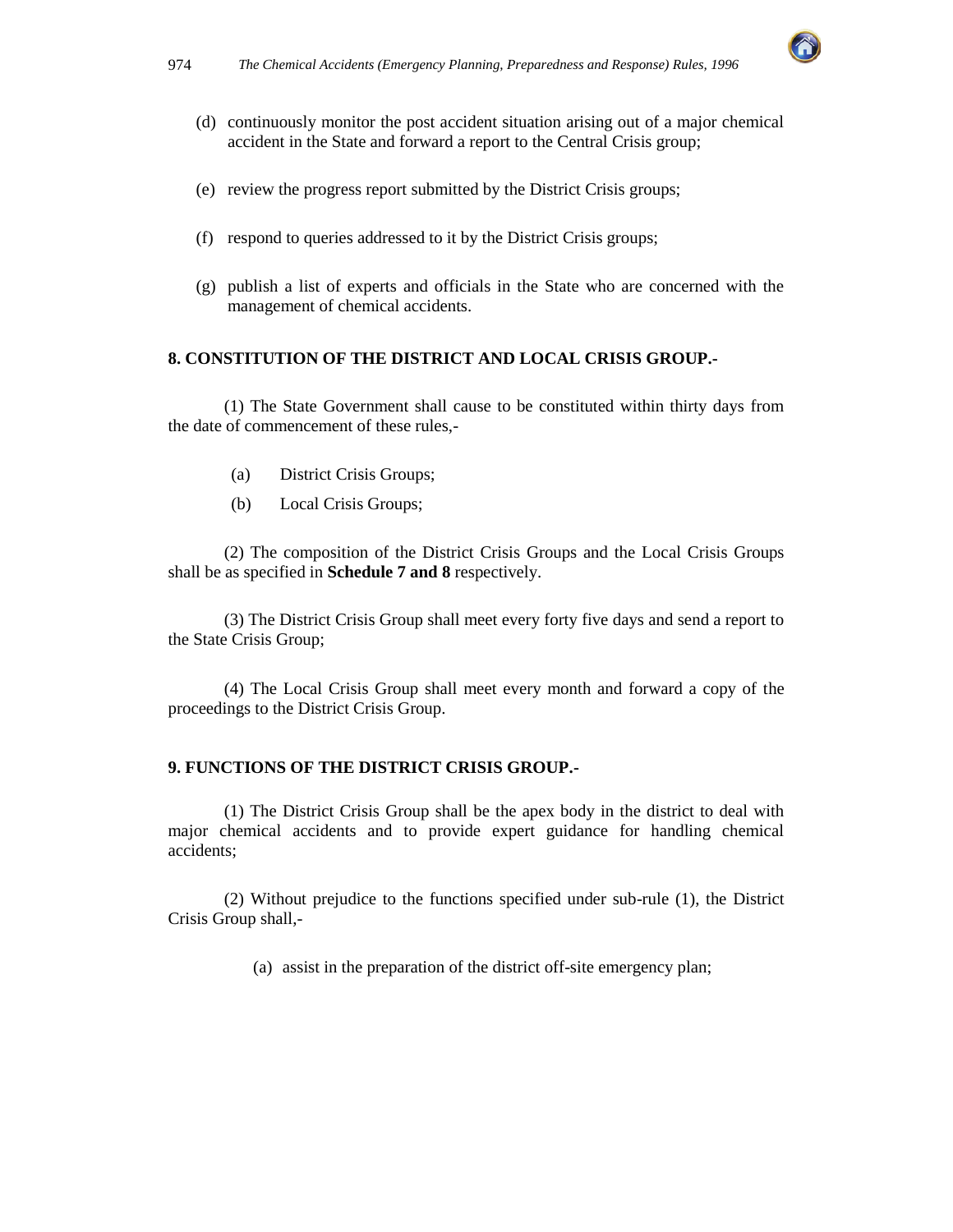

- (b) review all the on-site emergency plans prepared by the occupier of Major Accident Hazards installation for the preparation of the district off-site emergency plan;
- (c) assist the district administration in the management of chemical accidents at a site lying within the district;
- (d) continuously monitor every chemical accident ;
- (e) ensure continuous information flow from the district to the Central and State Crisis Group regarding accident situation and mitigation efforts;
- (f) forward a report of the chemical accident within fifteen days to the State Crisis Group;
- (g) conduct at least one full scale mock-drill of a chemical accident at a site each year and forward a report of the strength and the weakness of the plan to the State Crisis Group.

#### **10. FUNCTIONS OF THE LOCAL CRISIS GROUP.-**

(1) The Local Crisis Group shall be the body in the industrial pocket to deal with chemical accidents and coordinate efforts in planning, preparedness and mitigation of a chemical accident;

(2) Without prejudice to the functions specified under sub-rule (1), the Local Crisis Group shall,-

- (a) prepare local emergency plan for the industrial pocket;
- (b) ensure dovetailing of the local emergency plan with the district off-site emergency plan;
- (c) train personnel involved in chemical accident management;
- (d) educate the population likely to be affected in a chemical accident about the remedies and existing preparedness in the area;
- (e) conduct at least one full scale mock-drill of a chemical accident at a site every six months forward a report to the District Crisis Group;
- (f) respond to all public inquiries on the subject.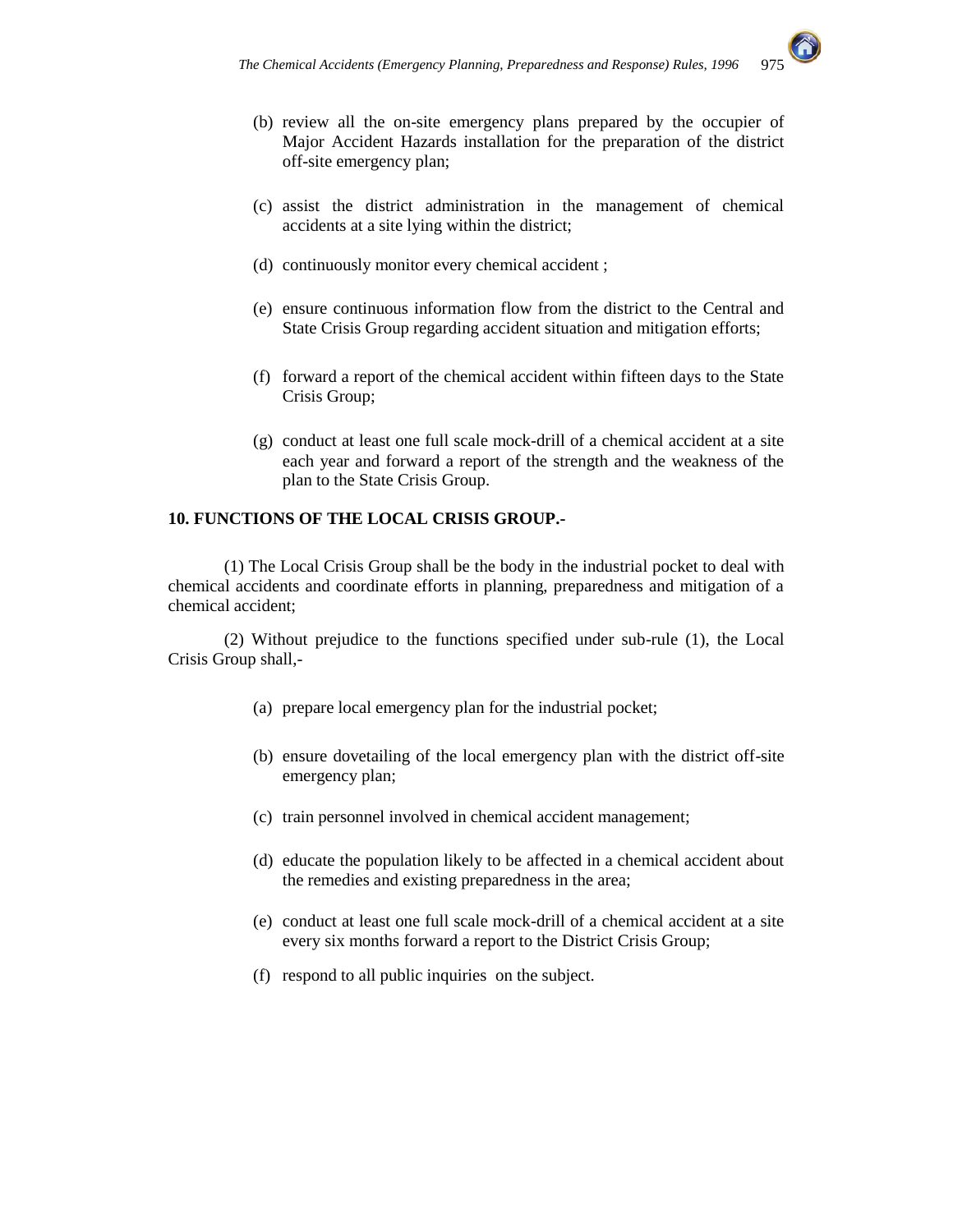

#### **11. POWERS OF THE MEMBERS OF THE CENTRAL, STATE AND DISTRICT CRISIS GROUPS.-**

(1) The Members of the Central Crisis Group, State Crisis Groups and District Crisis Groups shall be deemed to be persons empowered by the Central Government in this behalf under sub-section (1) of section 10 of the Environment (Protection) Act, 1986.

#### **12. AID AND ASSISTANCE FOR THE FUNCTIONING OF THE DISTRICT AND LOCAL CRISIS GROUPS.-**

(1) The Major Accident Hazard installations in the industrial pockets in the district shall aid, assist and facilitate functioning of the District Crisis Group;

(2) The Major Accident Hazard installations in the industrial pockets shall also aid, assist and facilitate the functioning of the Local Crisis Group.

#### **13. INFORMATION TO THE PUBLIC .-**

(1) The Central Crisis Groups shall provide information on request regarding chemical accident prevention, preparedness and mitigation in the country;

(2) The State Crisis Group shall provide information on request regarding chemical accident prevention, preparedness and mitigation to the public in the State;

(3) The Local Crisis Group shall provide information regarding possible chemical accident at a site in the industrial pocket and related information to the public on request;

(4) The Local Crisis Group shall assist the Major Accident Hazard installations in the industrial pocket in taking appropriate steps to inform persons likely to be affected by a chemical accident.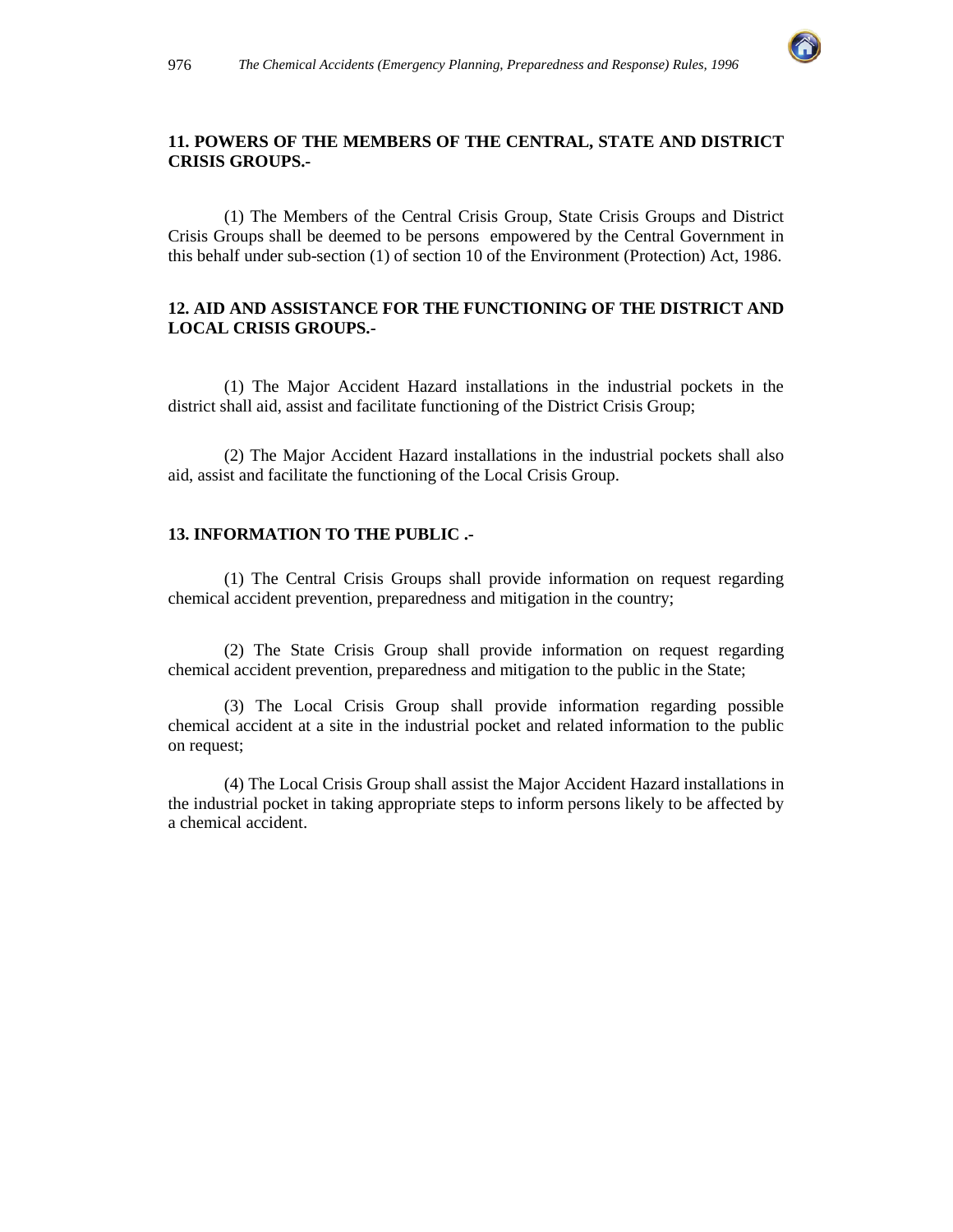

## **SCHEDULE-1**

#### [see rule 2(b)  $\& 2(j)$ ]

#### **PART – 1**

**(a) Toxic Chemicals : -** Chemicals having the following values of acute toxicity and which owing to their physical and chemical properties, are capable of producing major accident hazards:

| Sl.<br>No. | Degree of<br>Toxicity | <b>Oral Toxicity</b><br>$LD_{50}(mg/kg)$ | Dermal<br>Toxicity<br>(Dermal $LD_{50}$ )<br>(mg/kg) | Inhalation<br>toxicity by<br>dust & mists<br>(mg/l) |
|------------|-----------------------|------------------------------------------|------------------------------------------------------|-----------------------------------------------------|
|            | Extremely<br>toxic    | $1-50$                                   | $1-200$                                              | $0.1 - 0.5$                                         |
| 2.         | <b>Highly Toxic</b>   | 51-500                                   | 201-2000                                             | $05.-2.0$                                           |

**(b) Flammable Chemicals :-** (i) Flammable gases: chemicals which in the gaseous state at normal pressure and mixed with air become flammable and the boiling point of which at normal pressure is  $20^{\circ}$ C or below;

(ii) Highly Flammable liquids: Chemicals which have a flash point lower than 23 $^{\circ}$ C and the boiling point of which a normal pressure is above 20 $^{\circ}$ C;

(iii) Flammable liquids : chemicals which have a flash point lower than  $65^{\circ}$ C and which remains liquids under pressure, where particular processing conditions, such as high pressure and high temperature, may create major accident hazards.

**(c) Explosives:** Chemicals which may explode under the effect of flame, heat or photo-chemical conditions or which are more sensitive to shocks or friction than dinitro-benzene.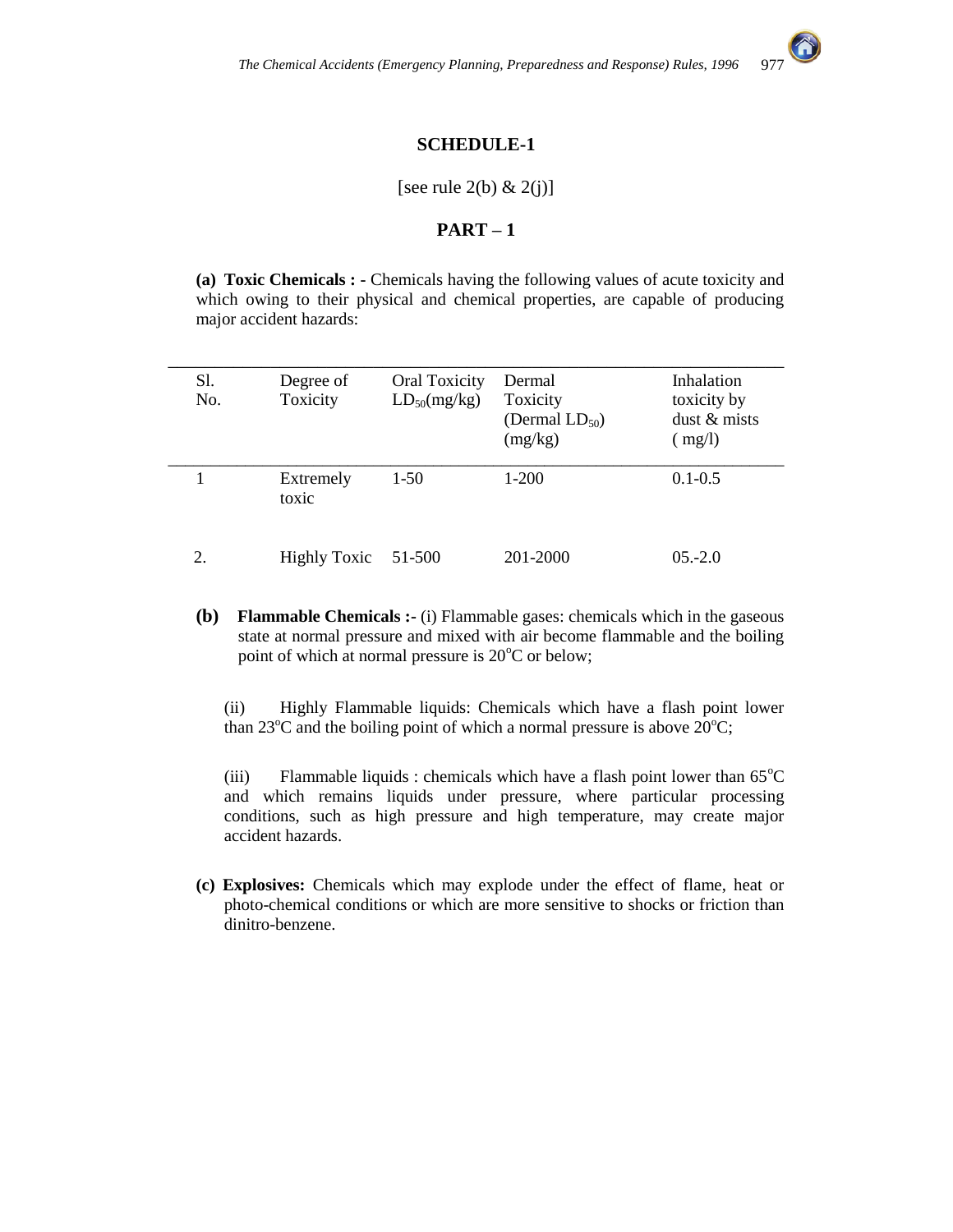

# **PART II**

# **S.No. Name of the Chemical**  1. 2. 1. Acetone 2. Acetone cyanohydrine 3. Acetyl chloride 4. Acetylene (Ethyne) 5. Acrolein (2-propenal) 6. Acrylonitrile 7. Aldicarb 8. Aldrin 9. Alkyl phthalate 10. Allyl Alcohol 11. Allylamine 12. Alpha Naphthyl Thiourea (ANTU) 13. Aminodiphenyl, -4 14. Aminophenol-2 15. Amiton 16. Ammonia 17. Ammonium Nitrate 18. Ammonium Nitrates in fertilizers 19. Ammonium sulfamate 20. Anabasine 21. Aniline 22. Anisidine-p 23. Antimony and compounds 24. Antimony Hydride (Stibine)

# **LIST OF HAZARDOUS AND TOXIC CHEMICALS**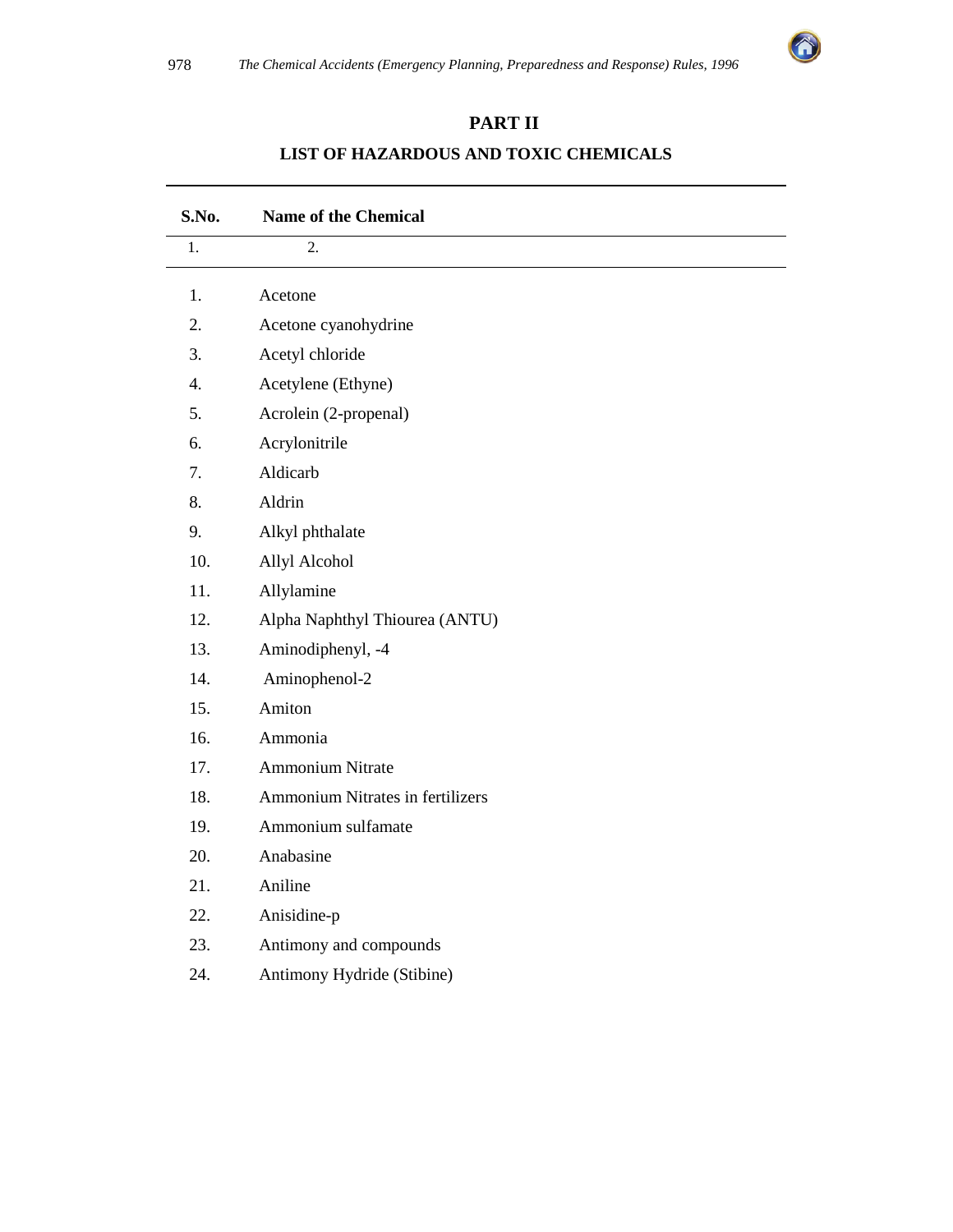

- 25. Arsenic Hydride (Arsine)
- 26. Arsenic Pentoxidi, (Arsenic) (v) Acid and Salts
- 27. Arsenic Trioxide, Arsenious (iii) Acids and Salts
- 28. Asbestos
- 29. Azinphos-Ethyl
- 30. Azinphos-Methyl
- 31. Barium Azide
- 32. Benzene
- 33. Benzidine
- 34. Benzidine Salts
- 35. Benzoquinone
- 36. Benzoyl Chloride
- 37. Benzoyl Peroxide
- 38. Benzyl Chloride
- 39. Benzyl Cyanide
- 40. Beryllium (Powders, Compounds)
- 41. Biphenyl
- 42. Bis (2-chloromethyl) Ketone
- 43. Bis (2,4,6-Trinitrophenyl) Amine
- 44. Bis (2-chloroethyl) Sulphide
- 45. Bis (Chloromethyl) ether
- 46. Bis(tert-Butylperoxy) Butane, -2,2
- 47. Bis(tert-Butylperoxy) cyclohexane, 1,1
- 48. Bis, 1,2 Tribromophenoxy-Ethane
- 49. Bisphenol
- 50. Boron and compounds
- 51. Bromine
- 52. Bromine Pentafluoride
- 53. Bromoform
- 54. Butadiene 1,3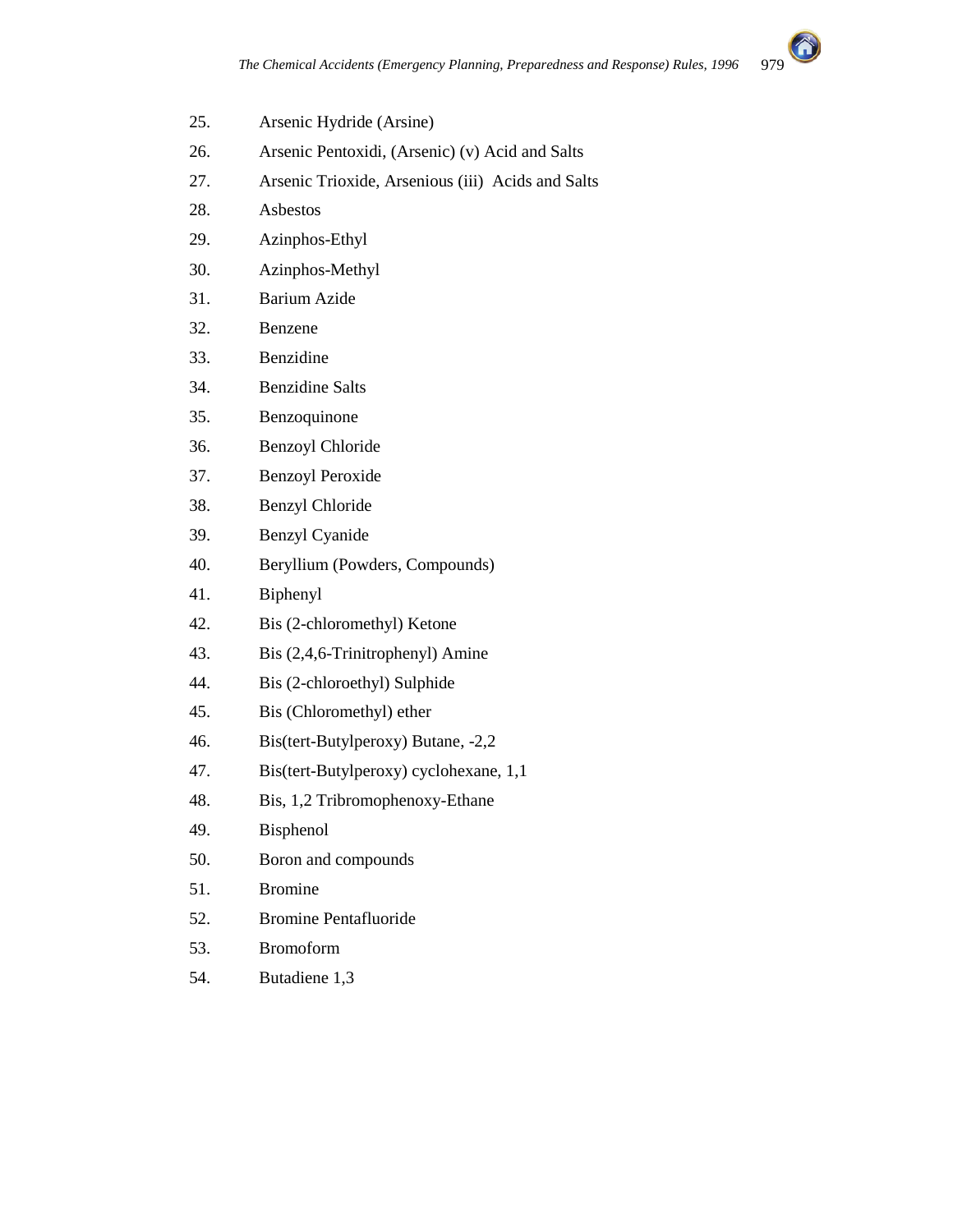

| 55. | <b>Butane</b>                          |
|-----|----------------------------------------|
| 56. | Butanone-2                             |
| 57. | <b>Butoxy Ethanol</b>                  |
| 58. | Butylglycidal Ether                    |
| 59. | Buty peroxyacetate, tert               |
| 60. | Butyl peroxyisobutyrate, tert          |
| 61. | Butyl peroxy isopropyl carbonate, tert |
| 62. | Butyl peroxymaleate, tert              |
| 63. | Butyl peroxypivalate, tert             |
| 64. | Butyl vinyl Ether                      |
| 65. | Butyl-n-Mercaptan                      |
| 66. | Butylamine                             |
| 67. | C9 Aromatic Hydrocarbon Fraction       |
| 68. | <b>Cadmium and Compounds</b>           |
| 69. | Cadmium oxide (fumes)                  |
| 70. | Calcium Cyanide                        |
| 71. | Captan                                 |
| 72. | Captofol                               |
| 73. | Carbaryl (Sevin)                       |
| 74. | Carbofuran                             |
| 75. | Carbon Disulphide                      |
| 76. | Carbon Monoxide                        |
| 77. | Carbon Tetrachloride                   |
| 78. | Carbonphenothion                       |
| 79. | <b>Cellulose Nitrate</b>               |
| 80. | Chlorates (used in explosives)         |
| 81. | Chlordane                              |
| 82. | Chlorfenvinphos                        |
| 83. | <b>Chlorinated Benzenes</b>            |
| 84. | Chlorine                               |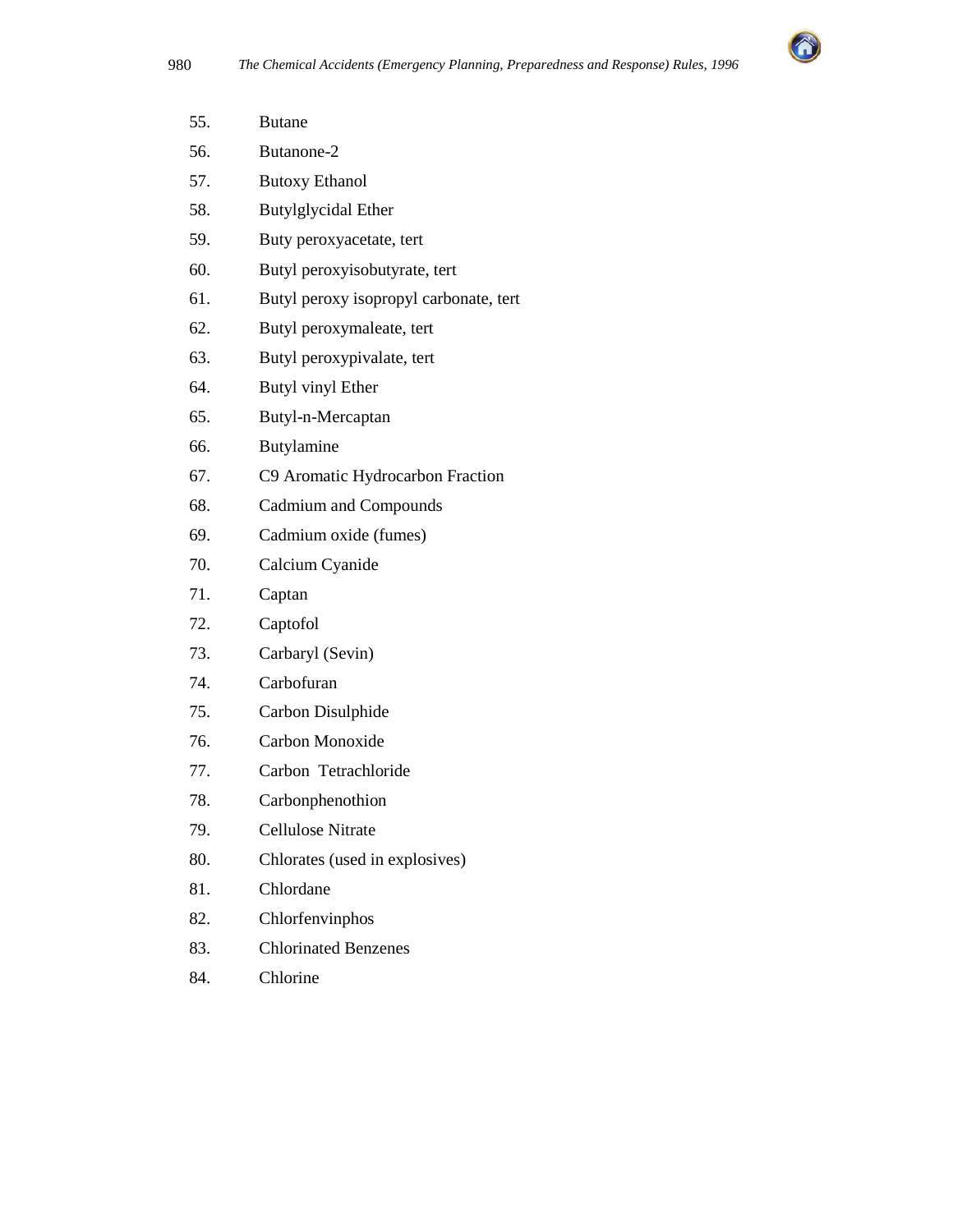

- 85. Chlorine Dioxides
- 86. Chlorine Oxide
- 87. Chlorine Trifluoride
- 88. Chlormequate Chloride
- 89. Chloroacetal Chloride
- 90. Chloroacetaldehyde
- 91. Chloroaniline, –2
- 92. Chloroaniline,–4
- 93. Chlorobenzene
- 94. Chlorodiphenyl
- 95. Chloroepoxypropane
- 96. Chloroethanol
- 97. Chloroethyl Chloroformate
- 98. Chlorofluorocarbons
- 99. Chloroform
- 100. Chloroformyl,-4, Morpholine
- 101. Chloromethane
- 102. Chloromethyl Ether
- 103. Chloromethyl Methyl Ether
- 104. Chloronitrobenzene
- 105. Chloroprene
- 106. Chlorosulphonic Acid
- 107. Chlorotrinitrobenzene
- 108. Chloroxuron
- 109. Chromium and Compounds
- 110. Cobalt and Compounds
- 111. Copper and Compounds
- 112. Coumafuryl
- 113. Comaphos
- 114. Coumatetralyl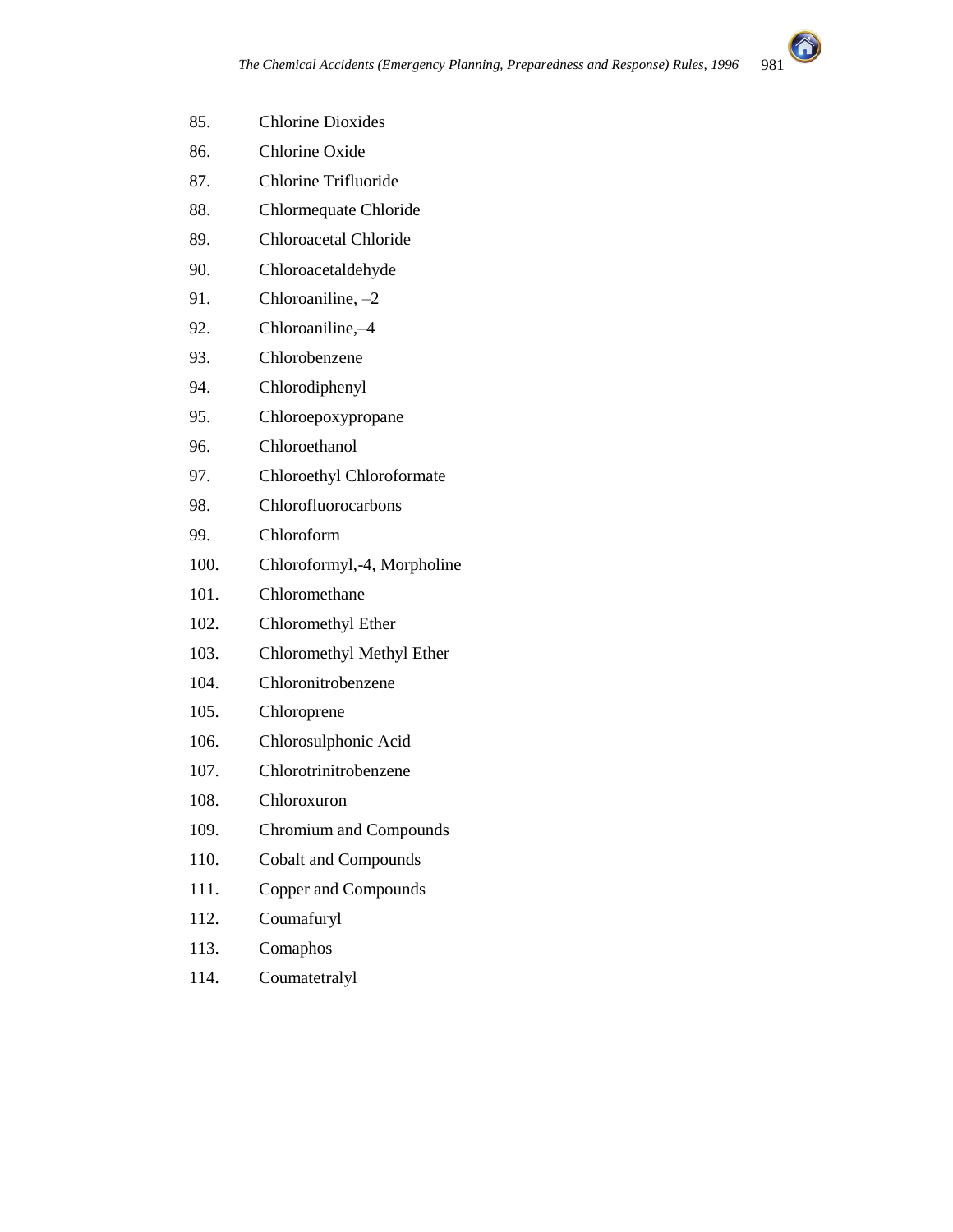

| 115. | Cresols                           |
|------|-----------------------------------|
| 116. | Crimidine                         |
| 117. | Cumene                            |
| 118. | Cyanophos                         |
| 119. | Cyanothoate                       |
| 120. | Cyanuric Fluoride                 |
| 121. | Cyclohexane                       |
| 122. | Cyclohexanol                      |
| 123. | Cyclohexanone                     |
| 124. | Cycloheximide                     |
| 125. | Cyclopentadiene                   |
| 126. | Cyclopentane                      |
| 127. | Cyclotetamethylenete-tranitramine |
| 128. | Cyclotrimethylene Trinitramine    |
| 129. | <b>DDT</b>                        |
| 130. | Decabromodiphenyl Oxide           |
| 131. | Demeton                           |
| 132. | Di-Isobutyl Peroxide              |
| 133. | Di-n-propyl peroxydicarbonate     |
| 134. | Di-sec-Butyl Peroxydicarbonate    |
| 135. | <b>Dialifos</b>                   |
| 136. | Diazodinitrophenol                |
| 137. | Diazomethane                      |
| 138. | Dibenzyl Peroxydicarbonate        |
| 139. | Dichloroacetylene-o               |
| 140. | Dichloro obenzene-o               |
| 141. | Dichlorobenzene-p                 |
| 142. | Dichloroethane                    |
| 143. | Dichloroethyl Ether               |
| 144. | Dichlorophenol 2-4                |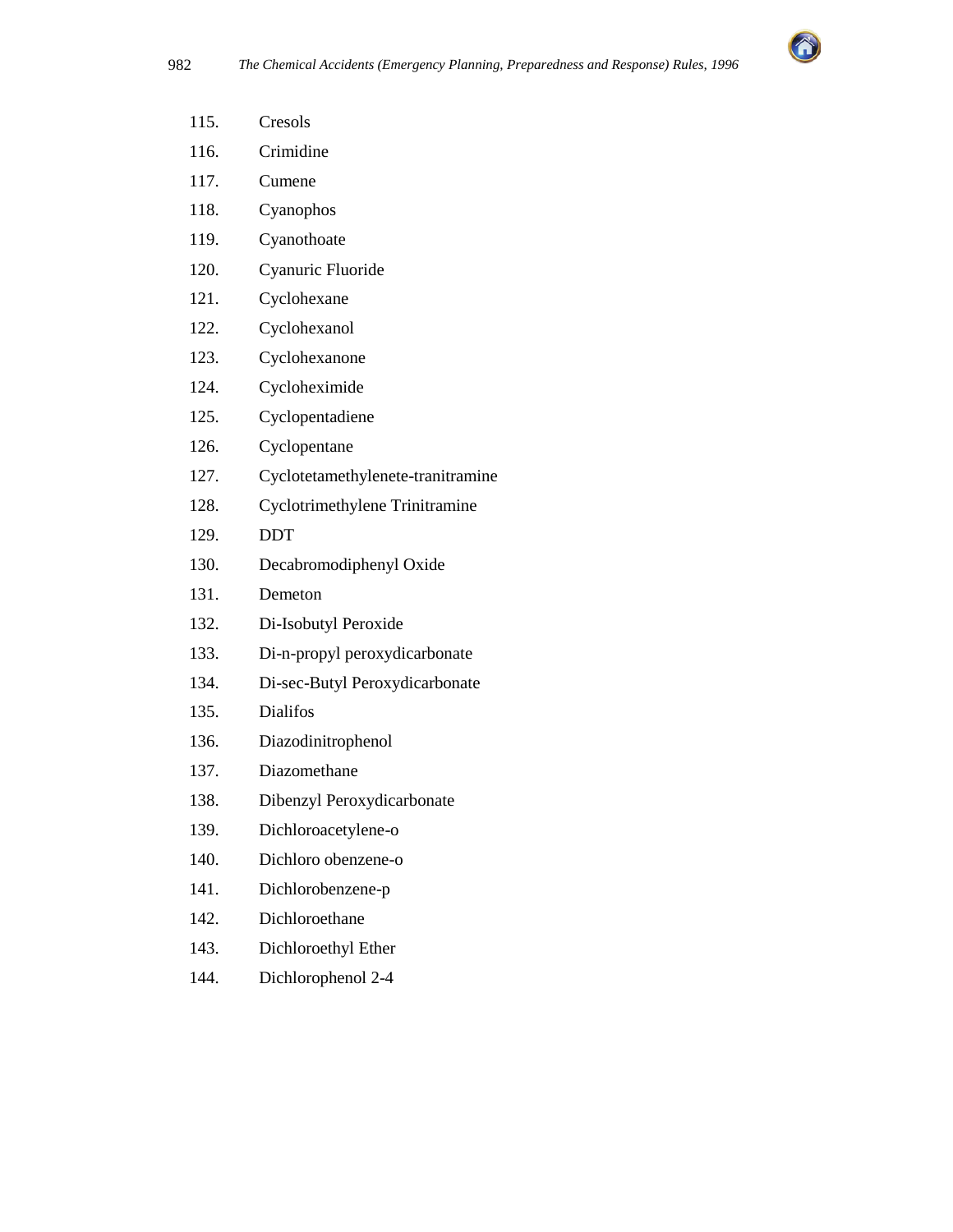

- 145. Dichlorophenol –2, 6
- 146. Dichlorophenboxy Acetic Acid, -2,4(2,4-D)
- 147. Dichloropropane,-1,2
- 148. Dichlorosalicylic Acid, -3,5
- 149. Dichlorvos (DDVP)
- 150. Dicrotophos
- 151. Dieldrin
- 152. Diepoxybutane
- 153. Diethyl Peroxydicarbonate
- 154. Diethylene Glycol dinitrate
- 155. Diethylene Triamine
- 156. Diethyleneglycol Butyl Ether/Diethyleneglycol Butyl Acetate
- 157. Diethylenetriamine (DETA)
- 158. Diglycidyl Ether
- 159. Dithydroperoxypropane, -2, 2
- 160. Di-isobutyryl peroxide
- 161. Dimefox
- 162. Dimethoate
- 163. Dimethyl Phosphoramidocyanidic Acid
- 164. Dimthyl Phthalate
- 165. Dimethylcarbomyl
- 166. Dimethylnitrosamine
- 167. Dinitrophenol, Salts
- 168. Dinitrotoluene
- 169. Dintro-o-Cresol
- 170. Dioxane
- 171. Dioxathion
- 172. Dioxolane
- 173. Diphacinone
- 174. Diphosphoramide Octamethyl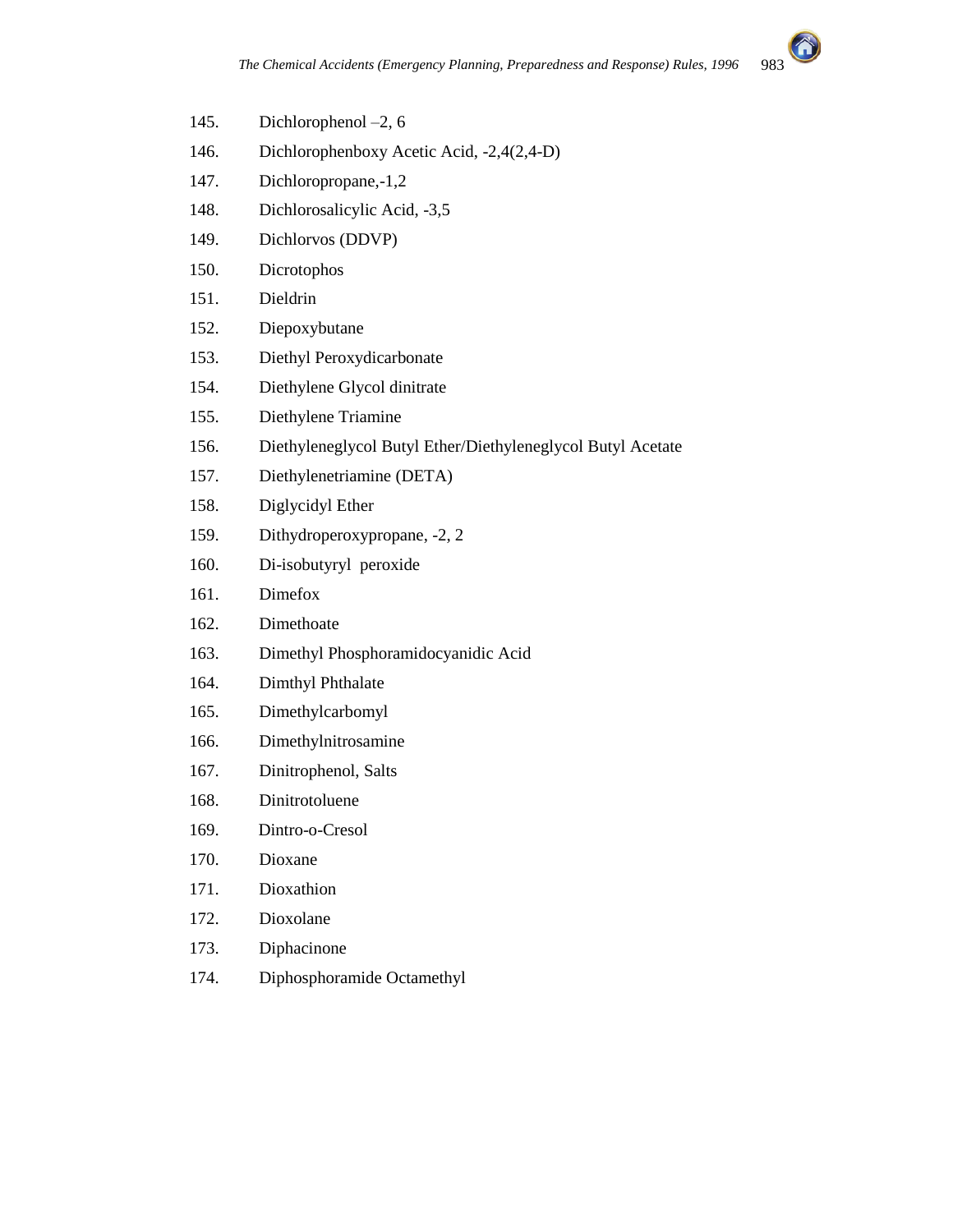

- 175. Dipropylene Glycolmethylether
- 176. Disulfoton
- 177. Endosulfan
- 178. Endrin
- 179. Epichlorohydrine
- 180. EPN
- 181. Epoxypropane, 1-2
- 182. Ethion
- 183. Ethyl carbamate
- 184. Ethyl Ether
- 185. Ethyl Hexanol, -2
- 186. Ethyl Mercaptan
- 187. Ethyl Methacrylate
- 188. Ethyl Nitrate
- 189. Ethylamine
- 190. Ethylene
- 191. Ethylene Chlorohydrine
- 192. Ethylene Diamine
- 193. Ethylene Dibromide
- 194. Ethylene Dichloride
- 195. Ethylene Glycol Dinitrate
- 196. Ethylene Oxide
- 197. Ethyleneimine
- 198. Ethylthiocyanate
- 199. Fensulphothion
- 200. Fluenetil
- 201. Fluoro, -4,-2-Hydroxybutyric Acid and Salts Esters, Amides
- 202. Fluoracetic Acid and salts, Esters, Amides
- 203. Fluorobutyric Acid, -4, and Salts, Esters, Amides
- 204. Fluorocortonic Acid, -4, Salts, Esters, Amides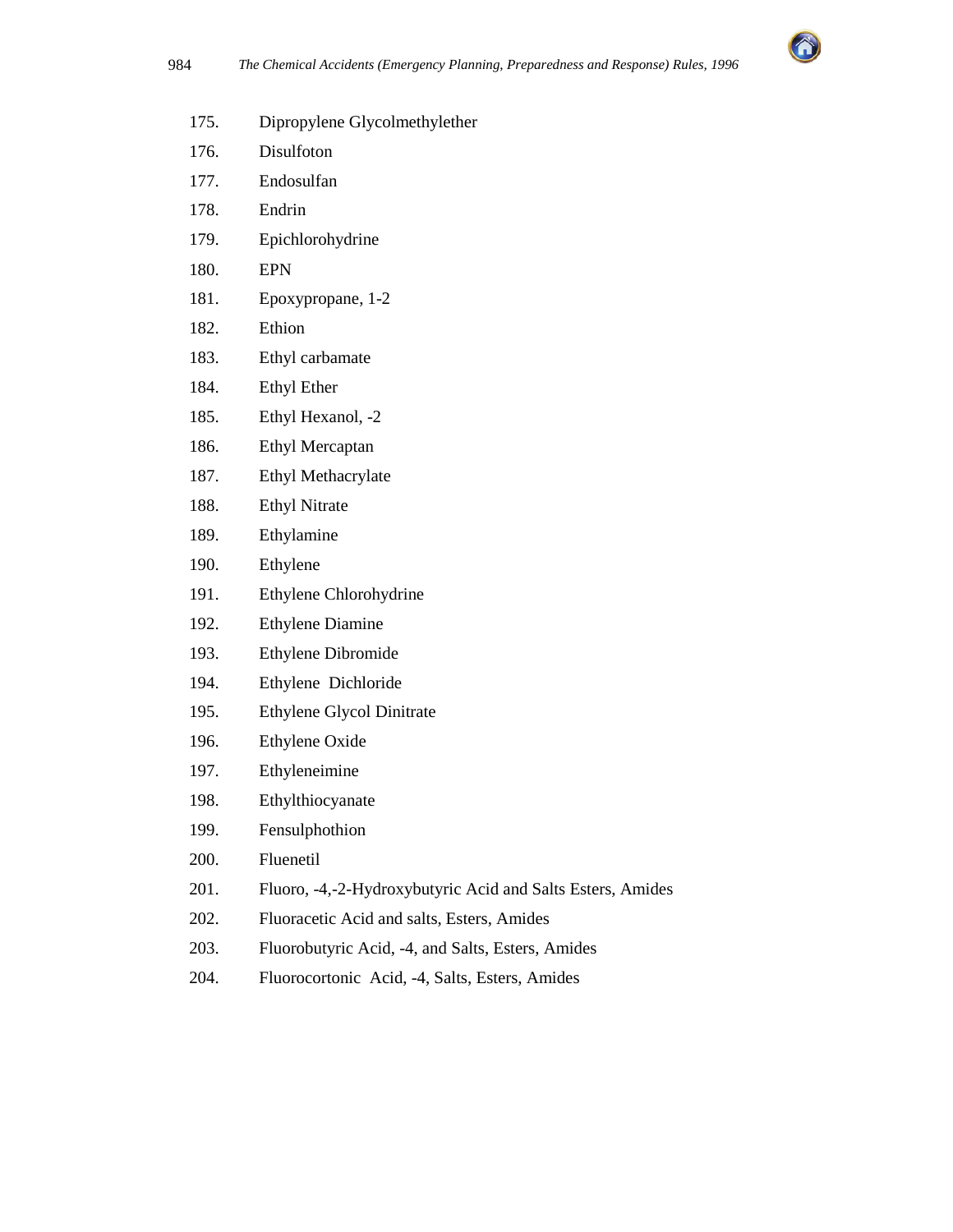

| 205. | Formaldehyde                                              |
|------|-----------------------------------------------------------|
| 206. | Glyconitrile (Hydroxyacetonitrile)                        |
| 207. | Guanyl, -1,-4 Nitrosaminoguyny1-1 Tetrazene               |
| 208. | Heptachlor                                                |
| 209. | Hexachloro Cyclopentadiene                                |
| 210. | Hexachlorocyclohexane                                     |
| 211. | Hexachlorocyclomethane                                    |
| 212. | Hexachlorodibenzo-p-Dioxin. 1, 2, 3, 7, 8, 9              |
| 213. | Hexafluoropropene                                         |
| 214. | Hexamethylphosphoramide                                   |
| 215. | Hexamethyl, -3, 3, 6, 9, 9-1, 2, 4, 5-Tetraoxacyclononane |
| 216. | Hexamethylenediamine                                      |
| 217. | Hexane                                                    |
| 218. | Hexanitrostilbene, $-2, 2, 4, 4, 6, 6$                    |
| 219. | <b>Hexavalent Chromium</b>                                |
| 220. | Hydrazine                                                 |
| 221. | <b>Hydrazine Nitrate</b>                                  |
| 222. | Hydrochloric Acid                                         |
| 223. | Hydrochloric Acid                                         |
| 224. | Hydrogen                                                  |
| 225. | Hydrogen Bromide (Hydrobromic Acid)                       |
| 226. | Hydrogen Chloride (Liquified Gas)                         |
| 227. | Hydrogen Cyanide                                          |
| 228. | Hydrogen Fluoride                                         |
| 229. | Hyrdogen Selenide                                         |
| 230. | Hydrogen Sulphide                                         |
| 231. | Hydroquinone                                              |
| 232. | Iodine                                                    |
| 233. | Isobenzan                                                 |
|      |                                                           |

234. Isodrin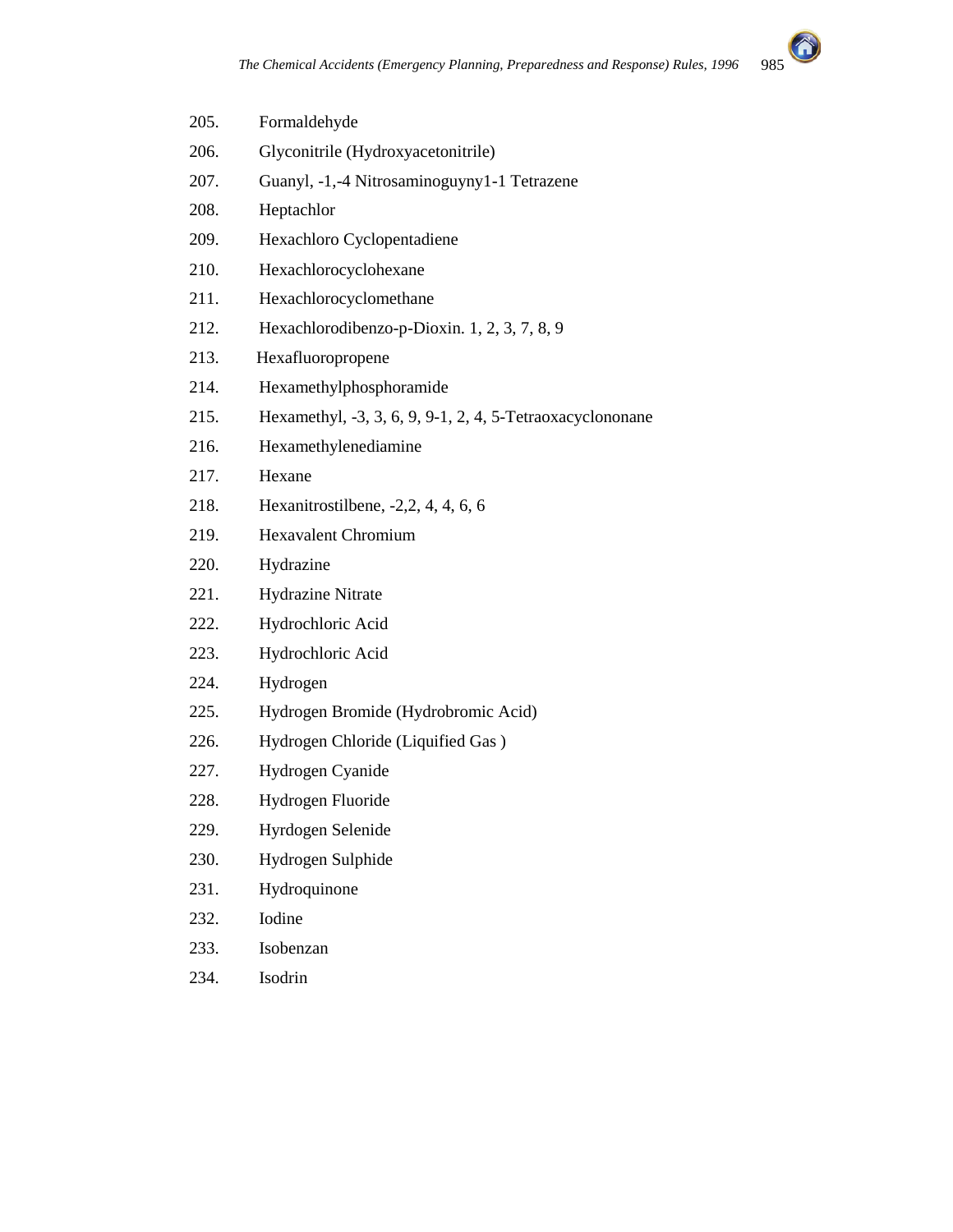

| 235. | Isophorone Diisocyanate                              |
|------|------------------------------------------------------|
| 236. | Isopropyl Ether                                      |
| 237. | Juglone (5-Hydroxynaphthalene-1, 4-Dione)            |
| 238. | Lead (inorganic fumes & dusts)                       |
| 239. | Lead 2, 4, 6-Ttrinitroresorcinoxide (Lead Styphnate) |
| 240. | Lead Azide                                           |
| 241. | Leptophos                                            |
| 242. | Lindane                                              |
| 243. | Liquefied Petroleum Gas (LPG)                        |
| 244. | Maleic Anhydride                                     |
| 245. | Managanese & Compounds                               |
| 246. | Mercapto Benzothiazole                               |
| 247. | Mercury Alkyl                                        |
| 248. | <b>Mercury Fulminate</b>                             |
| 249. | Mercury Methyl                                       |
| 250. | Methacrylic Anhydride                                |
| 251. | Methacrylonitrile                                    |
| 252. | Methacryloyl Chloride                                |
| 253. | Methamidophos                                        |
| 254. | Methanesuphonyl Fluoride                             |
| 255. | Methanthiol                                          |
| 256. | Methoxy Ethanol                                      |
| 257. | Methoxyethylmercuric Acetate                         |
| 258. | Methyl Acrylate                                      |
| 259. | Methyl Alcohol                                       |
| 260. | Methyl Amylketone                                    |
| 261. | Methyl Bromide (Bromomethane)                        |
| 262. | Methyl Chloride                                      |
| 263. | Methyl Chloroform                                    |
| 264. | Methyl Cyclohaexene                                  |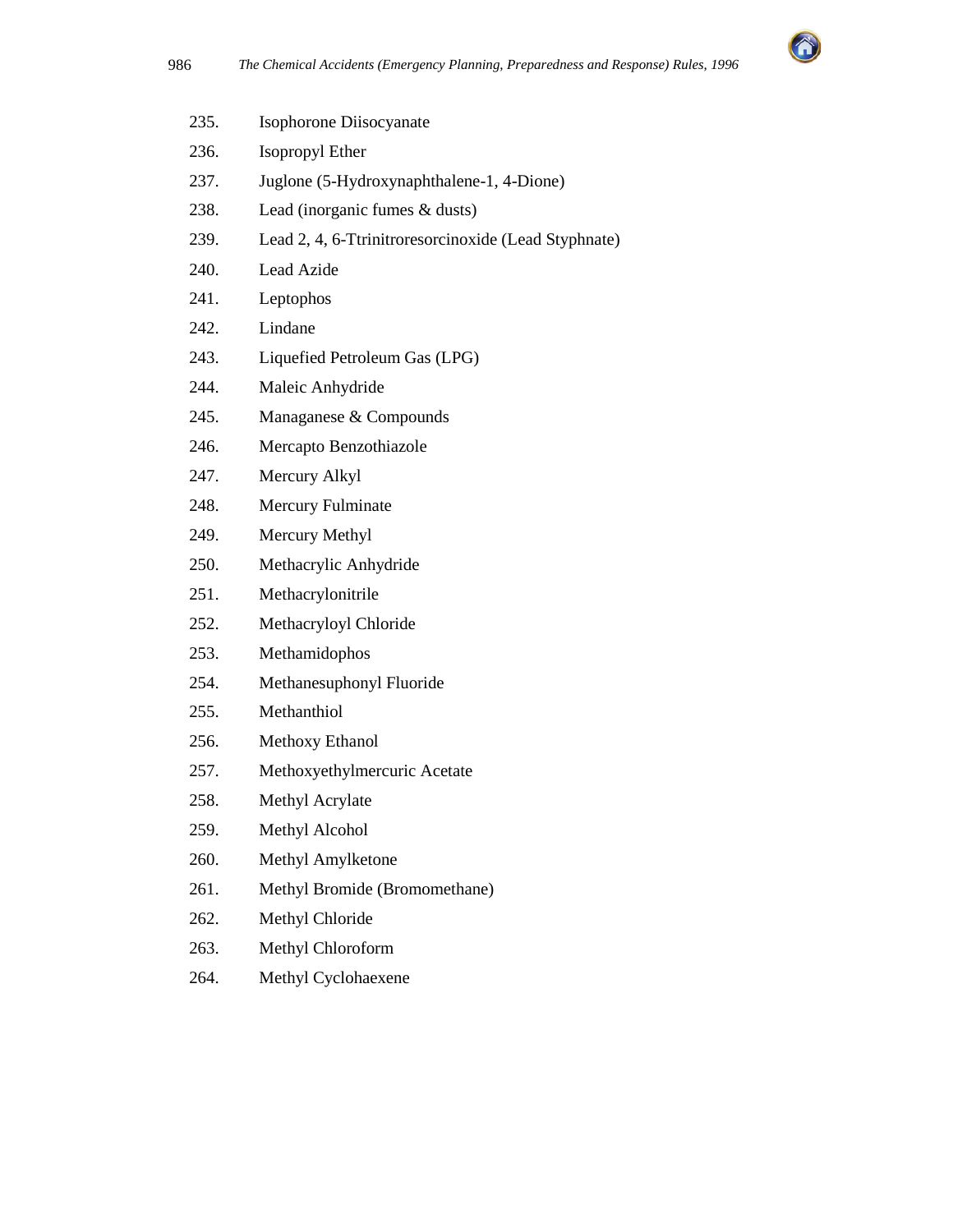

- 265. Methyl ethyl Ketone Peroxide
- 266. Methyl Hydrazine
- 267. Methyl Isobutyl Ketone
- 268. Methyl Isobutyl Ketone Peroxide
- 269. Methyl Isocyanate
- 270. Methyl Isothiocyanate
- 271. Methyl Mercaptan
- 272. Methyl Methacrylate
- 273. Methyl Parathion
- 274. Methyl Phoshonic Dichloride
- 275. Methyl-N, 2, 4, 6-Tetranitroaniline
- 276. Methylene Chloride
- 277. Methylenebis,-4, 4, (2,- chloroaniline)
- 278. Methyltrichlorosilane
- 279. Mevinphos
- 280. Molybdenum & Compounds
- 281. N-Methyl-N, 2, 4-,6- Tetranitroanaline
- 282. Naptha (Coal Tar)
- 283. Napthylamine, 2
- 284. Nickel & Compounds
- 285. Nickel Tetracarbonyl
- 286. Nitroaniline-o
- 287. Nitroaniline-P
- 288. Nitrobenzene
- 289. Nitrochlorobenzene-P
- 290. Nitrocyclohexane
- 291. Nitroethane
- 292. Nitrogen Dioxide
- 293. Nitrogen Oxides
- 294. Nitrogen Trifluoride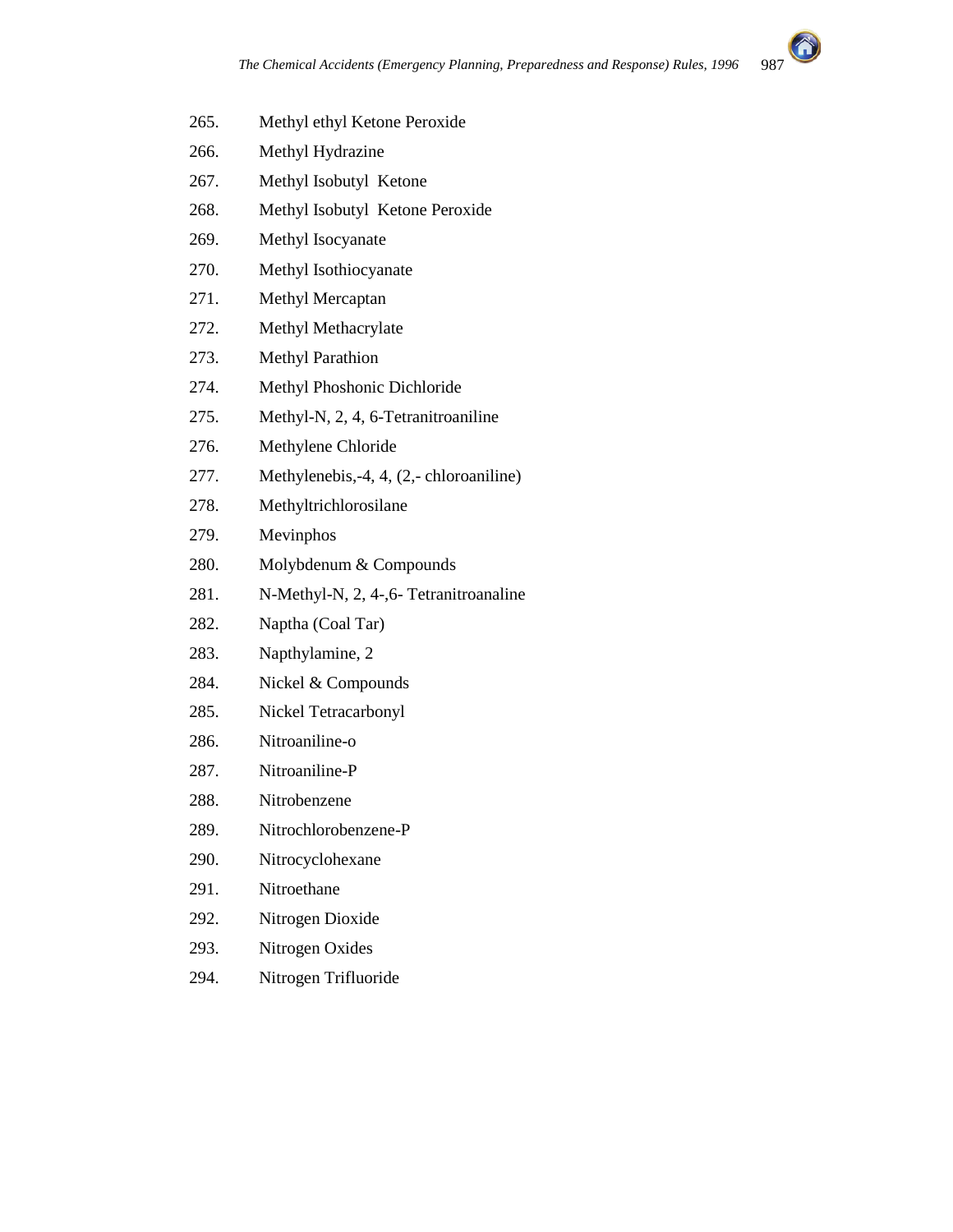

| 295. | Nitroglycerine                                     |
|------|----------------------------------------------------|
| 296. | Nitrophenol-P                                      |
| 297. | Nitropropane-1                                     |
| 298. | Nitropropane-2                                     |
| 299. | Nitrosodimethylamine                               |
| 300. | Nitrotoluene                                       |
| 301. | Octabromophenyl Oxide                              |
| 302. | Oleum                                              |
| 303. | Oleylamine                                         |
| 304. | OO-Diethyl S-Ethysulphonylmethyl                   |
| 305. | OO- Diethyl S-Ethysulphonylmethyl Phosphorothioate |
| 306. | OO- Diethyl S-Ethylthiomethyl Phosphorothioate     |
| 307. | OO- Diethyl S-Isopropylthiomethyl Phosphorothioate |
| 308. | OO- Diethyl S-Propylthiomethyl Phosphorodithioate  |
| 309. | Oxyamyl                                            |
| 310. | Oxydisulfoton                                      |
| 311. | Oxygen (liquid)                                    |
| 312. | Oxygen Difluoride                                  |
| 313. | Ozone                                              |
| 314. | Paroxon (diethyl 4-Nitrophenyl Phosphate)          |
| 315. | Paraquat                                           |
| 316. | Parathion                                          |
| 317. | Paris green                                        |
| 318. | Pentaborane                                        |
| 319. | Pentabromodiphenyl Oxide                           |
| 320. | Pentabromophenol                                   |
| 321. | Pentachloro Napthalene                             |
| 322. | Pentachloroethane                                  |
| 323. | Pentachlorophenol                                  |

324. Pentaerythritol Tetranitrate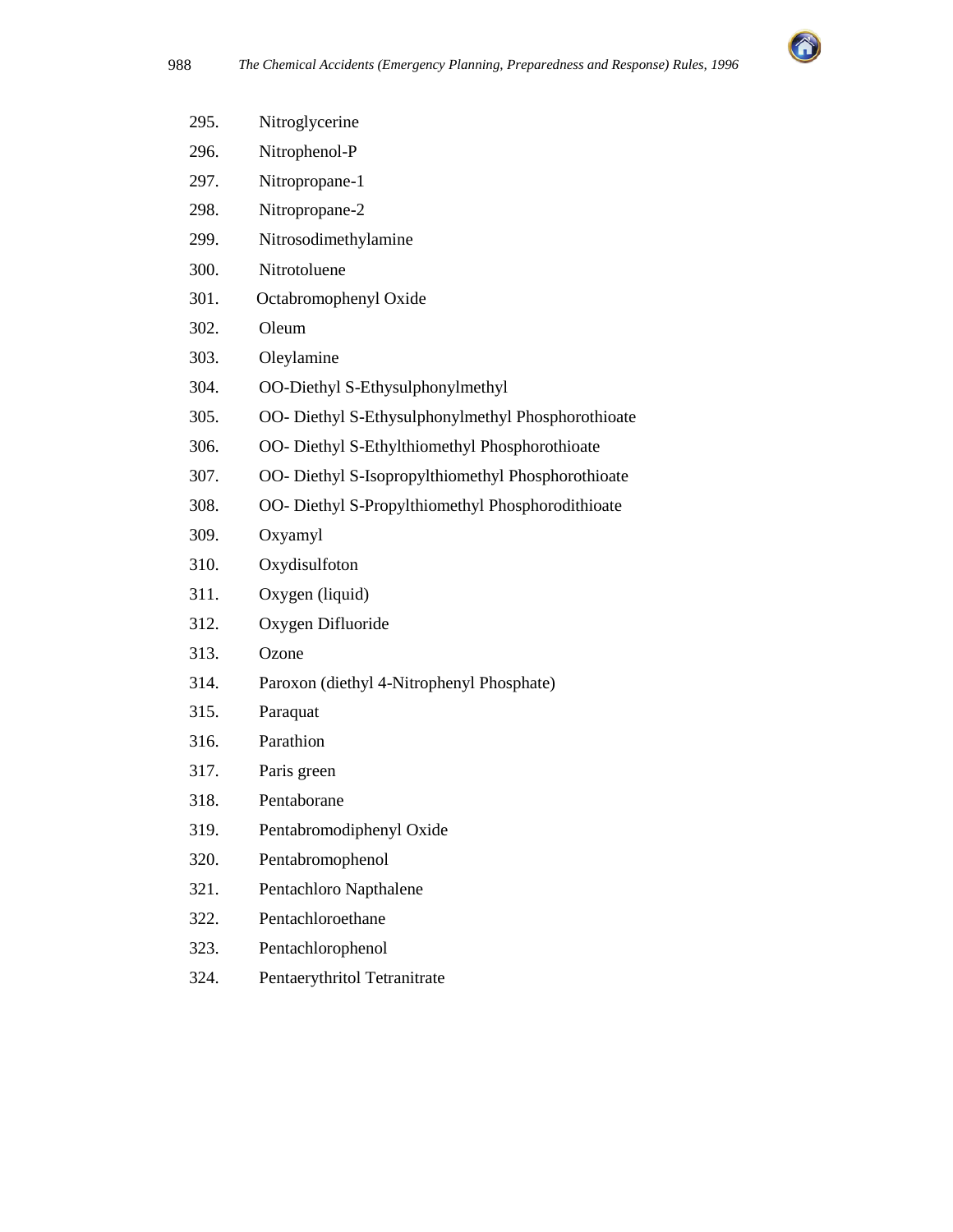

| 325. | Pentane                                                                  |
|------|--------------------------------------------------------------------------|
| 326. | Pentanone, 2, 4-Methyl                                                   |
| 327. | Peradetic Acid                                                           |
| 328. | Perchloroethylene                                                        |
| 329. | Perchloromethyl Mercaptan                                                |
| 330. | Phenol                                                                   |
| 331. | Phenyl Glycidal Ether                                                    |
| 332. | Phenylene p-Diamine                                                      |
| 333. | Phenylmercury Acetate                                                    |
| 334. | Phorate                                                                  |
| 335. | Phosacetim                                                               |
| 336. | Phosalone                                                                |
| 337. | Phosfolan                                                                |
| 338. | Phosgene (carbonyl chloride)                                             |
| 339. | Phosmet                                                                  |
| 340. | Phosphamidon                                                             |
| 341. | Phosphine (Hydrogen Phosphide)                                           |
| 342. | Phosphoric Acid and Esters                                               |
| 343. | Phosphoric Acid, Bromoethyl Bromo (2,2-Dimethylpropyl) Bromethyl         |
|      | Ester                                                                    |
| 344. | Phosphoric Acid, Bromoethyl Bromo (2, 2-Dimethylpropyl)                  |
| 345. | Phosphoric Acid, Cloroethyl Bromo (2, 2-Dimethylpropyl Chloroethylester) |
| 346. | Phosphorous & Compounds                                                  |
| 347. | Phostalan                                                                |
| 348. | Picric Acid, (2, 4, 6-Trinitrophenol)                                    |
| 349. | Polybrominated Biphenyls                                                 |
| 350. | Potassium Arsenite                                                       |
| 351. | Potassium Chlorate                                                       |
| 352. | Promurit (1-(3, 4 Dichlorophenyl)-3-Triazenethiocarboxamide)             |
| 353. | Propanesultone-1, 3                                                      |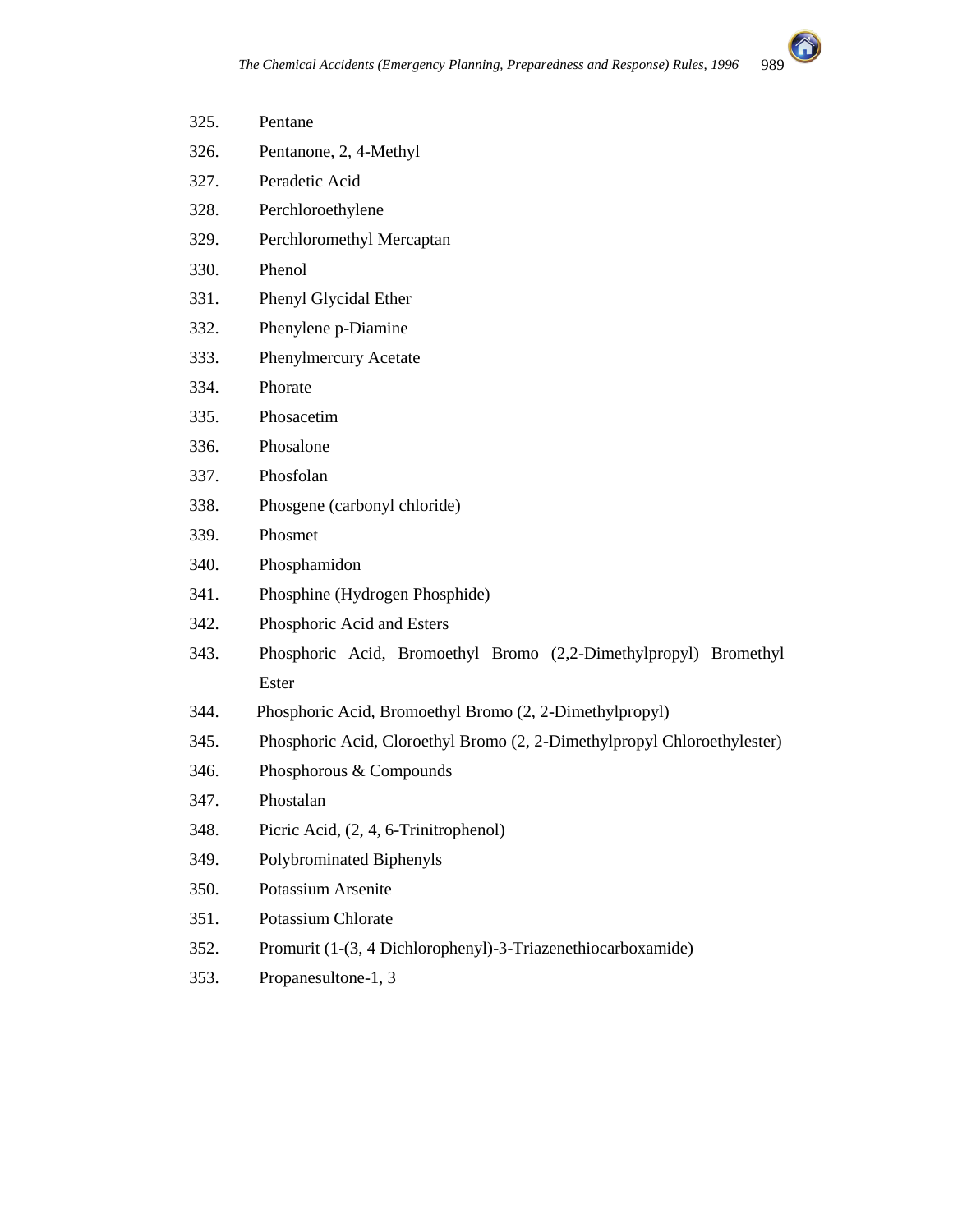

- 354. Propen-1, -2-Chloro-1, 3-Diol-Diacetate
- 355. Propylene Oxide
- 356. Propyleneimine
- 357. Pyrazoxon
- 358. Selenium Hexafluoride
- 359. Semicarbazide Hydrochloride
- 360. Sodium Arsenite
- 361. Sodium Azide
- 362. Sodium Chlorate
- 363. Sodium Cyanide
- 364. Sodium Picramate
- 365. Sodium Selenite
- 366. Styrene, 1, 1, 3, 2-Tetrachloroethane
- 367. Sulfotep
- 368. Sulphur dichloride
- 369. Sulphur Dioxide
- 370. Sulphur Trioxide
- 371. Sulphuric Acid
- 372. Sulphoxide, 3-chloropropyloctyl
- 373. Tellurium
- 374. Tellurium Hexafluoride
- 375. Tepp
- 376. Terbufos
- 377. Tetrabromobisphenol-A
- 378. Tetrachloro, 2, 2, 5, 6, 2, 5-Cyclohexadiene-1, 4-Dione
- 379. Tetrachlorodibenzo-p Dloxin, 2 3, 7, 8(TCDD)
- 380. Tetraethyl Lead
- 381. Tetrafluoroethane
- 382. Tetramethylenedisulphotetramine
- 383. Tetramethyl Lead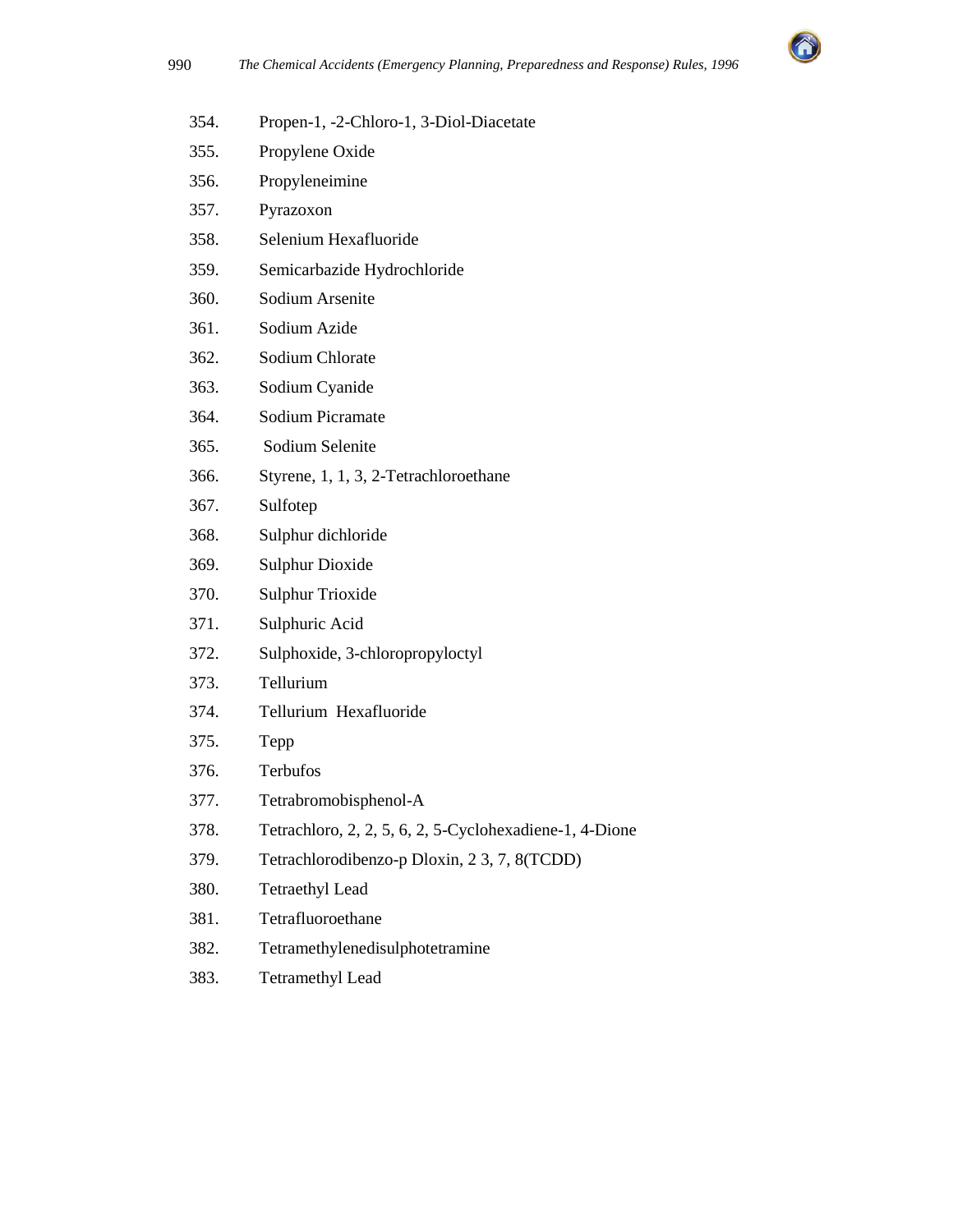

| 384. | Tetranitromethane                             |
|------|-----------------------------------------------|
| 385. | Thallium & Compounds                          |
| 386. | Thionazin                                     |
| 387. | Thinoyl Chloride                              |
| 388. | Tirpate                                       |
| 389. | Toluene                                       |
| 390. | Toluene-2-4Diisocyanate                       |
| 391. | Toluidine-o                                   |
| 392. | Toluene 2, 6-Diisocyanate                     |
| 393. | Trans-1, 4-dichlorobutene                     |
| 394. | Tri-1(cycloexyl) Stannyl-1-H-1, 2, 3-Triazole |
| 395. | Triamino, -1, 3 5, 2, 4, 6-Trinitrobenzene    |
| 396. | Tribromophenol, 2, 4, 6                       |
| 397. | Trichloro Acetyl Chloride                     |
| 398. | <b>Trichloro Ethane</b>                       |
| 399. | <b>Trichloro Napthalene</b>                   |
| 400. | Trichloro (Chloromethyl) Silane               |
| 401. | Trichlorodichlorophenylsilane                 |
| 402. | Trichloroethane, $1, 1$ -1                    |
| 403. | <b>Trichloroethyl Silane</b>                  |
| 404. | Trichloroethylene                             |
| 405. | Trichloromethanesulphenyl chloride            |
| 406. | Trichlorophenol, 2, 2, 6                      |
| 407. | Trichlorophenol, 2, 4, 5                      |
| 408. | Triethylamine                                 |
| 409. | Triethylenemelamine                           |
| 410. | Trimethyl Chlorosilane                        |
| 411. | Triethylpropane Phosphite                     |
| 412. | Trinitroaniline                               |
| 413. | Trinitroanisole, 2, 2, 4, 6                   |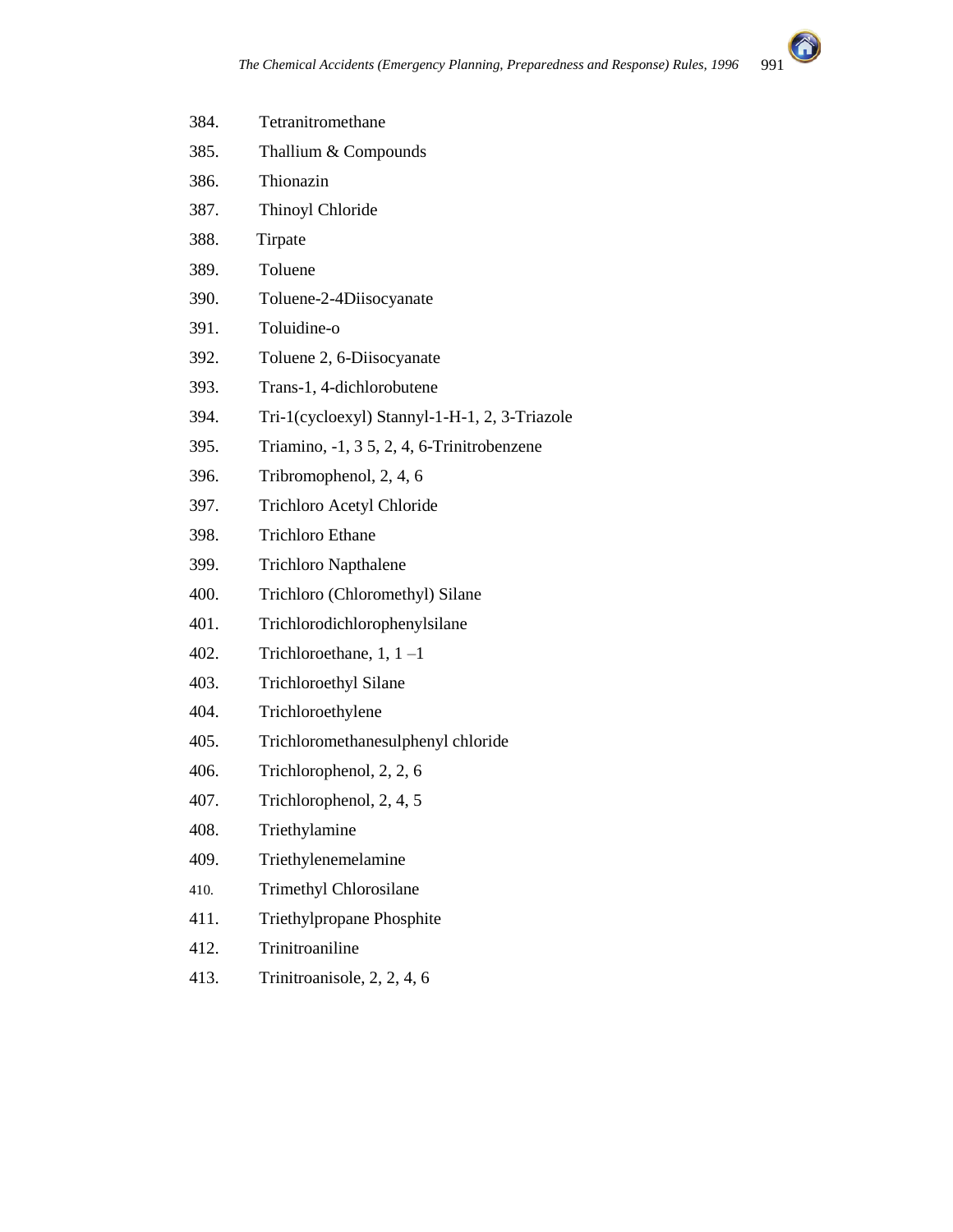

| 414. | Trinitrobenzene                             |
|------|---------------------------------------------|
| 415. | Trinitrobenzoic Acid                        |
| 416. | Trinitrocresol                              |
| 417. | Trinitrophenetole, 2, 5, 6                  |
| 418. | Trinitroresorcinol, 2, 4, 6 (Styphnic Acid) |
| 419. | Trinitrotoluene                             |
| 420. | <b>Triorthocresyl Phosphate</b>             |
| 421. | Triphenyl Tin Chloride                      |
| 422. | Turpentine                                  |
| 423. | Uranium & Compounds                         |
| 424. | Vanadium & Compounds                        |
| 425. | Vinyl Chloride                              |
| 426. | Vinyl Fluoride                              |
| 427. | Vinyl Toluene                               |
| 428. | Warfarin                                    |
| 429. | Xylene                                      |
| 430. | Xylidine                                    |
| 431. | Zinc & Compounds                            |

432. Zirconium & Compounds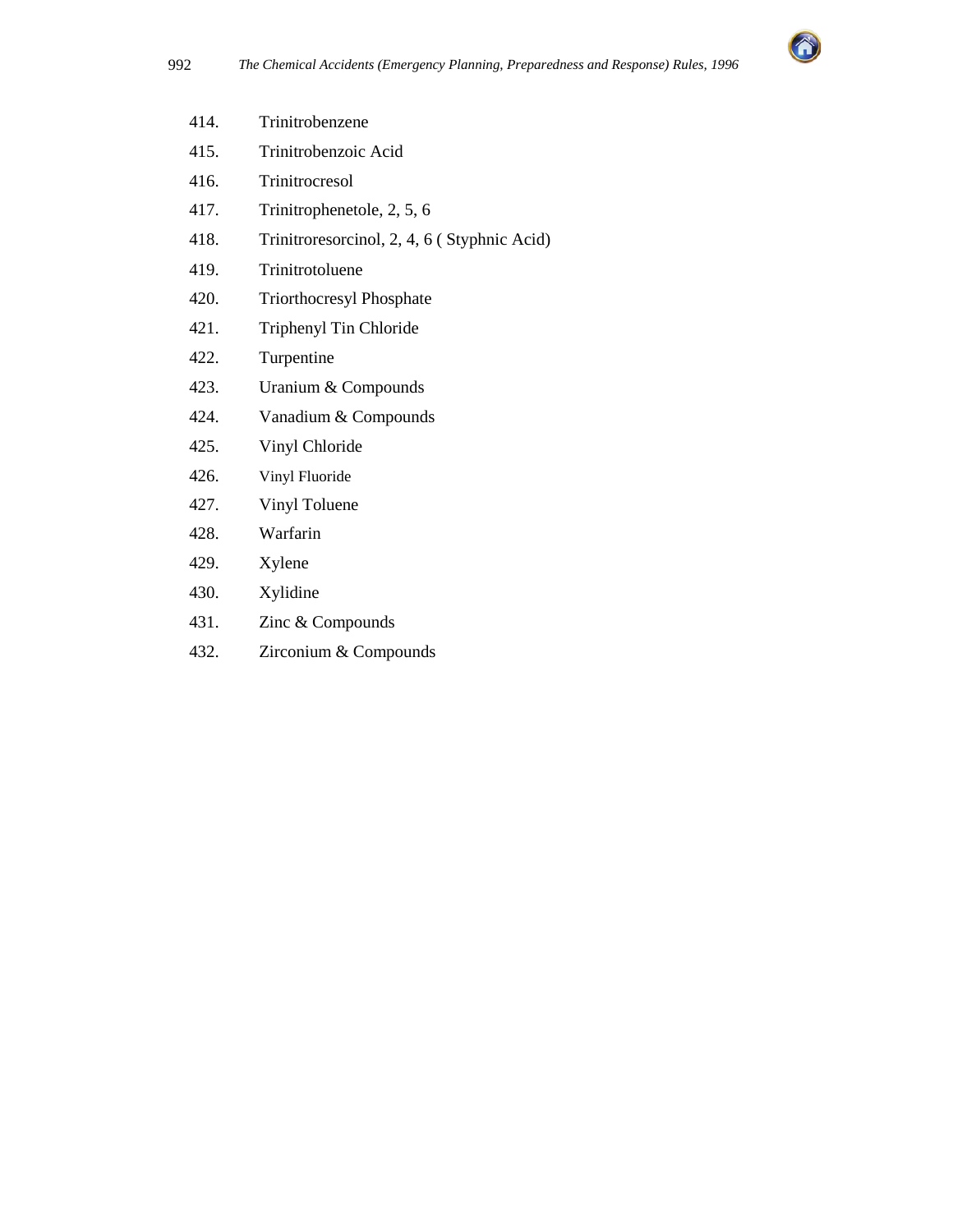# **SCHEDULE -2**

| S.No.            | <b>Chemicals</b>                                                        | <b>Threshold Planning</b><br>Quantities (M.T.) |  |
|------------------|-------------------------------------------------------------------------|------------------------------------------------|--|
| 1                | $\mathbf{2}$                                                            | 3                                              |  |
| 1.               | Acrylonitrile                                                           | 350                                            |  |
| 2.               | Ammonia                                                                 | 60                                             |  |
| 3.               | Ammonium nitrate (c)                                                    | 350                                            |  |
| $\overline{4}$ . | Ammonium nitrate fertilizers (d)                                        | 1,250                                          |  |
| 5.               | Chlorine                                                                | 10                                             |  |
| 6.               | 50<br>Flammable gases as defined in Schedule 1,<br>paragraph (b) (i)    |                                                |  |
| 7.               | Highly flammable liquids as defined in<br>chedule 1, paragraph (b) (ii) | 10,000                                         |  |
| 8.               | Liquid oxygen                                                           | 200                                            |  |
| 9.               | Sodium chlorate                                                         | 25                                             |  |
| 10.              | Sulphur dioxide                                                         | 20                                             |  |
| 11.              | Sulphur troxide                                                         | 15                                             |  |
| 12.              | Carbonyl chloride                                                       | 0.750                                          |  |
| 13.              | Hydrogen Sulphide                                                       | 5                                              |  |
| 14.              | Hydrogen fluoride                                                       | 5                                              |  |
| 15.              | Hydrogen cyanide                                                        | 5                                              |  |
| 16.              | Carbon disulphide                                                       | 20                                             |  |
| 17.              | <b>Bromine</b>                                                          | 50                                             |  |
| 18.              | Ethylene oxide                                                          | 5                                              |  |
| 19.              | Propylene oxide                                                         | 5                                              |  |
| 20.              | 2-Propenal (Acrolein)                                                   | 20                                             |  |
| 21.              | Bromomethane (Methyl bromide)                                           | 20                                             |  |
| 22.              | Methyl isocyanate                                                       | 0.150                                          |  |

# [ see rules 2(b), 2(e) 2(g)]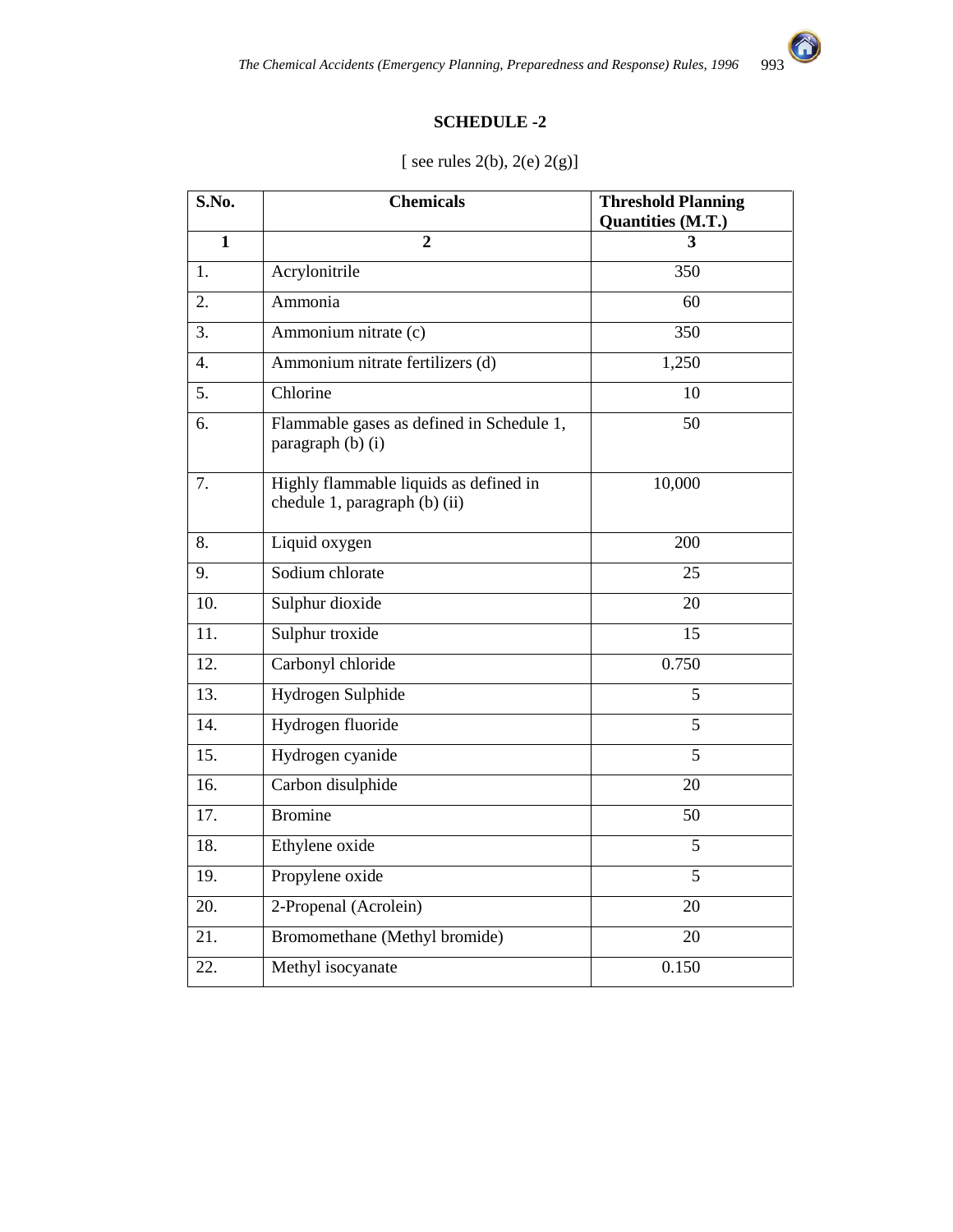

| 23. | Tetraethyl Lead or tetramethyl lead     |    |
|-----|-----------------------------------------|----|
| 24. | 1,2 Dirbromoethane (Ethylene dibromide) |    |
| 25. | Hydrogen chloride (liquified gas)       | 25 |
| 26. | Diphenyl methane di-isocyanate (MDI)    |    |
| 27. | Toluene di-isocyanate (TDI)             |    |

- Note : (a) The threshold quantities set out above relate to each installation or group of installations belonging to the same occupier where the distance between installations is not sufficient to avoid, in foreseeable circumstances, any aggravation of major accident hazards. These threshold quantities apply in any case to each group of installations belonging to the same occupier where the between the installations is less than 500 metres.
	- (b) For the purpose of determining the threshold quantity of a hazardous chemical at an isolated storage, account shall also be taken of any hazardous chemical which is :-

(i) in that part of any pipeline under the control of the occupier having control of the site, which is within 500 metres of that site and connected to it;

(ii)at any other site under the control of the same occupier any part of the boundary of which is within 500 metres of the said site; and

(iii) in any vehicle, vessel, aircraft or hovercraft under the control of the same occupier which is used for storage purpose either at the site or within 500 metres of it;

But no account shall be taken of any hazardous chemical which is in a vehicle, vessel, aircraft or hovercraft used for transporting it.

- (c) This applies to ammonium nitrate and mixtures of ammonium nitrate where the nitrogen content derived from the ammonium nitrate is greater than 28 per cent by weight and to aqueous solutions of ammonium nitrate where the concentration of ammonium nitrate is greater than 90 per cent by weight.
- (d) This applies to straight ammonium nitrate fertilizers and to compound fertilizers where the nitrogen content derived from the ammonium nitrate is greater than 28 per cent by weight ( a compound fertilizer contains ammonium nitrate together with phosphate and/or potash)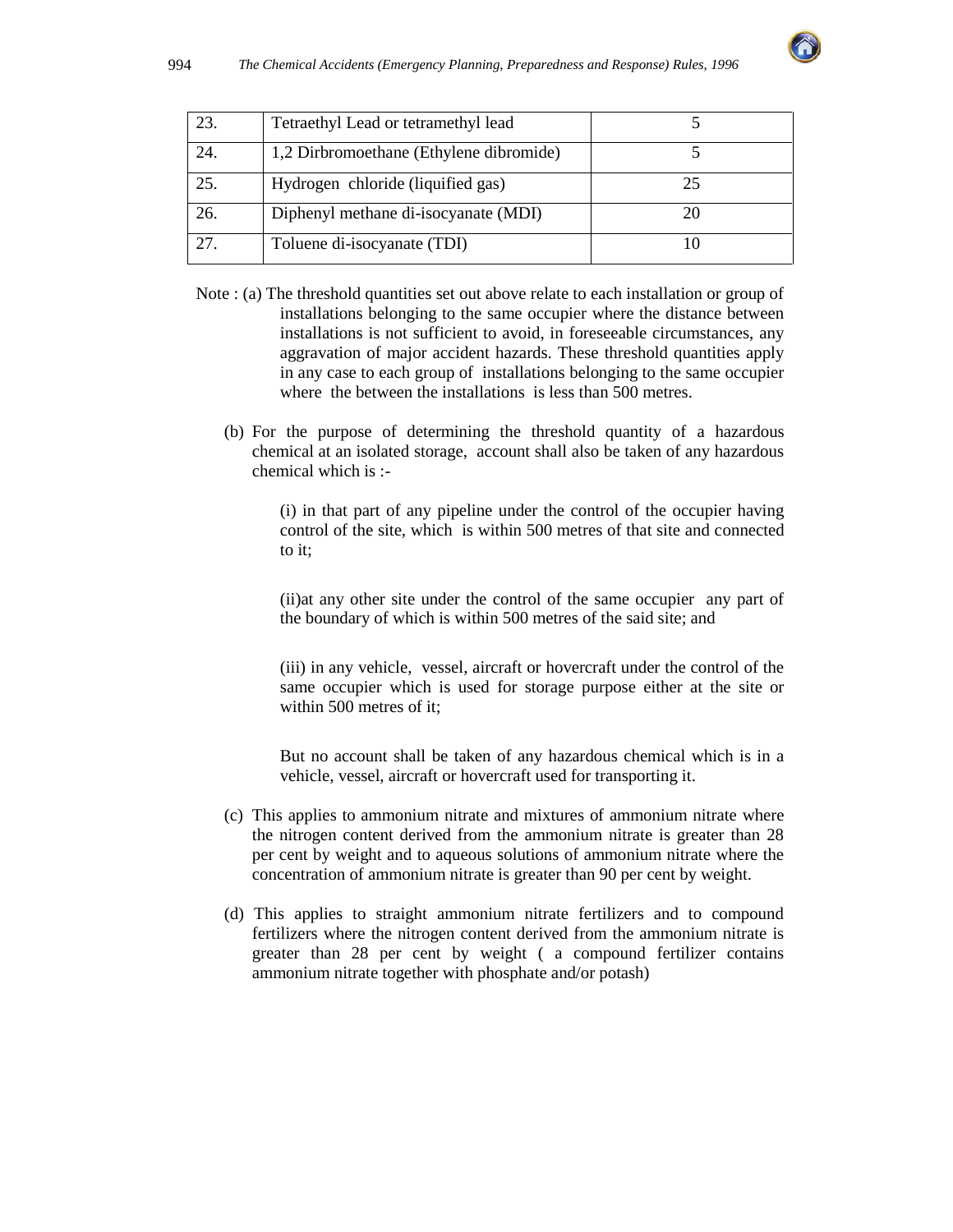

# **SCHEDULE - 3**

[see rule 2(b), 2(e), 2(g)]

#### **Named Chemicals**

| S.<br>No.        | <b>Chemical</b>                                | <b>Threshold</b><br>quantity | <b>CAS</b> number       |  |  |
|------------------|------------------------------------------------|------------------------------|-------------------------|--|--|
| 1                | $\overline{2}$                                 | 3                            | $\overline{\mathbf{4}}$ |  |  |
|                  | <b>Group 1-TOXIC CHEMICALS</b>                 |                              |                         |  |  |
| 1.               | Aldicarb                                       | 100 kg                       | 116-06-3                |  |  |
| 2.               | 4-Aminodiphenyl                                | $\overline{1}$ kg            | $96 - 67 - 1$           |  |  |
| 3.               | Amiton                                         | $1 \text{ kg}$               | $78 - 53 - 5$           |  |  |
| $\overline{4}$ . | Anabasine                                      | 100 kg                       | 494-52-0                |  |  |
| 5.               | Arsenic pentoxide, Arsenic (V) acid and salts  | 500 kg                       |                         |  |  |
| 6.               | Arsenic trioxide, Arsenious (III) acid & salts | 100 kg                       |                         |  |  |
| 7.               | Arsine (Arsenic hydride)                       | $10 \text{ kg}$              | 7784-42-1               |  |  |
| 8.               | Azinpho-ethyl                                  | 100 kg                       | 2642-71-9               |  |  |
| 9.               | Azinpho-methyl                                 | 100 kg                       | $86 - 50 - 0$           |  |  |
| 10.              | Benzidine                                      | $1 \text{ kg}$               | $92 - 87 - 5$           |  |  |
| 11.              | <b>Benzidine</b> salts                         | $1 \text{ kg}$               | $\overline{a}$          |  |  |
| 12.              | Beryllium (powders & "compounds")              | $10 \text{ kg}$              | $\frac{1}{2}$           |  |  |
| 13.              | Bis(2-chloroethyl) Sulphide                    | $1 \text{ kg}$               | 505-60-2                |  |  |
| 14.              | Bis (chloromethyl) ether                       | $1 \text{ kg}$               | 542-88-1                |  |  |
| 15.              | Carbofuran                                     | 100 kg                       | 1563-66-2               |  |  |
| 16.              | Carbophenothion                                | 100 kg                       | 786-19-6                |  |  |
| 17.              | Chlorfenvinphos                                | 100 kg                       | 470-90-6                |  |  |
| 18.              | 4-(Chloroformyl) morpholine                    | $1 \text{ kg}$               | 15159-40-7              |  |  |
| 19.              | Chloromethyl methyl ether                      | $1 \text{ kg}$               | $107 - 30 - 2$          |  |  |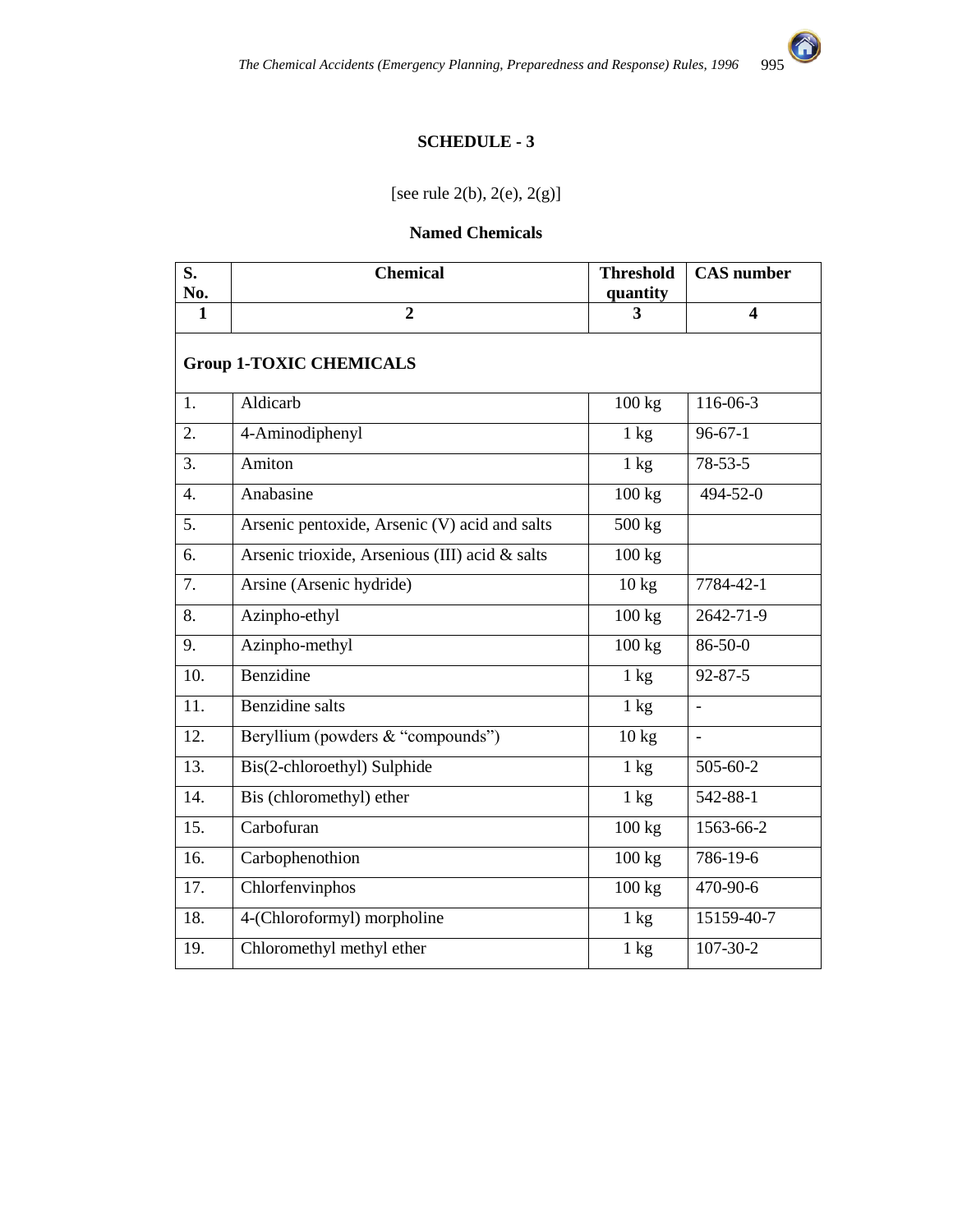

| S.<br>No.    | <b>Chemical</b>                                              | <b>Threshold</b><br>quantity | $\overline{\text{CAS}}$ number |
|--------------|--------------------------------------------------------------|------------------------------|--------------------------------|
| $\mathbf{1}$ | $\overline{2}$                                               | 3                            | $\overline{\mathbf{4}}$        |
| 20.          | Cobalt (metal, oxides, carbonates, sulphides, as<br>powders) | 1000 kg                      | $\blacksquare$                 |
| 21.          | Crimidine                                                    | 100 kg                       | 535-89-7                       |
| 22.          | Cyanothoate                                                  | 100 kg                       | 3734-90-0                      |
| 23.          | Cycloheximide                                                | 100 kg                       | 66-81-9                        |
| 24.          | Demeton                                                      | 100 kg                       | 8065-48-3                      |
| 25.          | <b>Dialifos</b>                                              | 100 kg                       | 10311-84-9                     |
| 26.          | OO-Diethyl S-ethylsuphinylmethyl<br>phosphorothioate         | 100 kg                       | 2588-06-8                      |
| 27.          | OO-Diethyl S-ethylsuphonylmethyl<br>phosphorothioate         | 100 kg                       | 2588-06-9                      |
| 28.          | OO-Diethyl S-ethylthiomethyl phosphorothioate                | 100 kg                       | 2600-69-3                      |
| 29.          | OO-Diethyl S-isopropylthiomethyl<br>phosphorodithioate       | 100 kg                       | $\frac{1}{2}$                  |
| 30.          | OO-Diethyl S- propylthiomethyl<br>phosphorodithioate         | 100 kg                       | 3309-68-0                      |
| 31.          | Dimefox                                                      | 100 kg                       | 115-26-4                       |
| 32.          | Dimethylcarbamoyl chloride                                   | $1 \text{ kg}$               | 79-44-7                        |
| 33.          | Dimethylnitrosamine                                          | $1 \text{ kg}$               | $62 - 75 - 9$                  |
| 34.          | Dimethyl phospho amidocyanidic acid                          | 1000 kg                      | $7781 - 6$                     |
| 35.          | Diphacinone                                                  | 100 kg                       | 82-66-6                        |
| 36.          | Disulfoton                                                   | 100 kg                       | 298-04-4                       |
| 37.          | <b>EPN</b>                                                   | 100 kg                       | 2104-64-5                      |
| 38.          | Ethion                                                       | 100 kg                       | 563-12-2                       |
| 39.          | Fensulfothin                                                 | 100 kg                       | 115-90-2                       |
| 40.          | Fluenetil                                                    | 100 kg                       | 4301-50-2                      |
| 41.          | Fluoroacetic acid,                                           | $1 \text{ kg}$               | 144-49-0                       |
| 42.          | Fluoroacetic acid, salts                                     | $1 \text{ kg}$               |                                |
| 43.          | Fluoroacetic acid, esters                                    | $1 \text{ kg}$               |                                |
| 44.          | Fluoroacetic acid, amides                                    | $1 \text{ kg}$               |                                |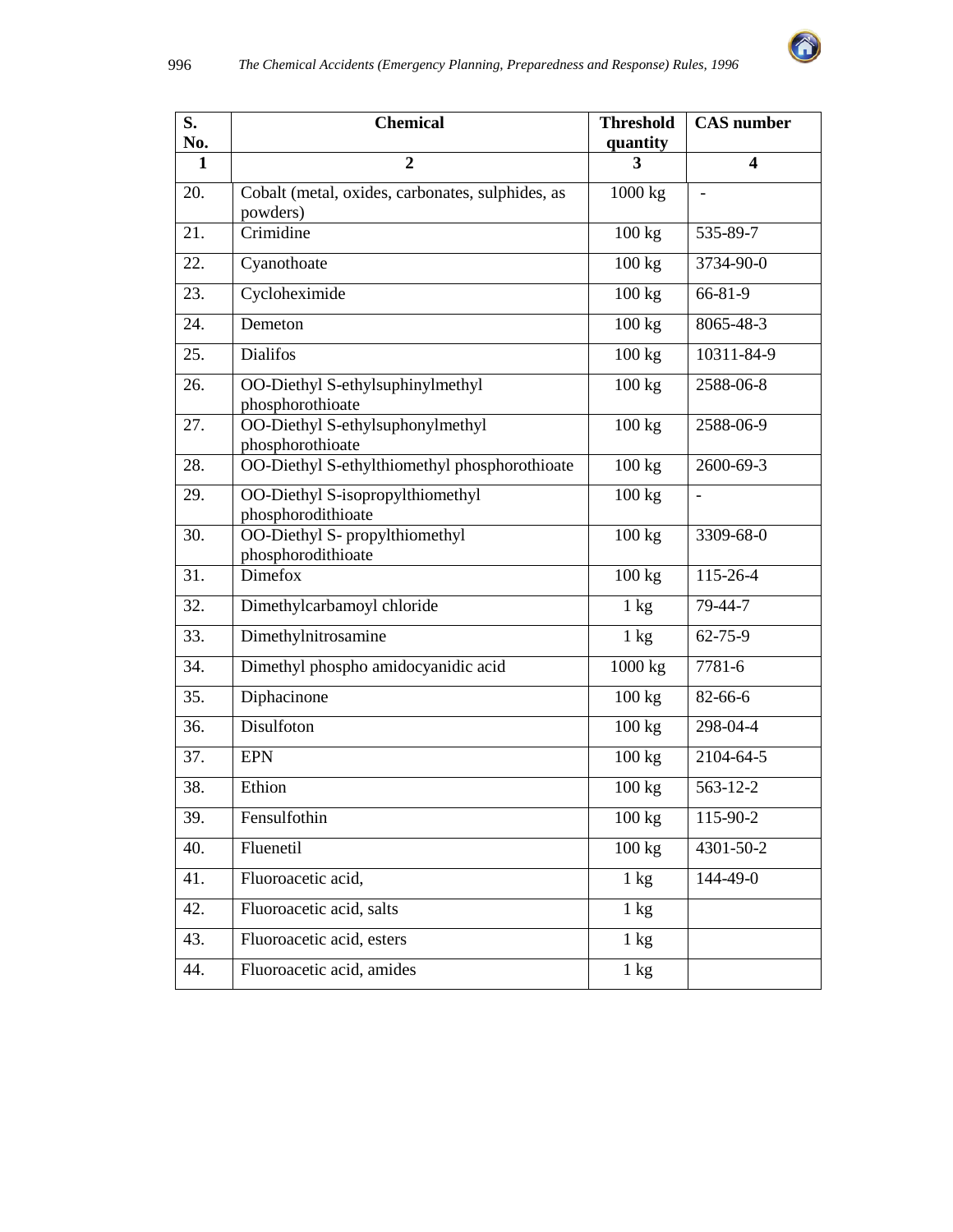

| S.<br>No. | <b>Chemical</b>                                            | <b>Threshold</b><br>quantity | <b>CAS</b> number |
|-----------|------------------------------------------------------------|------------------------------|-------------------|
| 1         | $\overline{2}$                                             | 3                            | 4                 |
| 45.       | 4-Fluorobutyric acid                                       | 1 kg                         |                   |
| 46.       | S-Fluorobutyric acid, salts                                | $1 \text{ kg}$               |                   |
| 47.       | 4- Fluorobutyric acid, esters                              | $1 \text{ kg}$               |                   |
| 48.       | 4- Fluorobutyric acid                                      | $1 \text{ kg}$               |                   |
| 49.       | 4- Fluorocrotonic acid,                                    | $1 \text{ kg}$               | 37759-72-1        |
| 50.       | 4- Fluorocrotonic acid, salts                              | $1 \text{ kg}$               |                   |
| 51.       | 4- Fluorocrotonic acid, esters                             | $1 \text{ kg}$               |                   |
| 52.       | 4- Fluorocrotonic acid, amides                             | $1 \text{ kg}$               |                   |
| 53.       | 4-Fluoro-2-hydroxybutyric acid                             | 1 kg                         |                   |
| 54.       | 4-Fluoro-2-hydroxy butyric acid, salts                     | $1 \text{ kg}$               |                   |
| 55.       | 4-Fluoro-2-hydroxybutyric acid, esters                     | $1 \text{ kg}$               |                   |
| 56.       | 4-Fluoro 2-hyrdoxybutyric acid, amides                     | $1 \text{ kg}$               |                   |
| 57.       | Glyconitrile (Hydroxyacetonitrile)                         | 100 kg                       | $107 - 16 - 4$    |
| 58.       | 1, 2, 3, 7, 8, 9,-Hexachlorodibenzo-p-dioxine              | 100 kg                       | 19408-74-3        |
| 59.       | Hexamethylphophoramide                                     | $1 \text{ kg}$               | 680-31-9          |
| 60.       | Hydrogen selenide                                          | 10 kg                        | 7783-07-5         |
| 61.       | Isobenzan                                                  | 100 kg                       | 297-78-9          |
| 62.       | Isodrin                                                    | 100 kg                       | $465 - 73 - 6$    |
| 63.       | Juglone (5-Hydroxynaphthalene) 1, 4-dioone)                | 100 kg                       | 481-39-0          |
| 64.       | 4, 4-Methylenebis (2-chloroaniline)                        | $10 \text{ kg}$              | $101 - 14 - 4$    |
| 65.       | Methyl isocyanate                                          | 150 kg                       | 624-83-9          |
| 66.       | Mevinphos                                                  | 100 kg                       | 7786-34-7         |
| 67.       | 2-Napthylamine                                             | $1 \text{ kg}$               | 91-59-8           |
| 68.       | Nickel (metal oxides, carbonates, sulphide, as<br>powders) | 1000 kg                      | $\qquad \qquad -$ |
| 69.       | Nickel tetracarbonyl                                       | 10 kg                        | 13463-39-3        |
| 70.       | Oxydisulfoton                                              | 100 kg                       | 2497-07-6         |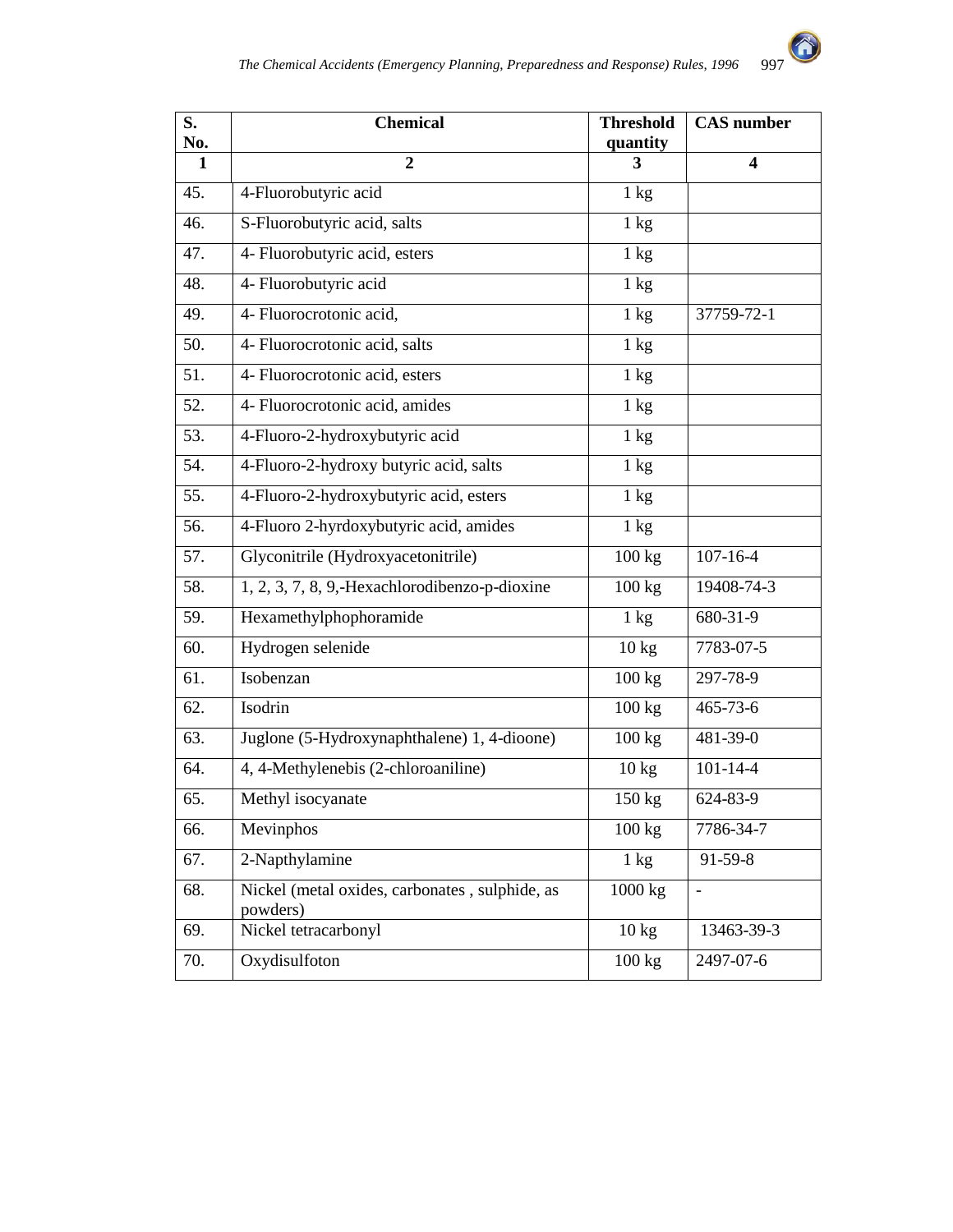

| S.<br>No. | <b>Chemical</b>                                                                     | <b>Threshold</b><br>quantity | <b>CAS</b> number       |
|-----------|-------------------------------------------------------------------------------------|------------------------------|-------------------------|
| 1         | $\overline{2}$                                                                      | 3                            | $\overline{\mathbf{4}}$ |
| 71.       | Oxygen difluoride                                                                   | $10 \text{ kg}$              | 7783-41-7               |
| 72.       | Paraoxan (Deithyl 4-nitrophenyl phosphate)                                          | 100 kg                       | $311 - 45 - 5$          |
| 73.       | Parathion                                                                           | 100 kg                       | 56-38-2                 |
| 74.       | Parathion-methyl                                                                    | 100 kg                       | 298-00-0                |
| 75.       | Pentaborane                                                                         | 100 kg                       | 19624-22-7              |
| 76.       | Phorate                                                                             | 100 kg                       | 298-02-2                |
| 77.       | Phosazetim                                                                          | 100 kg                       | 4104-14-7               |
| 78.       | Phosgene (carbonul chloride)                                                        | 750 kg                       | $75 - 55 - 5$           |
| 79.       | Phoshamidon                                                                         | 100 kg                       | 13171-21-6              |
| 80.       | Phosphine (Hydrogen phosphide)                                                      | 100 kg                       | 5836-73-7               |
| 81.       | Promurit (1-(3, 4-Dichlorophenyl)-3<br>triazenethiocarboxamide                      | 100 kg                       | 5836-73-7               |
| 82.       | 1, 3-Propanesultone                                                                 | $1 \text{ kg}$               | 1120-71-4               |
| 83.       | 1-Propene-2-chloro-1, 3-diol diacetate                                              | $10 \text{ kg}$              | 10118-72-6              |
| 84.       | Pyrazoxom                                                                           | 100 kg                       | 108-34-9                |
| 85.       | Selenium hexafluoride                                                               | $10 \text{ kg}$              | 7783-79-1               |
| 86.       | Sodium selenite                                                                     | 100 kg                       | 10102-18-8              |
| 87.       | Stibine (Antimony hydride)                                                          | 100 kg                       | 7803-52-3               |
| 88.       | Sulfotep                                                                            | $100 \text{ kg}$             | 3689-24-5               |
| 89.       | Sulphur dichloride                                                                  | 1000 kg                      | 10545-99-0              |
| 90.       | Tellurium hexafluoride                                                              | 100 kg                       | 7783-80-4               |
| 91.       | TEPP (Tetraethyl pyrophosphate)                                                     | $100 \text{ kg}$             | 107-49-3                |
| 92.       | 2, 3, 7, 8-Tetrachlorodibenzo-p-dioxine (TCDD)                                      | $1 \text{ kg}$               | $1746 - 01 - 6$         |
| 93.       | Tetramethylenedisulphotetramine                                                     | $1 \text{ kg}$               | $80 - 12 - 6$           |
| 94.       | Thionazine                                                                          | $100 \text{ kg}$             | 297-97-2                |
| 95.       | Tirpate (2, 4-Dimethyl-1, 3-dithiolane-<br>2carboxaldehyde O-methylcarbarnoyloxime) | 100 kg                       | 26419-73-8              |
| 96.       | Trichloromethanesulphenyl chloride                                                  | 100 kg                       | 594-42-3                |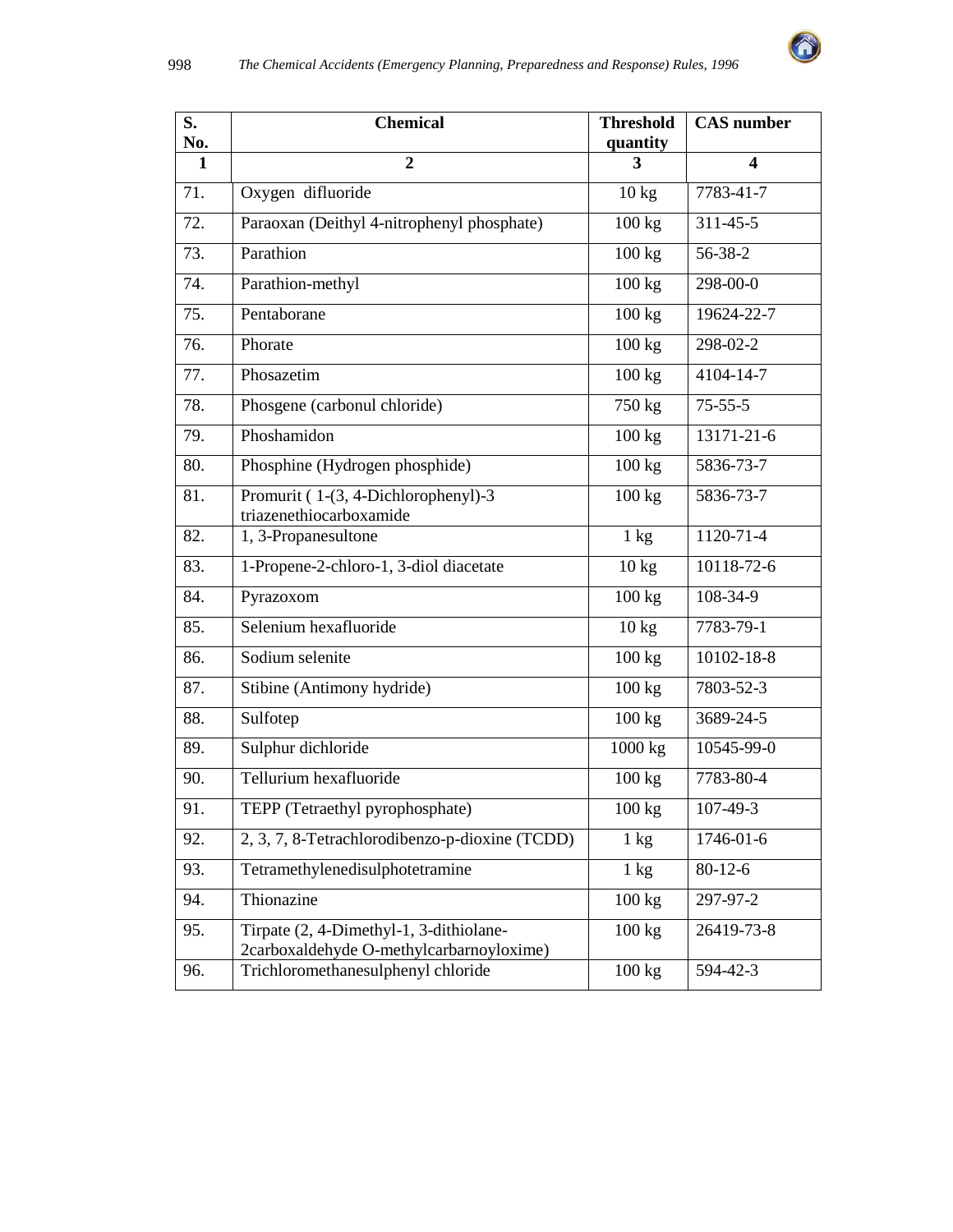

| S.<br>No.          | <b>Chemical</b>                                   | <b>Threshold</b><br>quantity | <b>CAS</b> number       |  |  |
|--------------------|---------------------------------------------------|------------------------------|-------------------------|--|--|
| 1                  | $\overline{2}$                                    | 3                            | $\overline{\mathbf{4}}$ |  |  |
| 97.                | 1-Tri (cyclohexyl) v stannyl IIH-1, 2, 3-triazole | 100 kg                       | 40183-11-8              |  |  |
| 98.                | Triethylenemelamine                               | 10 kg                        | $51 - 18 - 3$           |  |  |
| 99.                | Warfarin                                          | 100 kg                       | $81 - 81 - 2$           |  |  |
|                    | <b>GROUP 2- TOXIC CHEMICALS</b>                   |                              |                         |  |  |
| 100.               | Acetone cycanohydrin (2-Cyanopropan2-1)           | 200 T                        | $75 - 86 - 5$           |  |  |
| 101.               | Acrolein (2-Propenal)                             | 20 T                         | $107 - 02 - 8$          |  |  |
| 102.               | Acrylonitrile                                     | 20 T                         | $107 - 13 - 1$          |  |  |
| 103.               | Allylalcohol (Propen-1-01)                        | 200 T                        | $107 - 18 - 6$          |  |  |
| 104.               | Allamine                                          | 200 T                        | $107 - 11 - 9$          |  |  |
| 105.               | Ammonia                                           | 50 T                         | 7664-41-7               |  |  |
| 106.               | <b>Bromine</b>                                    | 40 T                         | 7726-95-6               |  |  |
| 107.               | Carbon disulphide                                 | 20 T                         | $75 - 15 - 0$           |  |  |
| 108.               | Chlorine                                          | 10T                          | 7782-50-5               |  |  |
| 109.               | Diphenyl methane di-isocyanate (MDI)              | 20 T                         | $101 - 68 - 8$          |  |  |
| 110.               | Ethylene dibormide (1,2-Dibormoethane)            | 5T                           | 106-93-4                |  |  |
| 111.               | Ethyleneimine                                     | 50 T                         | 151-56-4                |  |  |
| 112.               | Formaldehyde (Concentration >90%)                 | 5T                           | $50 - 00 - 0$           |  |  |
| $\overline{113}$ . | Hydrogen chloride (liquified gas)                 | 25 T                         | $7647 - 01 - 0$         |  |  |
| 114.               | Hydrogen cyanide                                  | 5T                           | 74-90-8                 |  |  |
| 115.               | Hydrogen fluoride                                 | 5T                           | 7664-39-3               |  |  |
| 116.               | Hydrogen sulphide                                 | 5T                           | 7783-06-4               |  |  |
| 117.               | Methyl bromide (bromomethane)                     | 20 T                         | 74-83-9                 |  |  |
| 118.               | Nitrogen oxides                                   | 50 T                         | 11104-93-1              |  |  |
| 119.               | Propyleneimine                                    | 50 T                         | $75 - 55 - 8$           |  |  |
| 120.               | Sulphur dioxide                                   | 20 T                         | 7446-09-5               |  |  |
| 121.               | Sulphur trioxide                                  | 15 T                         | $7446 - 11 - 9$         |  |  |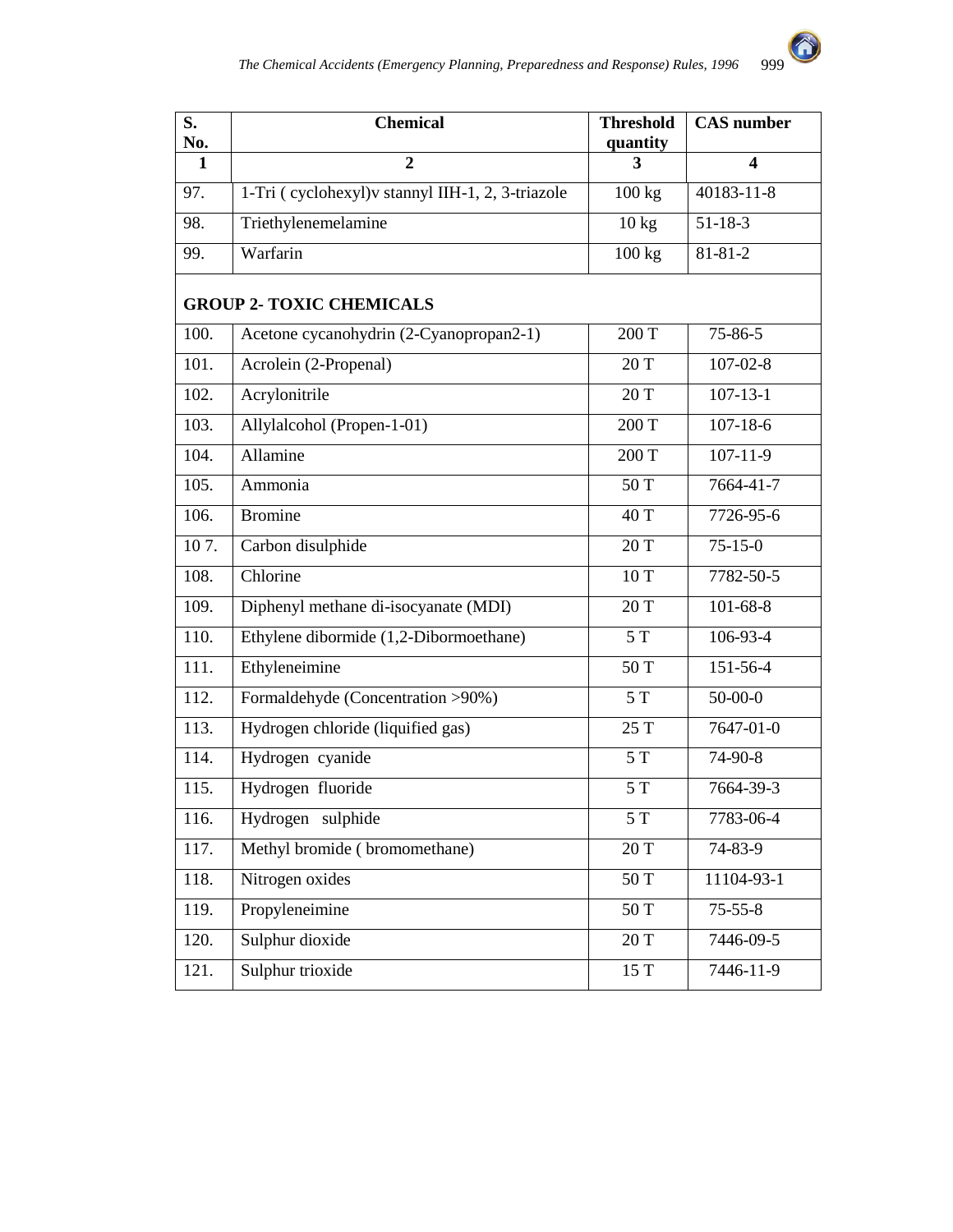

| S.<br>No.    | <b>Chemical</b>                                                                         | <b>Threshold</b><br>quantity | $\overline{\text{CAS}}$ number |  |  |
|--------------|-----------------------------------------------------------------------------------------|------------------------------|--------------------------------|--|--|
| $\mathbf{1}$ | $\overline{2}$                                                                          | 3                            | $\boldsymbol{4}$               |  |  |
| 122.         | Tetraethyl lead                                                                         | 5T                           | 78-00-2                        |  |  |
| 123.         | Tetramethyl lead                                                                        | 5T                           | $75 - 74 - 1$                  |  |  |
| 124.         | Toluene 2, 4, di-isocyanate (TDI)                                                       | 10T                          | 584-84-9                       |  |  |
|              | <b>GROUP 3- HIGHLY REACTIVE CHEMICALS</b>                                               |                              |                                |  |  |
| 125.         | Acetylene (ethyne)                                                                      | 5T                           | 74-86-2                        |  |  |
| 126.         | 1. Ammonium nitrate (c)<br>II. Ammonium nitrate in the form of fertilisers(d)           | 350 T<br>250 T               | 6484-52-2                      |  |  |
| 127.         | 2,2-Bis (tert-butylperoxy) butane (concentration<br>$>70\%$ )                           | 5T                           | 2167-23-9                      |  |  |
| 128.         | 1,1-Bis (tert-butylperoxy) cyclohexane<br>(concentration -80%)                          | 5T                           | 3006-86-8                      |  |  |
| 129.         | tert-Butyl peroxyacetate (concentation -70%)                                            | 5T                           | $107 - 71 - 1$                 |  |  |
| 130.         | tert-Butyl peroxyisobutyrate (concentration -<br>80%)                                   | 5T                           | 109-13-7                       |  |  |
| 131.         | tert-Butyl peroxy isopropyl carbonate<br>(concentration -80%)                           | 5T                           | $2372 - 21 - 6$                |  |  |
| 132.         | Terty-Butyl peroxymaleate<br>(concentration -80%)                                       | 5T                           | 1931-62-0                      |  |  |
| 133.         | Tert-Butyl peroxypivalate (concentration -70%)                                          | 50 T                         | $927 - 07 - 1$                 |  |  |
| 134.         | Dibenzyl peroxydicarbonate (concentration -<br>90%)                                     | 5T                           | 2144-45-8                      |  |  |
| 135.         | Di-sec. butyl peroxydicarbonate (concentration -<br>80%)                                | 5T                           | 19910-65-7                     |  |  |
| 136.         | Diethyl peroxydicarbonate (concentration -30%)                                          | 50 T                         | 1466-78-5                      |  |  |
| 137.         | 2,2-Dihydroperoxypropane (concentration -<br>30%)                                       | $5T$                         | 2614-76-8                      |  |  |
| 138.         | Di-isobutryl peroxide (concentration -80%)                                              | 5T                           | 3437-84-1                      |  |  |
| 139.         | Di-n-propyl peroxydicarbonate (concentration -<br>80%)                                  | 5T                           | 16066-38-9                     |  |  |
| 140.         | Ethylene oxide                                                                          | 5T                           | $75 - 21 - 8$                  |  |  |
| 141.         | Ethyl nitrate                                                                           | 50 T                         | $625 - 58 - 1$                 |  |  |
| 142.         | 3,3,6,6,9,9-Hexamethyl-1, 2, 3, 4,5-tetra-<br>oxacyclononanane (concentration $-75\%$ ) | 5T                           | 22397-33-7                     |  |  |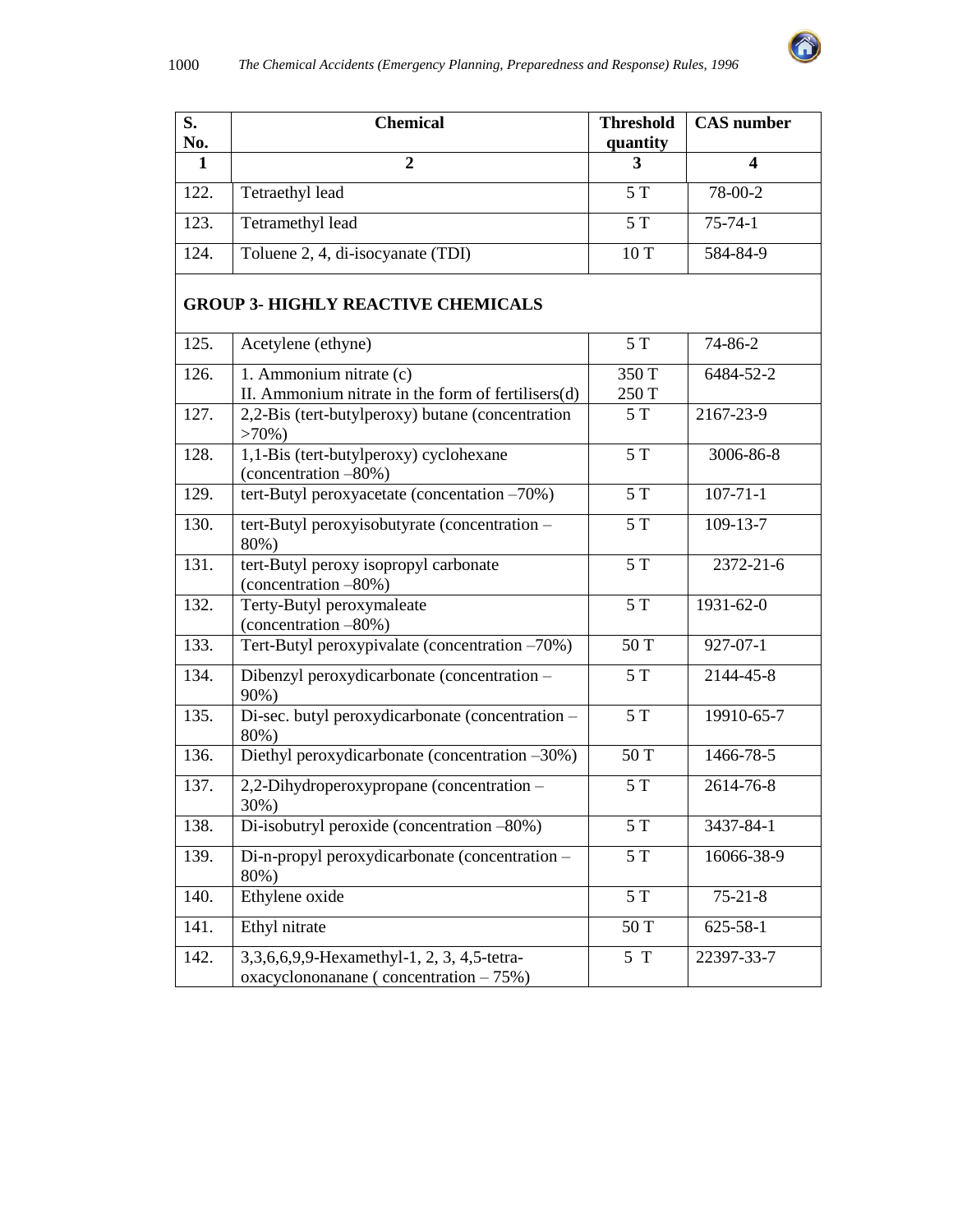0

| S.<br>No.    | <b>Chemical</b>                                             | <b>Threshold</b><br>quantity | <b>CAS</b> number |  |
|--------------|-------------------------------------------------------------|------------------------------|-------------------|--|
| $\mathbf{1}$ | $\overline{2}$                                              | 3                            | $\boldsymbol{4}$  |  |
| 143.         | Hydrogen                                                    | 2T                           | 1333-74-0         |  |
| 144.         | Methyl ethyl ketone peroxide (concentration -<br>$60%$ )    | 5T                           | 1339-23-4         |  |
| 145.         | Methyl isobutyl ketone peroxide (concentration<br>$-60\%$ ) | 5T                           | $37206 - 2 - 5$   |  |
| 146.         | Oxygen Liquid                                               | 200 T                        | 7782-44-7         |  |
| 147.         | Peracetic acid (concentration -60%)                         | 5T                           | $79 - 21 - 0$     |  |
| 148.         | Propylene oxide                                             | 5T                           | 75-56-9           |  |
| 149.         | Sodium chlorate                                             | 25 T                         | 7775-09-9         |  |
|              | <b>GROUP 4- EXPLOSIVE CHEMICALS</b>                         |                              |                   |  |
| 150.         | Barium azide                                                | 50 T                         | 18810-58-7        |  |
| 151.         | Bis (2, 4, 6-trinitrophenyl amine)                          | 50 T                         | 131-73-7          |  |
| 152.         | Chlorotrinitrobenzene                                       | 50 T                         | 28260-61-9        |  |
| 153.         | Cellulose nitrate (Containing 12.6% Nitrogen)               | 50 T                         | 9004-70-0         |  |
| 154.         | Cyclotetramethylenetetra nitramine                          | 50 T                         | $2691 - 41 - 0$   |  |
| 155.         | Cyclotrimethylenetrinitramine                               | 10T                          | 121-82-4          |  |
| 156.         | Diazodinitrophenol                                          | 10T                          | $87-31-4$         |  |
| 157.         | Diethylene glycol dinitrate                                 | 50 T                         | 693-21-0          |  |
| 158.         | Dinitrophenol salts                                         | 10T                          | $\overline{a}$    |  |
| 159.         | Ethylene glycol dinitrate                                   | 10T                          | 628-96-6          |  |
| 160.         | 1-Guanyl-4-nitrosaminoguanyl-1-tetrazene                    | 50 T                         | $109 - 27 - 3$    |  |
| 161.         | $2, 2, 4, 4, 6, 6$ -Hexanitrostilbene                       | 50 T                         | 20062-22-0        |  |
| 162.         | Hydrazine nitrate                                           | 50 T                         | 13464-97-6        |  |
| 163.         | Lead azide                                                  | 50 T                         | 13424-46-9        |  |
| 164.         | Lead styphnate (lead 2, 4 6-trinitroresorcinoxide)          | $10\ {\rm T}$                | 15424-40-9        |  |
| 165.         | Mercury fulminate                                           | 50 T                         | 628-86-4          |  |
| 166.         | N-Methyl-N,2, 4, 6-tetranitroaniline                        | $10\ {\rm T}$                | 479-45-8          |  |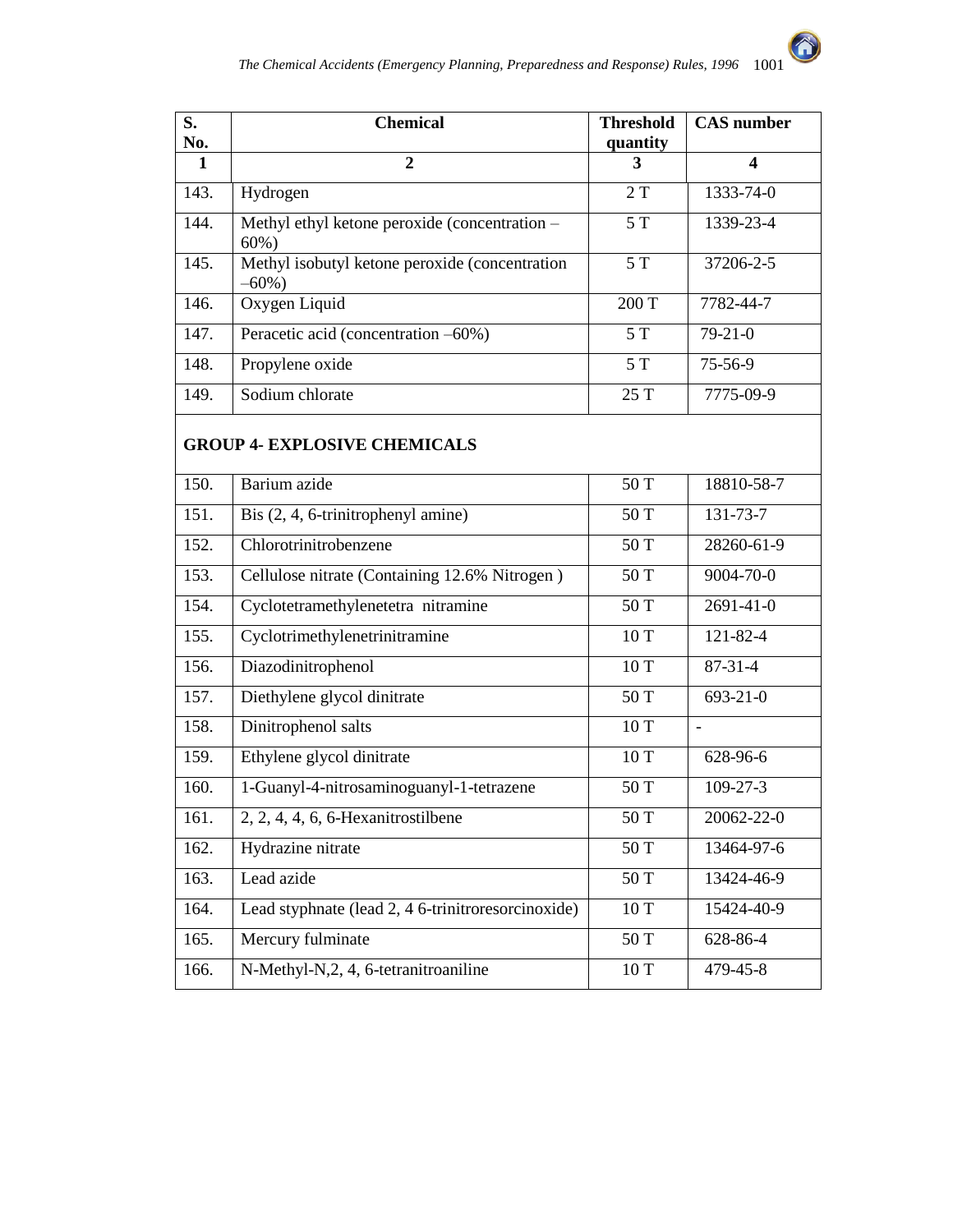

| S.   | <b>Chemical</b>                            | <b>Threshold</b> | <b>CAS</b> number       |
|------|--------------------------------------------|------------------|-------------------------|
| No.  |                                            | quantity         |                         |
| 1    | $\overline{2}$                             | 3                | $\overline{\mathbf{4}}$ |
| 167. | Nitroglycerine                             | 50 T             | $55 - 63 - 0$           |
| 168. | Pentaerythritol tetranitrate               | 50 T             | $78-11-5$               |
| 169. | Picric acid (2, 4, 6-Trinitrophenol)       | 50 T             | 88-89-1                 |
| 170. | Sodium picramate                           | 50 T             | 831-52-7                |
| 171. | Styphnic acid (2, 4, 6- Trinitroesorcinol) | 50 T             | $82 - 71 - 3$           |
| 172. | 1, 3,5-Triamino-2, 4, 6-trinitrobenzene    | 50 T             | 3058-38-9               |
| 173. | Trinitroaniline                            | 50 T             | 26952-42-1              |
| 174. | 2, 4, 6-Trinitroanisole                    | 50 T             | 606-95-9                |
| 175. | Trinitrobenzene                            | 50 T             | 9935-42-6               |
| 176. | Trnitrobenzoic acid                        | 50 T             | 129-66-8                |
| 177. | Trinitrocresol                             | 50 T             | 602-99-3                |
| 178. | 2, 4, 6-Trinitrophenitole                  | 50 T             | 4732-14-3               |
| 179. | 2, 4, 6-Trinitrotoluene                    | 50 T             | 118-96-7                |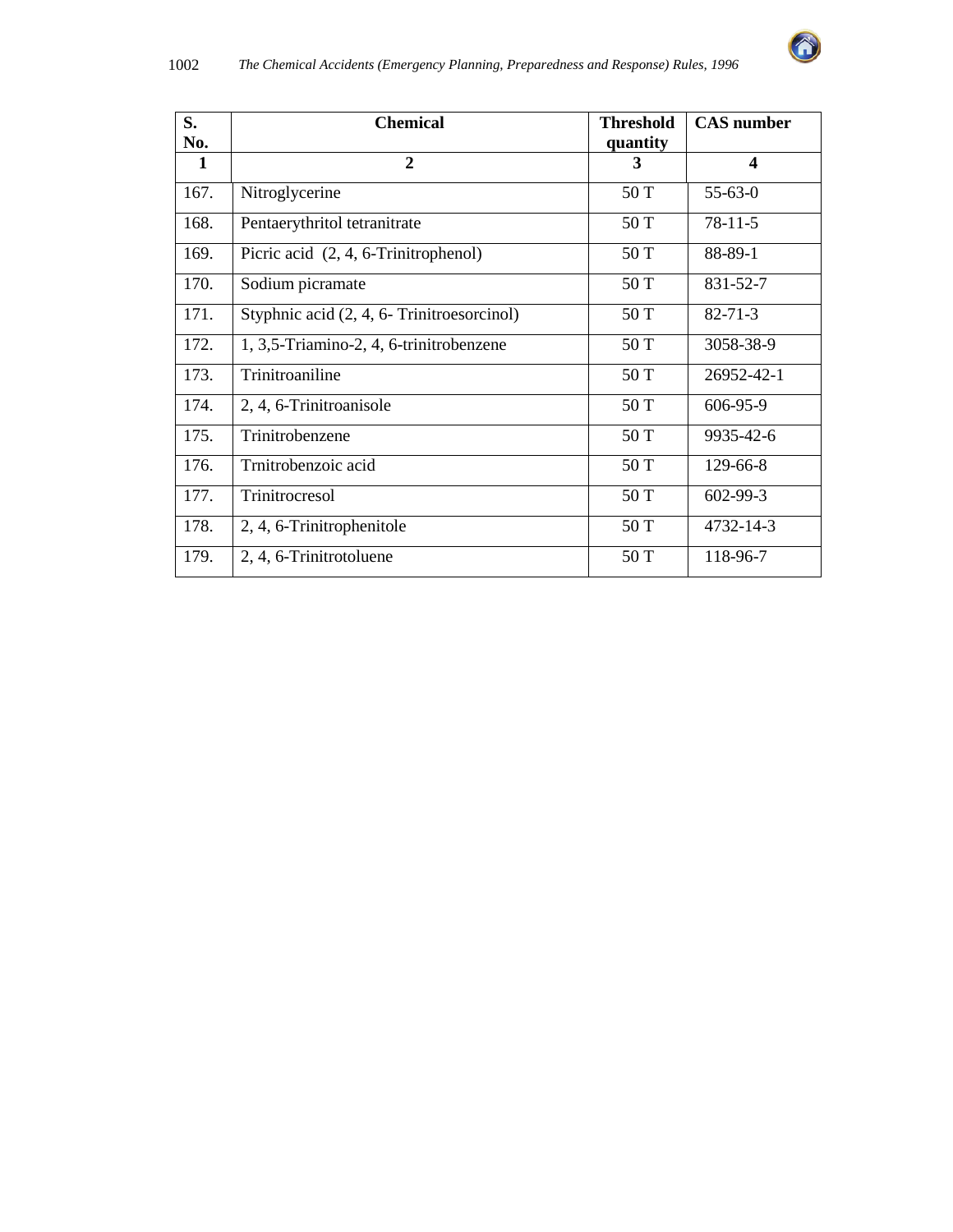### **PART-II**

[ Classes of Substances not specially named in Part-I]

|    | 1.  | 2.                                                                           | 3.    |  |
|----|-----|------------------------------------------------------------------------------|-------|--|
|    |     | <b>GROUP 5- FLAMMABLE CHEMICALS</b>                                          |       |  |
|    | 1.  | Flammable gases :                                                            |       |  |
|    |     | Substances which in the gaseous state at normal                              |       |  |
|    |     | pressure and mixed with air become flammable and                             |       |  |
|    |     | the boiling point of which at normal pressure is<br>$20^{\circ}$ C or below; |       |  |
|    |     |                                                                              | 15t   |  |
|    |     |                                                                              |       |  |
| 2. |     | Highly flammable liquids :                                                   |       |  |
|    |     |                                                                              |       |  |
|    |     | Substances which have a flash point lower than                               |       |  |
|    |     | 23°C and the boiling point of which at normal                                |       |  |
|    |     | pressure is above $20^{\circ}$ C;                                            |       |  |
|    |     |                                                                              | 1000t |  |
|    | 3.  | Flammable liquids :                                                          |       |  |
|    |     |                                                                              |       |  |
|    |     | Substances which have a flash point lower than                               |       |  |
|    |     | $65^{\circ}$ C and which remain liquid under pressure,                       |       |  |
|    |     | where particular processing conditions, such as high                         |       |  |
|    |     | pressure and high temperature, may create major                              |       |  |
|    |     | accident hazards.                                                            |       |  |
|    |     |                                                                              | 25t   |  |
|    | (a) | The quantities set-out above relate to each installation or group of         |       |  |

- installations belonging to the same occupier where the distance between the installations is not sufficient to avoid, in foreseeable circumstances, any aggravation of major accident hazards. These quantities apply in any case to each group of installations belonging to the same occupier where the distance between the installation is less than 500 metres.
- (b) For the purpose of determining the threshold quantity of a hazardous chemical in an industrial installation account shall be taken of any hazardous chemicals which is :-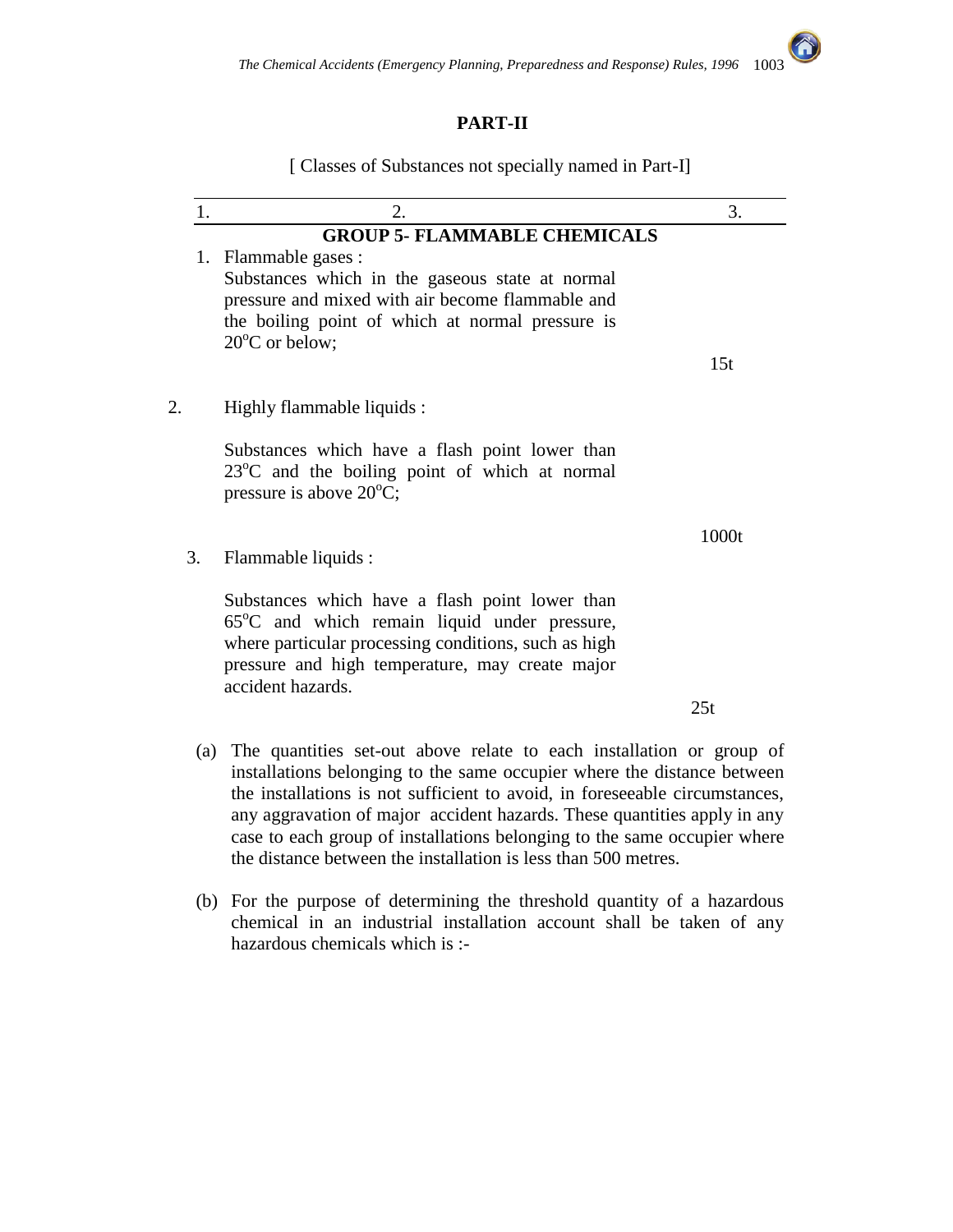

- (i) in that part of any pipeline under the control of the occupier having control of the site, which is within 500 metres off that site and connected to it;
- (ii) at any other site under the control of the same occupier any part of the boundary of which is within 500 metres of the said site ; and
- (iii) in any vehicle, vessel, aircraft or hovercraft under the control of the same occupier which is used for storage purpose either at the site or within 500 metres of it;

but no account shall be taken of any hazardous chemical which is in a vehicle, vessels, aircraft or hovercraft used for transporting it.

- (c) This applies to ammonium nitrate and mixture of ammonium nitrate where the nitrogen content derived from the ammonium nitrate is greater than 28% by weight and aqueous solutions of ammonium nitrate where the concentration of ammonium nitrate is greater than 90% by weight.
- (d) This applies to straight ammonium nitrate fertilizers and to compound fertilizers where the nitrogen content derived from the ammonium nitrate is greater than 28% by weight ( a compound fertilizer contains ammonium nitrate together with phosphate and/or potash).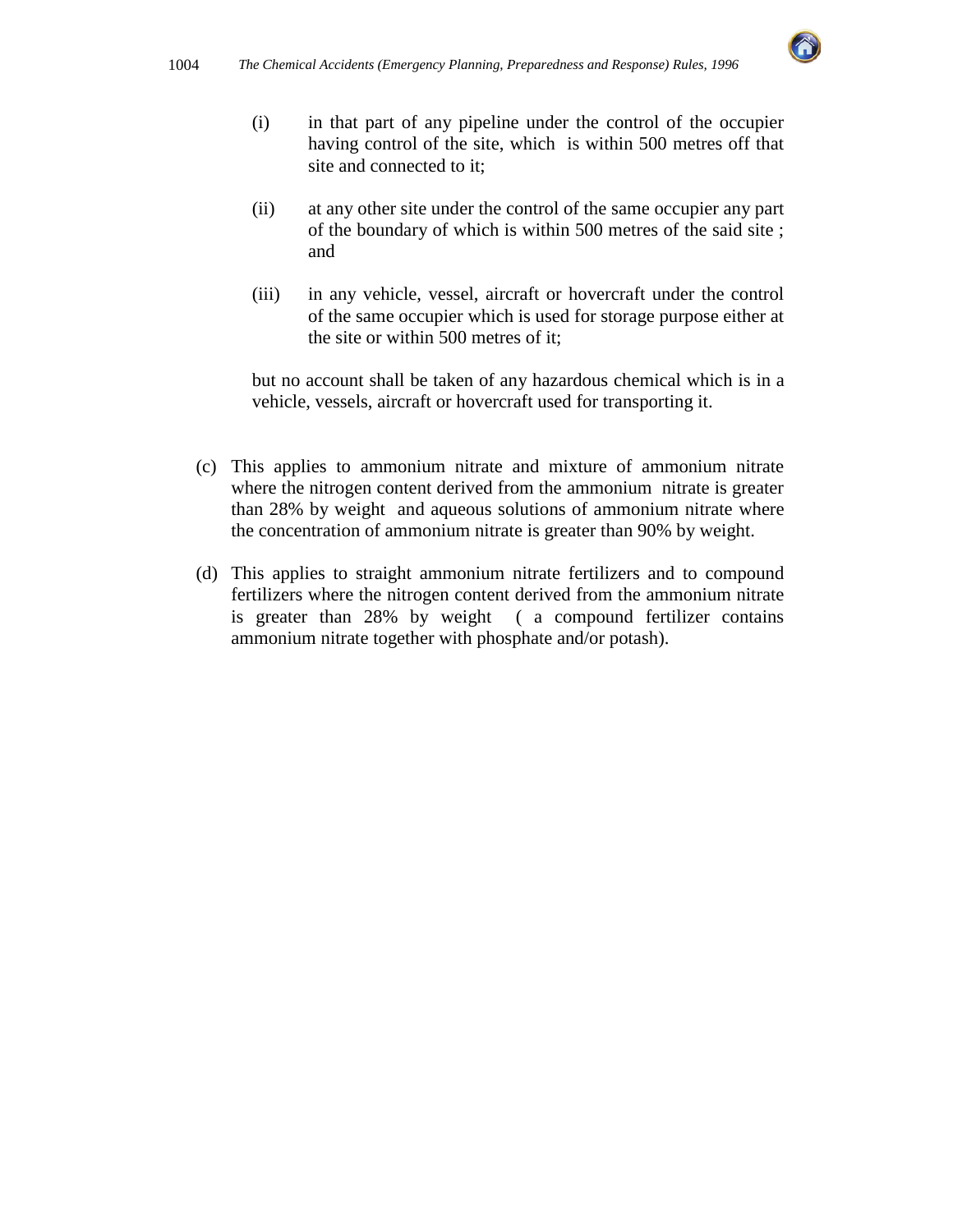

[see rule  $2(c)$ ,  $2(e)$ ]

- 1. Installations for the production, processing or treatment of organic or inorganic chemicals using for this purpose, among other :
	- (a) alkylation
	- (b) Amination by ammonolysis
	- (c) carbonylation
	- (d) condensation
	- (e) dehydrogenation
	- (f) esterification
	- (g) halogenation and manufacture of halogens
	- (h) hydrogenation
	- (i) hydrolysis
	- (j) oxidation
	- (k) polymerisation
	- (l) sulphonation
	- (m)desulphurization, manufacture and transformation of sulphurcontaining compounds
	- (n) nitration and manufacture of nitrogen-containing compounds
	- (o) manufacture of phosphorous containing compounds
	- (p) formulation of pesticides and of pharmaceutical products
	- (q) distillation
	- (r) extraction
	- (s) solvation
	- (t) mixing
- 2. Installations for distillation, refining or other processing of petroleum or petroleum products.
- 3. Installations for the total or partial disposal of solid or liquid substances by incineration of chemical decomposition.
- 4. Installations for production, processing or treatment of energy gases, for example, LPG, LNG, CNG\*.
- 5. Installations for the dry distillation of coal or lignite.
- 6. Installations for the production of metals or non-metals by a wet process or by means of electrical energy.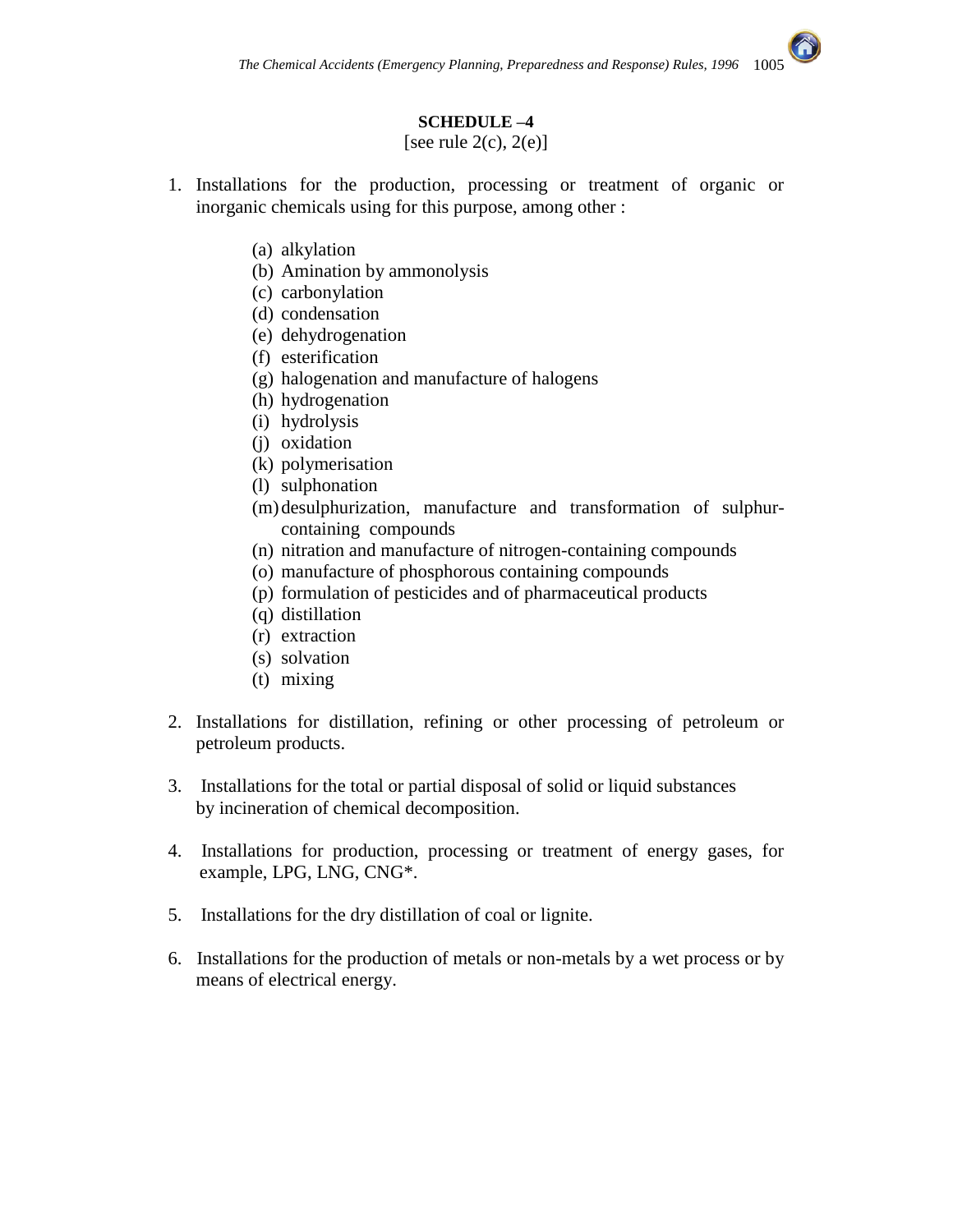

#### **SCHEDULE –5**

# [see rule 3(2)]

#### **COMPOSITION OF THE CENTRAL CRISIS GROUP**

| (i)     | Secretary,                                                              | Chairperson             |
|---------|-------------------------------------------------------------------------|-------------------------|
|         | Govt. of India,<br>Ministry of Environment & Forests                    |                         |
|         |                                                                         |                         |
| (ii)    | Joint Secretary/Adviser (Environment & Forests)                         | <b>Member Secretary</b> |
| (iii)   | Joint Secretary (labour)                                                | Member                  |
| (iv)    | Joint Secretary/ Adviser<br>(Chemical & Pharmaceuticals)                | ,,                      |
| (v)     | Director General, Civil Defence                                         |                         |
| (vi)    | Fire Advisor, Directorate General Civil Defence                         | , ,                     |
| (vii)   | Chief Controller of Explosive                                           | , 2                     |
| (viii)  | Joint Secretary, (Deptt. of Industries)                                 | ,,                      |
| (ix)    | Director General, Indian Council of Medical Research                    | , 2                     |
| (x)     | Joint Secretary (Health)                                                | , 2                     |
| $(x_i)$ | Chairman, Central Pollution Control Board                               | ,,                      |
| (xii)   | Director General, Indian Council of                                     | ,,                      |
|         | <b>Agriculture Research</b>                                             | , 2                     |
| (xiii)  | Director General, Council of scientific &<br><b>Industrial Research</b> | , 2                     |
| (xiv)   | 4 Experts (Industrial Safety and Health)                                | , 2, 3                  |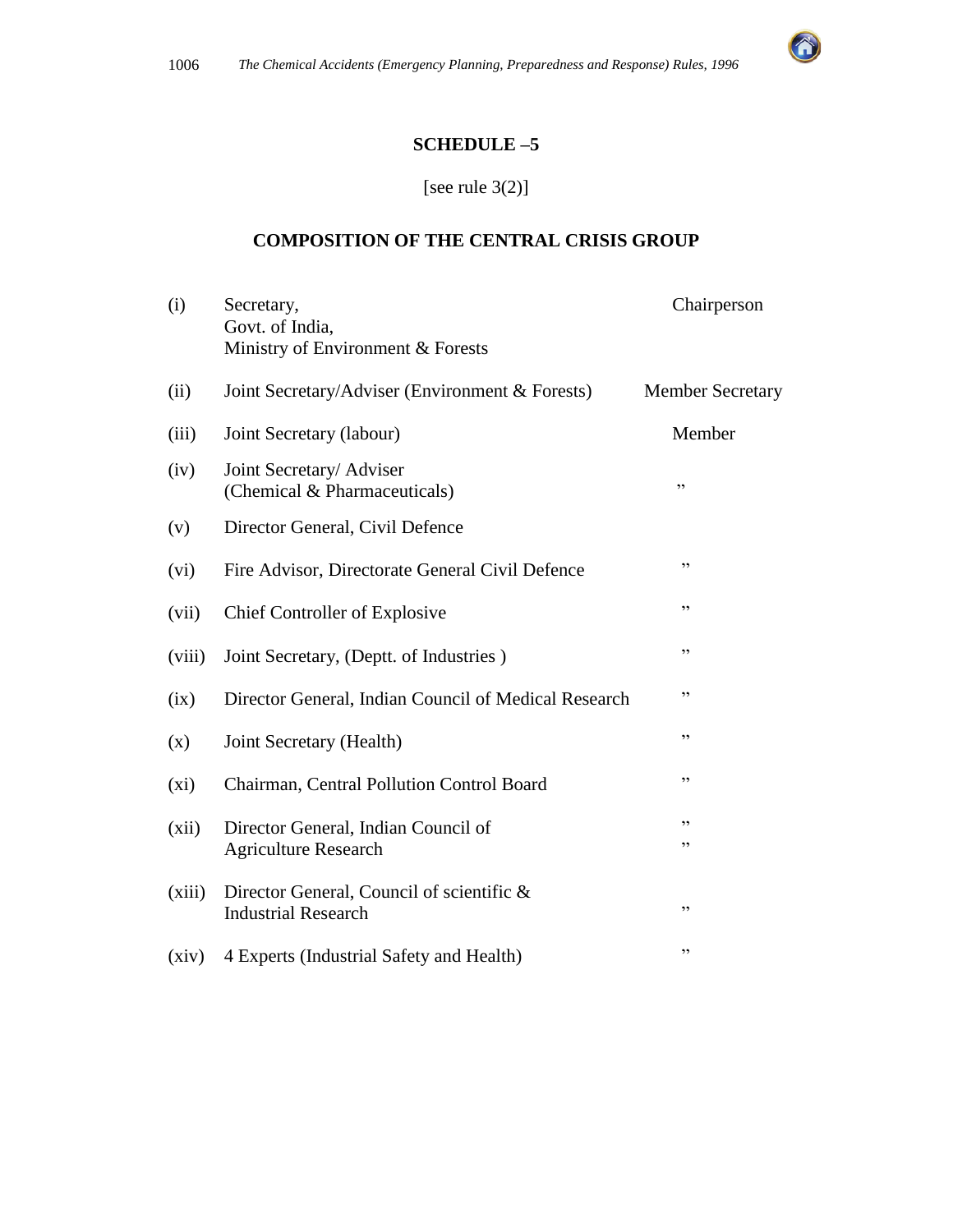

| $\left( xy\right)$       | Joint Secretary (Fertilizers)                                                                              | ,, |
|--------------------------|------------------------------------------------------------------------------------------------------------|----|
|                          | (xvi) Director General (Telecom)                                                                           | ,, |
|                          | (xvii) 2 Representatives of Industries to be<br>nominated by the Central Govt.                             | ,, |
|                          | (xviii) Joint Secretary (Surface Transport)                                                                | ,, |
| (xix)                    | General Manager (Rail safety)                                                                              | ,, |
| $(\mathbf{X}\mathbf{X})$ | Adviser, Centre for environment and<br>Explosive safety                                                    | ,, |
| (xxi)                    | One Representative of Indian Chemical<br>Manufacturers Association to be<br>nominated by the Central Govt. | ,, |

**-----------------------**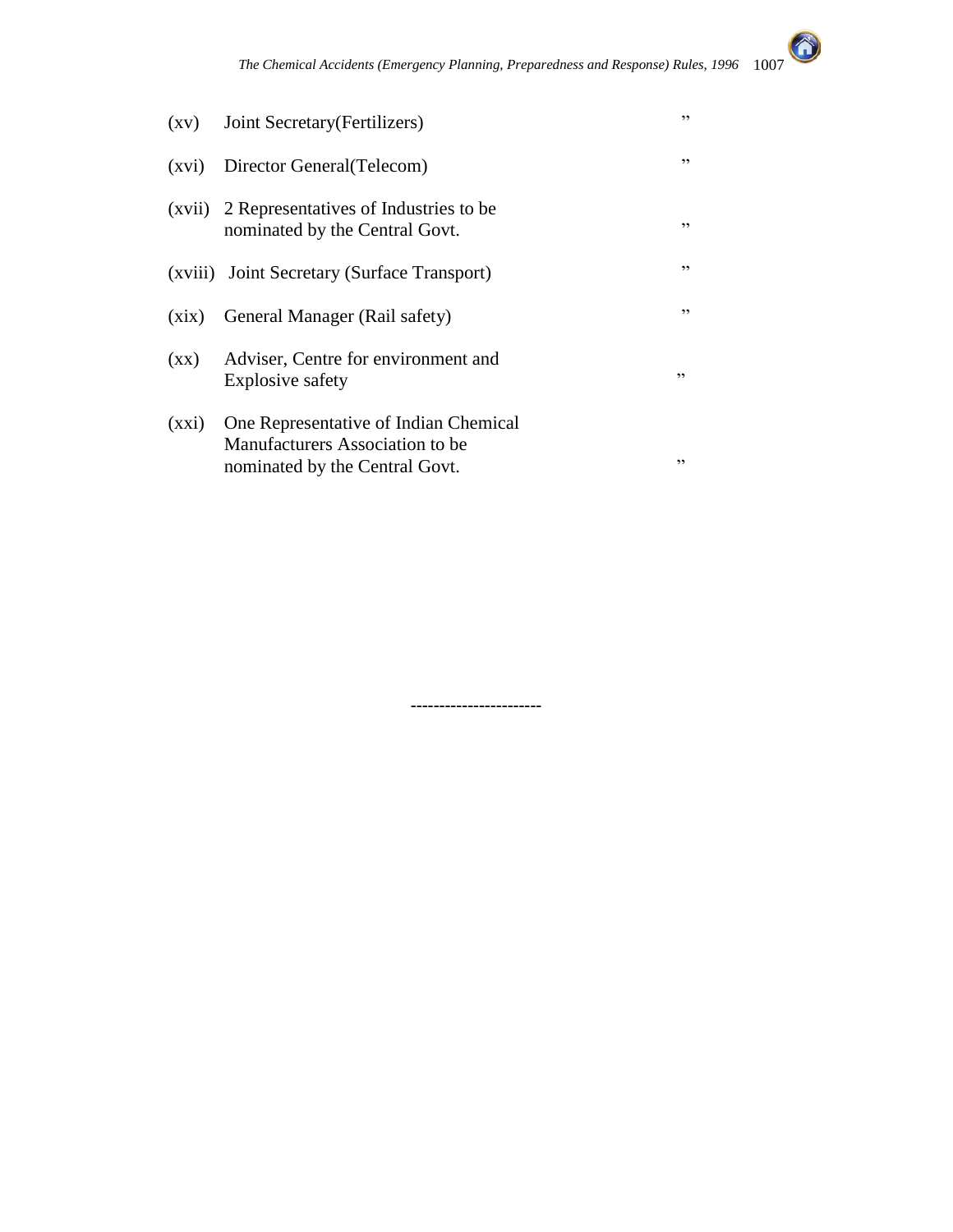

## **SCHEDULE-6**

#### [ See rule  $6(2)$ ]

## **COMPOSITION OF THE STATE CRISIS GROUP**

| (i)    | <b>Chief Secretary</b>                                                            | Chairperson  |
|--------|-----------------------------------------------------------------------------------|--------------|
| (ii)   | Secretary (Labour)                                                                | Member Secy. |
| (iii)  | Secretary (Environment)                                                           | Member       |
| (iv)   | Secretary (Health)                                                                | , 2          |
| (v)    | Secretary (Industries)                                                            | , 2          |
| (vi)   | Secretary (Public Health Engg.)                                                   | , 2          |
| (vii)  | Chairman, State Pollution Control Board                                           | ,,           |
| (viii) | 4-Experts (Industrial Safety & Health) to<br>be nominated by the State Government | , 2          |
| (ix)   | Secretary/Commissioner(Transport)                                                 | , 2          |
| (x)    | Director(Industrial Safety)/Chief<br><b>Inspector of Factories</b>                | ,,           |
| (xi)   | Fire Chief                                                                        | , ,          |
| (xii)  | <b>Commissioner of Police</b>                                                     | , ,          |
| (xiii) | One Representative from the Industry to be                                        | ,,<br>$, ,$  |
|        | nominated by the State Govt.                                                      |              |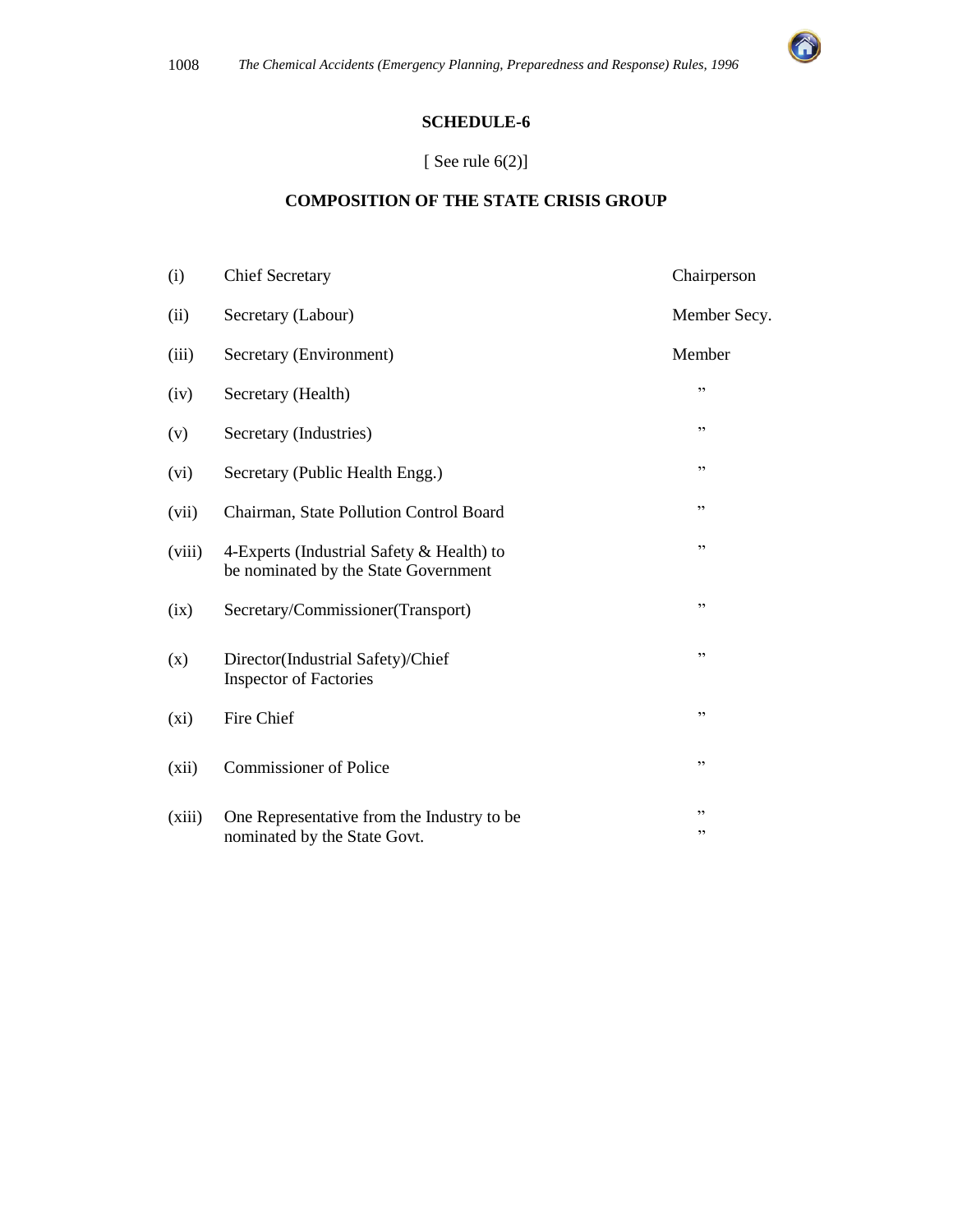#### **SCHEDULE-7**

#### [ See rule 8]

## **COMPOSITION OF THE DISTRICT CRISIS GROUP**

| (i)                | <b>District Collector</b>                                                           | Chairperson  |
|--------------------|-------------------------------------------------------------------------------------|--------------|
| (ii)               | <b>Inspector of Factories</b>                                                       | Member Secy. |
| (iii)              | District Energy Officer                                                             | Member       |
| (iv)               | <b>Chief Fire Officer</b>                                                           | Member       |
| (v)                | <b>District Information Officer</b>                                                 | , ,          |
| (vi)               | Controller of Explosives                                                            | ,,           |
| (vii)              | Chief, Civil Defence                                                                | ,,           |
| (viii)             | One Representative of Trade Unions to be<br>nominated by the District Collector     | ,,           |
| (ix)               | Deputy Superintendent of Police                                                     |              |
| (x)                | District Health Officer/Chief Medical Officer                                       | ,,           |
| $(x_i)$            | <b>Commissioner, Municipal Corporations</b>                                         | ,,           |
| (xii)              | Representative of the Department of Public<br><b>Health Engineering</b>             | ,,           |
| (xiii)             | Representative of Pollution Control Board                                           | ,,           |
| (xiv)              | District Agriculture Officer                                                        | ,,           |
| $\left( xy\right)$ | 4 Experts (Industrial Safety & Health) to be<br>nominated by the District Collector | ,,           |
| (xvi)              | Commissioner (Transport)                                                            | ,,           |
| (xvii)             | One Representative of Industry to be nominated<br>by the District Collector         | ,,           |
|                    | (xviii) Chair-person/Member-Secretary of Local<br>Crisis Groups                     | ,,           |